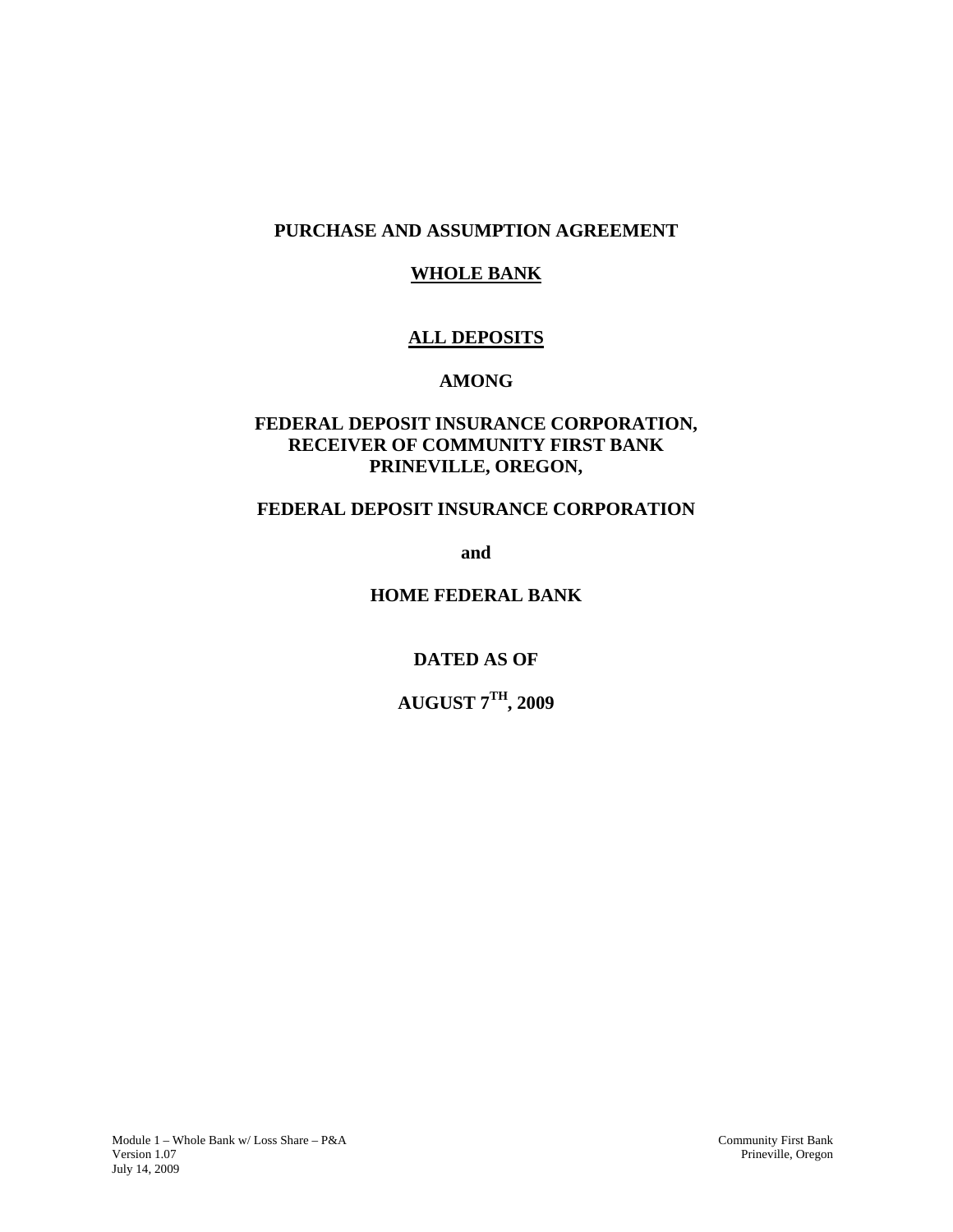## **TABLE OF CONTENTS**

| <b>ARTICLE I</b>   |                                                       |  |
|--------------------|-------------------------------------------------------|--|
| <b>ARTICLE II</b>  |                                                       |  |
| 2.1                |                                                       |  |
| 2.2                |                                                       |  |
| 2.3                |                                                       |  |
| 2.4                |                                                       |  |
| <b>ARTICLE III</b> |                                                       |  |
| 3.1                |                                                       |  |
| 3.2                |                                                       |  |
| 3.3                | Manner of Conveyance; Limited Warranty;               |  |
|                    |                                                       |  |
| 3.4                |                                                       |  |
| 3.5                |                                                       |  |
| 3.6                |                                                       |  |
| <b>ARTICLE IV</b>  | <b>ASSUMPTION OF CERTAIN DUTIES AND OBLIGATIONS16</b> |  |
| 4.1                |                                                       |  |
| 4.2                |                                                       |  |
| 4.3                |                                                       |  |
| 4.4                |                                                       |  |
| 4.5                |                                                       |  |
| 4.6                |                                                       |  |
| 4.7                | Agreement with Respect to Leased Data                 |  |
|                    |                                                       |  |
| 4.8                | Agreement with Respect to Certain                     |  |
|                    |                                                       |  |
| 4.9                |                                                       |  |
| 4.10               |                                                       |  |
| 4.11               |                                                       |  |
| 4.12               | Agreement with Respect to Continuation of Group       |  |
|                    |                                                       |  |
| 4.13               |                                                       |  |
| 4.14               |                                                       |  |
| 4.15               |                                                       |  |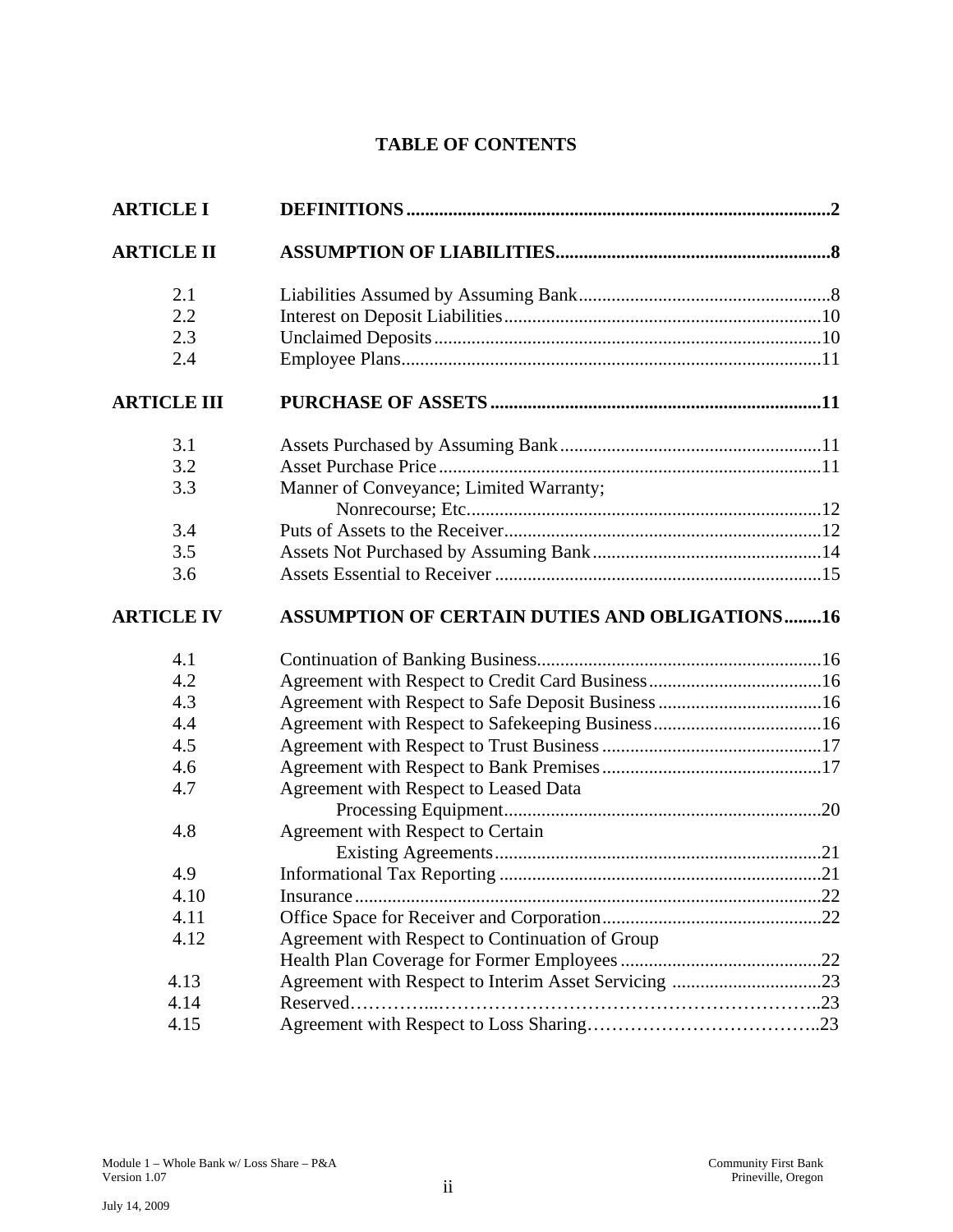| <b>ARTICLE V</b>    | DUTIES WITH RESPECT TO DEPOSITORS                     |  |  |
|---------------------|-------------------------------------------------------|--|--|
|                     |                                                       |  |  |
| 5.1                 |                                                       |  |  |
| 5.2                 |                                                       |  |  |
| 5.3                 |                                                       |  |  |
| <b>ARTICLE VI</b>   |                                                       |  |  |
| 6.1                 |                                                       |  |  |
| 6.2                 |                                                       |  |  |
| 6.3                 |                                                       |  |  |
| 6.4                 |                                                       |  |  |
| <b>ARTICLE VII</b>  |                                                       |  |  |
| <b>ARTICLE VIII</b> |                                                       |  |  |
| 8.1                 |                                                       |  |  |
| 8.2                 | Correction of Errors and Omissions; Other Liabilities |  |  |
| 8.3                 |                                                       |  |  |
| 8.4                 |                                                       |  |  |
| 8.5                 |                                                       |  |  |
| <b>ARTICLE IX</b>   |                                                       |  |  |
| 9.1                 |                                                       |  |  |
| 9.2                 |                                                       |  |  |
| 9.3                 |                                                       |  |  |
| 9.4                 |                                                       |  |  |
| 9.5                 |                                                       |  |  |
| 9.6                 | Proceedings with Respect to Certain Assets            |  |  |
|                     |                                                       |  |  |
| 9.7                 |                                                       |  |  |
| <b>ARTICLE X</b>    |                                                       |  |  |
| <b>ARTICLE XI</b>   | <b>REPRESENTATIONS AND WARRANTIES OF THE</b>          |  |  |
| <b>ARTICLE XII</b>  |                                                       |  |  |
| 12.1                |                                                       |  |  |
| 12.2                |                                                       |  |  |
| 12.3                |                                                       |  |  |
| 12.4                |                                                       |  |  |
| 12.5                |                                                       |  |  |
|                     |                                                       |  |  |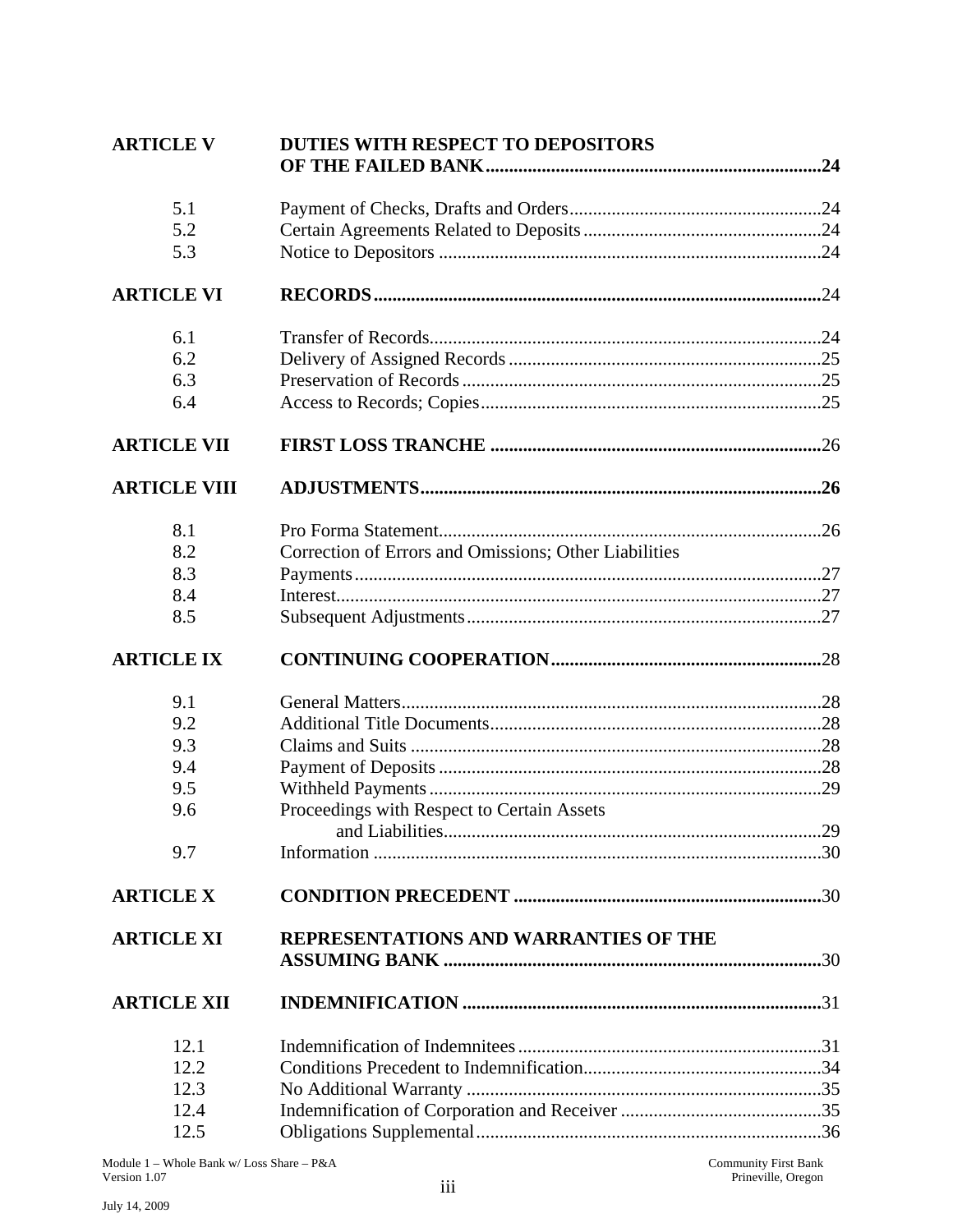| 12.6                |
|---------------------|
| 12.7                |
| 12.8                |
| <b>ARTICLE XIII</b> |
| 13.1                |
| 13.2                |
| 13.3                |
| 13.4                |
| 13.5                |
| 13.6                |
| 13.7                |
| 13.8                |
| 13.9                |
| 13.10               |
| 13.11               |
| 13.12               |
| 13.13               |
|                     |

### **SCHEDULES**

| 2.1    |  |
|--------|--|
| 2.1(a) |  |
| 3.1    |  |
| 3.2    |  |
| 3.5(l) |  |
| 4.15A  |  |
| 4.15B  |  |
| 7      |  |
|        |  |

# **EXHIBITS**

| 4.13  |  |
|-------|--|
| 4.15A |  |
| 4.15B |  |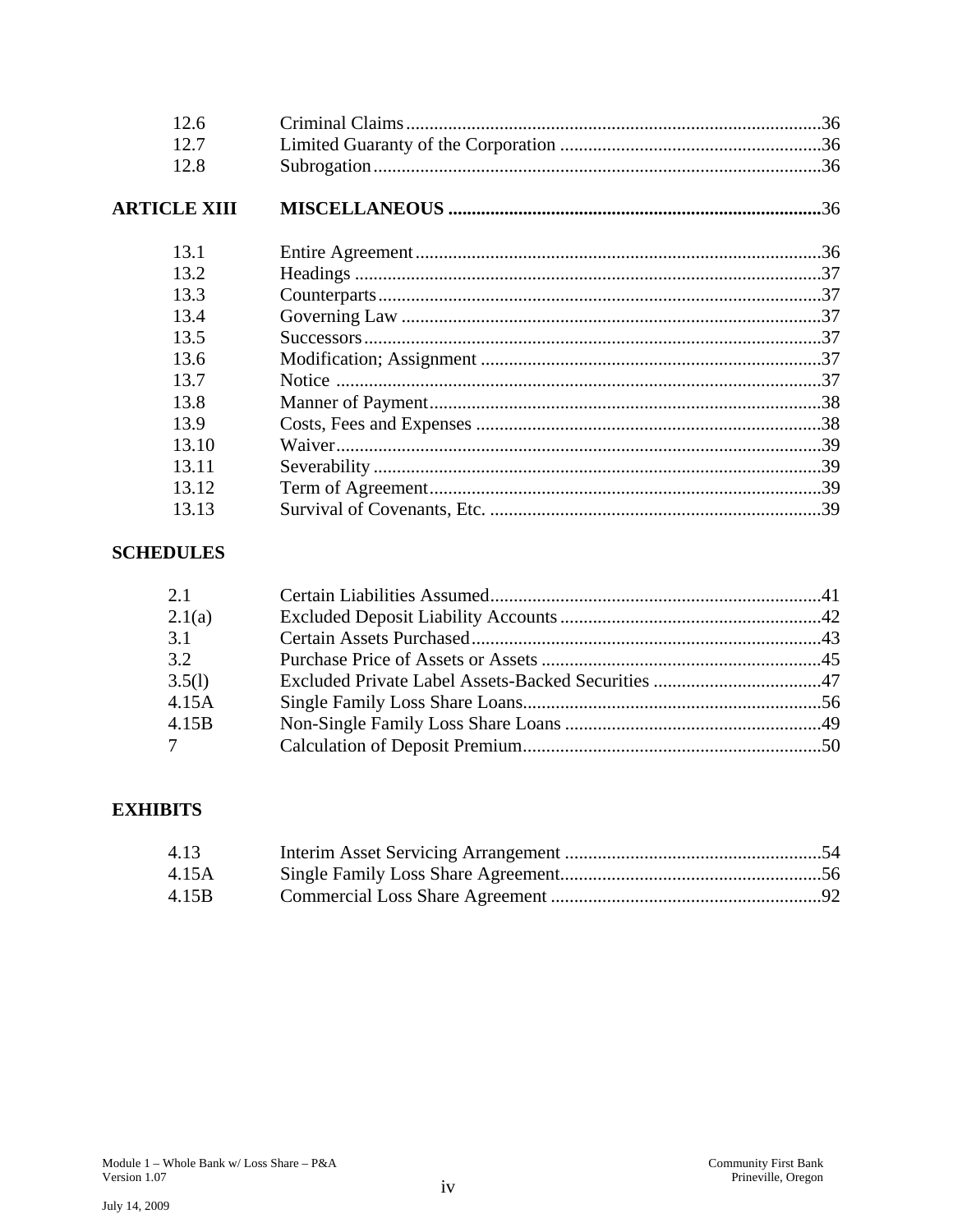#### **PURCHASE AND ASSUMPTION AGREEMENT**

#### **WHOLE BANK**

#### **ALL DEPOSITS**

 **THIS AGREEMENT**, made and entered into as of the 7th day of August, 2009, by and among the **FEDERAL DEPOSIT INSURANCE CORPORATION, RECEIVER of COMMUNITY FIRST BANK, Prineville, Oregon** (the "Receiver"), **HOME FEDERAL BANK**, organized under the laws of the United States of America, and having its principal place of business in **Nampa, Idaho** (the "Assuming Bank"), and the **FEDERAL DEPOSIT INSURANCE CORPORATION**, organized under the laws of the United States of America and having its principal office in Washington, D.C., acting in its corporate capacity (the "Corporation").

#### **WITNESSETH**:

**WHEREAS**, on Bank Closing, the Chartering Authority closed **Community First Bank, Prineville, Oregon** (the "Failed Bank") pursuant to applicable law and the Corporation was appointed Receiver thereof; and

**WHEREAS**, the Assuming Bank desires to purchase certain assets and assume certain deposit and other liabilities of the Failed Bank on the terms and conditions set forth in this Agreement; and

**WHEREAS**, pursuant to 12 U.S.C. Section 1823(c)(2)(A), the Corporation may provide assistance to the Assuming Bank to facilitate the transactions contemplated by this Agreement, which assistance may include indemnification pursuant to Article XII; and

**WHEREAS**, the Board of Directors of the Corporation (the "Board") has determined to provide assistance to the Assuming Bank on the terms and subject to the conditions set forth in this Agreement; and

**WHEREAS**, the Board has determined pursuant to 12 U.S.C. Section 1823(c)(4)(A) that such assistance is necessary to meet the obligation of the Corporation to provide insurance coverage for the insured deposits in the Failed Bank.

 **NOW THEREFORE**, in consideration of the mutual promises herein set forth and other valuable consideration, the parties hereto agree as follows: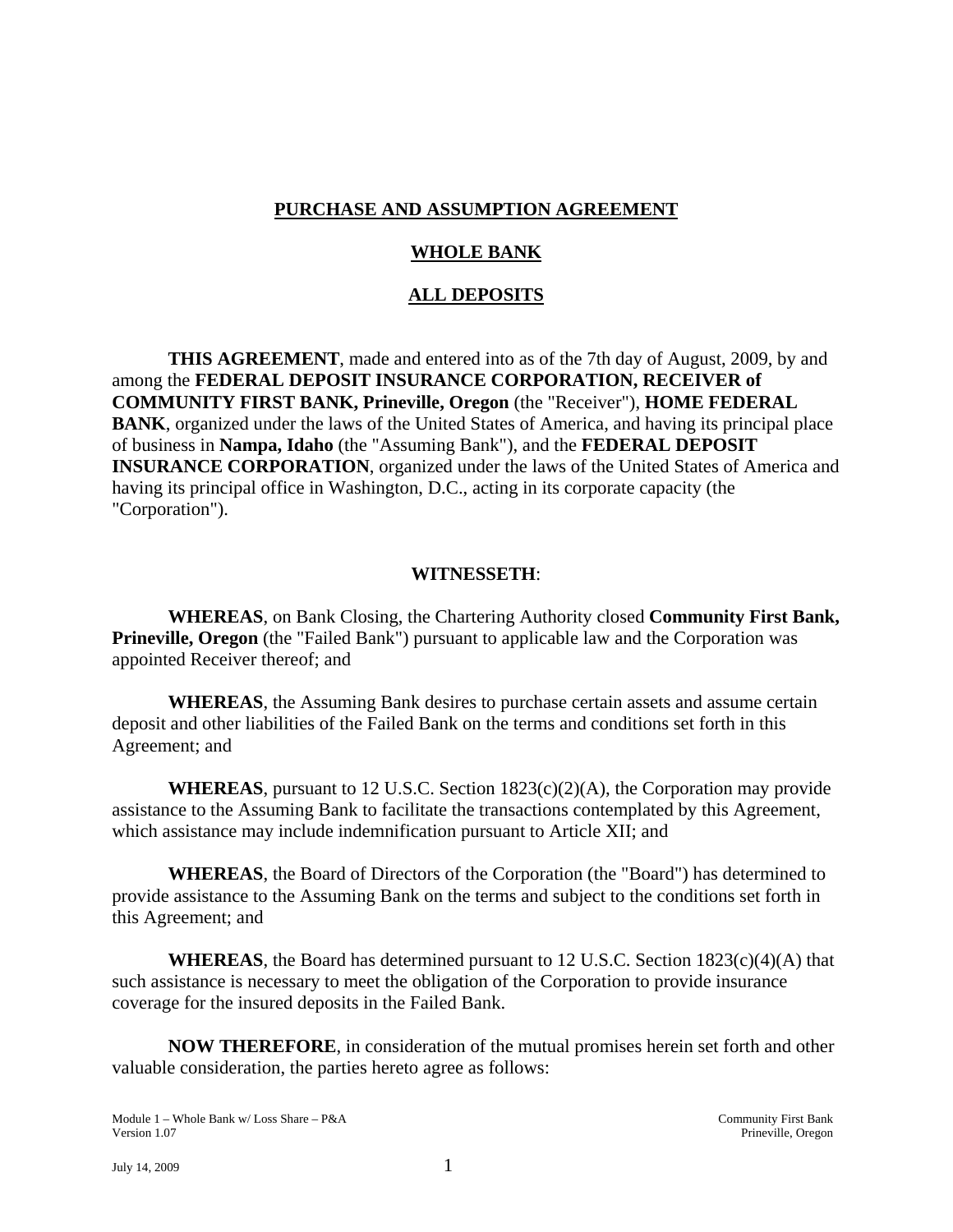## **ARTICLE I DEFINITIONS**

Capitalized terms used in this Agreement shall have the meanings set forth in this Article I, or elsewhere in this Agreement. As used herein, words imparting the singular include the plural and vice versa.

**"Accounting Records"** means the general ledger and subsidiary ledgers and supporting schedules which support the general ledger balances.

**"Acquired Subsidiaries"** means Subsidiaries of the Failed Bank acquired pursuant to Section 3.1.

**"Affiliate"** of any Person means any director, officer, or employee of that Person and any other Person (i) who is directly or indirectly controlling, or controlled by, or under direct or indirect common control with, such Person, or (ii) who is an affiliate of such Person as the term "affiliate" is defined in Section 2 of the Bank Holding Company Act of 1956, as amended, 12 U.S.C. Section 1841.

**"Agreement"** means this Purchase and Assumption Agreement by and among the Assuming Bank, the Corporation and the Receiver, as amended or otherwise modified from time to time.

**"Assets"** means all assets of the Failed Bank purchased pursuant to Section 3.1. Assets owned by Subsidiaries of the Failed Bank are not "Assets" within the meaning of this definition.

**"Assumed Deposits"** means Deposits.

**"Bank Closing"** means the close of business of the Failed Bank on the date on which the Chartering Authority closed such institution.

**"Bank Premises"** means the banking houses, drive-in banking facilities, and teller facilities (staffed or automated) together with appurtenant parking, storage and service facilities and structures connecting remote facilities to banking houses, and land on which the foregoing are located, that are owned or leased by the Failed Bank and that have formerly been utilized, are currently utilized, or are intended to be utilized in the future by the Failed Bank as shown on the Accounting Record of the Failed Bank as of Bank Closing.

**"Book Value"** means, with respect to any Asset and any Liability Assumed, the dollar amount thereof stated on the Accounting Records of the Failed Bank. The Book Value of any item shall be determined as of Bank Closing after adjustments made by the Receiver for differences in accounts, suspense items, unposted debits and credits, and other similar adjustments or corrections and for setoffs, whether voluntary or involuntary. The Book Value of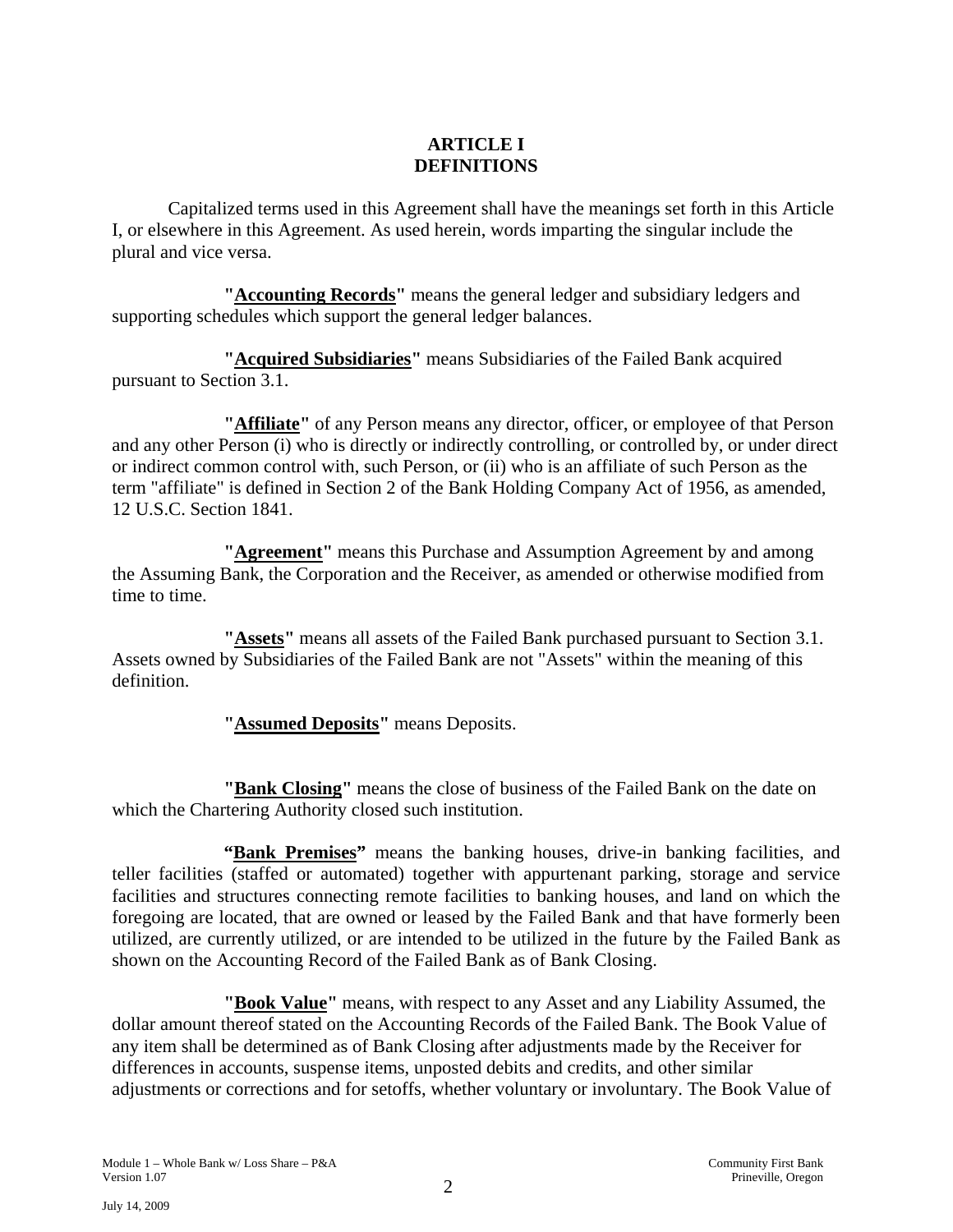a Subsidiary of the Failed Bank acquired by the Assuming Bank shall be determined from the investment in subsidiary and related accounts on the "bank only" (unconsolidated) balance sheet of the Failed Bank based on the equity method of accounting. Without limiting the generality of the foregoing, (i) the Book Value of a Liability Assumed shall include all accrued and unpaid interest thereon as of Bank Closing, and (ii) the Book Value of a Loan shall reflect adjustments for earned interest, or unearned interest (as it relates to the "rule of 78s" or add-on-interest loans, as applicable), if any, as of Bank Closing, adjustments for the portion of earned or unearned loan-related credit life and/or disability insurance premiums, if any, attributable to the Failed Bank as of Bank Closing, and adjustments for Failed Bank Advances, if any, in each case as determined for financial reporting purposes. The Book Value of an Asset shall not include any adjustment for loan premiums, discounts or any related deferred income, fees or expenses, or general or specific reserves on the Accounting Records of the Failed Bank.

**"Business Day"** means a day other than a Saturday, Sunday, Federal legal holiday or legal holiday under the laws of the State where the Failed Bank is located, or a day on which the principal office of the Corporation is closed.

**"Chartering Authority"** means (i) with respect to a national bank, the Office of the Comptroller of the Currency, (ii) with respect to a Federal savings association or savings bank, the Office of Thrift Supervision, (iii) with respect to a bank or savings institution chartered by a State, the agency of such State charged with primary responsibility for regulating and/or closing banks or savings institutions, as the case may be, (iv) the Corporation in accordance with 12 U.S.C. Section 1821(c), with regard to self appointment, or (v) the appropriate Federal banking agency in accordance with 12 U.S.C. 1821(c)(9).

**"Commitment"** means the unfunded portion of a line of credit or other commitment reflected on the books and records of the Failed Bank to make an extension of credit (or additional advances with respect to a Loan) that was legally binding on the Failed Bank as of Bank Closing, other than extensions of credit pursuant to the credit card business and overdraft protection plans of the Failed Bank, if any.

**"Credit Documents"** mean the agreements, instruments, certificates or other documents at any time evidencing or otherwise relating to, governing or executed in connection with or as security for, a Loan, including without limitation notes, bonds, loan agreements, letter of credit applications, lease financing contracts, banker's acceptances, drafts, interest protection agreements, currency exchange agreements, repurchase agreements, reverse repurchase agreements, guarantees, deeds of trust, mortgages, assignments, security agreements, pledges, subordination or priority agreements, lien priority agreements, undertakings, security instruments, certificates, documents, legal opinions, participation agreements and intercreditor agreements, and all amendments, modifications, renewals, extensions, rearrangements, and substitutions with respect to any of the foregoing.

**"Credit File"** means all Credit Documents and all other credit, collateral, or insurance documents in the possession or custody of the Assuming Bank, or any of its Subsidiaries or Affiliates, relating to an Asset or a Loan included in a Put Notice, or copies of any thereof.

July 14, 2009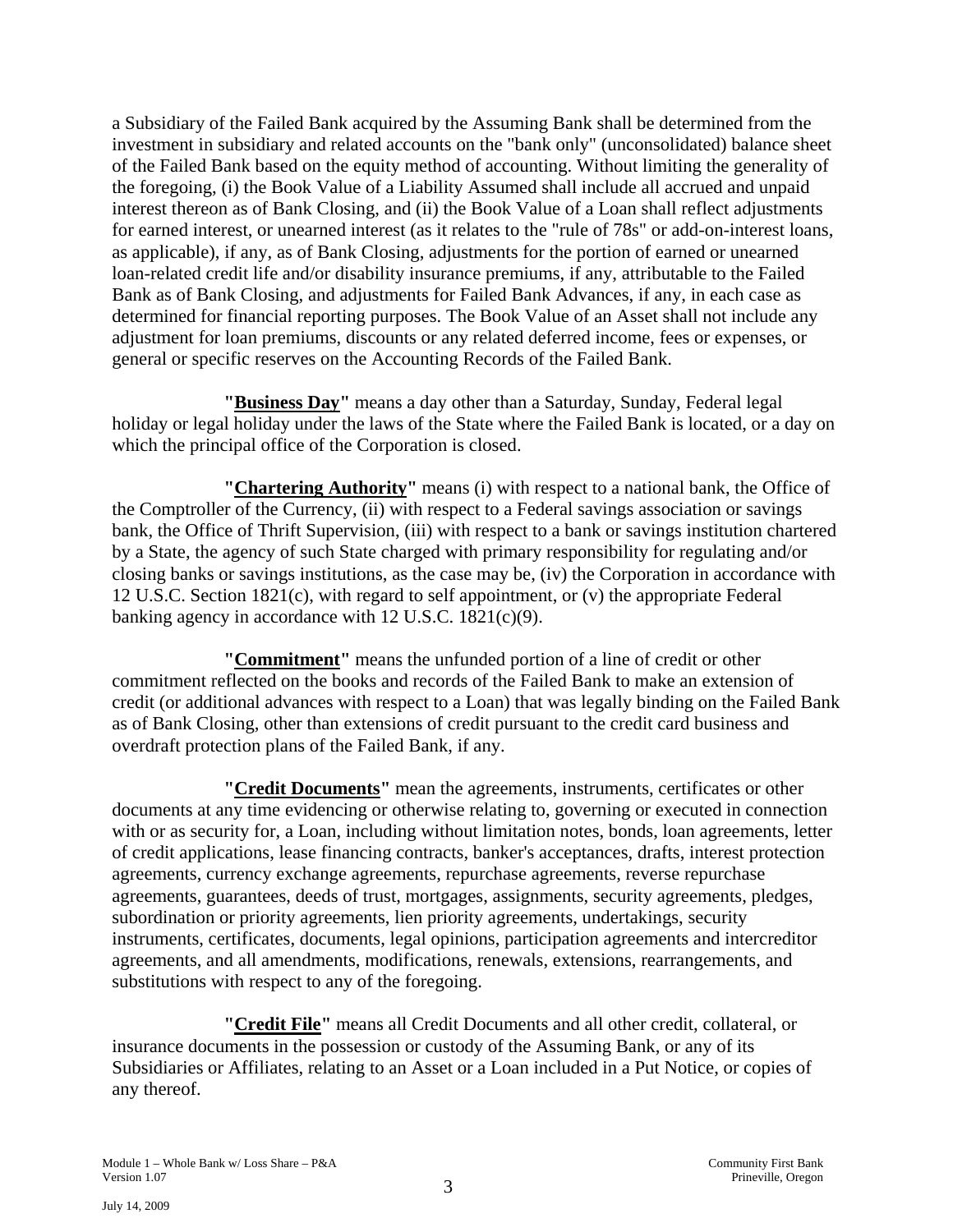**"Data Processing Lease"** means any lease or licensing agreement, binding on the Failed Bank as of Bank Closing, the subject of which is data processing equipment or computer hardware or software used in connection with data processing activities. A lease or licensing agreement for computer software used in connection with data processing activities shall constitute a Data Processing Lease regardless of whether such lease or licensing agreement also covers data processing equipment.

**"Deposit"** means a deposit as defined in 12 U.S.C. Section 1813(l), including without limitation, outstanding cashier's checks and other official checks and all uncollected items included in the depositors' balances and credited on the books and records of the Failed Bank; provided, that the term "Deposit" shall not include all or any portion of those deposit balances which, in the discretion of the Receiver or the Corporation, (i) may be required to satisfy it for any liquidated or contingent liability of any depositor arising from an unauthorized or unlawful transaction, or (ii) may be needed to provide payment of any liability of any depositor to the Failed Bank or the Receiver, including the liability of any depositor as a director or officer of the Failed Bank, whether or not the amount of the liability is or can be determined as of Bank Closing.

**"Equity Adjustment"** means the dollar amount resulting by subtracting the Book Value, as of Bank Closing, of all Liabilities Assumed under this Agreement by the Assuming Bank from the purchase price, as determined in accordance with this Agreement, as of Bank Closing, of all Assets acquired under this Agreement by the Assuming Bank, which may be a positive or a negative number.

**"Failed Bank Advances"** means the total sums paid by the Failed Bank to (i) protect its lien position, (ii) pay ad valorem taxes and hazard insurance, and (iii) pay credit life insurance, accident and health insurance, and vendor's single interest insurance.

**"Fair Market Value"** means (i)(a) "Market Value" as defined in the regulation prescribing the standards for real estate appraisals used in federally related transactions, 12 C.F.R. § 323.2(g), and accordingly shall mean the most probable price which a property should bring in a competitive and open market under all conditions requisite to a fair sale, the buyer and seller each acting prudently and knowledgeably, and assuming the price is not affected by undue stimulus. Implicit in this definition is the consummation of a sale as of a specified date and the passing of title from seller to buyer under conditions whereby:

(1) Buyer and seller are typically motivated;

(2) Both parties are well informed or well advised, and acting in what they consider their own best interests;

(3) A reasonable time is allowed for exposure in the open market;

(4) Payment is made in terms of cash in U.S. dollars or in terms of financial arrangements comparable thereto; and

(5) The price represents the normal consideration for the property sold unaffected by special or creative financing or sales concessions granted by anyone associated with the sale;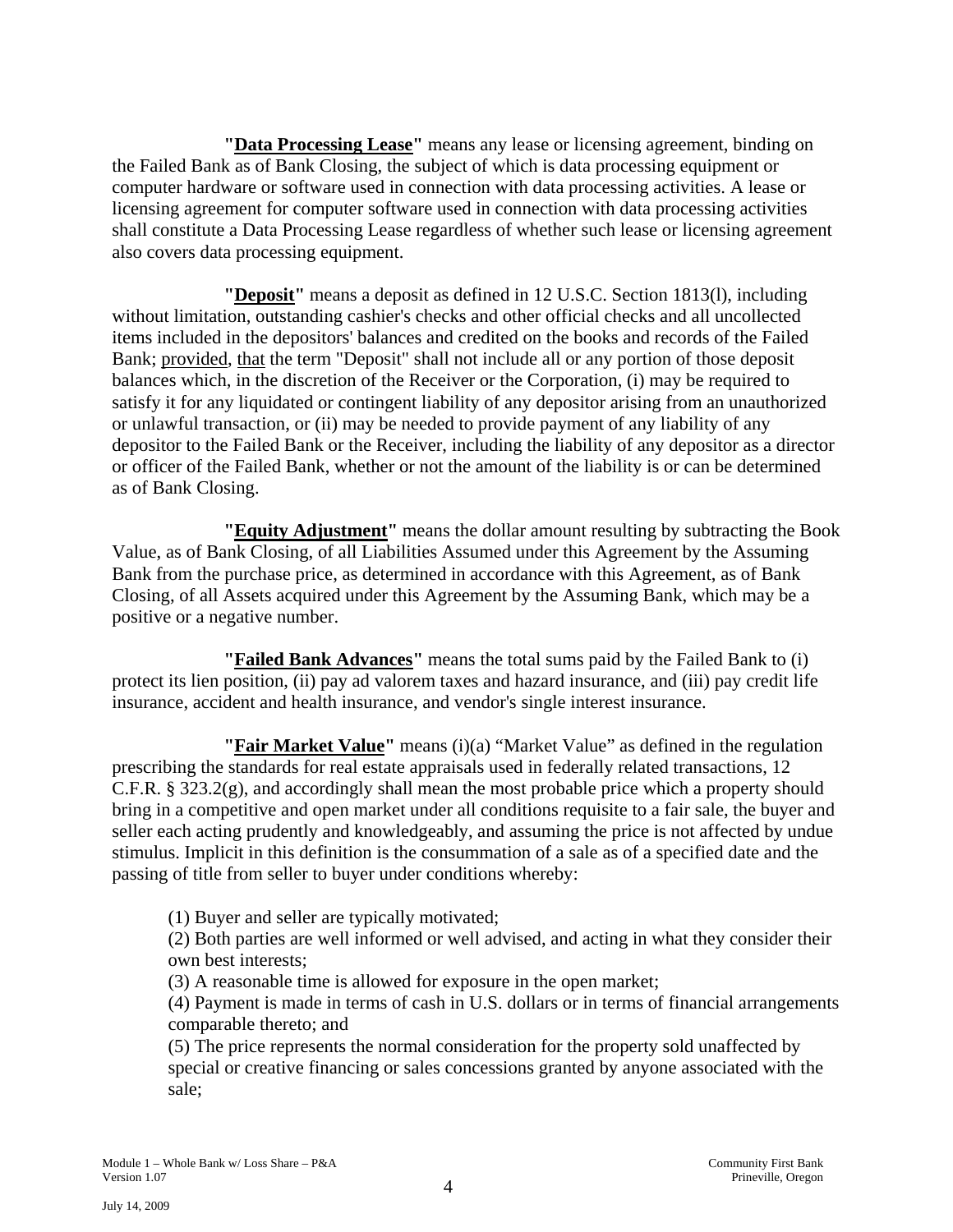as determined as of Bank Closing by an appraiser chosen by the Assuming Bank from a list of acceptable appraisers provided by the Receiver; any costs and fees associated with such determination shall be shared equally by the Receiver and the Assuming Bank, and (b) which, with respect to Bank Premises (to the extent, if any, that Bank Premises are purchased utilizing this valuation method), shall be determined not later than sixty (60) days after Bank Closing by an appraiser selected by the Receiver and the Assuming Bank within seven (7) days after Bank Closing; or (ii) with respect to property other than Bank Premises purchased utilizing this valuation method, the price therefore as established by the Receiver and agreed to by the Assuming Bank, or in the absence of such agreement, as determined in accordance with clause  $(i)(a)$  above.

"**First Loss Tranche**" means the dollar amount of liability that the Assuming Bank will incur prior to the commencement of loss sharing, which is the sum of (i) the Assuming Bank's asset premium (discount) bid, as reflected on the Assuming Bank's bid form, plus (ii) the Assuming Bank's Deposit premium bid, as reflected on the Assuming Bank's bid form, plus (iii) the Equity Adjustment. The First Loss Tranche may be a positive or negative number.

"**Fixtures**" means those leasehold improvements, additions, alterations and installations constituting all or a part of Bank Premises and which were acquired, added, built, installed or purchased at the expense of the Failed Bank, regardless of the holder of legal title thereto as of Bank Closing.

**"Furniture and Equipment"** means the furniture and equipment, other than motor vehicles, leased or owned by the Failed Bank and reflected on the books of the Failed Bank as of Bank Closing, including without limitation automated teller machines, carpeting, furniture, office machinery (including personal computers), shelving, office supplies, telephone, surveillance and security systems. Motor vehicles shall be considered other assets and pass at Book Value.

**"Indemnitees"** means, except as provided in paragraph (k) of Section 12.1, (i) the Assuming Bank, (ii) the Subsidiaries and Affiliates of the Assuming Bank other than any Subsidiaries or Affiliates of the Failed Bank that are or become Subsidiaries or Affiliates of the Assuming Bank, and (iii) the directors, officers, employees and agents of the Assuming Bank and its Subsidiaries and Affiliates who are not also present or former directors, officers, employees or agents of the Failed Bank or of any Subsidiary or Affiliate of the Failed Bank.

**"Information Package"** means the most recent compilation of financial and other data with respect to the Failed Bank, including any amendments or supplements thereto, provided to the Assuming Bank by the Corporation on the web site used by the Corporation to market the Failed Bank to potential acquirers.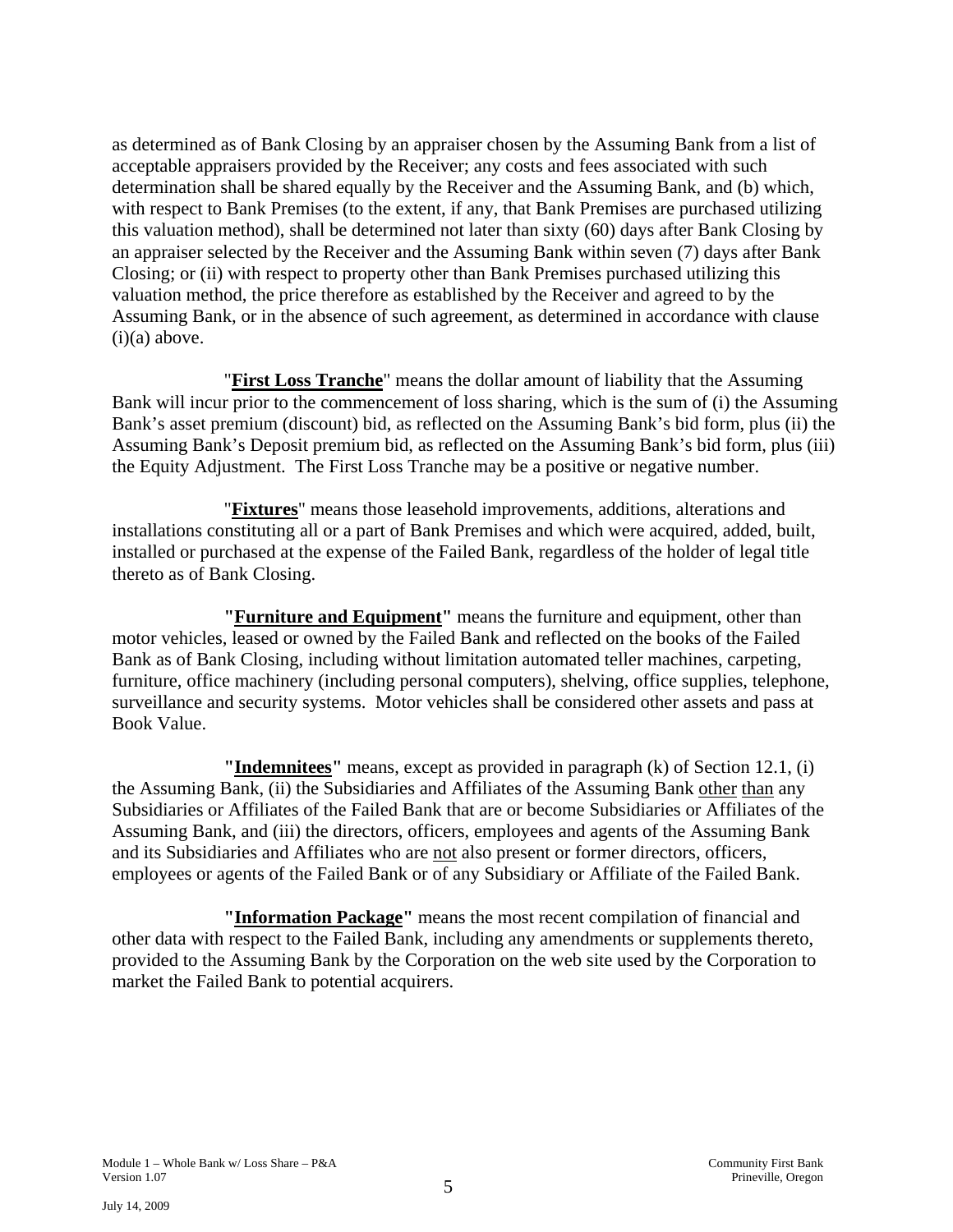**"Legal Balance"** means the amount of indebtedness legally owed by an Obligor with respect to a Loan, including principal and accrued and unpaid interest, late fees, attorneys' fees and expenses, taxes, insurance premiums, and similar charges, if any.

**"Liabilities Assumed"** has the meaning provided in Section 2.1.

**"Lien"** means any mortgage, lien, pledge, charge, assignment for security purposes, security interest, or encumbrance of any kind with respect to an Asset, including any conditional sale agreement or capital lease or other title retention agreement relating to such Asset.

**"Loans"** means all of the following owed to or held by the Failed Bank as of Bank Closing:

(i) loans (including loans which have been charged off the Accounting Records of the Failed Bank in whole or in part prior to April 13, 2009, participation agreements, interests in participations, overdrafts of customers (including but not limited to overdrafts made pursuant to an overdraft protection plan or similar extensions of credit in connection with a deposit account), revolving commercial lines of credit, home equity lines of credit, Commitments, United States and/or State-guaranteed student loans, and lease financing contracts;

(ii) all Liens, rights (including rights of set-off), remedies, powers, privileges, demands, claims, priorities, equities and benefits owned or held by, or accruing or to accrue to or for the benefit of, the holder of the obligations or instruments referred to in clause (i) above, including but not limited to those arising under or based upon Credit Documents, casualty insurance policies and binders, standby letters of credit, mortgagee title insurance policies and binders, payment bonds and performance bonds at any time and from time to time existing with respect to any of the obligations or instruments referred to in clause (i) above; and

(iii) all amendments, modifications, renewals, extensions, refinancings, and refundings of or for any of the foregoing.

**"Obligor"** means each Person liable for the full or partial payment or performance of any Loan, whether such Person is obligated directly, indirectly, primarily, secondarily, jointly, or severally.

**"Other Real Estate"** means all interests in real estate (other than Bank Premises and Fixtures) and loans on "in substance foreclosure" status as of Bank Closing as recorded on the Accounting Records of the Failed Bank, including but not limited to mineral rights, leasehold rights, condominium and cooperative interests, air rights and development rights that are owned by the Failed Bank.

**"Person"** means any individual, corporation, partnership, joint venture, association, joint-stock company, trust, unincorporated organization, or government or any agency or political subdivision thereof, excluding the Corporation.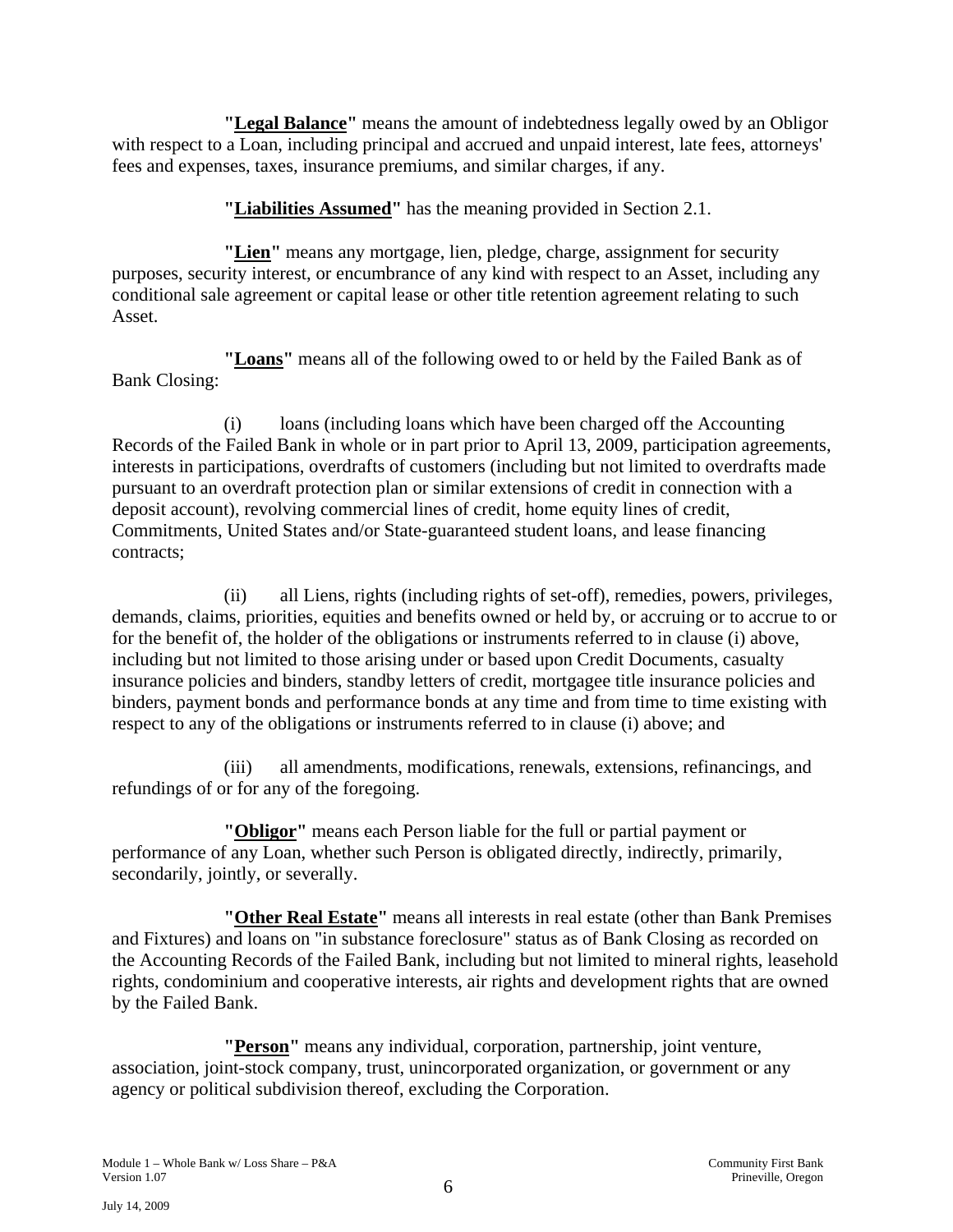**"Primary Indemnitor"** means any Person (other than the Assuming Bank or any of its Affiliates) who is obligated to indemnify or insure, or otherwise make payments (including payments on account of claims made against) to or on behalf of any Person in connection with the claims covered under Article XII, including without limitation any insurer issuing any directors and officers liability policy or any Person issuing a financial institution bond or banker's blanket bond.

**"Proforma"** means producing a balance sheet that reflects a reasonably accurate financial statement of the Failed bank through the date of closing. The Proforma financial statements serve as a basis for the opening entries of both the Assuming Bank and the Receiver.

**"Put Date"** has the meaning provided in Section 3.4.

**"Put Notice"** has the meaning provided in Section 3.4.

**"Qualified Financial Contract"** means a qualified financial contract as defined in 12 U.S.C. Section 1821(e)(8)(D).

**"Record"** means any document, microfiche, microfilm and computer records (including but not limited to magnetic tape, disc storage, card forms and printed copy) of the Failed Bank generated or maintained by the Failed Bank that is owned by or in the possession of the Receiver at Bank Closing.

**"Related Liability"** with respect to any Asset means any liability existing and reflected on the Accounting Records of the Failed Bank as of Bank Closing for (i) indebtedness secured by mortgages, deeds of trust, chattel mortgages, security interests or other liens on or affecting such Asset, (ii) ad valorem taxes applicable to such Asset, and (iii) any other obligation determined by the Receiver to be directly related to such Asset.

**"Related Liability Amount"** with respect to any Related Liability on the books of the Assuming Bank, means the amount of such Related Liability as stated on the Accounting Records of the Assuming Bank (as maintained in accordance with generally accepted accounting principles) as of the date as of which the Related Liability Amount is being determined. With respect to a liability that relates to more than one asset, the amount of such Related Liability shall be allocated among such assets for the purpose of determining the Related Liability Amount with respect to any one of such assets. Such allocation shall be made by specific allocation, where determinable, and otherwise shall be pro rata based upon the dollar amount of such assets stated on the Accounting Records of the entity that owns such asset.

 **"Repurchase Price"** means, with respect to any Loan the Book Value, adjusted to reflect changes to Book Value after Bank Closing, plus (i) any advances and interest on such Loan after Bank Closing, minus (ii) the total of amounts received by the Assuming Bank for such Loan, regardless of how applied, after Bank Closing, plus (iii) advances made by Assuming Bank, plus (iv) total disbursements of principal made by Receiver that are not included in the Book Value.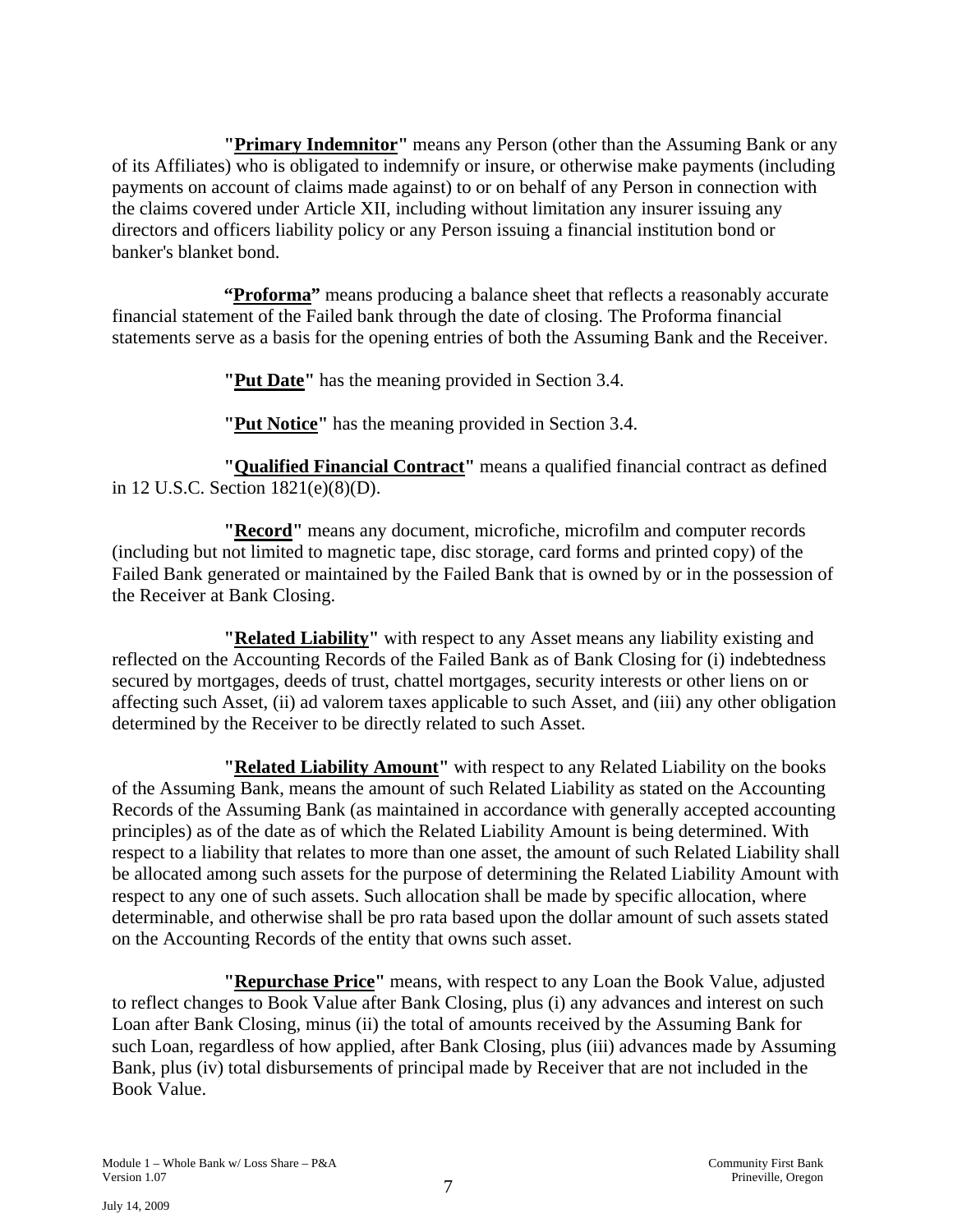**"Safe Deposit Boxes"** means the safe deposit boxes of the Failed Bank, if any, including the removable safe deposit boxes and safe deposit stacks in the Failed Bank's vault(s), all rights and benefits under rental agreements with respect to such safe deposit boxes, and all keys and combinations thereto.

**"Settlement Date"** means the first Business Day immediately prior to the day which is one hundred eighty (180) days after Bank Closing, or such other date prior thereto as may be agreed upon by the Receiver and the Assuming Bank. The Receiver, in its discretion, may extend the Settlement Date.

**"Settlement Interest Rate"** means, for the first calendar quarter or portion thereof during which interest accrues, the rate determined by the Receiver to be equal to the equivalent coupon issue yield on twenty-six (26)-week United States Treasury Bills in effect as of Bank Closing as published in The Wall Street Journal; provided, that if no such equivalent coupon issue yield is available as of Bank Closing, the equivalent coupon issue yield for such Treasury Bills most recently published in The Wall Street Journal prior to Bank Closing shall be used. Thereafter, the rate shall be adjusted to the rate determined by the Receiver to be equal to the equivalent coupon issue yield on such Treasury Bills in effect as of the first day of each succeeding calendar quarter during which interest accrues as published in The Wall Street Journal.

**"Subsidiary"** has the meaning set forth in Section 3(w)(4) of the Federal Deposit Insurance Act, 12 U.S.C. Section 1813(w)(4), as amended.

### **ARTICLE II ASSUMPTION OF LIABILITIES**

**2.1** Liabilities Assumed by Assuming Bank. The Assuming Bank expressly assumes at Book Value (subject to adjustment pursuant to Article VIII) and agrees to pay, perform, and discharge all of the following liabilities of the Failed Bank as of Bank Closing, except as otherwise provided in this Agreement (such liabilities referred to as "Liabilities Assumed"):

> (a) Assumed Deposits, except those Deposits specifically listed on Schedule 2.1(a); provided, that as to any Deposits of public money which are Assumed Deposits, the Assuming Bank agrees to properly secure such Deposits with such of the Assets as appropriate which, prior to Bank Closing, were pledged as security therefor by the Failed Bank, or with assets of the Assuming Bank, if such securing Assets, if any, are insufficient to properly secure such Deposits;

(b) liabilities for indebtedness secured by mortgages, deeds of trust, chattel mortgages, security interests or other liens on or affecting any Assets, if any; provided, that the assumption of any liability pursuant to this paragraph shall be limited to the market value of the Assets securing such liability as determined by the Receiver;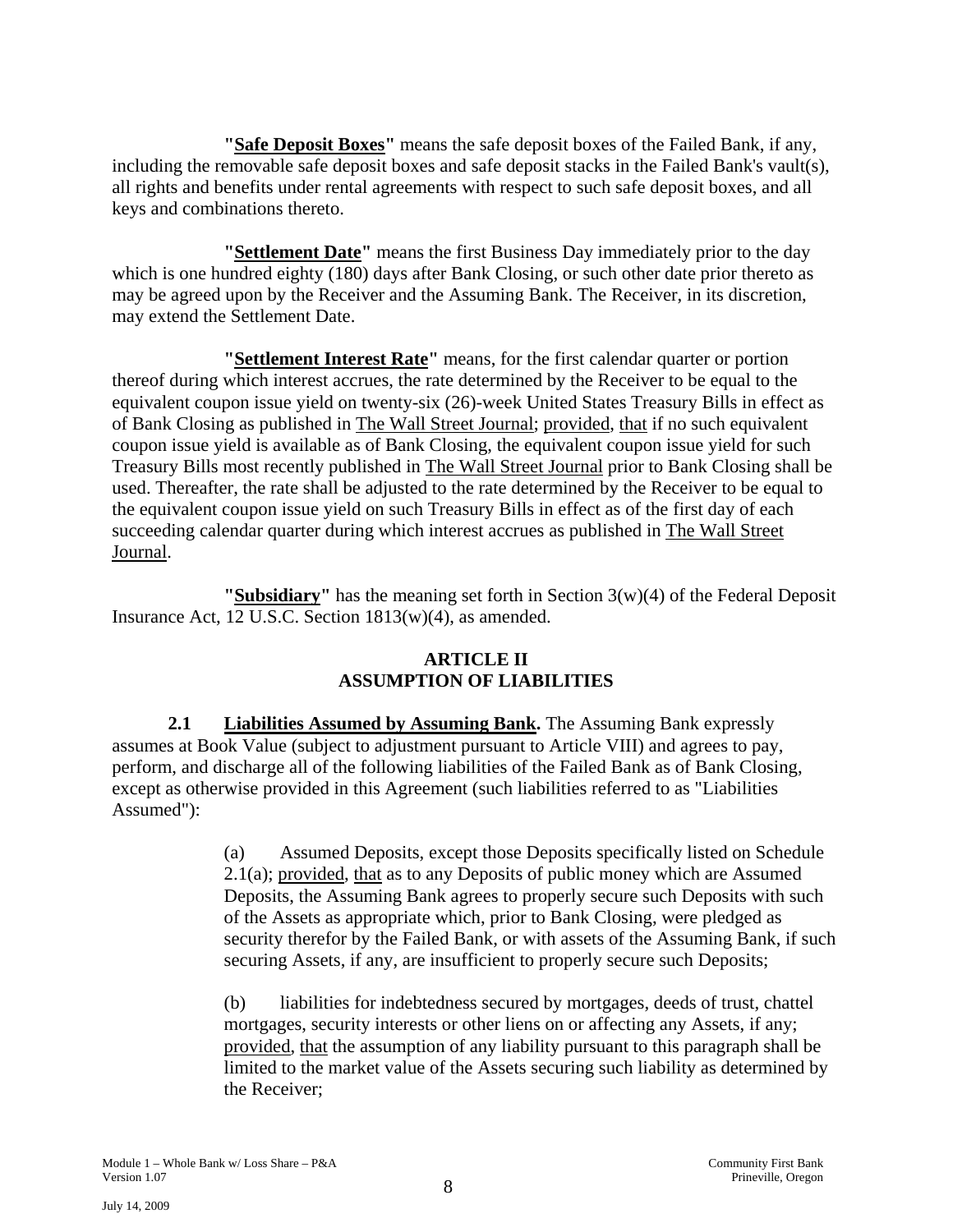(c) borrowings from Federal Reserve Banks and Federal Home Loan Banks, if any, provided, that the assumption of any liability pursuant to this paragraph shall be limited to the market value of the assets securing such liability as determined by the Receiver; and overdrafts, debit balances, service charges, reclamations, and adjustments to accounts with the Federal Reserve Banks as reflected on the books and records of any such Federal Reserve Bank within ninety (90) days after Bank Closing, if any;

(d) ad valorem taxes applicable to any Asset, if any; provided, that the assumption of any ad valorem taxes pursuant to this paragraph shall be limited to an amount equal to the market value of the Asset to which such taxes apply as determined by the Receiver;

(e) liabilities, if any, for federal funds purchased, repurchase agreements and overdrafts in accounts maintained with other depository institutions (including any accrued and unpaid interest thereon computed to and including Bank Closing); provided, that the assumption of any liability pursuant to this paragraph shall be limited to the market value of the Assets securing such liability as determined by the Receiver;

(f) United States Treasury tax and loan note option accounts, if any;

(g) liabilities for any acceptance or commercial letter of credit (other than "standby letters of credit" as defined in 12 C.F.R. Section 337.2(a)); provided, that the assumption of any liability pursuant to this paragraph shall be limited to the market value of the Assets securing such liability as determined by the Receiver;

(h) duties and obligations assumed pursuant to this Agreement including without limitation those relating to the Failed Bank's credit card business, overdraft protection plans, safe deposit business, safekeeping business or trust business, if any;

(i) liabilities, if any, for Commitments;

(j) liabilities, if any, for amounts owed to any Subsidiary of the Failed Bank acquired under Section 3.1;

(k) liabilities, if any, with respect to Qualified Financial Contracts;

(l) duties and obligations under any contract pursuant to which the Failed Bank provides mortgage servicing for others, or mortgage servicing is provided to the Failed Bank by others; and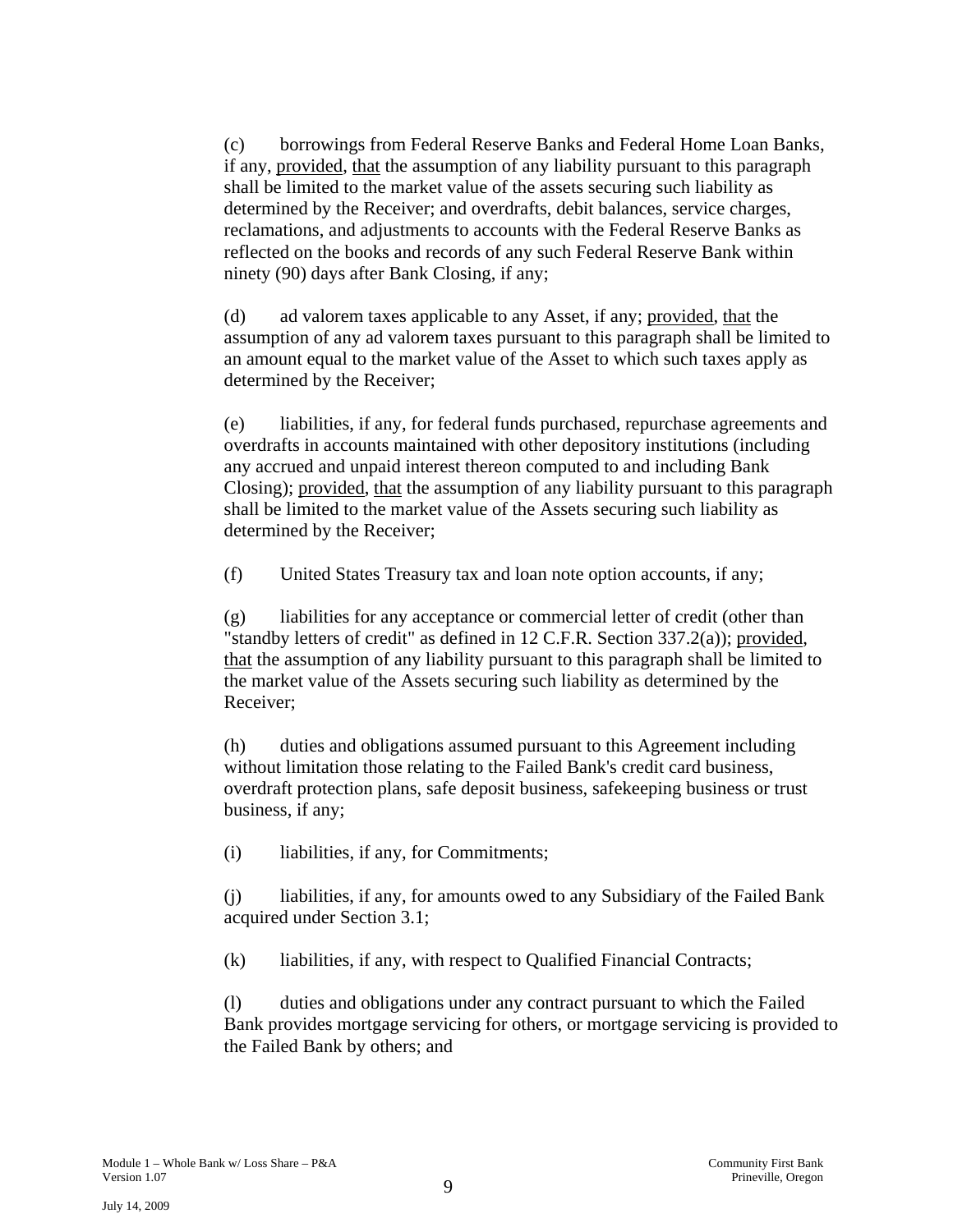(m) all asset-related offensive litigation liabilities and all asset-related defensive litigation liabilities, but only to the extent such liabilities relate to assets subject to a loss share agreement, and provided that all other defensive litigation and any class actions with respect to credit card business are retained by the Receiver.

Schedule 2.1 attached hereto and incorporated herein sets forth certain categories of Liabilities Assumed and the aggregate Book Value of the Liabilities Assumed in such categories. Such schedule is based upon the best information available to the Receiver and may be adjusted as provided in Article VIII.

**2.2 Interest on Deposit Liabilities.** The Assuming Bank agrees that, from and after Bank Closing, it will accrue and pay interest on Deposit liabilities assumed pursuant to Section 2.1 at a rate(s) it shall determine; provided, that for non-transaction Deposit liabilities such rate(s) shall not be less than the lowest rate offered by the Assuming Bank to its depositors for non-transaction deposit accounts. The Assuming Bank shall permit each depositor to withdraw, without penalty for early withdrawal, all or any portion of such depositor's Deposit, whether or not the Assuming Bank elects to pay interest in accordance with any deposit agreement formerly existing between the Failed Bank and such depositor; and further provided, that if such Deposit has been pledged to secure an obligation of the depositor or other party, any withdrawal thereof shall be subject to the terms of the agreement governing such pledge. The Assuming Bank shall give notice to such depositors as provided in Section 5.3 of the rate(s) of interest which it has determined to pay and of such withdrawal rights.

**2.3 Unclaimed Deposits.** Fifteen (15) months following the Bank Closing Date, the Assuming Bank will provide the Receiver a listing of all deposit accounts, including the type of account, not claimed by the depositor. The Receiver will review the list and authorize the Assuming Bank to act on behalf of the Receiver to send a "Final Legal Notice" to the owner(s) of the unclaimed deposits reminding them of the need to claim or arrange to continue their account(s) with the Assuming Bank. The Assuming Bank will send the "Final Legal Notice" to the depositors within thirty (30) days following notification of the Receiver's authorization. The Assuming Bank will prepare an Affidavit of Mailing and will forward the Affidavit of Mailing to the Receiver after mailing out the "Final Legal Notice" to the owner(s) of unclaimed deposit accounts.

If, within eighteen (18) months after Bank Closing, any depositor of the Failed Bank does not claim or arrange to continue such depositor's Deposit assumed pursuant to Section 2.1 at the Assuming Bank, the Assuming Bank shall, within fifteen (15) Business Days after the end of such eighteen (18) month period, (i) refund to the Receiver the full amount of each such deposit (without reduction for service charges), (ii) provide to the Receiver a schedule of all such refunded Deposits in such form as may be prescribed by the Receiver, and (iii) assign, transfer, convey, and deliver to the Receiver, all right, title, and interest of the Assuming Bank in and to the Records previously transferred to the Assuming Bank and other records generated or maintained by the Assuming Bank pertaining to such Deposits. During such eighteen (18) month period, at the request of the Receiver, the Assuming Bank promptly shall provide to the Receiver schedules of unclaimed deposits in such form as may be prescribed by the Receiver.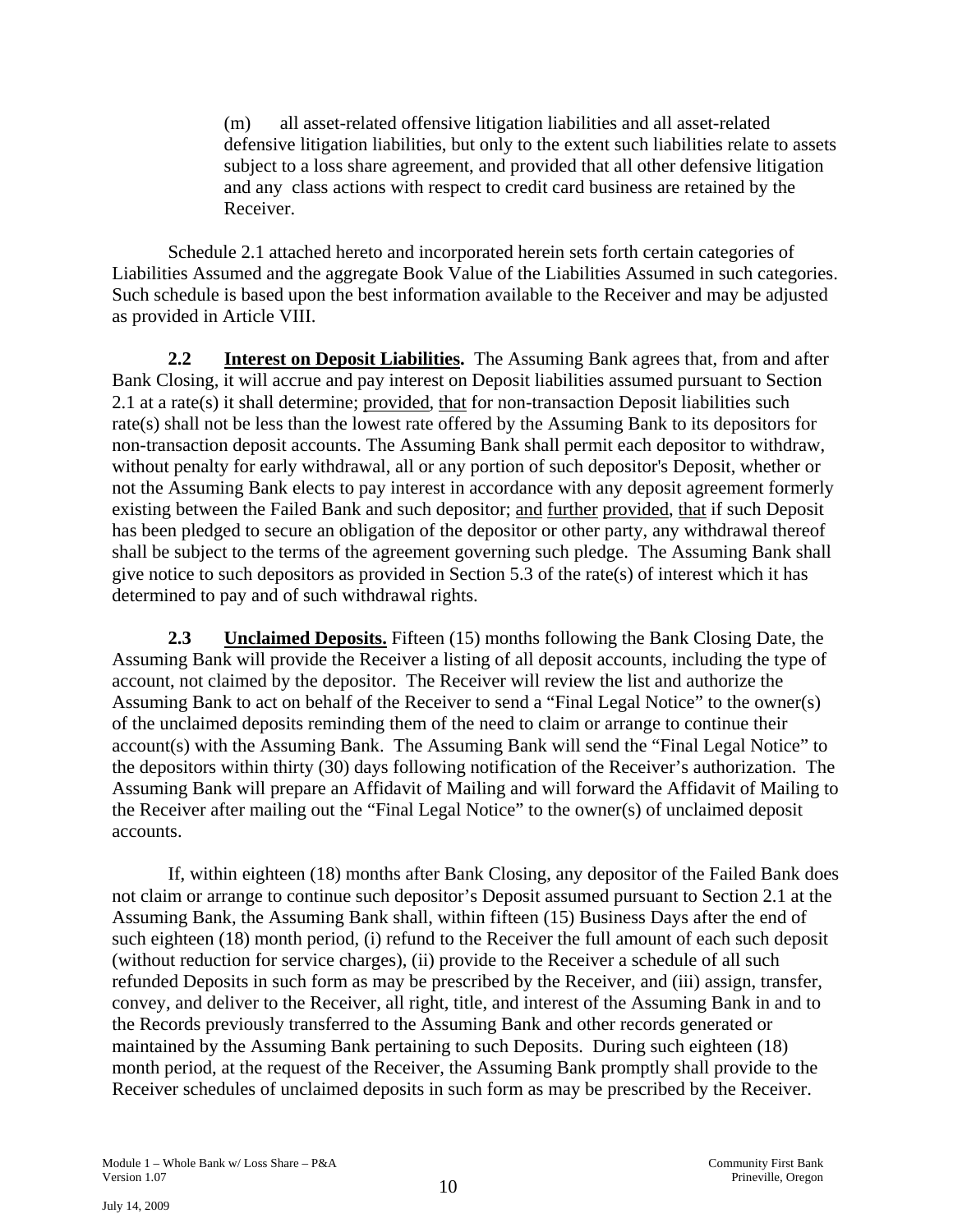**2.4 Employee Plans. Except as provided in Section 4.12, the Assuming Bank shall have no liabilities, obligations or responsibilities under the Failed Bank's health care, bonus, vacation, pension, profit sharing, deferred compensation, 401K or stock purchase plans or similar plans, if any, unless the Receiver and the Assuming Bank agree otherwise subsequent to the date of this Agreement.** 

## **ARTICLE III PURCHASE OF ASSETS**

Assuming Bank includes, but is not limited to, the entities listed on Schedule 3.1a.  **3.1 Assets Purchased by Assuming Bank**. With the exception of certain assets expressly excluded in Sections 3.5 and 3.6, the Assuming Bank hereby purchases from the Receiver, and the Receiver hereby sells, assigns, transfers, conveys, and delivers to the Assuming Bank, all right, title, and interest of the Receiver in and to all of the assets (real, personal and mixed, wherever located and however acquired) including all subsidiaries, joint ventures, partnerships, and any and all other business combinations or arrangements, whether active, inactive, dissolved or terminated, of the Failed Bank whether or not reflected on the books of the Failed Bank as of Bank Closing. Schedules 3.1 and 3.1a attached hereto and incorporated herein sets forth certain categories of Assets purchased hereunder. Such schedule is based upon the best information available to the Receiver and may be adjusted as provided in Article VIII. Assets are purchased hereunder by the Assuming Bank subject to all liabilities for indebtedness collateralized by Liens affecting such Assets to the extent provided in Section 2.1. The subsidiaries, joint ventures, partnerships, and any and all other business combinations or arrangements, whether active, inactive, dissolved or terminated being purchased by the Notwithstanding Section 4.8, the Assuming Bank specifically purchases all mortgage servicing rights and obligations of the Failed Bank.

## **3.2 Asset Purchase Price**.

(a) All Assets and assets of the Failed Bank subject to an option to purchase by the Assuming Bank shall be purchased for the amount, or the amount resulting from the method specified for determining the amount, as specified on Schedule 3.2, except as otherwise may be provided herein. Any Asset, asset of the Failed Bank subject to an option to purchase or other asset purchased for which no purchase price is specified on Schedule 3.2 or otherwise herein shall be purchased at its Book Value. Loans or other assets charged off the Accounting Records of the Failed Bank prior to April 13, 2009 shall be purchased at a price of zero.

(b) The purchase price for securities (other than the capital stock of any Acquired Subsidiary) purchased under Section 3.1 by the Assuming Bank shall be the market value thereof as of Bank Closing, which market value shall be (i) the market price for each such security quoted at the close of the trading day effective on Bank Closing as published electronically by Bloomberg, L.P., or alternatively, at the discretion of the Receiver, IDC/Financial Times (FT) Interactive Data; (ii) provided, that if such market price is not available for any such security, the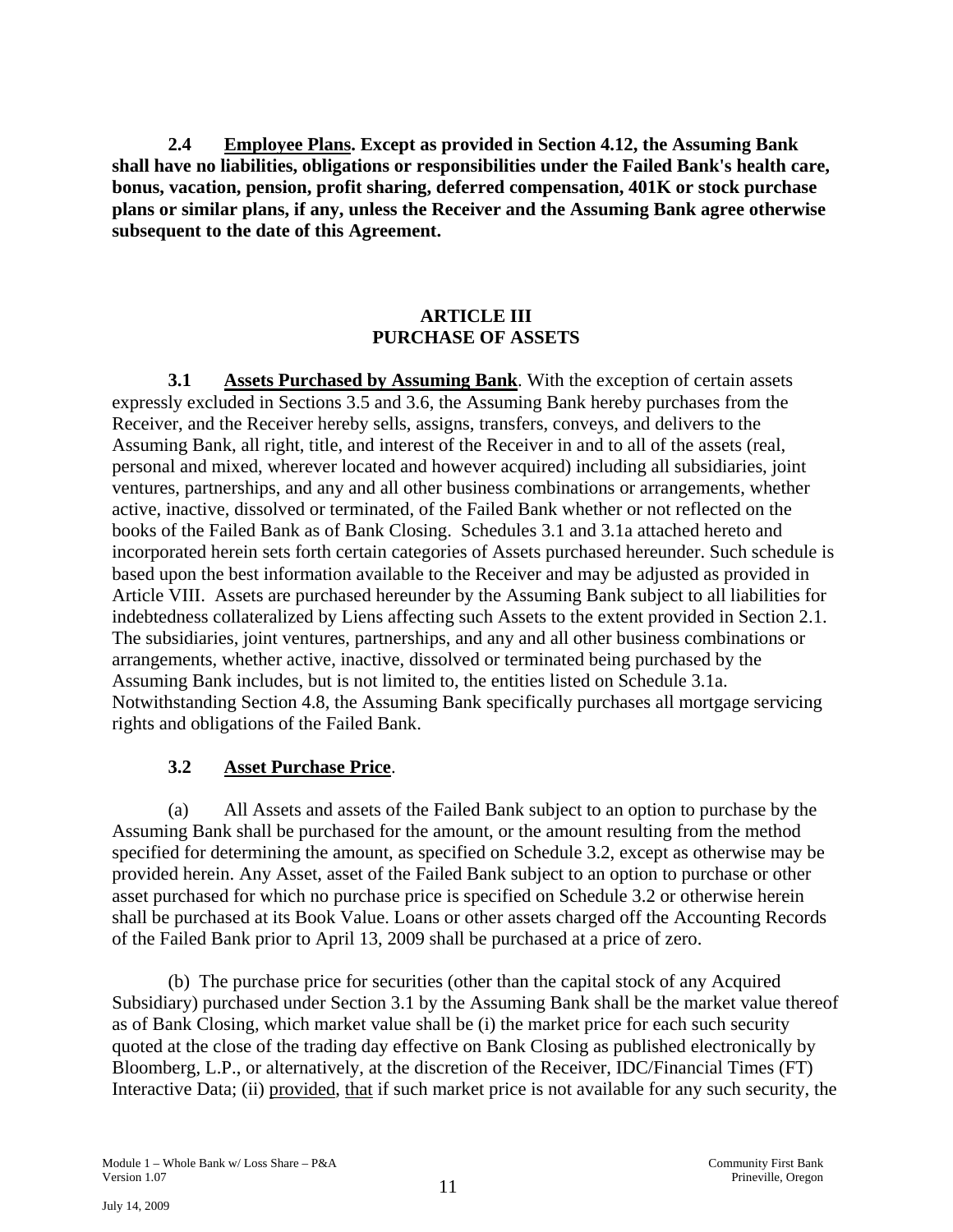Assuming Bank will submit a bid for each such security within three days of notification/bid request by the Receiver (unless a different time period is agreed to by the Assuming Bank and the Receiver) and the Receiver, in its sole discretion will accept or reject each such bid; and (iii) further provided in the absence of an acceptable bid from the Assuming Bank, each such security shall not pass to the Assuming Bank and shall be deemed to be an excluded asset hereunder.

**(c) Qualified Financial Contracts shall be purchased at market value determined in accordance with the terms of Exhibit 3.2(c). Any costs associated with such valuation shall be shared equally by the Receiver and the Assuming Bank.** 

**3.3 Manner of Conveyance; Limited Warranty; Nonrecourse; Etc. THE CONVEYANCE OF ALL ASSETS, INCLUDING REAL AND PERSONAL PROPERTY INTERESTS, PURCHASED BY THE ASSUMING BANK UNDER THIS AGREEMENT SHALL BE MADE, AS NECESSARY, BY RECEIVER'S DEED OR RECEIVER'S BILL OF SALE, "AS IS", "WHERE IS", WITHOUT RECOURSE AND, EXCEPT AS OTHERWISE SPECIFICALLY PROVIDED IN THIS AGREEMENT, WITHOUT ANY WARRANTIES WHATSOEVER WITH RESPECT TO SUCH ASSETS, EXPRESS OR IMPLIED, WITH RESPECT TO TITLE, ENFORCEABILITY, COLLECTIBILITY, DOCUMENTATION OR FREEDOM FROM LIENS OR ENCUMBRANCES (IN WHOLE OR IN PART), OR ANY OTHER MATTERS.** 

### **3.4 Puts of Assets to the Receiver**.

## (a) **Puts Prior to the Settlement Date.**

(i) During the period from Bank Closing to and including the Business Day immediately preceding the Settlement Date, the Assuming Bank shall be entitled to require the Receiver to purchase any Asset which the Assuming Bank can establish is evidenced by forged or stolen instruments as of Bank Closing; provided, that, the Assuming Bank shall not have the right to require the Receiver to purchase any such Asset with respect to which the Assuming Bank has taken any action referred to in Section 3.4(a)(ii) with respect to such Asset.

(ii) At the end of the thirty (30)-day period following Bank Closing and at that time only, in accordance with this Section 3.4, the Assuming Bank shall be entitled to require the Receiver to purchase any remaining overdraft transferred to the Assuming Bank pursuant to 3.1 which both was made after April 13, 2009 and was not made pursuant to an overdraft protection plan or similar extension of credit.

The Assuming Bank shall transfer all such Assets to the Receiver without recourse, and shall indemnify the Receiver against any and all claims of any Person claiming by, through or under the Assuming Bank with respect to any such Asset, as provided in Section 12.4.

(b) **Notices to the Receiver**. In the event that the Assuming Bank elects to require the Receiver to purchase one or more Assets, the Assuming Bank shall deliver to the Receiver a notice (a "Put Notice") which shall include: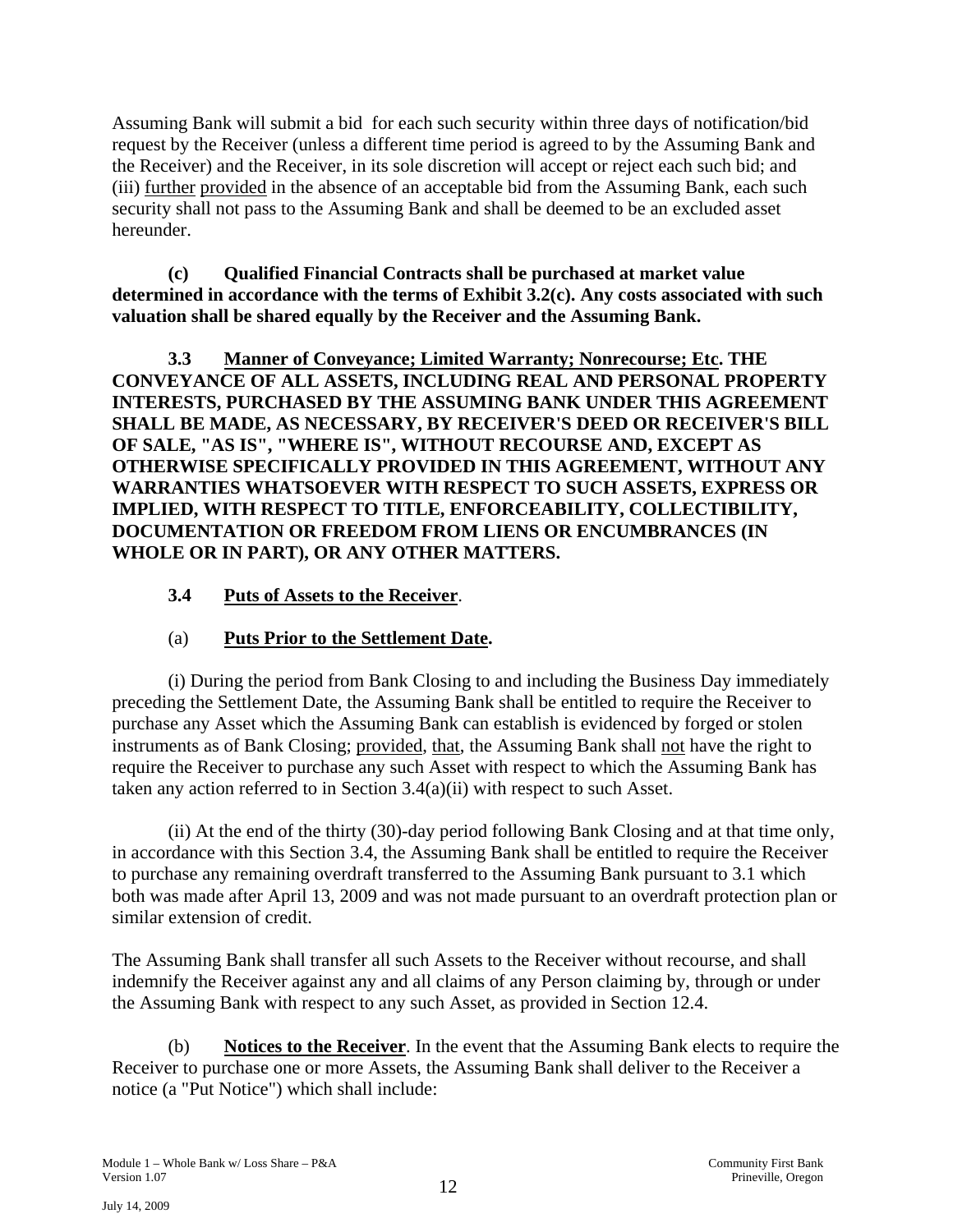- (i) a list of all Assets that the Assuming Bank requires the Receiver to purchase;
- (ii) a list of all Related Liabilities with respect to the Assets identified pursuant to (i) above; and
- (iii) a statement of the estimated Repurchase Price of each Asset identified pursuant to (i) above as of the applicable Put Date.

Such notice shall be in the form prescribed by the Receiver or such other form to which the Receiver shall consent. As provided in Section 9.6, the Assuming Bank shall deliver to the Receiver such documents, Credit Files and such additional information relating to the subject matter of the Put Notice as the Receiver may request and shall provide to the Receiver full access to all other relevant books and records.

(c) **Purchase by Receiver**. The Receiver shall purchase Assets that are specified in the Put Notice and shall assume Related Liabilities with respect to such Assets, and the transfer of such Assets and Related Liabilities shall be effective as of a date determined by the Receiver which date shall not be later than thirty (30) days after receipt by the Receiver of the Put Notice (the "Put Date").

(d) **Purchase Price and Payment Date**. Each Asset purchased by the Receiver pursuant to this Section 3.4 shall be purchased at a price equal to the Repurchase Price of such Asset less the Related Liability Amount applicable to such Asset, in each case determined as of the applicable Put Date. If the difference between such Repurchase Price and such Related Liability Amount is positive, then the Receiver shall pay to the Assuming Bank the amount of such difference; if the difference between such amounts is negative, then the Assuming Bank shall pay to the Receiver the amount of such difference. The Assuming Bank or the Receiver, as the case may be, shall pay the purchase price determined pursuant to this Section 3.4(d) not later than the twentieth (20th) Business Day following the applicable Put Date, together with interest on such amount at the Settlement Interest Rate for the period from and including such Put Date to and including the day preceding the date upon which payment is made.

(e) **Servicing.** The Assuming Bank shall administer and manage any Asset subject to purchase by the Receiver in accordance with usual and prudent banking standards and business practices until such time as such Asset is purchased by the Receiver.

(f) **Reversals**. In the event that the Receiver purchases an Asset (and assumes the Related Liability) that it is not required to purchase pursuant to this Section 3.4, the Assuming Bank shall repurchase such Asset (and assume such Related Liability) from the Receiver at a price computed so as to achieve the same economic result as would apply if the Receiver had never purchased such Asset pursuant to this Section 3.4.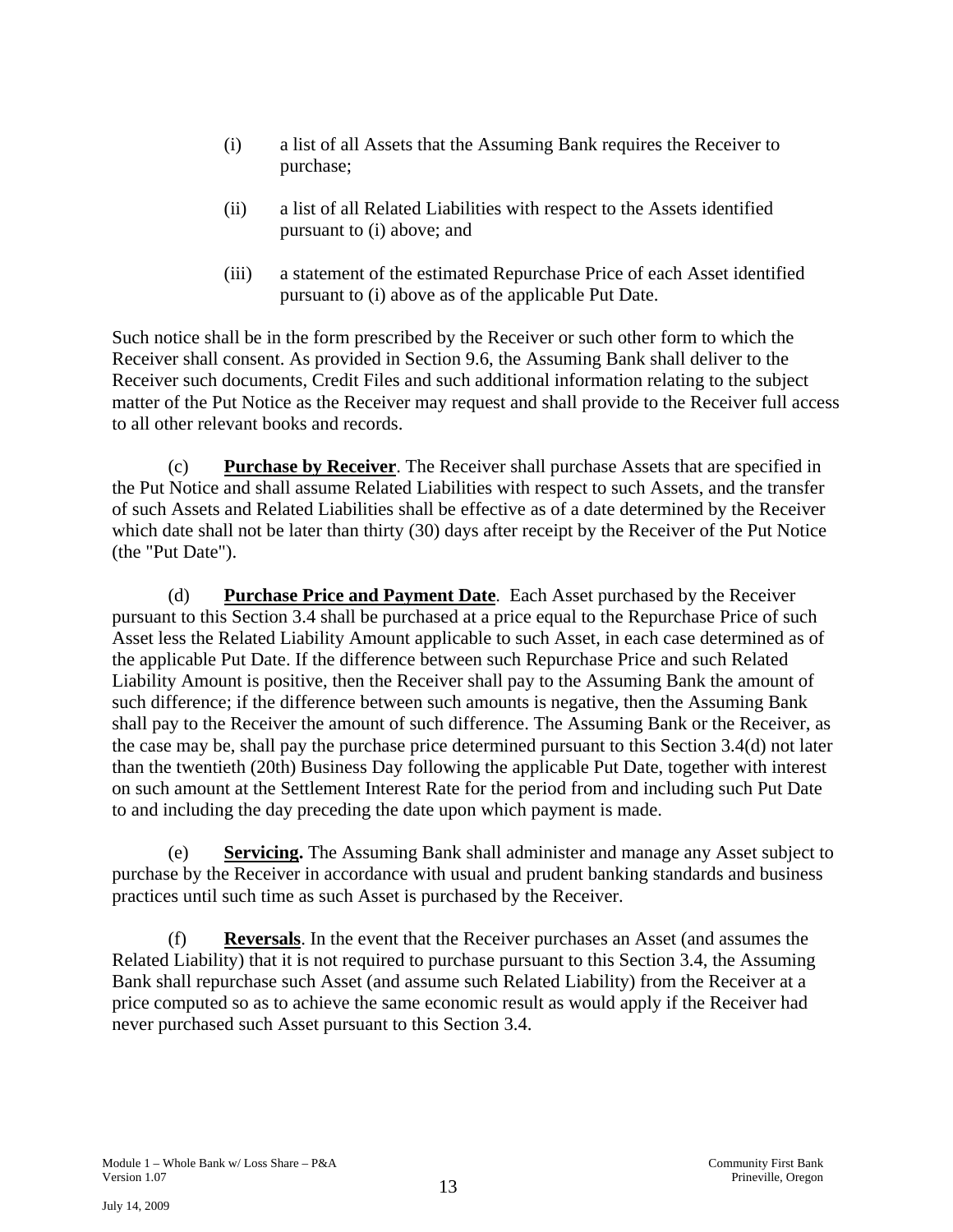**3.5 Assets Not Purchased by Assuming Bank**. The Assuming Bank does not purchase, acquire or assume, or (except as otherwise expressly provided in this Agreement) obtain an option to purchase, acquire or assume under this Agreement:

(a) any financial institution bonds, banker's blanket bonds, or public liability, fire, or extended coverage insurance policy or any other insurance policy of the Failed Bank, or premium refund, unearned premium derived from cancellation, or any proceeds payable with respect to any of the foregoing;

(b) any interest, right, action, claim, or judgment against (i) any officer, director, employee, accountant, attorney, or any other Person employed or retained by the Failed Bank or any Subsidiary of the Failed Bank on or prior to Bank Closing arising out of any act or omission of such Person in such capacity, (ii) any underwriter of financial institution bonds, banker's blanket bonds or any other insurance policy of the Failed Bank, (iii) any shareholder or holding company of the Failed Bank, or (iv) any other Person whose action or inaction may be related to any loss (exclusive of any loss resulting from such Person's failure to pay on a Loan made by the Failed Bank) incurred by the Failed Bank; provided, that for the purposes hereof, the acts, omissions or other events giving rise to any such claim shall have occurred on or before Bank Closing, regardless of when any such claim is discovered and regardless of whether any such claim is made with respect to a financial institution bond, banker's blanket bond, or any other insurance policy of the Failed Bank in force as of Bank Closing;

(c) prepaid regulatory assessments of the Failed Bank, if any;

(d) legal or equitable interests in tax receivables of the Failed Bank, if any, including any claims arising as a result of the Failed Bank having entered into any agreement or otherwise being joined with another Person with respect to the filing of tax returns or the payment of taxes;

(e) amounts reflected on the Accounting Records of the Failed Bank as of Bank Closing as a general or specific loss reserve or contingency account, if any;

(f) leased or owned Bank Premises and leased or owned Furniture and Equipment and Fixtures and data processing equipment (including hardware and software) located on leased or owned Bank Premises, if any; provided, that the Assuming Bank does obtain an option under Section 4.6, Section 4.7 or Section 4.8, as the case may be, with respect thereto;

(g) owned Bank Premises which the Receiver, in its discretion, determines may contain environmentally hazardous substances;

(h) any "goodwill," as such term is defined in the instructions to the report of condition prepared by banks examined by the Corporation in accordance with 12 C.F.R. Section 304.4, and other intangibles;

- (i) any criminal restitution or forfeiture orders issued in favor of the Failed Bank;
- (j) reserved;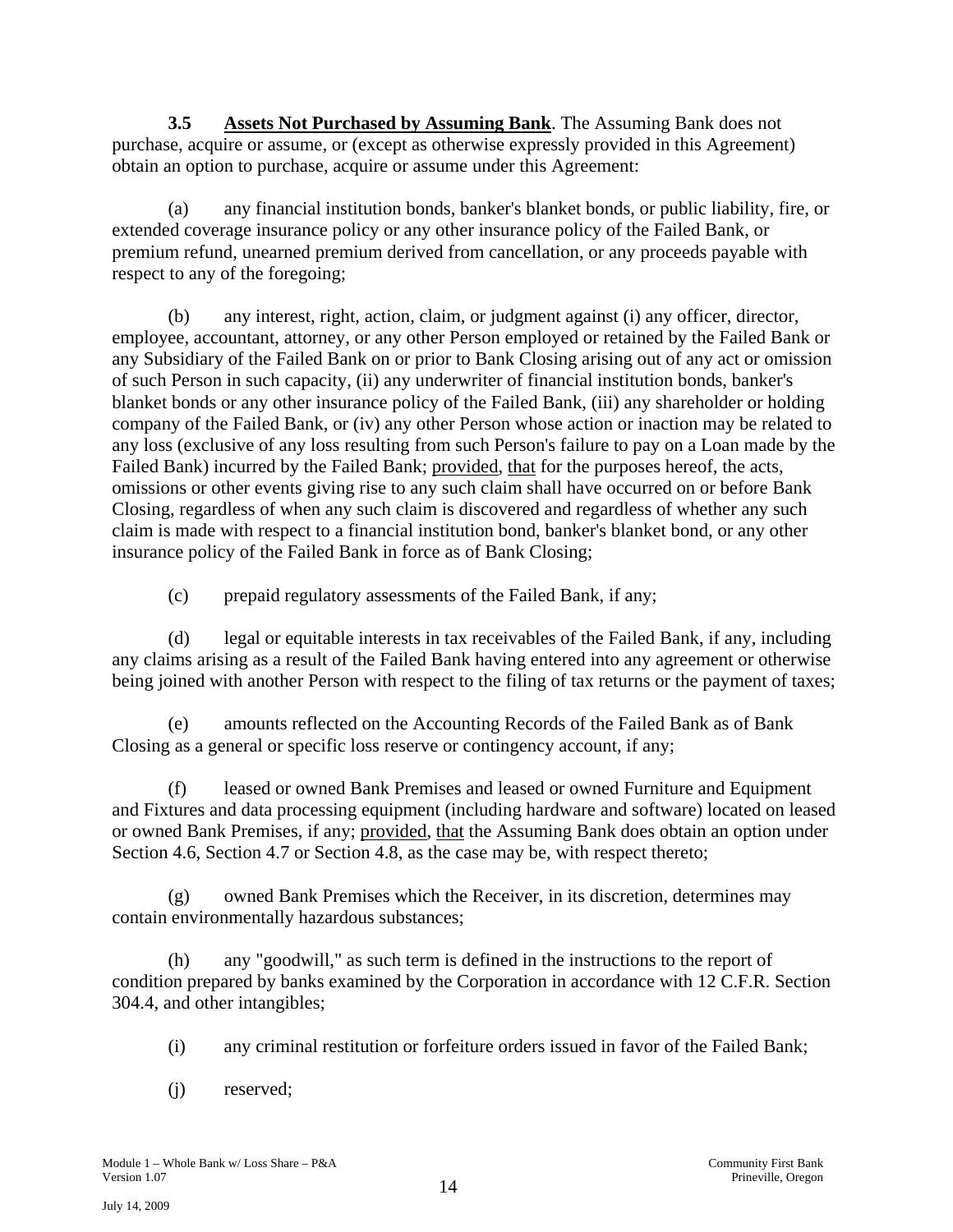(k) assets essential to the Receiver in accordance with Section 3.6; and

(l) all private label asset-backed securities, including, but not limited to, those listed on the attached Schedule 3.5(l).

## **3.6 Retention or Repurchase of Assets Essential to Receiver**.

(a) The Receiver may refuse to sell to the Assuming Bank, or the Assuming Bank agrees, at the request of the Receiver set forth in a written notice to the Assuming Bank, to assign, transfer, convey, and deliver to the Receiver all of the Assuming Bank's right, title and interest in and to, any Asset or asset essential to the Receiver as determined by the Receiver in its discretion (together with all Credit Documents evidencing or pertaining thereto), which may include any Asset or asset that the Receiver determines to be:

- (i) made to an officer, director, or other Person engaging in the affairs of the Failed Bank, its Subsidiaries or Affiliates or any related entities of any of the foregoing;
- (ii) the subject of any investigation relating to any claim with respect to any item described in Section 3.5(a) or (b), or the subject of, or potentially the subject of, any legal proceedings;
- (iii) made to a Person who is an Obligor on a loan owned by the Receiver or the Corporation in its corporate capacity or its capacity as receiver of any institution;
- (iv) secured by collateral which also secures any asset owned by the Receiver; or
- (v) related to any asset of the Failed Bank not purchased by the Assuming Bank under this Article III or any liability of the Failed Bank not assumed by the Assuming Bank under Article II.

(b) Each such Asset or asset purchased by the Receiver shall be purchased at a price equal to the Repurchase Price thereof less the Related Liability Amount with respect to any Related Liabilities related to such Asset or asset, in each case determined as of the date of the notice provided by the Receiver pursuant to Section 3.6(a). The Receiver shall pay the Assuming Bank not later than the twentieth (20th) Business Day following receipt of related Credit Documents and Credit Files together with interest on such amount at the Settlement Interest Rate for the period from and including the date of receipt of such documents to and including the day preceding the day on which payment is made. The Assuming Bank agrees to administer and manage each such Asset or asset in accordance with usual and prudent banking standards and business practices until each such Asset or asset is purchased by the Receiver. All transfers with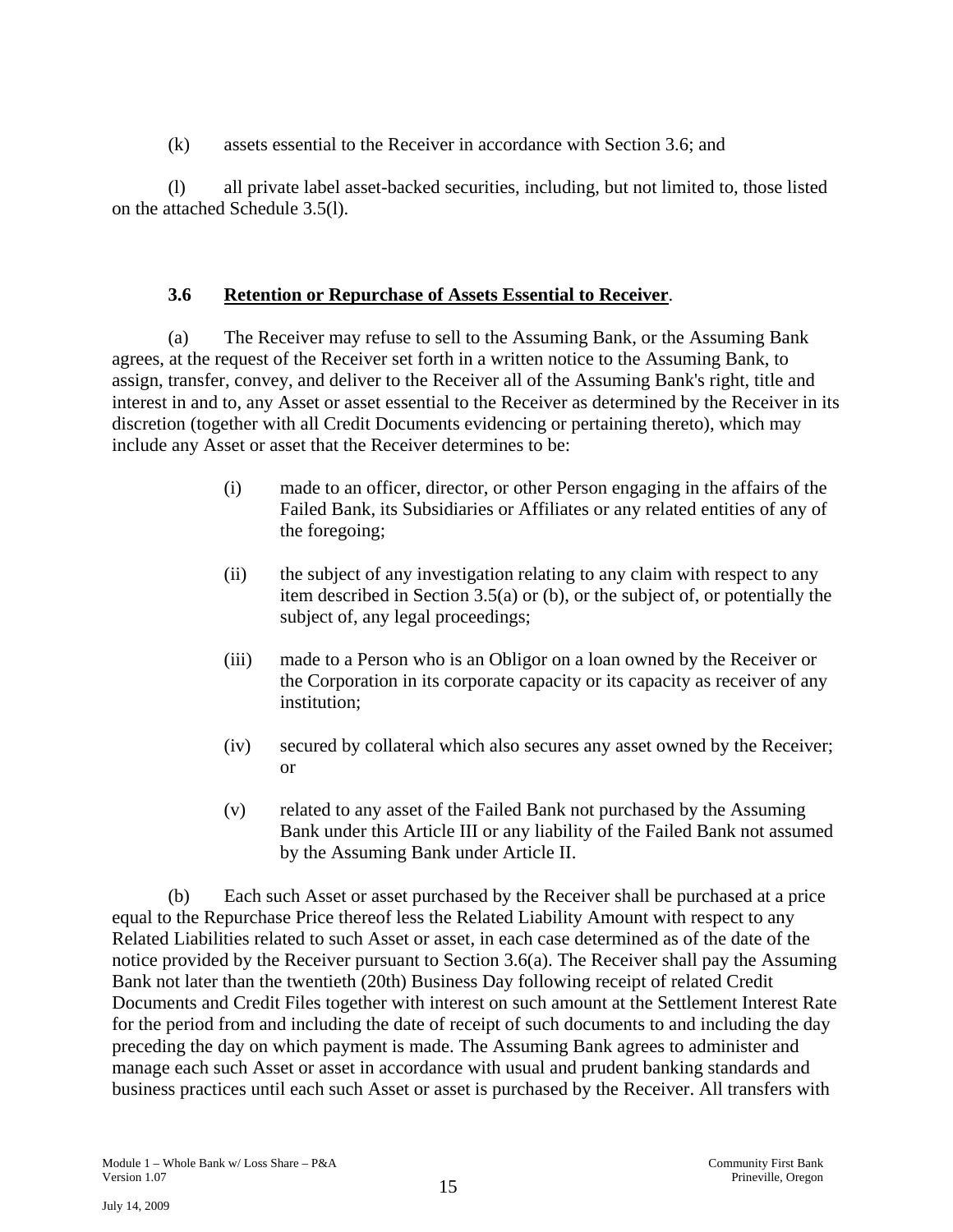respect to Asset or assets under this Section 3.6 shall be made as provided in Section 9.6. The Assuming Bank shall transfer all such Asset or assets and Related Liabilities to the Receiver without recourse, and shall indemnify the Receiver against any and all claims of any Person claiming by, through or under the Assuming Bank with respect to any such Asset or asset, as provided in Section 12.4.

#### **ARTICLE IV ASSUMPTION OF CERTAIN DUTIES AND OBLIGATIONS**

The Assuming Bank agrees with the Receiver and the Corporation as follows:

**4.1** Continuation of Banking Business. For the period commencing the first banking Business Day after Bank Closing and ending no earlier than the first anniversary of Bank Closing, the Assuming Bank will provide full service banking in the trade area of the Failed Bank. Thereafter, the Assuming Bank may cease providing such banking services in the trade area of the Failed Bank, provided the Assuming Bank has received all necessary regulatory approvals. At the option of the Assuming Bank, such banking services may be provided at any or all of the Bank Premises, or at other premises within such trade area. The trade area shall be determined by the Receiver.

**4.2 Agreement with Respect to Credit Card Business**. The Assuming Bank agrees to honor and perform, from and after Bank Closing, all duties and obligations with respect to the Failed Bank's credit card business, and/or processing related to credit cards, if any, and assumes all outstanding extensions of credit with respect thereto.

**4.3 Agreement with Respect to Safe Deposit Business**. The Assuming Bank assumes and agrees to discharge, from and after Bank Closing, in the usual course of conducting a banking business, the duties and obligations of the Failed Bank with respect to all Safe Deposit Boxes, if any, of the Failed Bank and to maintain all of the necessary facilities for the use of such boxes by the renters thereof during the period for which such boxes have been rented and the rent therefore paid to the Failed Bank, subject to the provisions of the rental agreements between the Failed Bank and the respective renters of such boxes; provided, that the Assuming Bank may relocate the Safe Deposit Boxes of the Failed Bank to any office of the Assuming Bank located in the trade area of the Failed Bank. The Safe Deposit Boxes shall be located and maintained in the trade area of the Failed Bank for a minimum of one year from Bank Closing. The trade area shall be determined by the Receiver. Fees related to the safe deposit business earned prior to the Bank Closing Date shall be for the benefit of the Receiver and fees earned after the Bank Closing Date shall be for the benefit of the Assuming Bank.

**4.4 Agreement with Respect to Safekeeping Business**. The Receiver transfers, conveys and delivers to the Assuming Bank and the Assuming Bank accepts all securities and other items, if any, held by the Failed Bank in safekeeping for its customers as of Bank Closing. The Assuming Bank assumes and agrees to honor and discharge, from and after Bank Closing, the duties and obligations of the Failed Bank with respect to such securities and items held in safekeeping. The Assuming Bank shall be entitled to all rights and benefits heretofore accrued or hereafter accruing with respect thereto. The Assuming Bank shall provide to the Receiver written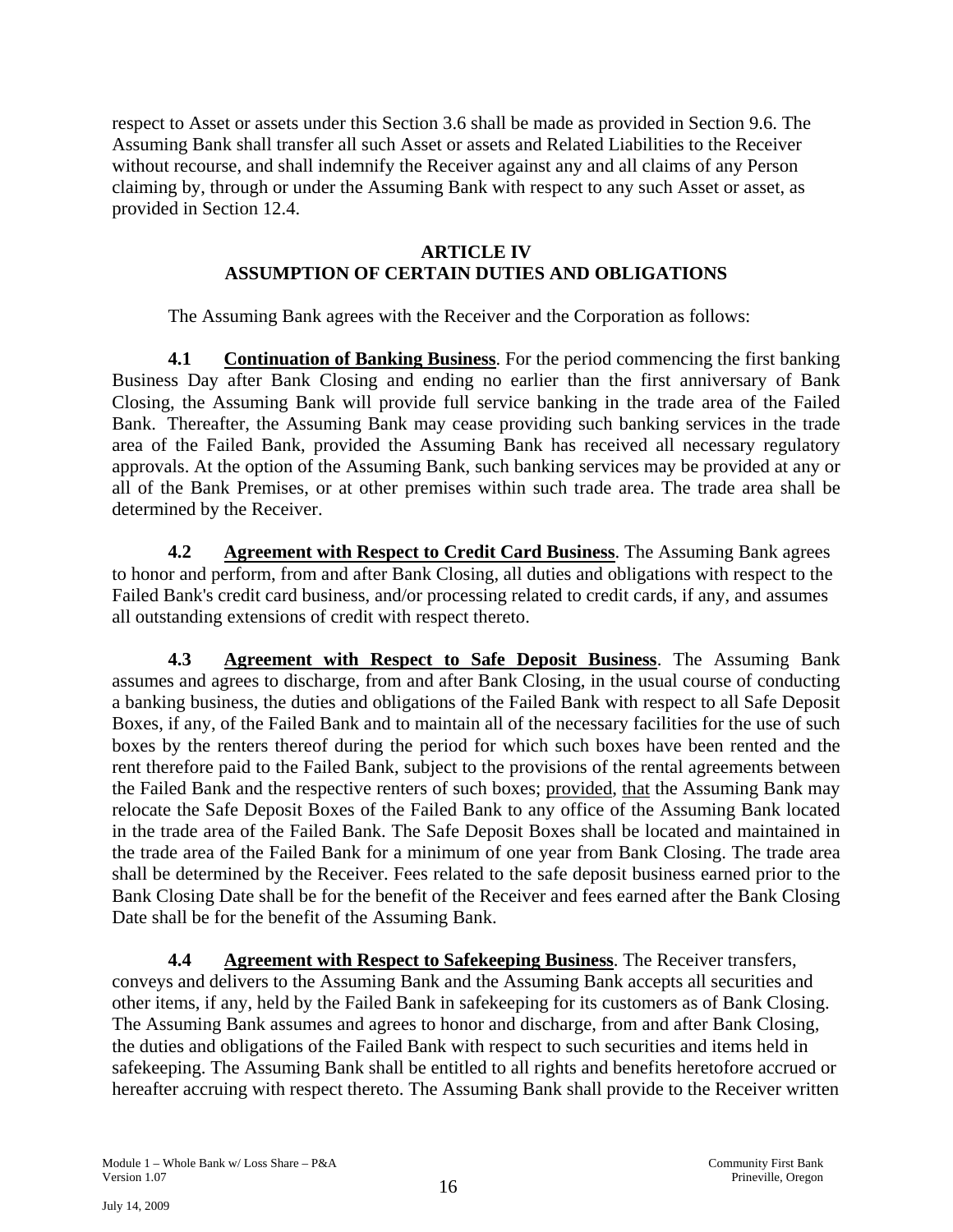verification of all assets held by the Failed Bank for safekeeping within sixty (60) days after Bank Closing. The assets held for safekeeping by the Failed Bank shall be held and maintained by the Assuming Bank in the trade area of the Failed Bank for a minimum of one year from Bank Closing. At the option of the Assuming Bank, the safekeeping business may be provided at any or all of the Bank Premises, or at other premises within such trade area. The trade area shall be determined by the Receiver. Fees related to the safekeeping business earned prior to the Bank Closing Date shall be for the benefit of the Receiver and fees earned after the Bank Closing Date shall be for the benefit of the Assuming Bank.

## **4.5 Agreement with Respect to Trust Business**.

(a) The Assuming Bank shall, without further transfer, substitution, act or deed, to the full extent permitted by law, succeed to the rights, obligations, properties, assets, investments, deposits, agreements, and trusts of the Failed Bank under trusts, executorships, administrations, guardianships, and agencies, and other fiduciary or representative capacities, all to the same extent as though the Assuming Bank had assumed the same from the Failed Bank prior to Bank Closing; provided, that any liability based on the misfeasance, malfeasance or nonfeasance of the Failed Bank, its directors, officers, employees or agents with respect to the trust business is not assumed hereunder.

(b) The Assuming Bank shall, to the full extent permitted by law, succeed to, and be entitled to take and execute, the appointment to all executorships, trusteeships, guardianships and other fiduciary or representative capacities to which the Failed Bank is or may be named in wills, whenever probated, or to which the Failed Bank is or may be named or appointed by any other instrument.

(c) In the event additional proceedings of any kind are necessary to accomplish the transfer of such trust business, the Assuming Bank agrees that, at its own expense, it will take whatever action is necessary to accomplish such transfer. The Receiver agrees to use reasonable efforts to assist the Assuming Bank in accomplishing such transfer.

(d) The Assuming Bank shall provide to the Receiver written verification of the assets held in connection with the Failed Bank's trust business within sixty (60) days after Bank Closing.

## **4.6 Agreement with Respect to Bank Premises**.

(a) **Option to Purchase.** Subject to Section 3.5, the Receiver hereby grants to the Assuming Bank an exclusive option for the period of ninety (90) days commencing the day after Bank Closing to purchase any or all owned Bank Premises, including all Furniture, Fixtures and Equipment located on the Bank Premises. The Assuming Bank shall give written notice to the Receiver within the option period of its election to purchase or not to purchase any of the owned Bank Premises. Any purchase of such premises shall be effective as of the date of Bank Closing and such purchase shall be consummated as soon as practicable thereafter, and in no event later than the Settlement Date.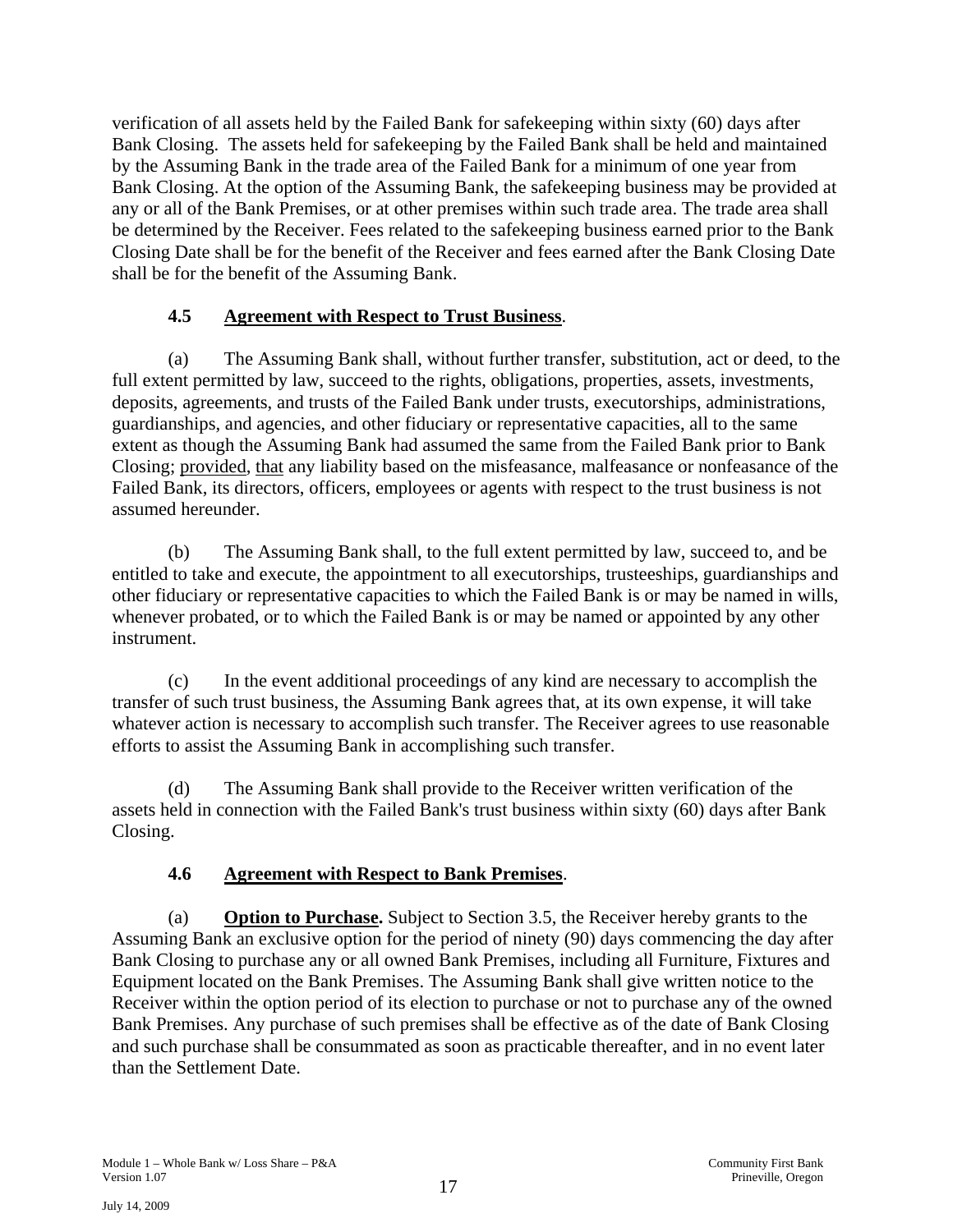(b) **Option to Lease.** The Receiver hereby grants to the Assuming Bank an exclusive option for the period of ninety (90) days commencing the day after Bank Closing to cause the Receiver to assign to the Assuming Bank any or all leases for leased Bank Premises, if any, which have been continuously occupied by the Assuming Bank from Bank Closing to the date it elects to accept an assignment of the leases with respect thereto to the extent such leases can be assigned; provided, that the exercise of this option with respect to any lease must be as to all premises or other property subject to the lease. If an assignment cannot be made of any such leases, the Receiver may, in its discretion, enter into subleases with the Assuming Bank containing the same terms and conditions provided under such existing leases for such leased Bank Premises or other property. The Assuming Bank shall give notice to the Receiver within the option period of its election to accept or not to accept an assignment of any or all leases (or enter into subleases or new leases in lieu thereof). The Assuming Bank agrees to assume all leases assigned (or enter into subleases or new leases in lieu thereof) pursuant to this Section 4.6.

(c) **Facilitation.** The Receiver agrees to facilitate the assumption, assignment or sublease of leases or the negotiation of new leases by the Assuming Bank; provided, that neither the Receiver nor the Corporation shall be obligated to engage in litigation, make payments to the Assuming Bank or to any third party in connection with facilitating any such assumption, assignment, sublease or negotiation or commit to any other obligations to third parties.

(d) **Occupancy.** The Assuming Bank shall give the Receiver fifteen (15) days' prior written notice of its intention to vacate prior to vacating any leased Bank Premises with respect to which the Assuming Bank has not exercised the option provided in Section 4.6(b). Any such notice shall be deemed to terminate the Assuming Bank's option with respect to such leased Bank Premises.

## (e) **Occupancy Costs.**

(i) The Assuming Bank agrees to pay to the Receiver, or to appropriate third parties at the direction of the Receiver, during and for the period of any occupancy by it of (x) owned Bank Premises the market rental value, as determined by the appraiser selected in accordance with the definition of Fair Market Value, and all operating costs, and (y) leased Bank Premises, all operating costs with respect thereto and to comply with all relevant terms of applicable leases entered into by the Failed Bank, including without limitation the timely payment of all rent. Operating costs include, without limitation all taxes, fees, charges, utilities, insurance and assessments, to the extent not included in the rental value or rent. If the Assuming Bank elects to purchase any owned Bank Premises in accordance with Section 4.6(a), the amount of any rent paid (and taxes paid to the Receiver which have not been paid to the taxing authority and for which the Assuming Bank assumes liability) by the Assuming Bank with respect thereto shall be applied as an offset against the purchase price thereof.

(ii) The Assuming Bank agrees during the period of occupancy by it of owned or leased Bank Premises, to pay to the Receiver rent for the use of all owned or leased Furniture and Equipment and all owned or leased Fixtures located on such Bank Premises for the period of such occupancy. Rent for such property owned by the Failed Bank shall be the market rental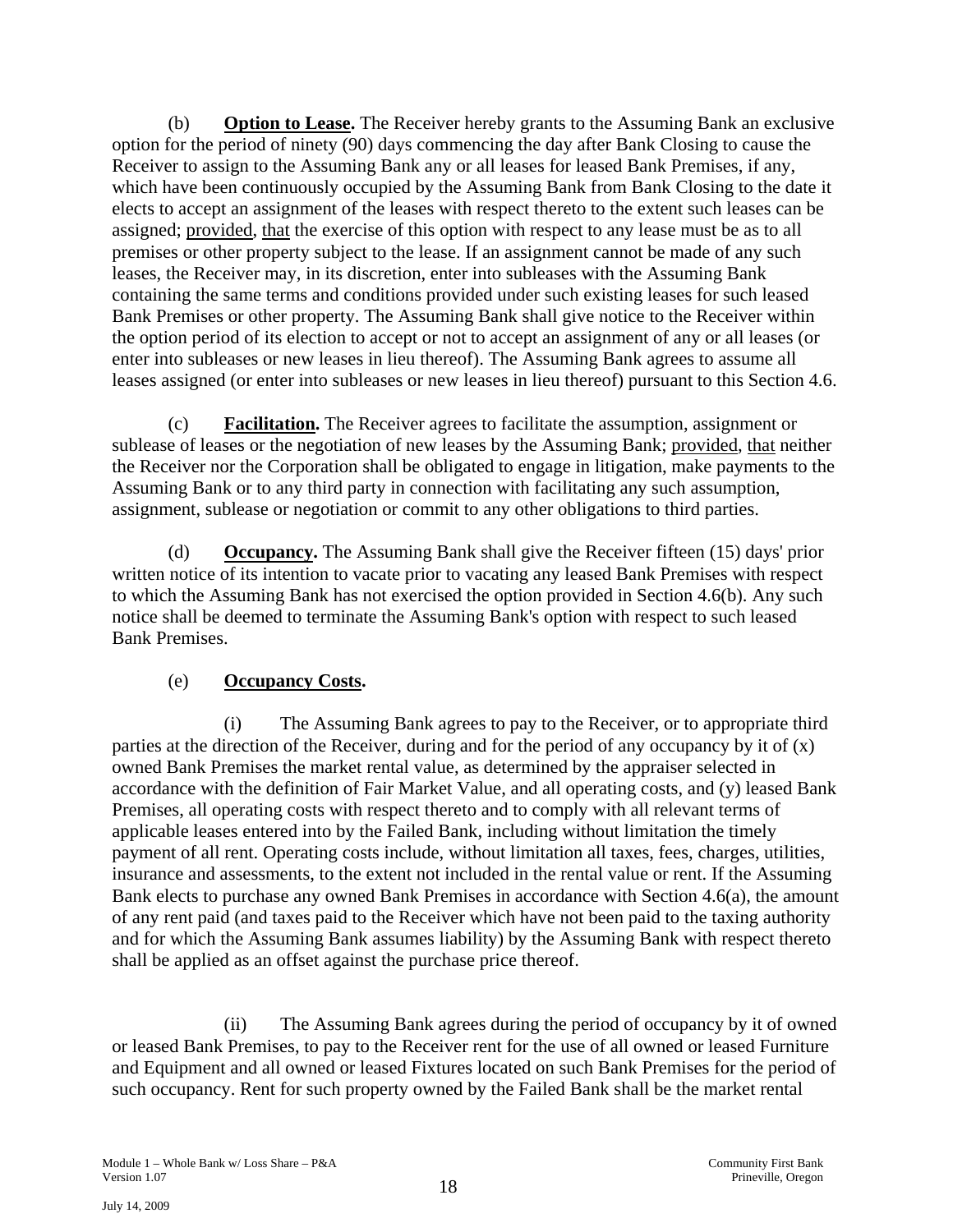value thereof, as determined by the Receiver within sixty (60) days after Bank Closing. Rent for such leased property shall be an amount equal to any and all rent and other amounts which the Receiver incurs or accrues as an obligation or is obligated to pay for such period of occupancy pursuant to all leases and contracts with respect to such property. If the Assuming Bank purchases any owned Furniture and Equipment or owned Fixtures in accordance with Section 4.6(f) or 4.6(h), the amount of any rents paid by the Assuming Bank with respect thereto shall be applied as an offset against the purchase price thereof.

(f) **Certain Requirements as to Furniture, Equipment and Fixtures.** If the Assuming Bank purchases owned Bank Premises or accepts an assignment of the lease (or enters into a sublease or a new lease in lieu thereof) for leased Bank Premises as provided in Section 4.6(a) or 4.6(b), or if the Assuming Bank does not exercise such option but within twelve (12) months following Bank Closing obtains the right to occupy such premises (whether by assignment, lease, sublease, purchase or otherwise), other than in accordance with Section 4.6(a) or (b), the Assuming Bank shall (i) effective as of the date of Bank Closing, purchase from the Receiver all Furniture and Equipment and Fixtures owned by the Failed Bank at Fair Market Value and located thereon as of Bank Closing, (ii) accept an assignment or a sublease of the leases or negotiate new leases for all Furniture and Equipment and Fixtures leased by the Failed Bank and located thereon, and (iii) if applicable, accept an assignment or a sublease of any ground lease or negotiate a new ground lease with respect to any land on which such Bank Premises are located; provided, that the Receiver shall not have disposed of such Furniture and Equipment and Fixtures or repudiated the leases specified in clause (ii) or (iii).

#### (g) **Vacating Premises.**

(i) If the Assuming Bank elects not to purchase any owned Bank Premises, the notice of such election in accordance with Section 4.6(a) shall specify the date upon which the Assuming Bank's occupancy of such premises shall terminate, which date shall not be later than ninety (90) days after the date of the Assuming Bank's notice not to exercise such option. The Assuming Bank promptly shall relinquish and release to the Receiver such premises and the Furniture and Equipment and Fixtures located thereon in the same condition as at Bank Closing, normal wear and tear excepted. By occupying any such premises after the expiration of such ninety (90)-day period, the Assuming Bank shall, at the Receiver's option, (x) be deemed to have agreed to purchase such Bank Premises, and to assume all leases, obligations and liabilities with respect to leased Furniture and Equipment and leased Fixtures located thereon and any ground lease with respect to the land on which such premises are located, and (y) be required to purchase all Furniture and Equipment and Fixtures owned by the Failed Bank and located on such premises as of Bank Closing.

(ii) If the Assuming Bank elects not to accept an assignment of the lease or sublease any leased Bank Premises, the notice of such election in accordance with Section 4.6(b) shall specify the date upon which the Assuming Bank's occupancy of such leased Bank Premises shall terminate, which date shall not be later than the date which is one hundred eighty (180) days after Bank Closing. Upon vacating such premises, the Assuming Bank shall relinquish and release to the Receiver such premises and the Fixtures and the Furniture and Equipment located thereon in the same condition as at Bank Closing, normal wear and tear excepted. By failing to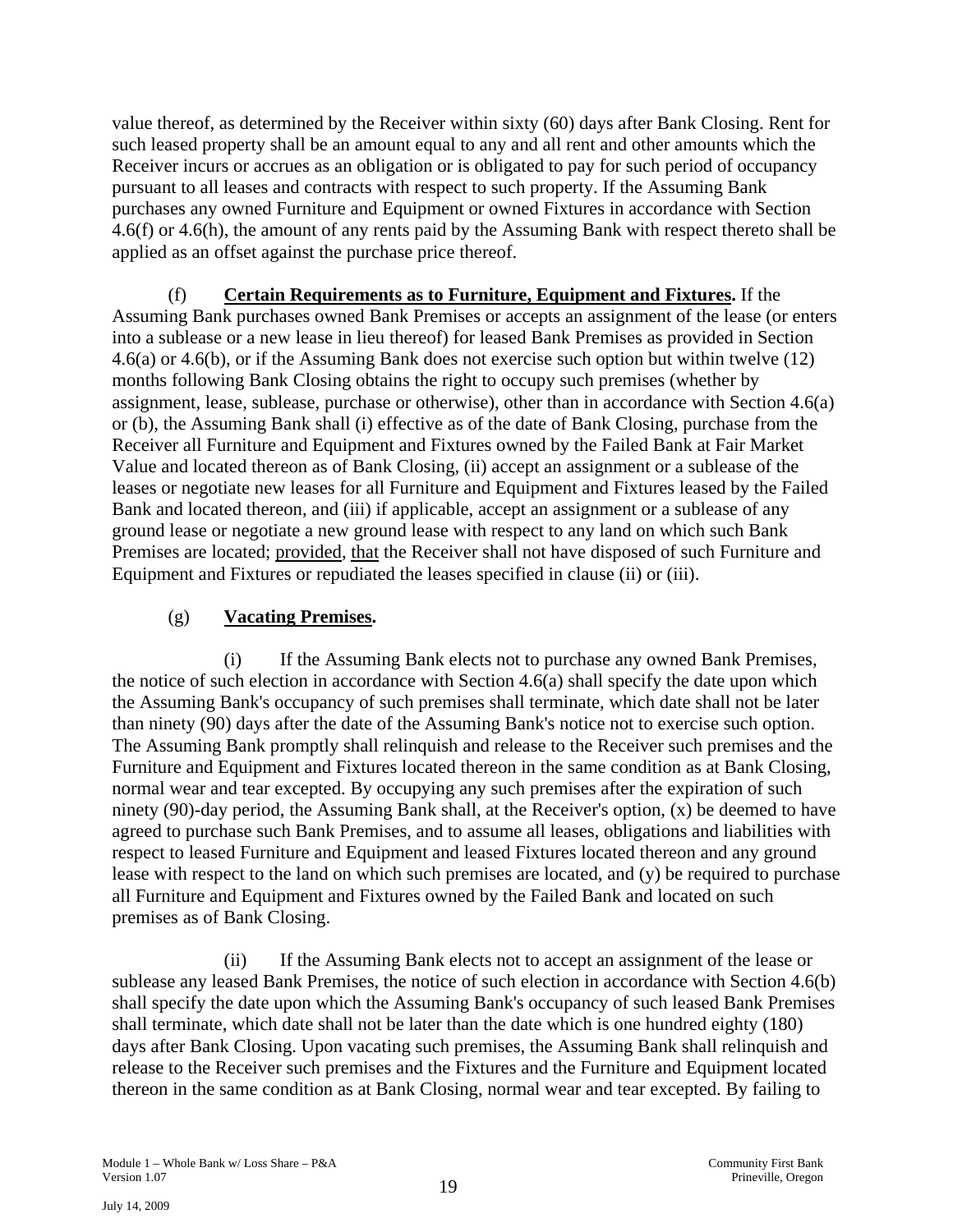provide notice of its intention to vacate such premises prior to the expiration of the option period specified in Section 4.6(b), or by occupying such premises after the one hundred eighty (180) day period specified above in this paragraph (ii), the Assuming Bank shall, at the Receiver's option, (x) be deemed to have assumed all leases, obligations and liabilities with respect to such premises (including any ground lease with respect to the land on which premises are located), and leased Furniture and Equipment and leased Fixtures located thereon in accordance with this Section 4.6 (unless the Receiver previously repudiated any such lease), and (y) be required to purchase all Furniture and Equipment and Fixtures owned by the Failed Bank at Fair Market Value and located on such premises as of Bank Closing.

(h) **Furniture and Equipment and Certain Other Equipment.** The Receiver hereby grants to the Assuming Bank an option to purchase all Furniture and Equipment or any telecommunications, data processing equipment (including hardware and software) and check processing and similar operating equipment owned by the Failed Bank at Fair Market Value and located at any leased Bank Premises that the Assuming Bank elects to vacate or which it could have, but did not occupy, pursuant to this Section 4.6; provided, that, the Assuming Bank shall give the Receiver notice of its election to purchase such property at the time it gives notice of its intention to vacate such Bank Premises or within ten (10) days after Bank Closing for Bank Premises it could have, but did not, occupy.

# **4.7 Agreement with Respect to Leased Data Processing Equipment**

(a) The Receiver hereby grants to the Assuming Bank an exclusive option for the period of ninety (90) days commencing the day after Bank Closing to accept an assignment from the Receiver of any or all Data Processing Leases to the extent that such Data Processing Leases can be assigned.

(b) The Assuming Bank shall (i) give written notice to the Receiver within the option period specified in Section 4.7(a) of its intent to accept or decline an assignment or sublease of any or all Data Processing Leases and promptly accept an assignment or sublease of such Data Processing Leases, and (ii) give written notice to the appropriate lessor(s) that it has accepted an assignment or sublease of any such Data Processing Leases.

(c) The Receiver agrees to facilitate the assignment or sublease of Data Processing Leases or the negotiation of new leases or license agreements by the Assuming Bank; provided, that neither the Receiver nor the Corporation shall be obligated to engage in litigation or make payments to the Assuming Bank or to any third party in connection with facilitating any such assumption, assignment, sublease or negotiation.

(d) The Assuming Bank agrees, during its period of use of any property subject to a Data Processing Lease, to pay to the Receiver or to appropriate third parties at the direction of the Receiver all operating costs with respect thereto and to comply with all relevant terms of the applicable Data Processing Leases entered into by the Failed Bank, including without limitation the timely payment of all rent, taxes, fees, charges, utilities, insurance and assessments.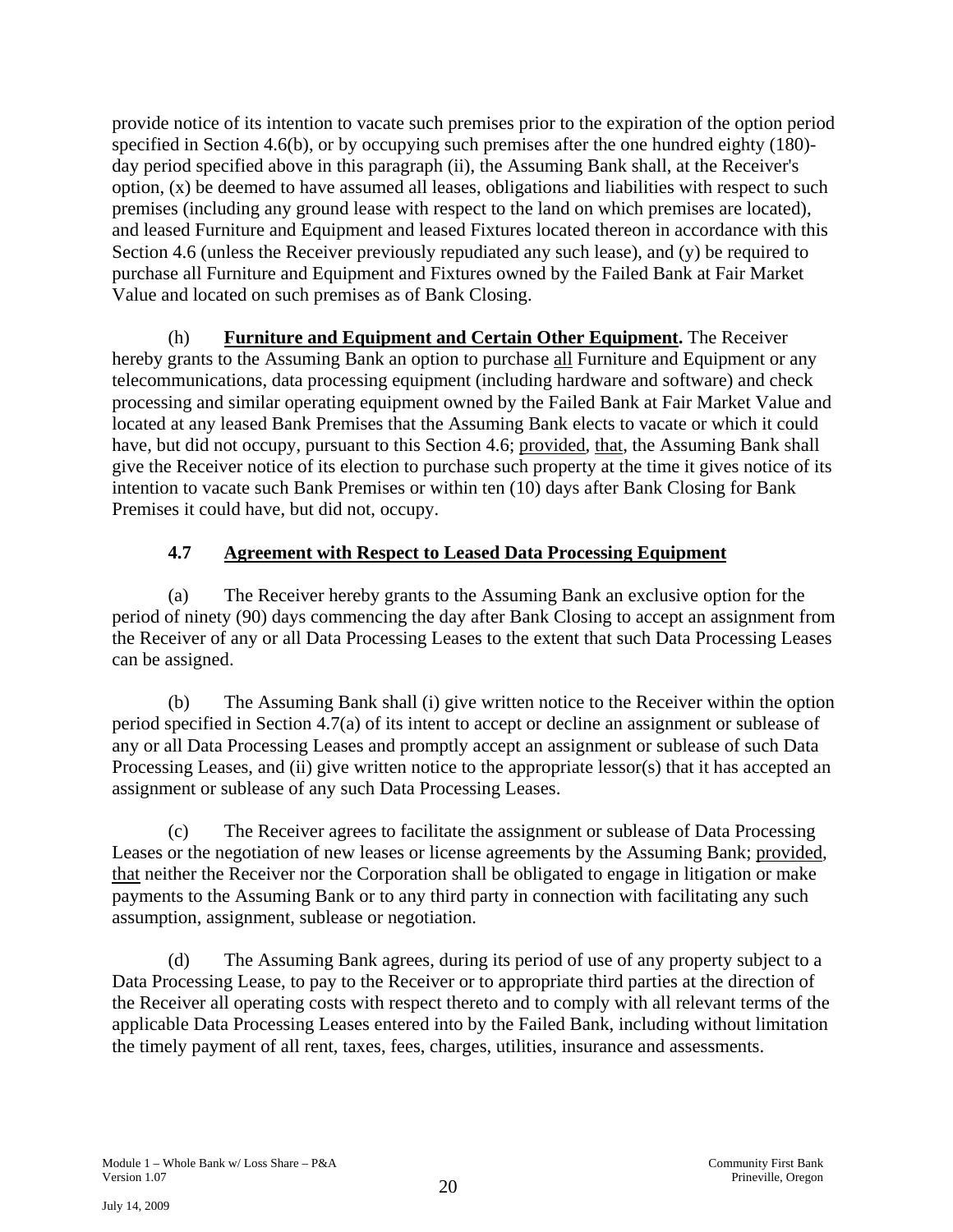(e) The Assuming Bank shall, not later than fifty (50) days after giving the notice provided in Section 4.7(b), (i) relinquish and release to the Receiver all property subject to the relevant Data Processing Lease, in the same condition as at Bank Closing, normal wear and tear excepted, or (ii) accept an assignment or a sublease thereof or negotiate a new lease or license agreement under this Section 4.7.

### **4.8 Agreement with Respect to Certain Existing Agreements**.

(a) Subject to the provisions of Section 4.8(b), with respect to agreements existing as of Bank Closing which provide for the rendering of services by or to the Failed Bank, within thirty (30) days after Bank Closing, the Assuming Bank shall give the Receiver written notice specifying whether it elects to assume or not to assume each such agreement. Except as may be otherwise provided in this Article IV, the Assuming Bank agrees to comply with the terms of each such agreement for a period commencing on the day after Bank Closing and ending on: (i) in the case of an agreement that provides for the rendering of services by the Failed Bank, the date which is ninety (90) days after Bank Closing, and (ii) in the case of an agreement that provides for the rendering of services to the Failed Bank, the date which is thirty (30) days after the Assuming Bank has given notice to the Receiver of its election not to assume such agreement; provided, that the Receiver can reasonably make such service agreements available to the Assuming Bank. The Assuming Bank shall be deemed by the Receiver to have assumed agreements for which no notification is timely given. The Receiver agrees to assign, transfer, convey, and deliver to the Assuming Bank all right, title and interest of the Receiver, if any, in and to agreements the Assuming Bank assumes hereunder. In the event the Assuming Bank elects not to accept an assignment of any lease (or sublease) or negotiate a new lease for leased Bank Premises under Section 4.6 and does not otherwise occupy such premises, the provisions of this Section 4.8(a) shall not apply to service agreements related to such premises. The Assuming Bank agrees, during the period it has the use or benefit of any such agreement, promptly to pay to the Receiver or to appropriate third parties at the direction of the Receiver all operating costs with respect thereto and to comply with all relevant terms of such agreement.

(b) The provisions of Section 4.8(a) regarding the Assuming Bank's election to assume or not assume certain agreements shall not apply to (i) agreements pursuant to which the Failed Bank provides mortgage servicing for others or mortgage servicing is provided to the Failed Bank by others, (ii) agreements that are subject to Sections 4.1 through 4.7 and any insurance policy or bond referred to in Section 3.5(a) or other agreement specified in Section 3.5, and (iii) consulting, management or employment agreements, if any, between the Failed Bank and its employees or other Persons. Except as otherwise expressly set forth elsewhere in this Agreement, the Assuming Bank does not assume any liabilities or acquire any rights under any of the agreements described in this Section 4.8(b).

**4.9 Informational Tax Reporting**. The Assuming Bank agrees to perform all obligations of the Failed Bank with respect to Federal and State income tax informational reporting related to (i) the Assets and the Liabilities Assumed, (ii) deposit accounts that were closed and loans that were paid off or collateral obtained with respect thereto prior to Bank Closing, (iii) miscellaneous payments made to vendors of the Failed Bank, and (iv) any other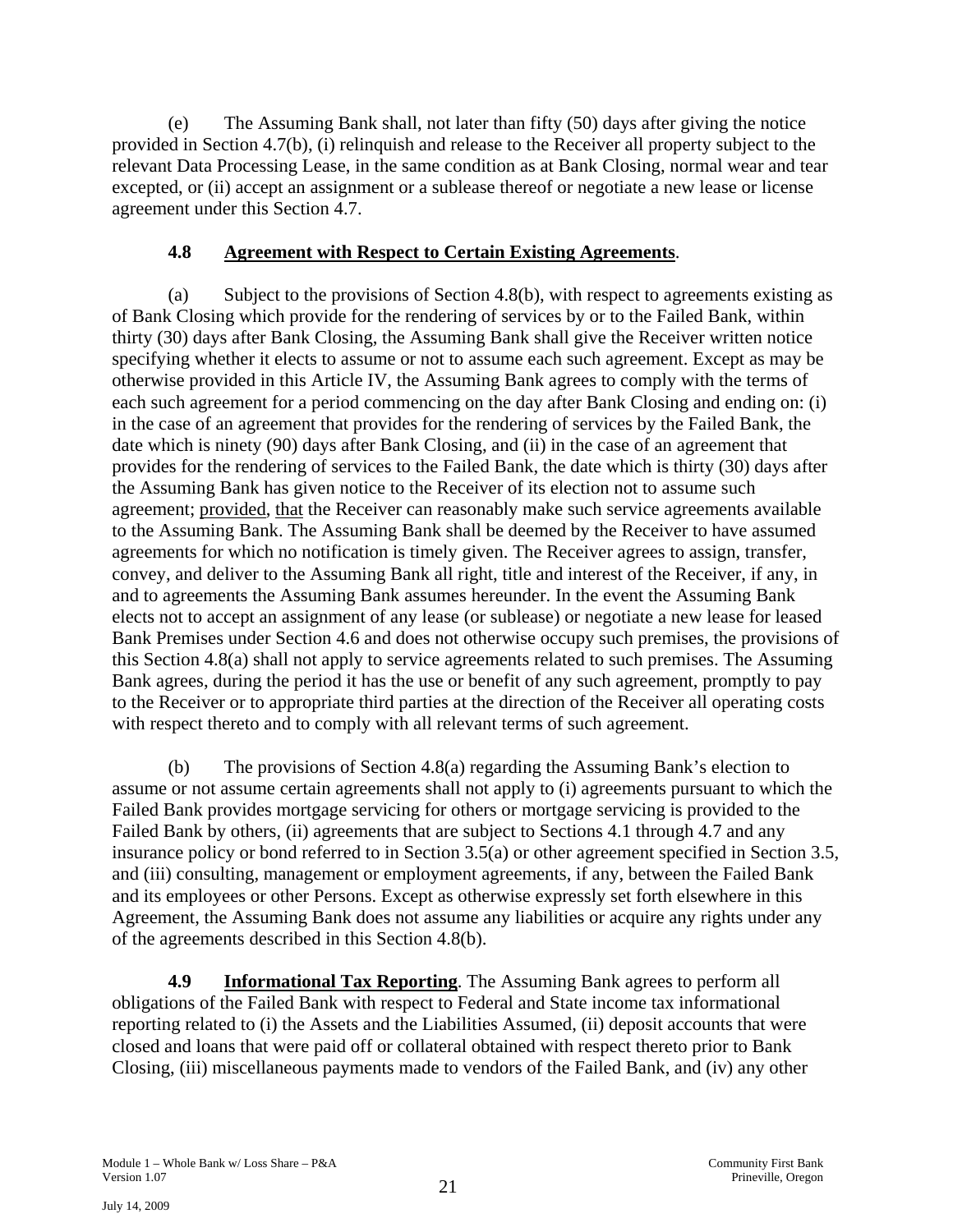asset or liability of the Failed Bank, including, without limitation, loans not purchased and Deposits not assumed by the Assuming Bank, as may be required by the Receiver.

**4.10 Insurance**. The Assuming Bank agrees to obtain insurance coverage effective from and after Bank Closing, including public liability, fire and extended coverage insurance acceptable to the Receiver with respect to owned or leased Bank Premises that it occupies, and all owned or leased Furniture and Equipment and Fixtures and leased data processing equipment (including hardware and software) located thereon, in the event such insurance coverage is not already in force and effect with respect to the Assuming Bank as the insured as of Bank Closing. All such insurance shall, where appropriate (as determined by the Receiver), name the Receiver as an additional insured.

**4.11 Office Space for Receiver and Corporation**. For the period commencing on the day following Bank Closing and ending on the one hundred eightieth (180th) day thereafter, the Assuming Bank agrees to provide to the Receiver and the Corporation, without charge, adequate and suitable office space (including parking facilities and vault space), furniture, equipment (including photocopying and telecopying machines), email accounts, network access and technology resources (such as shared drive) and utilities (including local telephone service and fax machines) at the Bank Premises occupied by the Assuming Bank for their use in the discharge of their respective functions with respect to the Failed Bank. In the event the Receiver and the Corporation determine that the space provided is inadequate or unsuitable, the Receiver and the Corporation may relocate to other quarters having adequate and suitable space and the costs of relocation and any rental and utility costs for the balance of the period of occupancy by the Receiver and the Corporation shall be borne by the Assuming Bank. Additionally, the Assuming Bank agrees to pay such bills and invoices on behalf of the Receiver and Corporation as the Receiver or Corporation may direct for the period beginning on the date of Bank Closing and ending on Settlement Date. Assuming Bank shall submit it requests for reimbursement of such expenditures pursuant to Article VIII of this Agreement.

### **4.12 Agreement with Respect to Continuation of Group Health Plan Coverage for Former Employees of the Failed Bank.**

(a) The Assuming Bank agrees to assist the Receiver, as provided in this Section 4.12, in offering individuals who were employees or former employees of the Failed Bank, or any of its Subsidiaries, and who, immediately prior to Bank Closing, were receiving, or were eligible to receive, health insurance coverage or health insurance continuation coverage from the Failed Bank ("Eligible Individuals"), the opportunity to obtain health insurance coverage in the Corporation's FIA Continuation Coverage Plan which provides for health insurance continuation coverage to such Eligible Individuals who are qualified beneficiaries of the Failed Bank as defined in Section 607 of the Employee Retirement Income Security Act of 1974, as amended (respectively, "qualified beneficiaries" and "ERISA"). The Assuming Bank shall consult with the Receiver and not later than five (5) Business Days after Bank Closing shall provide written notice to the Receiver of the number (if available), identity (if available) and addresses (if available) of the Eligible Individuals who are qualified beneficiaries of the Failed Bank and for whom a "qualifying event" (as defined in Section 603 of ERISA) has occurred and with respect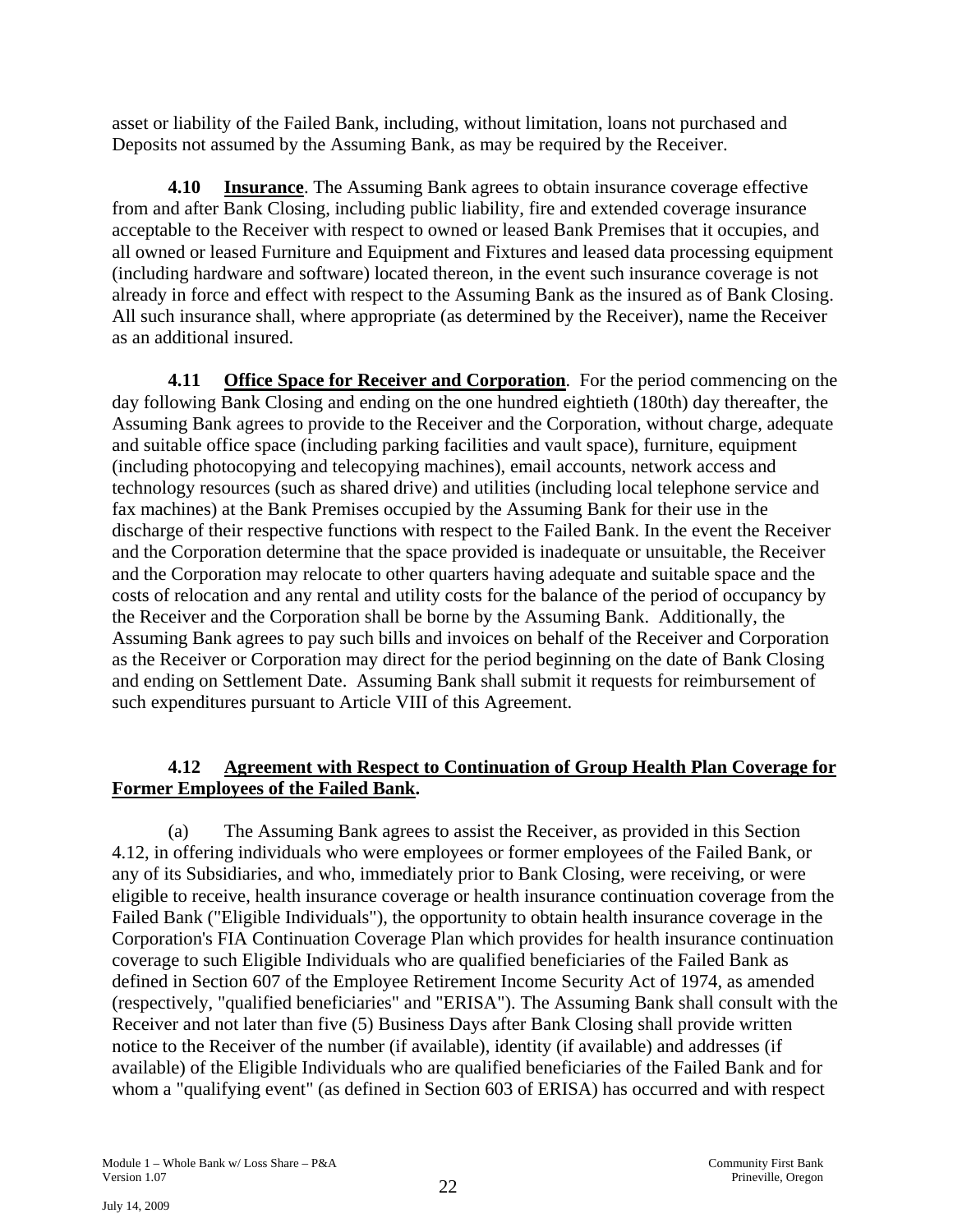to whom the Failed Bank's obligations under Part 6 of Subtitle B of Title I of ERISA have not been satisfied in full, and such other information as the Receiver may reasonably require. The Receiver shall cooperate with the Assuming Bank in order to permit it to prepare such notice and shall provide to the Assuming Bank such data in its possession as may be reasonably required for purposes of preparing such notice.

(b) The Assuming Bank shall take such further action to assist the Receiver in offering the Eligible Individuals who are qualified beneficiaries of the Failed Bank the opportunity to obtain health insurance coverage in the Corporation's FIA Continuation Coverage Plan as the Receiver may direct. All expenses incurred and paid by the Assuming Bank (i) in connection with the obligations of the Assuming Bank under this Section 4.12, and (ii) in providing health insurance continuation coverage to any Eligible Individuals who are hired by the Assuming Bank and such employees' qualified beneficiaries shall be borne by the Assuming Bank.

(c) This Section 4.12 is for the sole and exclusive benefit of the parties to this Agreement, and for the benefit of no other Person (including any former employee of the Failed Bank or any Subsidiary thereof or qualified beneficiary of such former employee). Nothing in this Section 4.12 is intended by the parties, or shall be construed, to give any Person (including any former employee of the Failed Bank or any Subsidiary thereof or qualified beneficiary of such former employee) other than the Corporation, the Receiver and the Assuming Bank any legal or equitable right, remedy or claim under or with respect to the provisions of this Section.

**4.13 Agreement with Respect to Interim Asset Servicing.** At any time after Bank Closing, the Receiver may establish on its books an asset pool(s) and may transfer to such asset pool(s) (by means of accounting entries on the books of the Receiver) all or any assets and liabilities of the Failed Bank which are not acquired by the Assuming Bank, including, without limitation, wholly unfunded Commitments and assets and liabilities which may be acquired, funded or originated by the Receiver subsequent to Bank Closing. The Receiver may remove assets (and liabilities) from or add assets (and liabilities) to such pool(s) at any time in its discretion. At the option of the Receiver, the Assuming Bank agrees to service, administer, and collect such pool assets in accordance with and for the term set forth in Exhibit 4.13 "Interim Asset Servicing Arrangement".

## **4.14** Reserved.

**4.15 Agreement with Respect to Loss Sharing.** The Assuming Bank shall be entitled to require reimbursement from the Receiver for loss sharing on certain loans in accordance with the Single Family Shared-Loss Agreement attached hereto as Exhibit 4.15A and the Non-SF Shared-Loss Agreement attached hereto as Exhibit 4.15B, collectively, the "Shared-Loss Agreements." The Loans that shall be subject to the Shared-Loss Agreements are identified on the Schedule of Loans 4.15A and 4.15B attached hereto.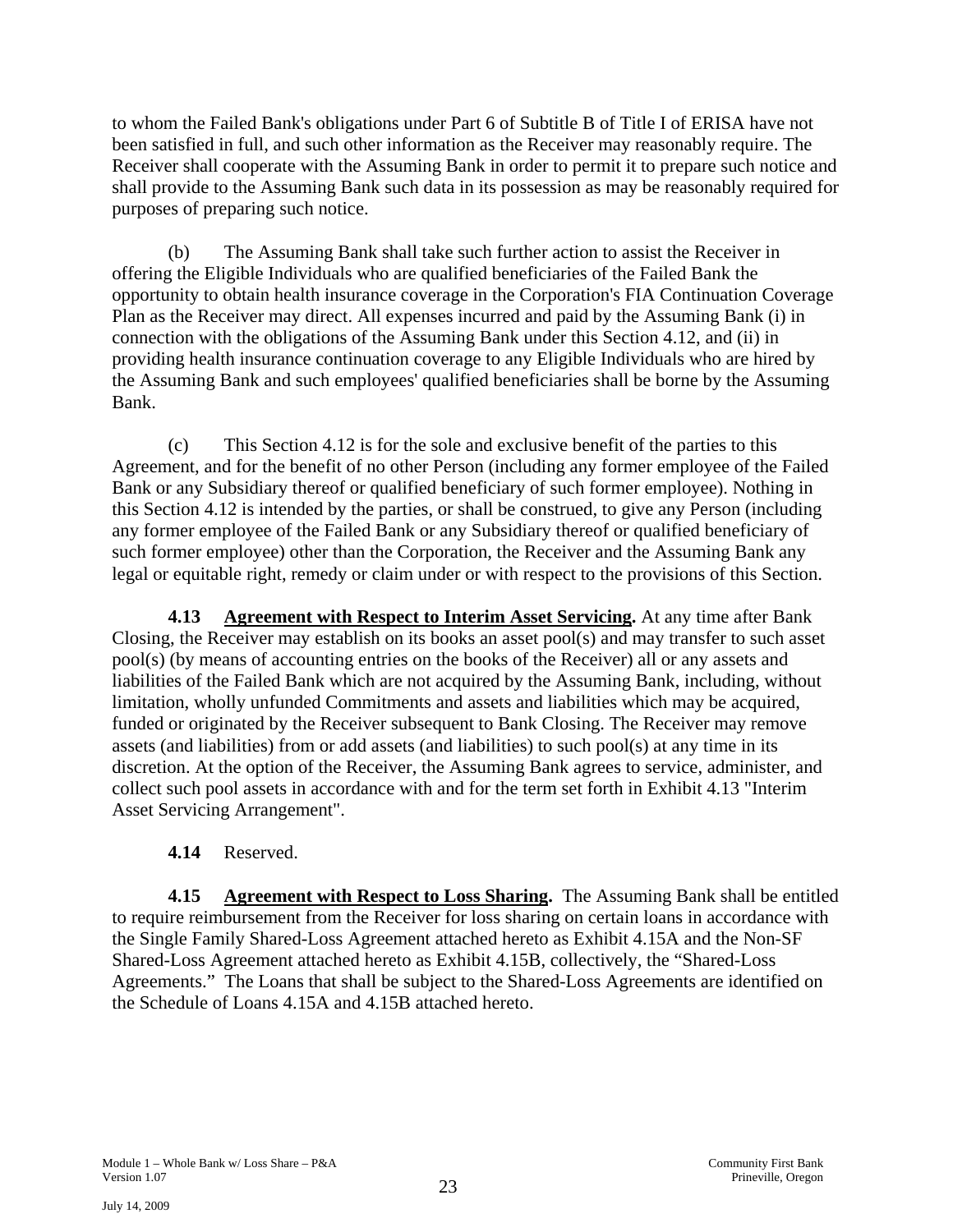#### **ARTICLE V DUTIES WITH RESPECT TO DEPOSITORS OF THE FAILED BANK**

**5.1 Payment of Checks, Drafts and Orders.** Subject to Section 9.5, the Assuming Bank agrees to pay all properly drawn checks, drafts and withdrawal orders of depositors of the Failed Bank presented for payment, whether drawn on the check or draft forms provided by the Failed Bank or by the Assuming Bank, to the extent that the Deposit balances to the credit of the respective makers or drawers assumed by the Assuming Bank under this Agreement are sufficient to permit the payment thereof, and in all other respects to discharge, in the usual course of conducting a banking business, the duties and obligations of the Failed Bank with respect to the Deposit balances due and owing to the depositors of the Failed Bank assumed by the Assuming Bank under this Agreement.

**5.2** Certain Agreements Related to Deposits. Subject to Section 2.2, the Assuming Bank agrees to honor the terms and conditions of any written escrow or mortgage servicing agreement or other similar agreement relating to a Deposit liability assumed by the Assuming Bank pursuant to this Agreement.

## **5.3 Notice to Depositors.**

(a) Within seven (7) days after Bank Closing, the Assuming Bank shall give (i) notice to depositors of the Failed Bank of its assumption of the Deposit liabilities of the Failed Bank, and (ii) any notice required under Section 2.2, by mailing to each such depositor a notice with respect to such assumption and by advertising in a newspaper of general circulation in the county or counties in which the Failed Bank was located. The Assuming Bank agrees that it will obtain prior approval of all such notices and advertisements from counsel for the Receiver and that such notices and advertisements shall not be mailed or published until such approval is received.

(b) The Assuming Bank shall give notice by mail to depositors of the Failed Bank concerning the procedures to claim their deposits, which notice shall be provided to the Assuming Bank by the Receiver or the Corporation. Such notice shall be included with the notice to depositors to be mailed by the Assuming Bank pursuant to Section 5.3(a).

(c) If the Assuming Bank proposes to charge fees different from those charged by the Failed Bank before it establishes new deposit account relationships with the depositors of the Failed Bank, the Assuming Bank shall give notice by mail of such changed fees to such depositors.

#### **ARTICLE VI RECORDS**

## **6.1 Transfer of Records**.

(a) In accordance with Section 3.1, the Receiver assigns, transfers, conveys and delivers to the Assuming Bank the following Records pertaining to the Deposit liabilities of the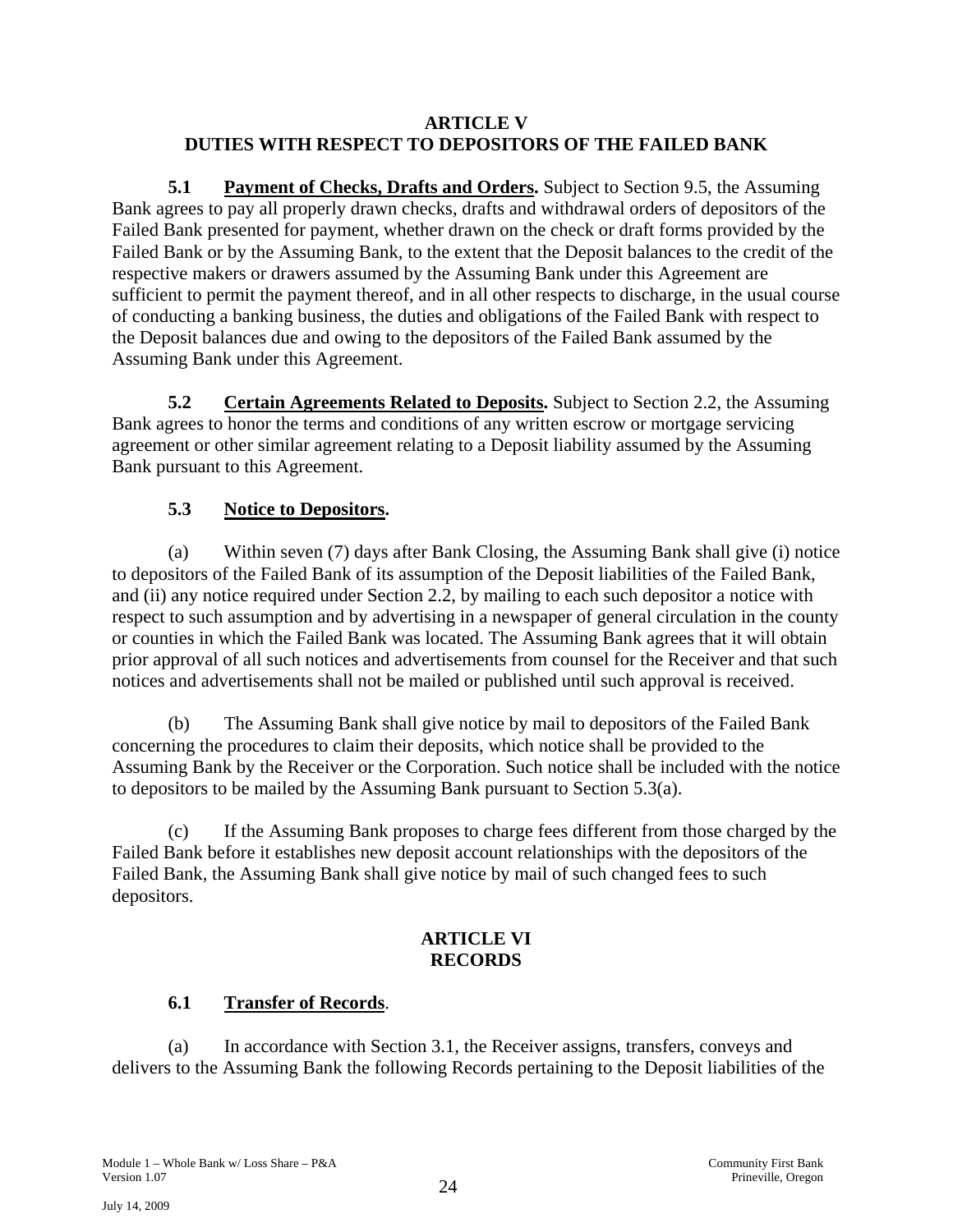Failed Bank assumed by the Assuming Bank under this Agreement, except as provided in Section 6.4:

- (i) signature cards, orders, contracts between the Failed Bank and its depositors and Records of similar character;
- (ii) passbooks of depositors held by the Failed Bank, deposit slips, cancelled checks and withdrawal orders representing charges to accounts of depositors;

and the following Records pertaining to the Assets:

- (iii) records of deposit balances carried with other banks, bankers or trust companies;
- (iv) Loan and collateral records and Credit Files and other documents;
- (v) deeds, mortgages, abstracts, surveys, and other instruments or records of title pertaining to real estate or real estate mortgages;
- (vi) signature cards, agreements and records pertaining to Safe Deposit Boxes, if any; and
- (vii) records pertaining to the credit card business, trust business or safekeeping business of the Failed Bank, if any.

(b) The Receiver, at its option, may assign and transfer to the Assuming Bank by a single blanket assignment or otherwise, as soon as practicable after Bank Closing, any other Records not assigned and transferred to the Assuming Bank as provided in this Agreement, including but not limited to loan disbursement checks, general ledger tickets, official bank checks, proof transactions (including proof tapes) and paid out loan files.

**6.2 Delivery of Assigned Records**. The Receiver shall deliver to the Assuming Bank all Records described in (i) Section 6.1(a) as soon as practicable on or after the date of this Agreement, and (ii) Section 6.1(b) as soon as practicable after making any assignment described therein.

**6.3 Preservation of Records**. The Assuming Bank agrees that it will preserve and maintain for the joint benefit of the Receiver, the Corporation and the Assuming Bank, all Records of which it has custody for such period as either the Receiver or the Corporation in its discretion may require, until directed otherwise, in writing, by the Receiver or Corporation. The Assuming Bank shall have the primary responsibility to respond to subpoenas, discovery requests, and other similar official inquiries with respect to the Records of which it has custody.

**6.4 Access to Records; Copies**. The Assuming Bank agrees to permit the Receiver and the Corporation access to all Records of which the Assuming Bank has custody, and to use,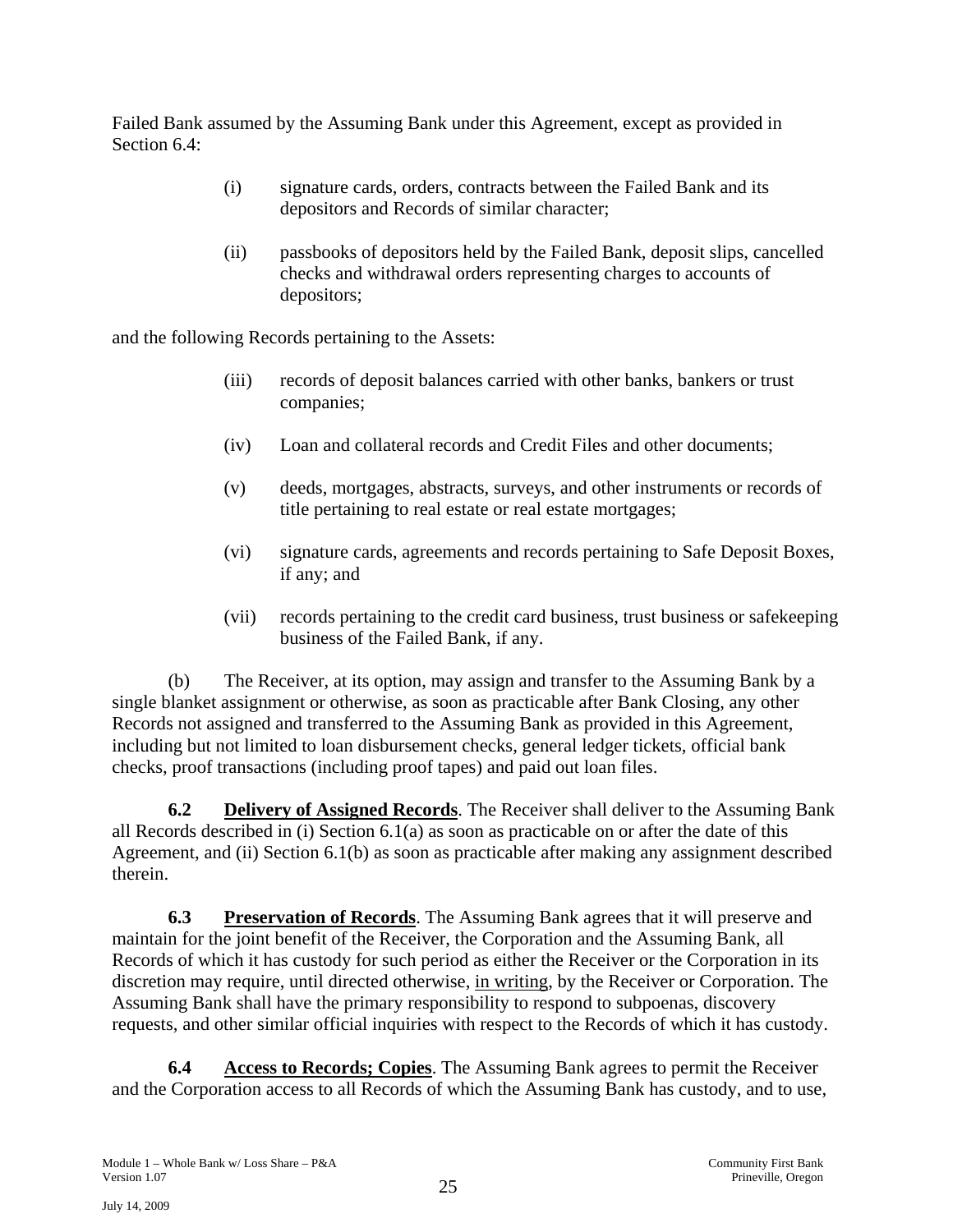inspect, make extracts from or request copies of any such Records in the manner and to the extent requested, and to duplicate, in the discretion of the Receiver or the Corporation, any Record in the form of microfilm or microfiche pertaining to Deposit account relationships; provided, that in the event that the Failed Bank maintained one or more duplicate copies of such microfilm or microfiche Records, the Assuming Bank hereby assigns, transfers, and conveys to the Corporation one such duplicate copy of each such Record without cost to the Corporation, and agrees to deliver to the Corporation all Records assigned and transferred to the Corporation under this Article VI as soon as practicable on or after the date of this Agreement. The party requesting a copy of any Record shall bear the cost (based on standard accepted industry charges to the extent applicable, as determined by the Receiver) for providing such duplicate Records. A copy of each Record requested shall be provided as soon as practicable by the party having custody thereof.

#### **ARTICLE VII FIRST LOSS TRANCHE**

 The Assuming Bank has submitted to the Receiver an asset discount bid of thirty six million five hundred thousand and no/100 dollars (negative \$36,500,000.00) and a Deposit premium bid of one percent (1.0%). The Deposit premium bid will be applied to the total of all Assumed Deposits except for brokered, CDARS, and any market place or similar subscription services Deposits. The First Loss Tranche shall be determined by adding (i) the asset discount bid, (ii) the Deposit premium bid, and (iii) the Equity Adjustment. If the First Loss Tranche is a positive number, then this is the Losses on Single Family Shared-Loss Loans and Net Chargeoffs on Shared Loss Assets that the Assuming Bank will incur before loss-sharing commences under Exhibits 4.15A and 4.15B. If the First Loss Tranche is a negative number, the Corporation shall pay such amount by wire transfer to the Assuming Bank by the end of the first business day following Bank Closing and loss sharing shall commence immediately.

#### **ARTICLE VIII ADJUSTMENTS**

**8.1 Pro Forma Statement**. The Receiver, as soon as practicable after Bank Closing, in accordance with the best information then available, shall provide to the Assuming Bank a pro forma statement reflecting any adjustments of such liabilities and assets as may be necessary. Such pro forma statement shall take into account, to the extent possible, (i) liabilities and assets of a nature similar to those contemplated by Section 2.1 or Section 3.1, respectively, which at Bank Closing were carried in the Failed Bank's suspense accounts, (ii) accruals as of Bank Closing for all income related to the assets and business of the Failed Bank acquired by the Assuming Bank hereunder, whether or not such accruals were reflected on the Accounting Records of the Failed Bank in the normal course of its operations, and (iii) adjustments to determine the Book Value of any investment in an Acquired Subsidiary and related accounts on the "bank only" (unconsolidated) balance sheet of the Failed Bank based on the equity method of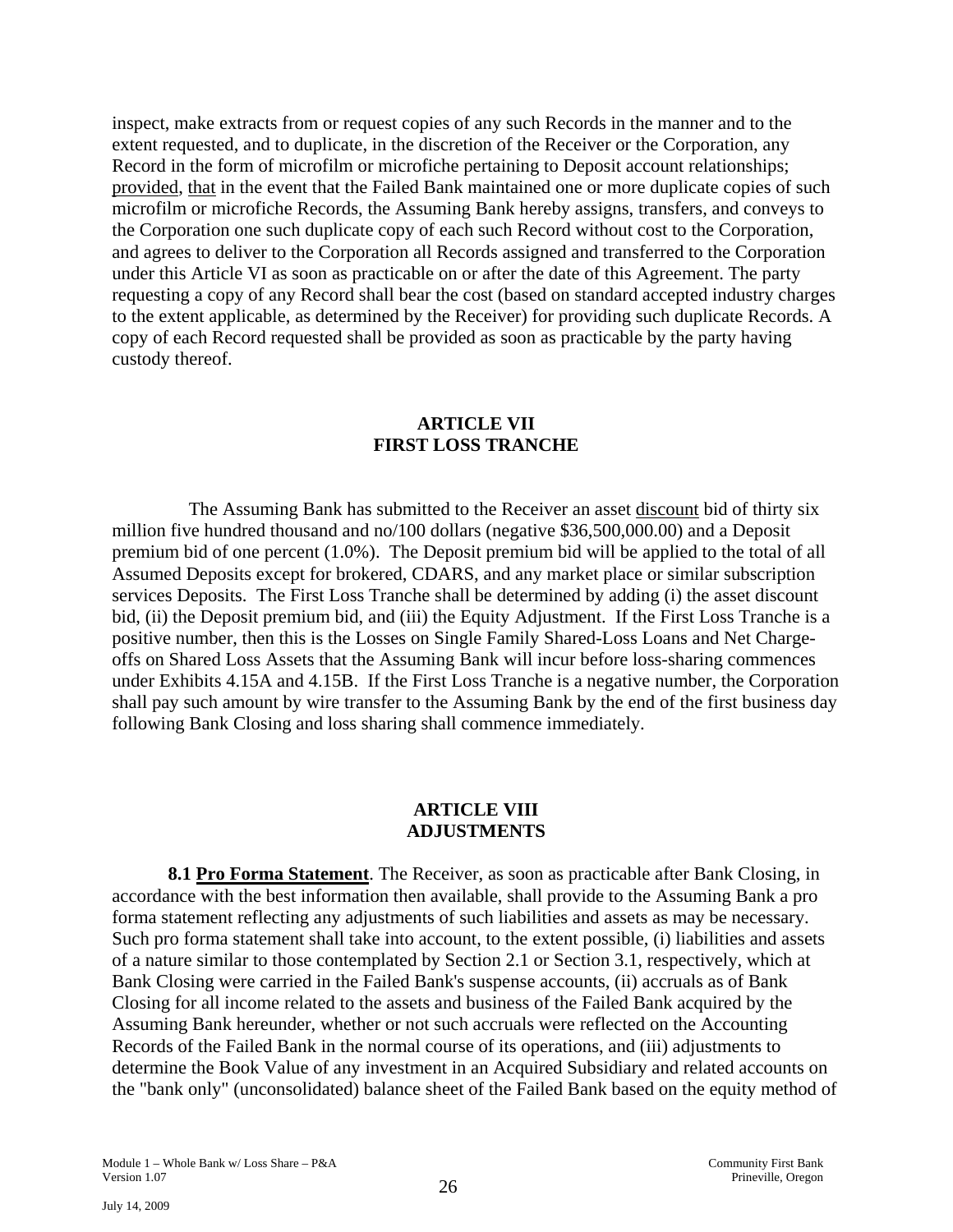accounting, whether or not the Failed Bank used the equity method of accounting for investments in subsidiaries, except that the resulting amount cannot be less than the Acquired Subsidiary's recorded equity as of Bank Closing as reflected on the Accounting Records of the Acquired Subsidiary. Any Loan purchased by the Assuming Bank pursuant to Section 3.1 which the Failed Bank charged off during the period from April 13, 2009 to Bank Closing shall be deemed not to be charged off for the purposes of the pro forma statement, and the purchase price shall be determined pursuant to Section 3.2.

# **8.2 Correction of Errors and Omissions; Other Liabilities**.

(a) In the event any bookkeeping omissions or errors are discovered in preparing any pro forma statement or in completing the transfers and assumptions contemplated hereby, the parties hereto agree to correct such errors and omissions, it being understood that, as far as practicable, all adjustments will be made consistent with the judgments, methods, policies or accounting principles utilized by the Failed Bank in preparing and maintaining Accounting Records, except that adjustments made pursuant to this Section 8.2(a) are not intended to bring the Accounting Records of the Failed Bank into accordance with generally accepted accounting principles.

(b) If the Receiver discovers at any time subsequent to the date of this Agreement that any claim exists against the Failed Bank which is of such a nature that it would have been included in the liabilities assumed under Article II had the existence of such claim or the facts giving rise thereto been known as of Bank Closing, the Receiver may, in its discretion, at any time, require that such claim be assumed by the Assuming Bank in a manner consistent with the intent of this Agreement. The Receiver will make appropriate adjustments to the pro forma statement provided by the Receiver to the Assuming Bank pursuant to Section 8.1 as may be necessary.

**8.3 Payments**. The Receiver agrees to cause to be paid to the Assuming Bank, or the Assuming Bank agrees to pay to the Receiver, as the case may be, on the Settlement Date, a payment in an amount which reflects net adjustments (including any costs, expenses and fees associated with determinations of value as provided in this Agreement) made pursuant to Section 8.1 or Section 8.2, plus interest as provided in Section 8.4. The Receiver and the Assuming Bank agree to effect on the Settlement Date any further transfer of assets to or assumption of liabilities or claims by the Assuming Bank as may be necessary in accordance with Section 8.1 or Section 8.2.

**8.4 Interest**. Any amounts paid under Section 8.3 or Section 8.5, shall bear interest for the period from and including the day following Bank Closing to and including the day preceding the payment at the Settlement Interest Rate.

**8.5 Subsequent Adjustments.** In the event that the Assuming Bank or the Receiver discovers any errors or omissions as contemplated by Section 8.2 or any error with respect to the payment made under Section 8.3 after the Settlement Date, the Assuming Bank and the Receiver agree to promptly correct any such errors or omissions, make any payments and effect any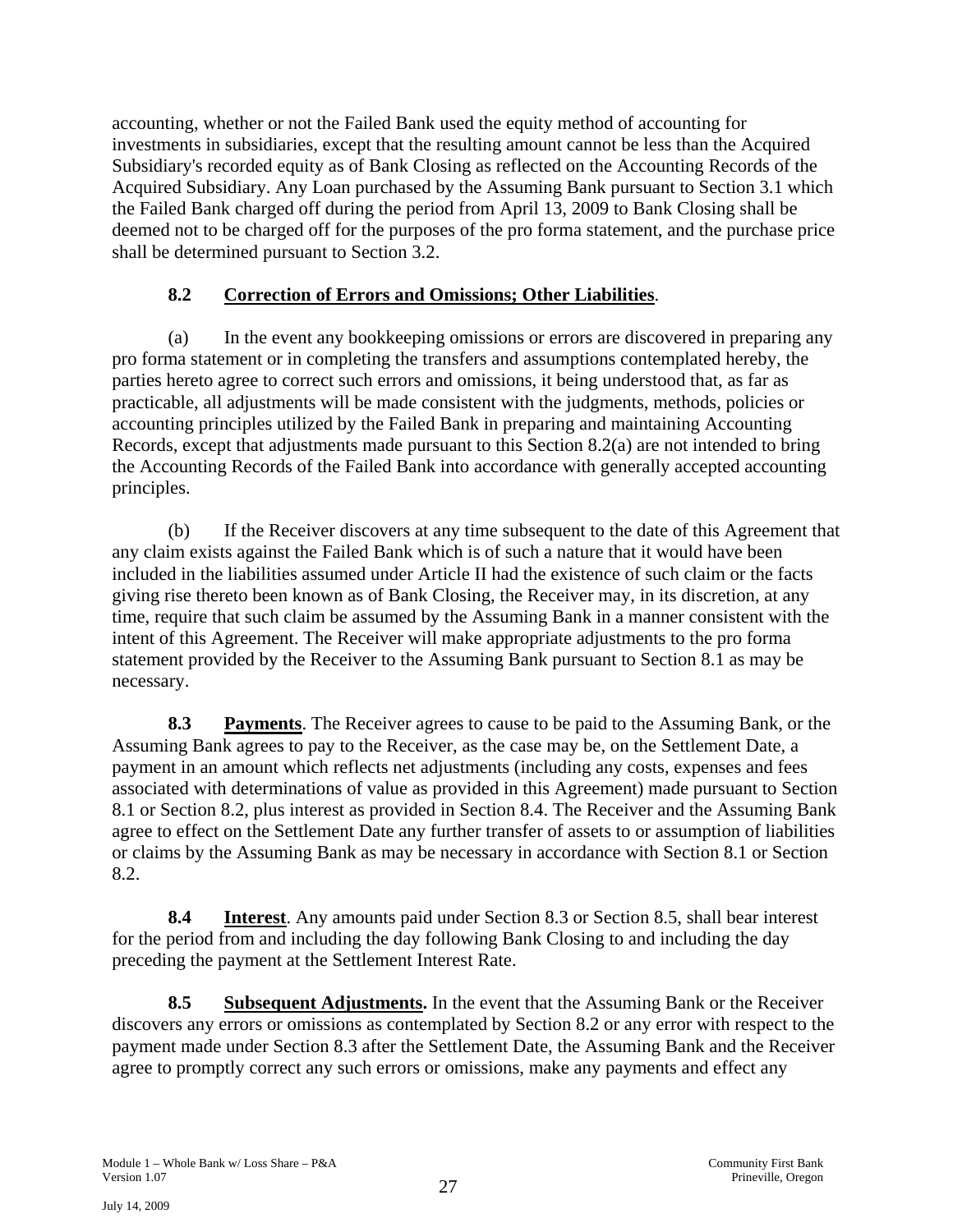transfers or assumptions as may be necessary to reflect any such correction plus interest as provided in Section 8.4.

### **ARTICLE IX CONTINUING COOPERATION**

**9.1** General Matters. The parties hereto agree that they will, in good faith and with their best efforts, cooperate with each other to carry out the transactions contemplated by this Agreement and to effect the purposes hereof.

**9.2** Additional Title Documents. The Receiver, the Corporation and the Assuming Bank each agree, at any time, and from time to time, upon the request of any party hereto, to execute and deliver such additional instruments and documents of conveyance as shall be reasonably necessary to vest in the appropriate party its full legal or equitable title in and to the property transferred pursuant to this Agreement or to be transferred in accordance herewith. The Assuming Bank shall prepare such instruments and documents of conveyance (in form and substance satisfactory to the Receiver) as shall be necessary to vest title to the Assets in the Assuming Bank. The Assuming Bank shall be responsible for recording such instruments and documents of conveyance at its own expense.

# **9.3 Claims and Suits**.

(a) The Receiver shall have the right, in its discretion, to (i) defend or settle any claim or suit against the Assuming Bank with respect to which the Receiver has indemnified the Assuming Bank in the same manner and to the same extent as provided in Article XII, and (ii) defend or settle any claim or suit against the Assuming Bank with respect to any Liability Assumed, which claim or suit may result in a loss to the Receiver arising out of or related to this Agreement, or which existed against the Failed Bank on or before Bank Closing. The exercise by the Receiver of any rights under this Section 9.3(a) shall not release the Assuming Bank with respect to any of its obligations under this Agreement.

(b) In the event any action at law or in equity shall be instituted by any Person against the Receiver and the Corporation as codefendants with respect to any asset of the Failed Bank retained or acquired pursuant to this Agreement by the Receiver, the Receiver agrees, at the request of the Corporation, to join with the Corporation in a petition to remove the action to the United States District Court for the proper district. The Receiver agrees to institute, with or without joinder of the Corporation as coplaintiff, any action with respect to any such retained or acquired asset or any matter connected therewith whenever notice requiring such action shall be given by the Corporation to the Receiver.

**9.4 Payment of Deposits**. In the event any depositor does not accept the obligation of the Assuming Bank to pay any Deposit liability of the Failed Bank assumed by the Assuming Bank pursuant to this Agreement and asserts a claim against the Receiver for all or any portion of any such Deposit liability, the Assuming Bank agrees on demand to provide to the Receiver funds sufficient to pay such claim in an amount not in excess of the Deposit liability reflected on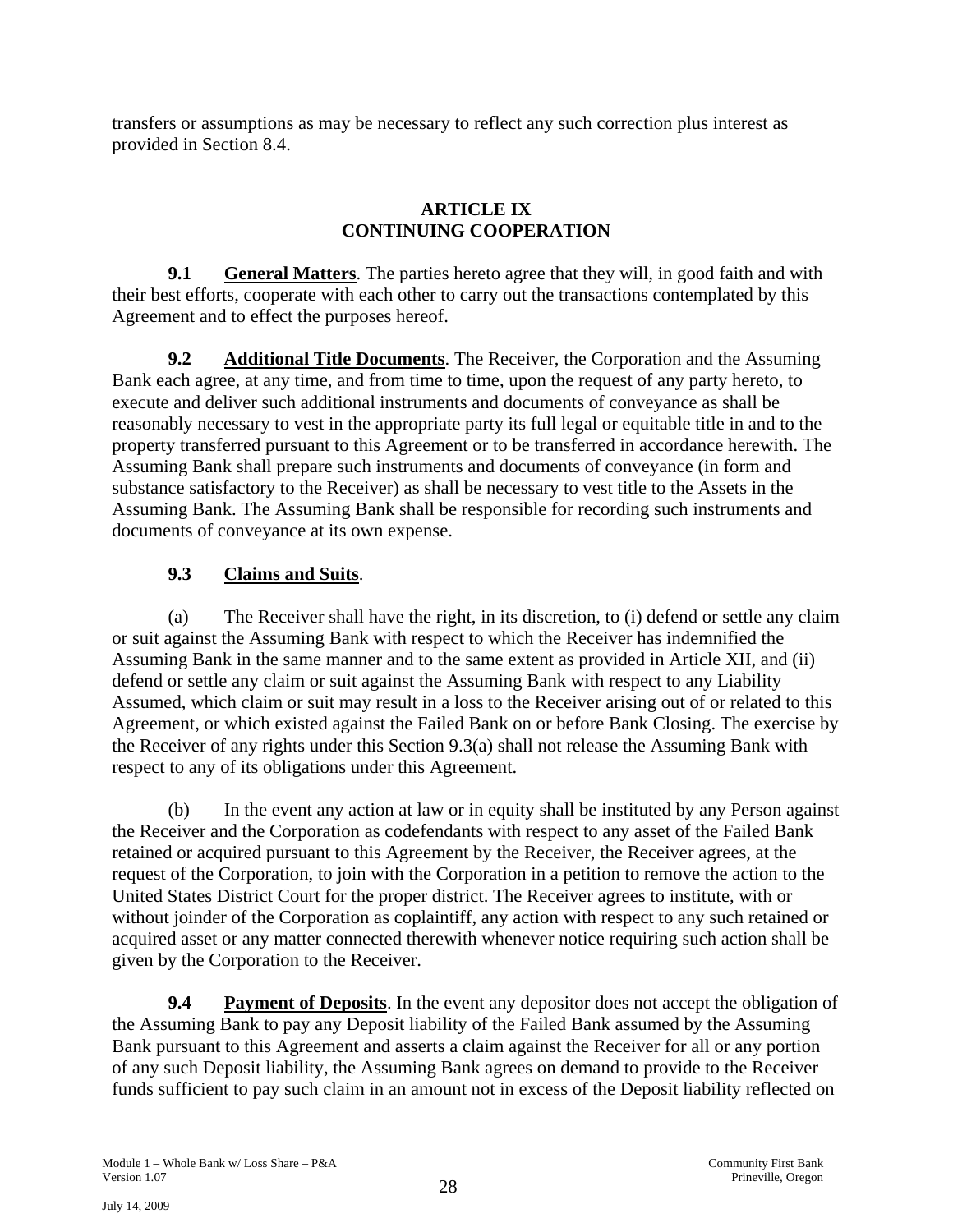the books of the Assuming Bank at the time such claim is made. Upon payment by the Assuming Bank to the Receiver of such amount, the Assuming Bank shall be discharged from any further obligation under this Agreement to pay to any such depositor the amount of such Deposit liability paid to the Receiver.

**9.5** Withheld Payments. At any time, the Receiver or the Corporation may, in its discretion, determine that all or any portion of any deposit balance assumed by the Assuming Bank pursuant to this Agreement does not constitute a "Deposit" (or otherwise, in its discretion, determine that it is the best interest of the Receiver or Corporation to withhold all or any portion of any deposit), and may direct the Assuming Bank to withhold payment of all or any portion of any such deposit balance. Upon such direction, the Assuming Bank agrees to hold such deposit and not to make any payment of such deposit balance to or on behalf of the depositor, or to itself, whether by way of transfer, set-off, or otherwise. The Assuming Bank agrees to maintain the "withheld payment" status of any such deposit balance until directed in writing by the Receiver or the Corporation as to its disposition. At the direction of the Receiver or the Corporation, the Assuming Bank shall return all or any portion of such deposit balance to the Receiver or the Corporation, as appropriate, and thereupon the Assuming Bank shall be discharged from any further liability to such depositor with respect to such returned deposit balance. If such deposit balance has been paid to the depositor prior to a demand for return by the Corporation or the Receiver, and payment of such deposit balance had not been previously withheld pursuant to this Section, the Assuming Bank shall not be obligated to return such deposit balance to the Receiver or the Corporation. The Assuming Bank shall be obligated to reimburse the Corporation or the Receiver, as the case may be, for the amount of any deposit balance or portion thereof paid by the Assuming Bank in contravention of any previous direction to withhold payment of such deposit balance or return such deposit balance the payment of which was withheld pursuant to this Section.

# **9.6 Proceedings with Respect to Certain Assets and Liabilities**.

(a) In connection with any investigation, proceeding or other matter with respect to any asset or liability of the Failed Bank retained by the Receiver, or any asset of the Failed Bank acquired by the Receiver pursuant to this Agreement, the Assuming Bank shall cooperate to the extent reasonably required by the Receiver.

(b) In addition to its obligations under Section 6.4, the Assuming Bank shall provide representatives of the Receiver access at reasonable times and locations without other limitation or qualification to (i) its directors, officers, employees and agents and those of the Subsidiaries acquired by the Assuming Bank, and (ii) its books and records, the books and records of such Subsidiaries and all Credit Files, and copies thereof. Copies of books, records and Credit Files shall be provided by the Assuming Bank as requested by the Receiver and the costs of duplication thereof shall be borne by the Receiver.

(c) Not later than ten (10) days after the Put Notice pursuant to Section 3.4 or the date of the notice of transfer of any Loan by the Assuming Bank to the Receiver pursuant to Section 3.6, the Assuming Bank shall deliver to the Receiver such documents with respect to such Loan as the Receiver may request, including without limitation the following: (i) all related Credit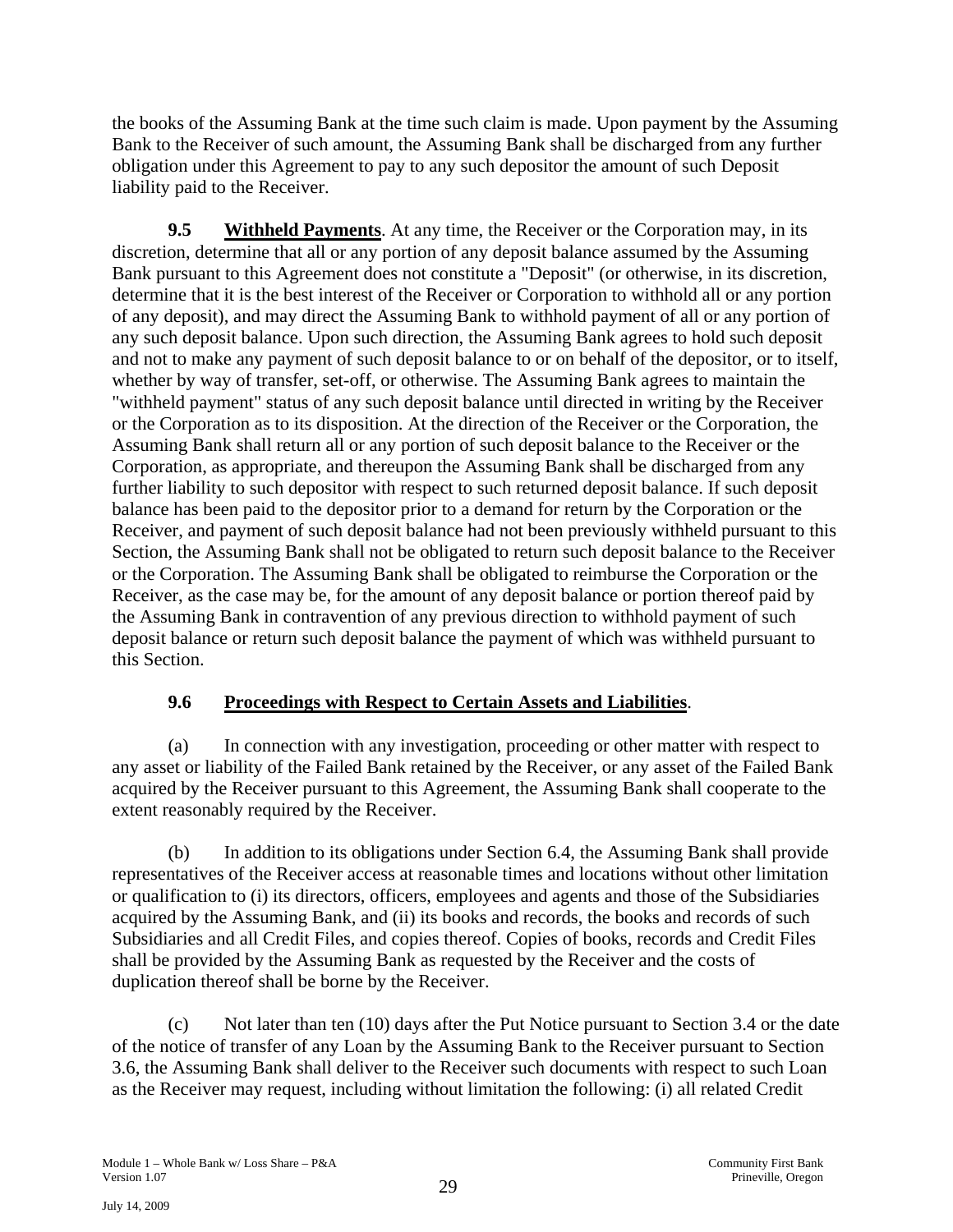Documents (other than certificates, notices and other ancillary documents), (ii) a certificate setting forth the principal amount on the date of the transfer and the amount of interest, fees and other charges then accrued and unpaid thereon, and any restrictions on transfer to which any such Loan is subject, and (iii) all Credit Files, and all documents, microfiche, microfilm and computer records (including but not limited to magnetic tape, disc storage, card forms and printed copy) maintained by, owned by, or in the possession of the Assuming Bank or any Affiliate of the Assuming Bank relating to the transferred Loan.

**9.7 Information**. The Assuming Bank promptly shall provide to the Corporation such other information, including financial statements and computations, relating to the performance of the provisions of this Agreement as the Corporation or the Receiver may request from time to time, and, at the request of the Receiver, make available employees of the Failed Bank employed or retained by the Assuming Bank to assist in preparation of the pro forma statement pursuant to Section 8.1.

#### **ARTICLE X CONDITION PRECEDENT**

The obligations of the parties to this Agreement are subject to the Receiver and the Corporation having received at or before Bank Closing evidence reasonably satisfactory to each of any necessary approval, waiver, or other action by any governmental authority, the board of directors of the Assuming Bank, or other third party, with respect to this Agreement and the transactions contemplated hereby, the closing of the Failed Bank and the appointment of the Receiver, the chartering of the Assuming Bank, and any agreements, documents, matters or proceedings contemplated hereby or thereby.

#### **ARTICLE XI**

# **REPRESENTATIONS AND WARRANTIES OF THE ASSUMING BANK**

The Assuming Bank represents and warrants to the Corporation and the Receiver as follows:

(a) **Corporate Existence and Authority**. The Assuming Bank (i) is duly organized, validly existing and in good standing under the laws of its Chartering Authority and has full power and authority to own and operate its properties and to conduct its business as now conducted by it, and (ii) has full power and authority to execute and deliver this Agreement and to perform its obligations hereunder. The Assuming Bank has taken all necessary corporate action to authorize the execution, delivery and performance of this Agreement and the performance of the transactions contemplated hereby.

(b) **Third Party Consents**. No governmental authority or other third party consents (including but not limited to approvals, licenses, registrations or declarations) are required in connection with the execution, delivery or performance by the Assuming Bank of this Agreement, other than such consents as have been duly obtained and are in full force and effect.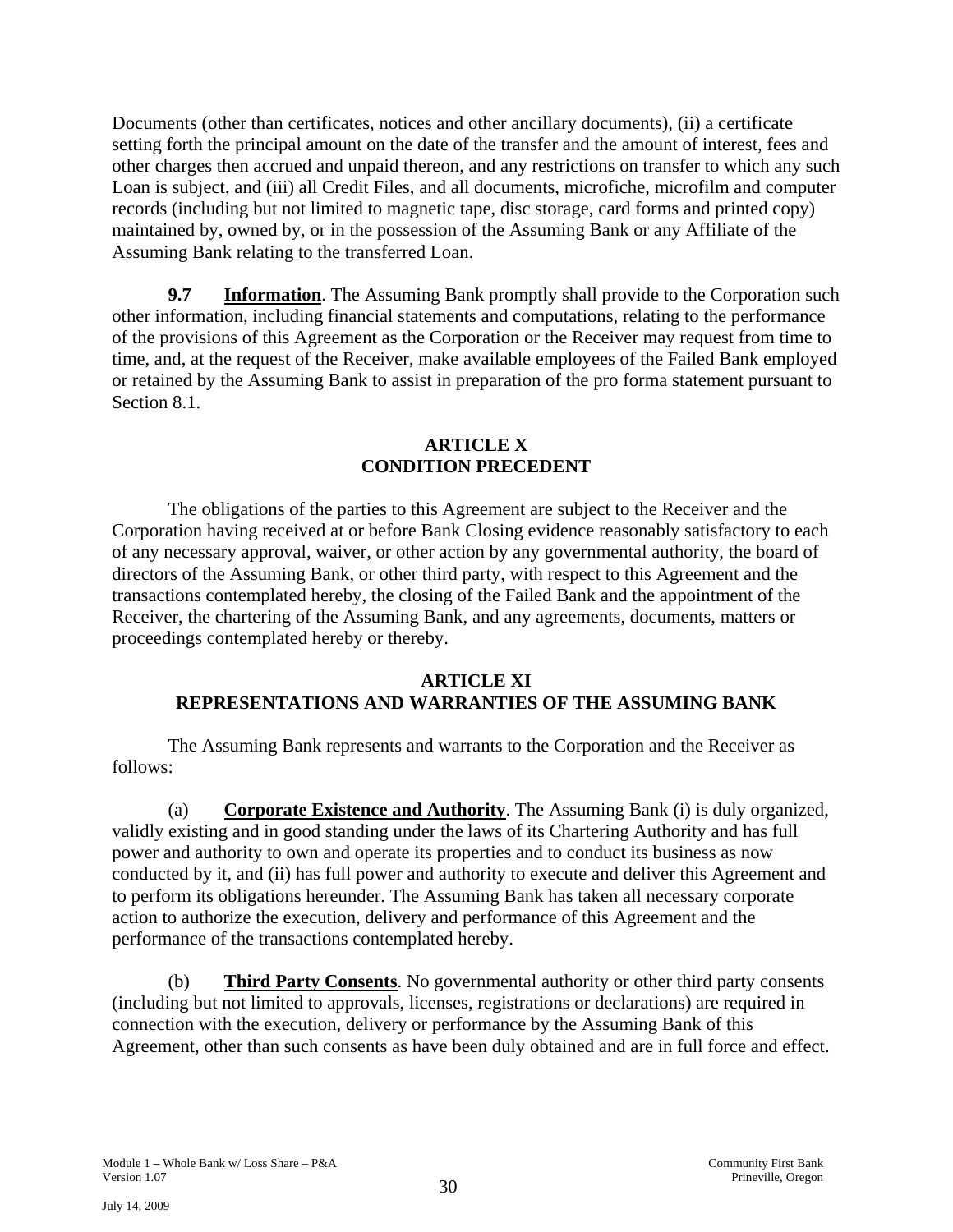(c) **Execution and Enforceability**. This Agreement has been duly executed and delivered by the Assuming Bank and when this Agreement has been duly authorized, executed and delivered by the Corporation and the Receiver, this Agreement will constitute the legal, valid and binding obligation of the Assuming Bank, enforceable in accordance with its terms.

# (d) **Compliance with Law**.

(i) Neither the Assuming Bank nor any of its Subsidiaries is in violation of any statute, regulation, order, decision, judgment or decree of, or any restriction imposed by, the United States of America, any State, municipality or other political subdivision or any agency of any of the foregoing, or any court or other tribunal having jurisdiction over the Assuming Bank or any of its Subsidiaries or any assets of any such Person, or any foreign government or agency thereof having such jurisdiction, with respect to the conduct of the business of the Assuming Bank or of any of its Subsidiaries, or the ownership of the properties of the Assuming Bank or any of its Subsidiaries, which, either individually or in the aggregate with all other such violations, would materially and adversely affect the business, operations or condition (financial or otherwise) of the Assuming Bank or the ability of the Assuming Bank to perform, satisfy or observe any obligation or condition under this Agreement.

(ii) Neither the execution and delivery nor the performance by the Assuming Bank of this Agreement will result in any violation by the Assuming Bank of, or be in conflict with, any provision of any applicable law or regulation, or any order, writ or decree of any court or governmental authority.

e) **Representations Remain True**. The Assuming Bank represents and warrants that it has executed and delivered to the Corporation a Purchaser Eligibility Certification and Confidentiality Agreement and that all information provided and representations made by or on behalf of the Assuming Bank in connection with this Agreement and the transactions contemplated hereby, including, but not limited to, the Purchaser Eligibility Certification and Confidentiality Agreement (which are affirmed and ratified hereby) are and remain true and correct in all material respects and do not fail to state any fact required to make the information contained therein not misleading.

#### **ARTICLE XII INDEMNIFICATION**

**12.1 Indemnification of Indemnitees**. From and after Bank Closing and subject to the limitations set forth in this Section and Section 12.6 and compliance by the Indemnitees with Section 12.2, the Receiver agrees to indemnify and hold harmless the Indemnitees against any and all costs, losses, liabilities, expenses (including attorneys' fees) incurred prior to the assumption of defense by the Receiver pursuant to paragraph (d) of Section 12.2, judgments, fines and amounts paid in settlement actually and reasonably incurred in connection with claims against any Indemnitee based on liabilities of the Failed Bank that are not assumed by the Assuming Bank pursuant to this Agreement or subsequent to the execution hereof by the Assuming Bank or any Subsidiary or Affiliate of the Assuming Bank for which indemnification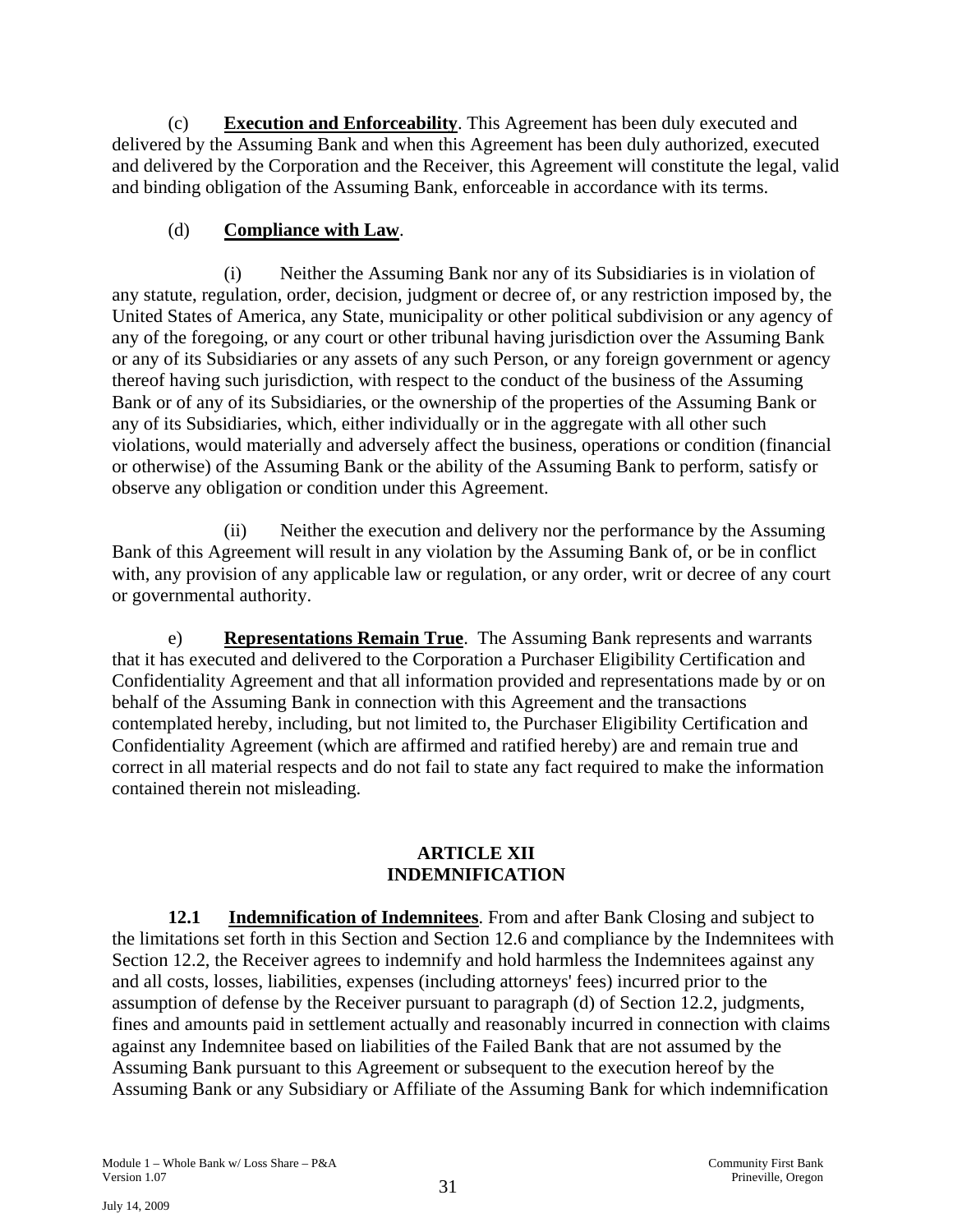is provided hereunder in (a) of this Section 12.1, subject to certain exclusions as provided in (b) of this Section 12.1:

(a)

(1) claims based on the rights of any shareholder or former shareholder as such of (x) the Failed Bank, or (y) any Subsidiary or Affiliate of the Failed Bank;

(2) claims based on the rights of any creditor as such of the Failed Bank, or any creditor as such of any director, officer, employee or agent of the Failed Bank, with respect to any indebtedness or other obligation of the Failed Bank arising prior to Bank Closing;

(3) claims based on the rights of any present or former director, officer, employee or agent as such of the Failed Bank or of any Subsidiary or Affiliate of the Failed Bank;

(4) claims based on any action or inaction prior to Bank Closing of the Failed Bank, its directors, officers, employees or agents as such, or any Subsidiary or Affiliate of the Failed Bank, or the directors, officers, employees or agents as such of such Subsidiary or Affiliate;

(5) claims based on any malfeasance, misfeasance or nonfeasance of the Failed Bank, its directors, officers, employees or agents with respect to the trust business of the Failed Bank, if any;

(6) claims based on any failure or alleged failure (not in violation of law) by the Assuming Bank to continue to perform any service or activity previously performed by the Failed Bank which the Assuming Bank is not required to perform pursuant to this Agreement or which arise under any contract to which the Failed Bank was a party which the Assuming Bank elected not to assume in accordance with this Agreement and which neither the Assuming Bank nor any Subsidiary or Affiliate of the Assuming Bank has assumed subsequent to the execution hereof;

(7) claims arising from any action or inaction of any Indemnitee, including for purposes of this Section 12.1(a)(7) the former officers or employees of the Failed Bank or of any Subsidiary or Affiliate of the Failed Bank that is taken upon the specific written direction of the Corporation or the Receiver, other than any action or inaction taken in a manner constituting bad faith, gross negligence or willful misconduct; and

(8) claims based on the rights of any depositor of the Failed Bank whose deposit has been accorded "withheld payment" status and/or returned to the Receiver or Corporation in accordance with Section 9.5 and/or has become an "unclaimed deposit" or has been returned to the Corporation or the Receiver in accordance with Section 2.3;

(b) provided, that, with respect to this Agreement, except for paragraphs (7) and (8) of Section 12.1(a), no indemnification will be provided under this Agreement for any: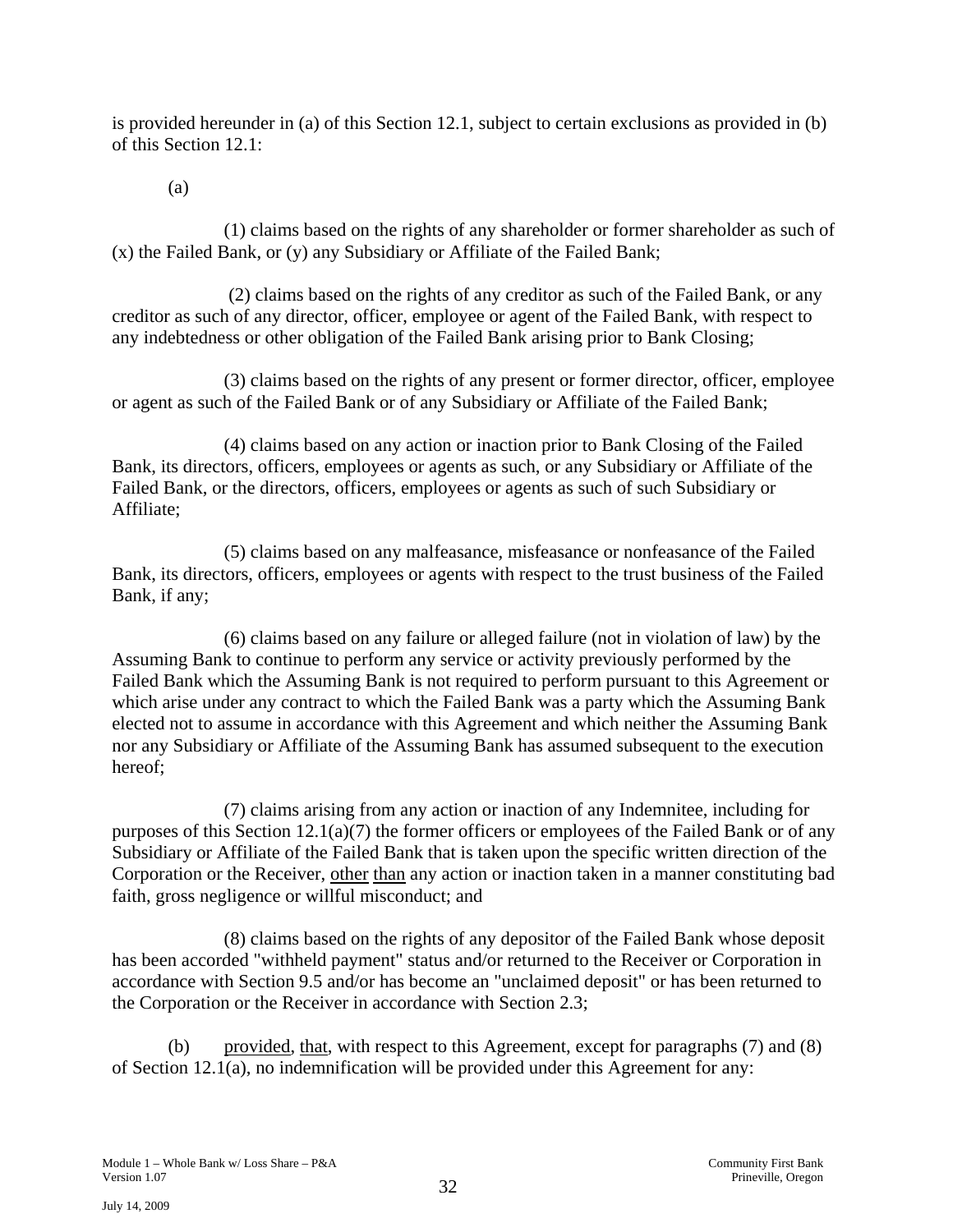(1) judgment or fine against, or any amount paid in settlement (without the written approval of the Receiver) by, any Indemnitee in connection with any action that seeks damages against any Indemnitee (a "counterclaim") arising with respect to any Asset and based on any action or inaction of either the Failed Bank, its directors, officers, employees or agents as such prior to Bank Closing, unless any such judgment, fine or amount paid in settlement exceeds the greater of (i) the Repurchase Price of such Asset, or (ii) the monetary recovery sought on such Asset by the Assuming Bank in the cause of action from which the counterclaim arises; and in such event the Receiver will provide indemnification only in the amount of such excess; and no indemnification will be provided for any costs or expenses other than any costs or expenses (including attorneys' fees) which, in the determination of the Receiver, have been actually and reasonably incurred by such Indemnitee in connection with the defense of any such counterclaim; and it is expressly agreed that the Receiver reserves the right to intervene, in its discretion, on its behalf and/or on behalf of the Receiver, in the defense of any such counterclaim;

(2) claims with respect to any liability or obligation of the Failed Bank that is expressly assumed by the Assuming Bank pursuant to this Agreement or subsequent to the execution hereof by the Assuming Bank or any Subsidiary or Affiliate of the Assuming Bank;

(3) claims with respect to any liability of the Failed Bank to any present or former employee as such of the Failed Bank or of any Subsidiary or Affiliate of the Failed Bank, which liability is expressly assumed by the Assuming Bank pursuant to this Agreement or subsequent to the execution hereof by the Assuming Bank or any Subsidiary or Affiliate of the Assuming Bank;

(4) claims based on the failure of any Indemnitee to seek recovery of damages from the Receiver for any claims based upon any action or inaction of the Failed Bank, its directors, officers, employees or agents as fiduciary, agent or custodian prior to Bank Closing;

(5) claims based on any violation or alleged violation by any Indemnitee of the antitrust, branching, banking or bank holding company or securities laws of the United States of America or any State thereof;

(6) claims based on the rights of any present or former creditor, customer, or supplier as such of the Assuming Bank or any Subsidiary or Affiliate of the Assuming Bank;

(7) claims based on the rights of any present or former shareholder as such of the Assuming Bank or any Subsidiary or Affiliate of the Assuming Bank regardless of whether any such present or former shareholder is also a present or former shareholder of the Failed Bank;

(8) claims, if the Receiver determines that the effect of providing such indemnification would be to (i) expand or alter the provisions of any warranty or disclaimer thereof provided in Section 3.3 or any other provision of this Agreement, or (ii) create any warranty not expressly provided under this Agreement;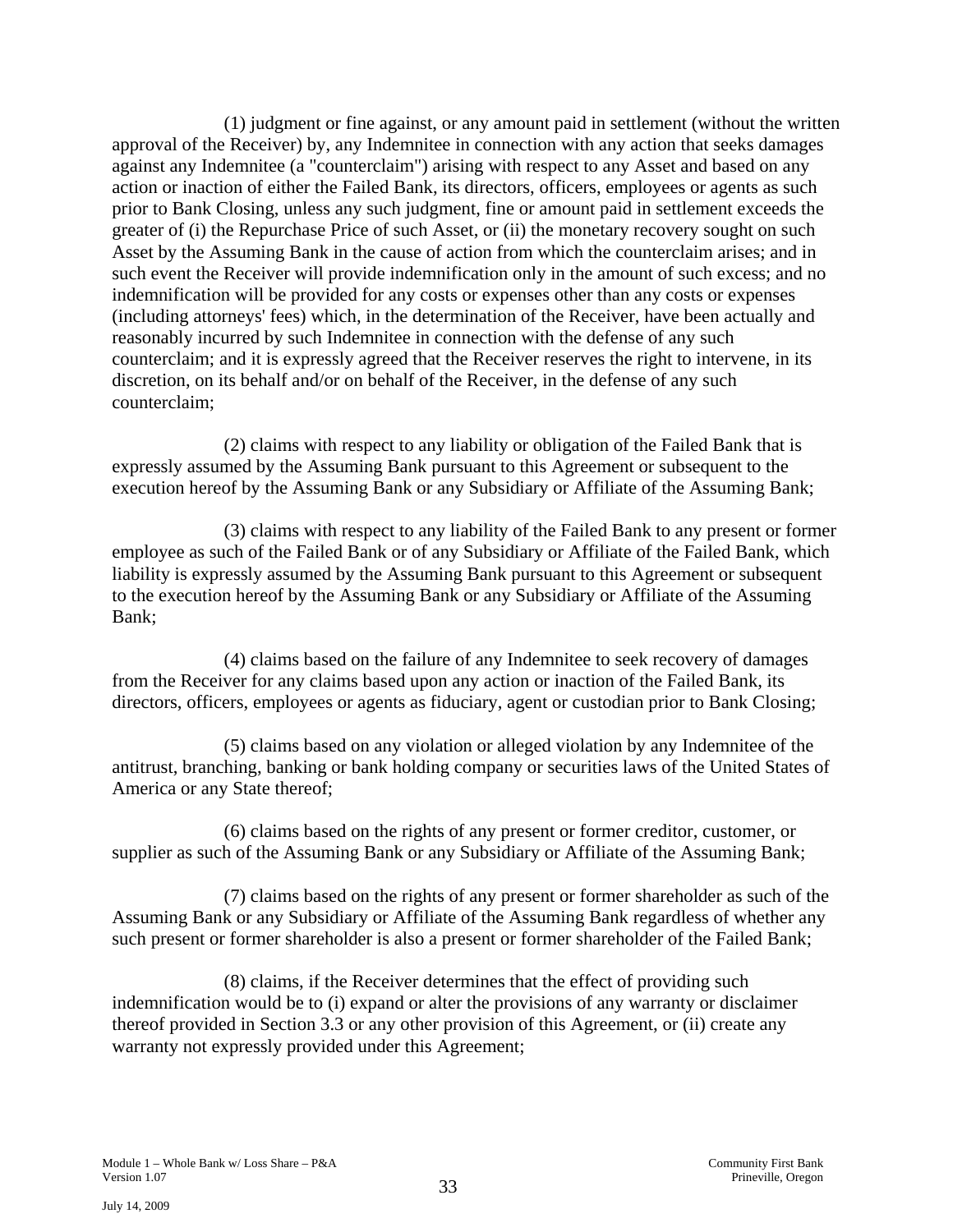(9) claims which could have been enforced against any Indemnitee had the Assuming Bank not entered into this Agreement;

(10) claims based on any liability for taxes or fees assessed with respect to the consummation of the transactions contemplated by this Agreement, including without limitation any subsequent transfer of any Assets or Liabilities Assumed to any Subsidiary or Affiliate of the Assuming Bank;

(11) except as expressly provided in this Article XII, claims based on any action or inaction of any Indemnitee, and nothing in this Agreement shall be construed to provide indemnification for (i) the Failed Bank, (ii) any Subsidiary or Affiliate of the Failed Bank, or (iii) any present or former director, officer, employee or agent of the Failed Bank or its Subsidiaries or Affiliates; provided, that the Receiver, in its discretion, may provide indemnification hereunder for any present or former director, officer, employee or agent of the Failed Bank or its Subsidiaries or Affiliates who is also or becomes a director, officer, employee or agent of the Assuming Bank or its Subsidiaries or Affiliates;

(12) claims or actions which constitute a breach by the Assuming Bank of the representations and warranties contained in Article XI;

(13) claims arising out of or relating to the condition of or generated by an Asset arising from or relating to the presence, storage or release of any hazardous or toxic substance, or any pollutant or contaminant, or condition of such Asset which violate any applicable Federal, State or local law or regulation concerning environmental protection; and

(14) claims based on, related to or arising from any asset, including a loan, acquired or liability assumed by the Assuming Bank, other than pursuant to this Agreement.

**12.2 Conditions Precedent to Indemnification**. It shall be a condition precedent to the obligation of the Receiver to indemnify any Person pursuant to this Article XII that such Person shall, with respect to any claim made or threatened against such Person for which such Person is or may be entitled to indemnification hereunder:

(a) give written notice to the Regional Counsel (Litigation Branch) of the Corporation in the manner and at the address provided in Section 13.7 of such claim as soon as practicable after such claim is made or threatened; provided, that notice must be given on or before the date which is six (6) years from the date of this Agreement;

(b) provide to the Receiver such information and cooperation with respect to such claim as the Receiver may reasonably require;

(c) cooperate and take all steps, as the Receiver may reasonably require, to preserve and protect any defense to such claim;

(d) in the event suit is brought with respect to such claim, upon reasonable prior notice, afford to the Receiver the right, which the Receiver may exercise in its sole discretion, to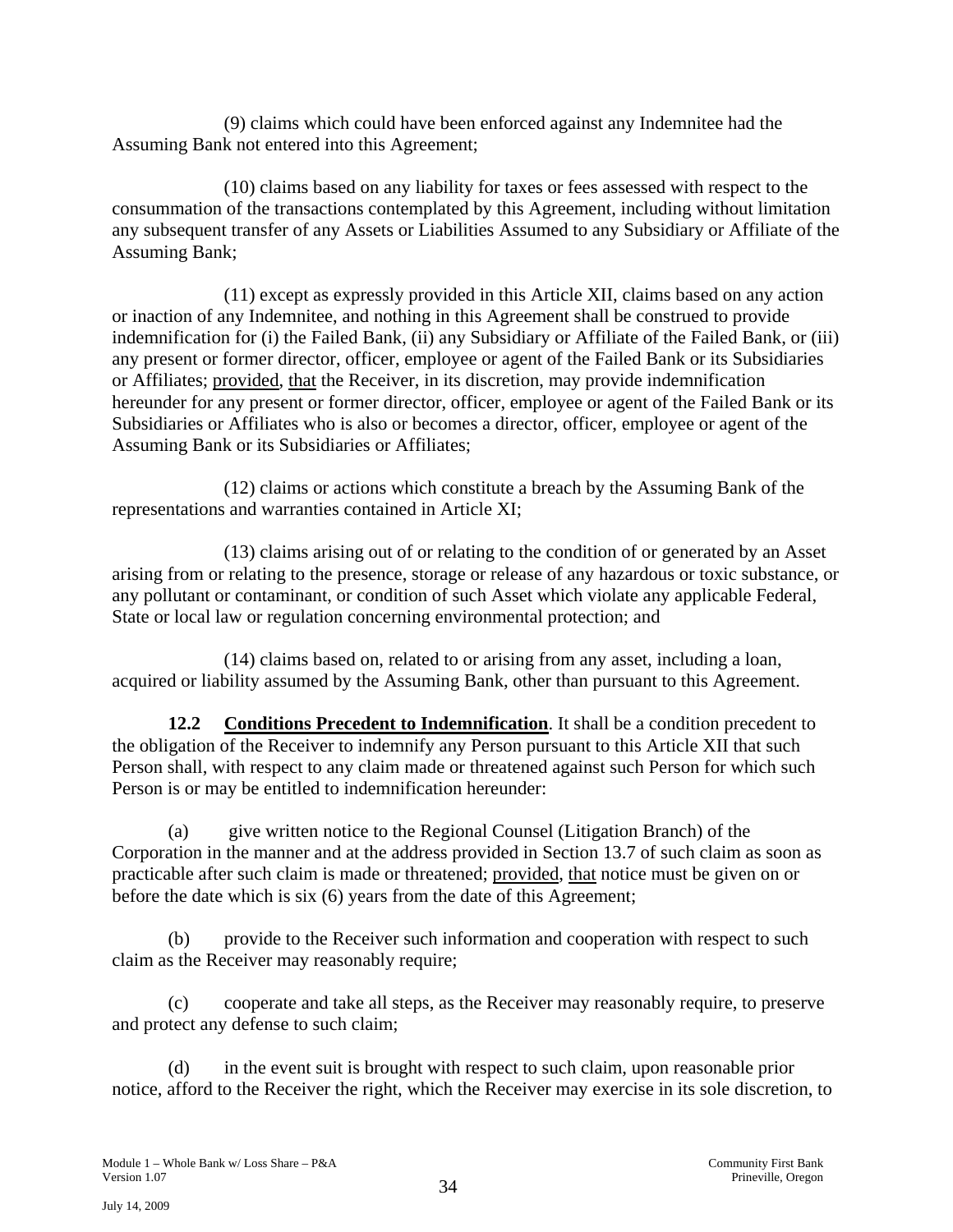conduct the investigation, control the defense and effect settlement of such claim, including without limitation the right to designate counsel and to control all negotiations, litigation, arbitration, settlements, compromises and appeals of any such claim, all of which shall be at the expense of the Receiver; provided, that the Receiver shall have notified the Person claiming indemnification in writing that such claim is a claim with respect to which the Person claiming indemnification is entitled to indemnification under this Article XII;

(e) not incur any costs or expenses in connection with any response or suit with respect to such claim, unless such costs or expenses were incurred upon the written direction of the Receiver; provided, that the Receiver shall not be obligated to reimburse the amount of any such costs or expenses unless such costs or expenses were incurred upon the written direction of the Receiver;

(f) not release or settle such claim or make any payment or admission with respect thereto, unless the Receiver consents in writing thereto, which consent shall not be unreasonably withheld; provided, that the Receiver shall not be obligated to reimburse the amount of any such settlement or payment unless such settlement or payment was effected upon the written direction of the Receiver; and

(g) take reasonable action as the Receiver may request in writing as necessary to preserve, protect or enforce the rights of the indemnified Person against any Primary Indemnitor.

12.3 No Additional Warranty. Nothing in this Article XII shall be construed or deemed to (i) expand or otherwise alter any warranty or disclaimer thereof provided under Section 3.3 or any other provision of this Agreement with respect to, among other matters, the title, value, collectibility, genuineness, enforceability or condition of any (x) Asset, or (y) asset of the Failed Bank purchased by the Assuming Bank subsequent to the execution of this Agreement by the Assuming Bank or any Subsidiary or Affiliate of the Assuming Bank, or (ii) create any warranty not expressly provided under this Agreement with respect thereto.

**12.4 Indemnification of Receiver and Corporation**. From and after Bank Closing, the Assuming Bank agrees to indemnify and hold harmless the Corporation and the Receiver and their respective directors, officers, employees and agents from and against any and all costs, losses, liabilities, expenses (including attorneys' fees), judgments, fines and amounts paid in settlement actually and reasonably incurred in connection with any of the following:

(a) claims based on any and all liabilities or obligations of the Failed Bank assumed by the Assuming Bank pursuant to this Agreement or subsequent to the execution hereof by the Assuming Bank or any Subsidiary or Affiliate of the Assuming Bank, whether or not any such liabilities subsequently are sold and/or transferred, other than any claim based upon any action or inaction of any Indemnitee as provided in paragraph (7) or (8) of Section 12.1(a); and

(b) claims based on any act or omission of any Indemnitee (including but not limited to claims of any Person claiming any right or title by or through the Assuming Bank with respect to Assets transferred to the Receiver pursuant to Section 3.4 or 3.6), other than any action or inaction of any Indemnitee as provided in paragraph (7) or (8) of Section 12.1(a).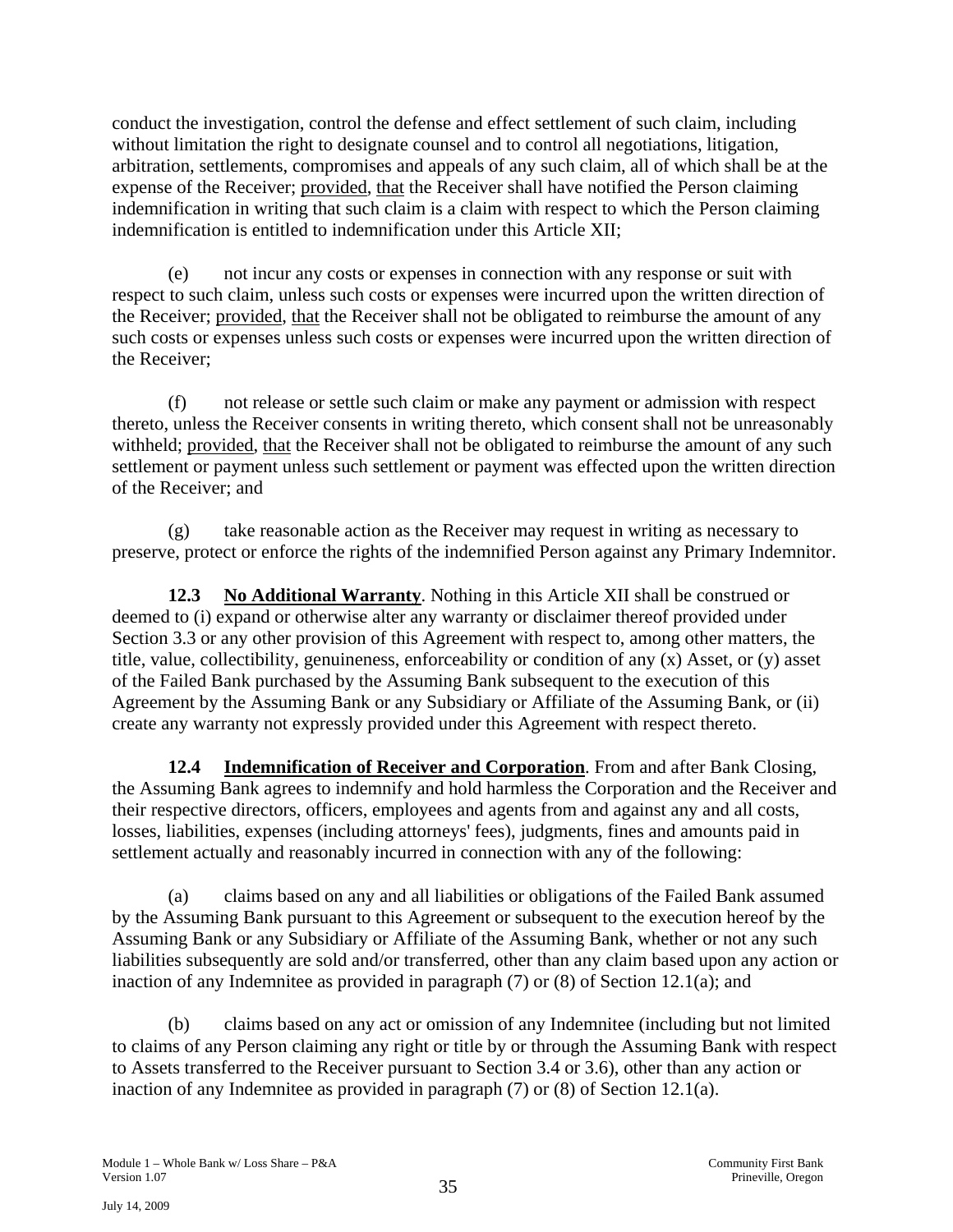**12.5 Obligations Supplemental**. The obligations of the Receiver, and the Corporation as guarantor in accordance with Section 12.7, to provide indemnification under this Article XII are to supplement any amount payable by any Primary Indemnitor to the Person indemnified under this Article XII. Consistent with that intent, the Receiver agrees only to make payments pursuant to such indemnification to the extent not payable by a Primary Indemnitor. If the aggregate amount of payments by the Receiver, or the Corporation as guarantor in accordance with Section 12.7, and all Primary Indemnitors with respect to any item of indemnification under this Article XII exceeds the amount payable with respect to such item, such Person being indemnified shall notify the Receiver thereof and, upon the request of the Receiver, shall promptly pay to the Receiver, or the Corporation as appropriate, the amount of the Receiver's (or Corporation's) payments to the extent of such excess.

**12.6 Criminal Claims**. Notwithstanding any provision of this Article XII to the contrary, in the event that any Person being indemnified under this Article XII shall become involved in any criminal action, suit or proceeding, whether judicial, administrative or investigative, the Receiver shall have no obligation hereunder to indemnify such Person for liability with respect to any criminal act or to the extent any costs or expenses are attributable to the defense against the allegation of any criminal act, unless (i) the Person is successful on the merits or otherwise in the defense against any such action, suit or proceeding, or (ii) such action, suit or proceeding is terminated without the imposition of liability on such Person.

**12.7** Limited Guaranty of the Corporation. The Corporation hereby guarantees performance of the Receiver's obligation to indemnify the Assuming Bank as set forth in this Article XII. It is a condition to the Corporation's obligation hereunder that the Assuming Bank shall comply in all respects with the applicable provisions of this Article XII. The Corporation shall be liable hereunder only for such amounts, if any, as the Receiver is obligated to pay under the terms of this Article XII but shall fail to pay. Except as otherwise provided above in this Section 12.7, nothing in this Article XII is intended or shall be construed to create any liability or obligation on the part of the Corporation, the United States of America or any department or agency thereof under or with respect to this Article XII, or any provision hereof, it being the intention of the parties hereto that the obligations undertaken by the Receiver under this Article XII are the sole and exclusive responsibility of the Receiver and no other Person or entity.

**12.8 Subrogation.** Upon payment by the Receiver, or the Corporation as guarantor in accordance with Section 12.7, to any Indemnitee for any claims indemnified by the Receiver under this Article XII, the Receiver, or the Corporation as appropriate, shall become subrogated to all rights of the Indemnitee against any other Person to the extent of such payment.

### **ARTICLE XIII MISCELLANEOUS**

**13.1 Entire Agreement**. This Agreement embodies the entire agreement of the parties hereto in relation to the subject matter herein and supersedes all prior understandings or agreements, oral or written, between the parties.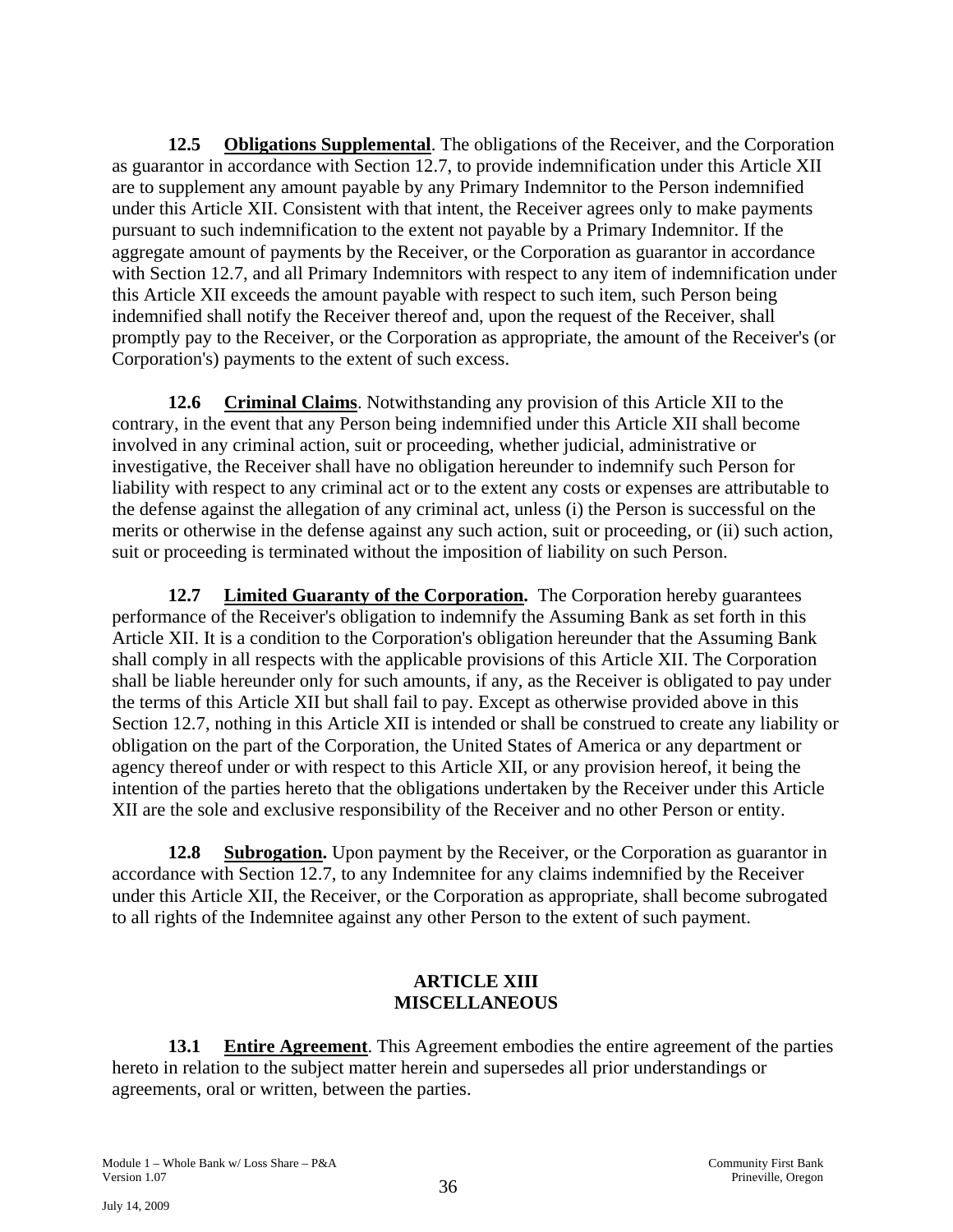**13.2 Headings**. The headings and subheadings of the Table of Contents, Articles and Sections contained in this Agreement, except the terms identified for definition in Article I and elsewhere in this Agreement, are inserted for convenience only and shall not affect the meaning or interpretation of this Agreement or any provision hereof.

**13.3 Counterparts**. This Agreement may be executed in any number of counterparts and by the duly authorized representative of a different party hereto on separate counterparts, each of which when so executed shall be deemed to be an original and all of which when taken together shall constitute one and the same Agreement.

13.4 **GOVERNING LAW.** THIS AGREEMENT AND THE RIGHTS AND OBLIGATIONS HEREUNDER SHALL BE GOVERNED BY AND CONSTRUED IN ACCORDANCE WITH THE FEDERAL LAW OF THE UNITED STATES OF AMERICA, AND IN THE ABSENCE OF CONTROLLING FEDERAL LAW, IN ACCORDANCE WITH THE LAWS OF THE STATE IN WHICH THE MAIN OFFICE OF THE FAILED BANK IS LOCATED.

**13.5 Successors.** All terms and conditions of this Agreement shall be binding on the successors and assigns of the Receiver, the Corporation and the Assuming Bank. Except as otherwise specifically provided in this Agreement, nothing expressed or referred to in this Agreement is intended or shall be construed to give any Person other than the Receiver, the Corporation and the Assuming Bank any legal or equitable right, remedy or claim under or with respect to this Agreement or any provisions contained herein, it being the intention of the parties hereto that this Agreement, the obligations and statements of responsibilities hereunder, and all other conditions and provisions hereof are for the sole and exclusive benefit of the Receiver, the Corporation and the Assuming Bank and for the benefit of no other Person.

**13.6 Modification; Assignment**. No amendment or other modification, rescission, release, or assignment of any part of this Agreement shall be effective except pursuant to a written agreement subscribed by the duly authorized representatives of the parties hereto.

**13.7** Notice. Any notice, request, demand, consent, approval or other communication to any party hereto shall be effective when received and shall be given in writing, and delivered in person against receipt therefore, or sent by certified mail, postage prepaid, courier service, telex, facsimile transmission or email to such party (with copies as indicated below) at its address set forth below or at such other address as it shall hereafter furnish in writing to the other parties. All such notices and other communications shall be deemed given on the date received by the addressee.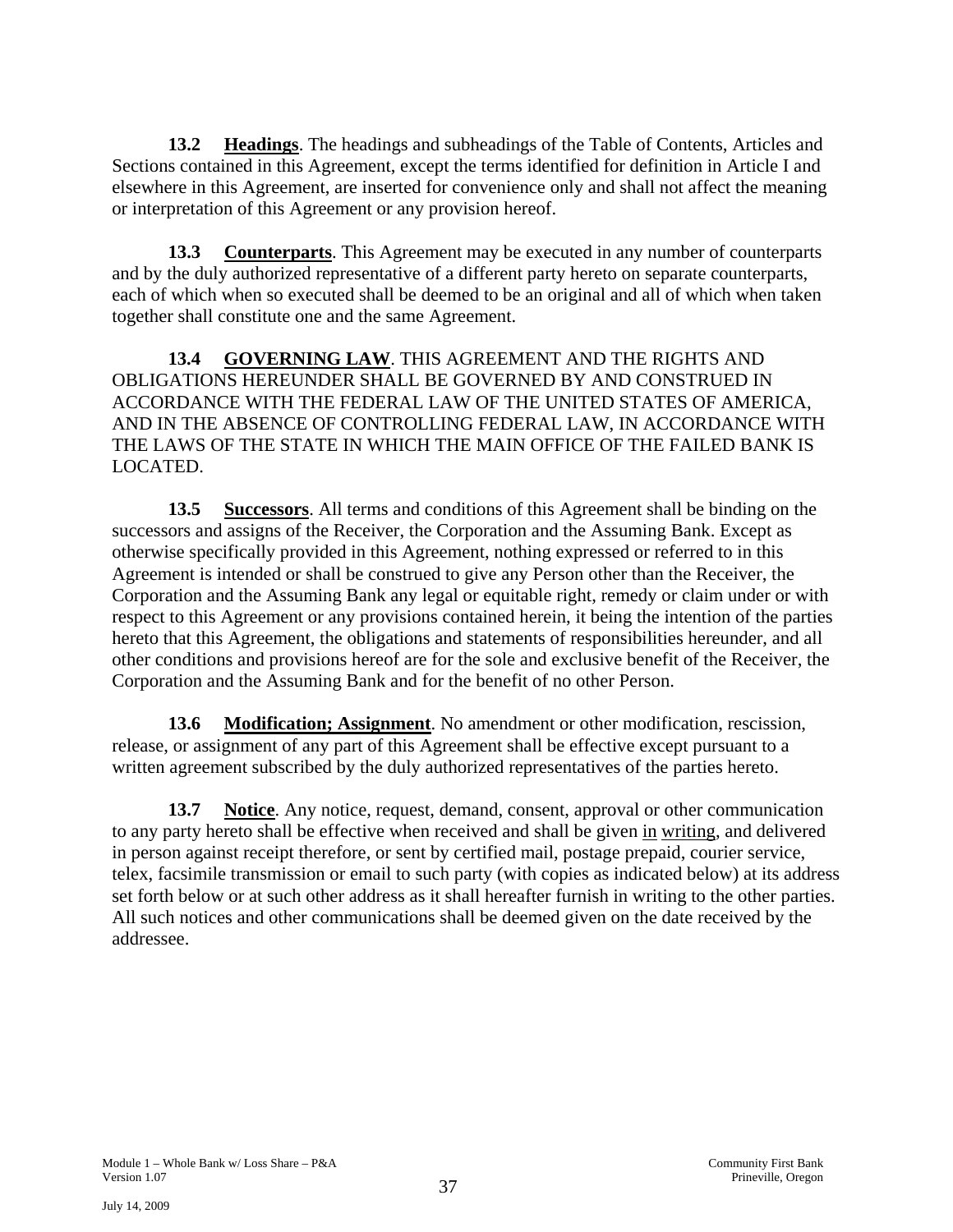### **Assuming Bank**

### **Home Federal Bank**

500 12th Avenue South Nampa, ID, 83651

Attention: Len E. Williams, President and CEO

with a copy to: Eric S. Nadeau, EVP and Chief Financial Officer

### **Receiver and Corporation**

Federal Deposit Insurance Corporation, Receiver of Community First Bank 1601 Bryan Street, Suite 1700 Dallas, Texas 75201

Attention: Settlement Manager

with copy to: Regional Counsel (Litigation Branch)

#### **and with respect to notice under Article XII:**

Federal Deposit Insurance Corporation Receiver of Community First Bank 1601 Bryan Street, Suite 1700 Dallas, Texas 75201 Attention: Regional Counsel (Litigation Branch)

 **13.8 Manner of Payment**. All payments due under this Agreement shall be in lawful money of the United States of America in immediately available funds as each party hereto may specify to the other parties; provided, that in the event the Receiver or the Corporation is obligated to make any payment hereunder in the amount of \$25,000.00 or less, such payment may be made by check.

**13.9 Costs, Fees and Expenses**. Except as otherwise specifically provided herein, each party hereto agrees to pay all costs, fees and expenses which it has incurred in connection with or incidental to the matters contained in this Agreement, including without limitation any fees and disbursements to its accountants and counsel; provided, that the Assuming Bank shall pay all fees, costs and expenses (other than attorneys' fees incurred by the Receiver) incurred in connection with the transfer to it of any Assets or Liabilities Assumed hereunder or in accordance herewith.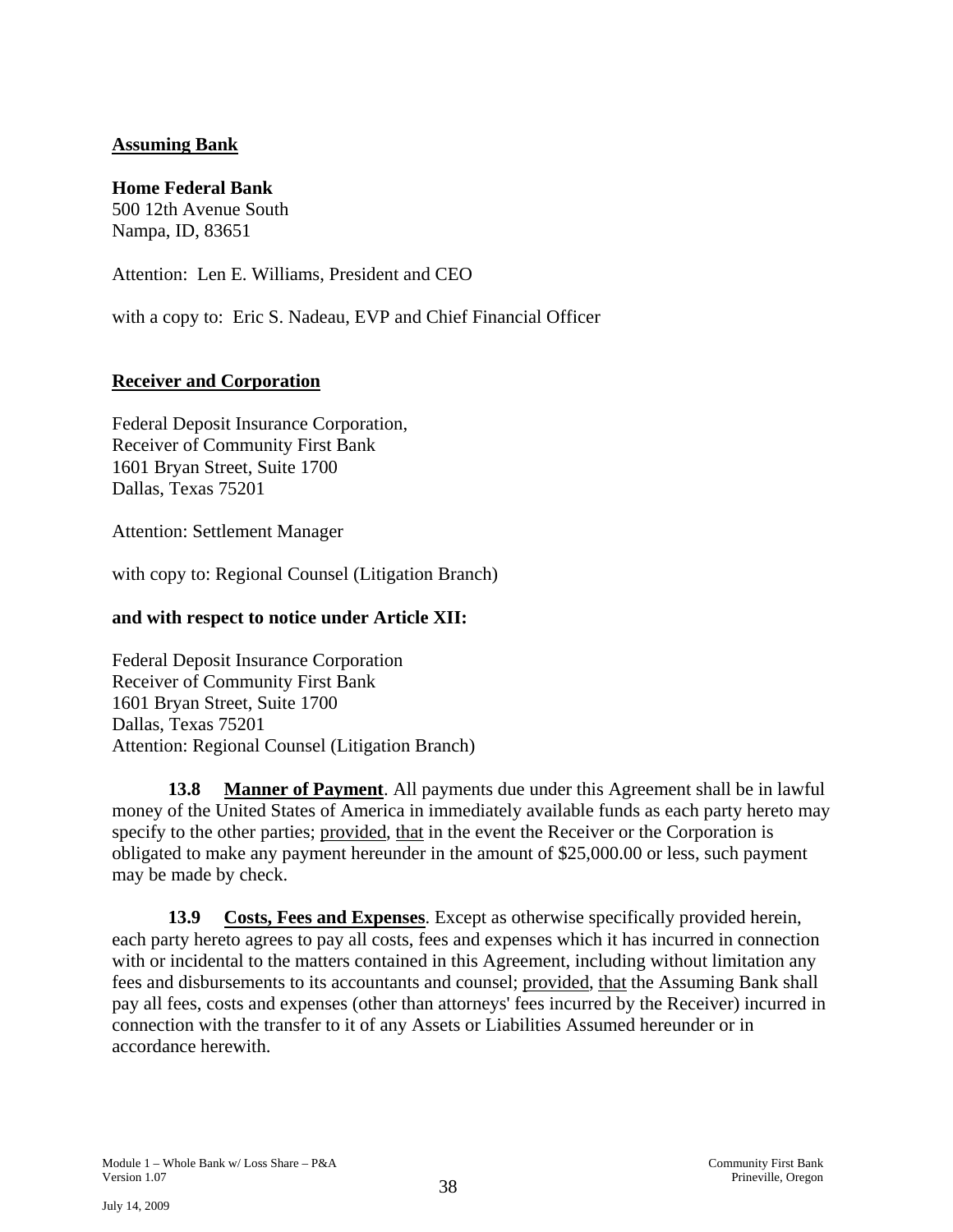**13.10 Waiver**. Each of the Receiver, the Corporation and the Assuming Bank may waive its respective rights, powers or privileges under this Agreement; provided, that such waiver shall be in writing; and further provided, that no failure or delay on the part of the Receiver, the Corporation or the Assuming Bank to exercise any right, power or privilege under this Agreement shall operate as a waiver thereof, nor will any single or partial exercise of any right, power or privilege under this Agreement preclude any other or further exercise thereof or the exercise of any other right, power or privilege by the Receiver, the Corporation, or the Assuming Bank under this Agreement, nor will any such waiver operate or be construed as a future waiver of such right, power or privilege under this Agreement.

**13.11 Severability**. If any provision of this Agreement is declared invalid or unenforceable, then, to the extent possible, all of the remaining provisions of this Agreement shall remain in full force and effect and shall be binding upon the parties hereto.

**13.12 Term of Agreement**. This Agreement shall continue in full force and effect until the sixth (6th) anniversary of Bank Closing; provided, that the provisions of Section 6.3 and 6.4 shall survive the expiration of the term of this Agreement. Provided, however, the receivership of the Failed Bank may be terminated prior to the expiration of the term of this Agreement; in such event, the guaranty of the Corporation, as provided in and in accordance with the provisions of Section 12.7 shall be in effect for the remainder of the term. Expiration of the term of this Agreement shall not affect any claim or liability of any party with respect to any (i) amount which is owing at the time of such expiration, regardless of when such amount becomes payable, and (ii) breach of this Agreement occurring prior to such expiration, regardless of when such breach is discovered.

**13.13 Survival of Covenants, Etc.** The covenants, representations, and warranties in this Agreement shall survive the execution of this Agreement and the consummation of the transactions contemplated hereunder.

## **[Signature Page Follows]**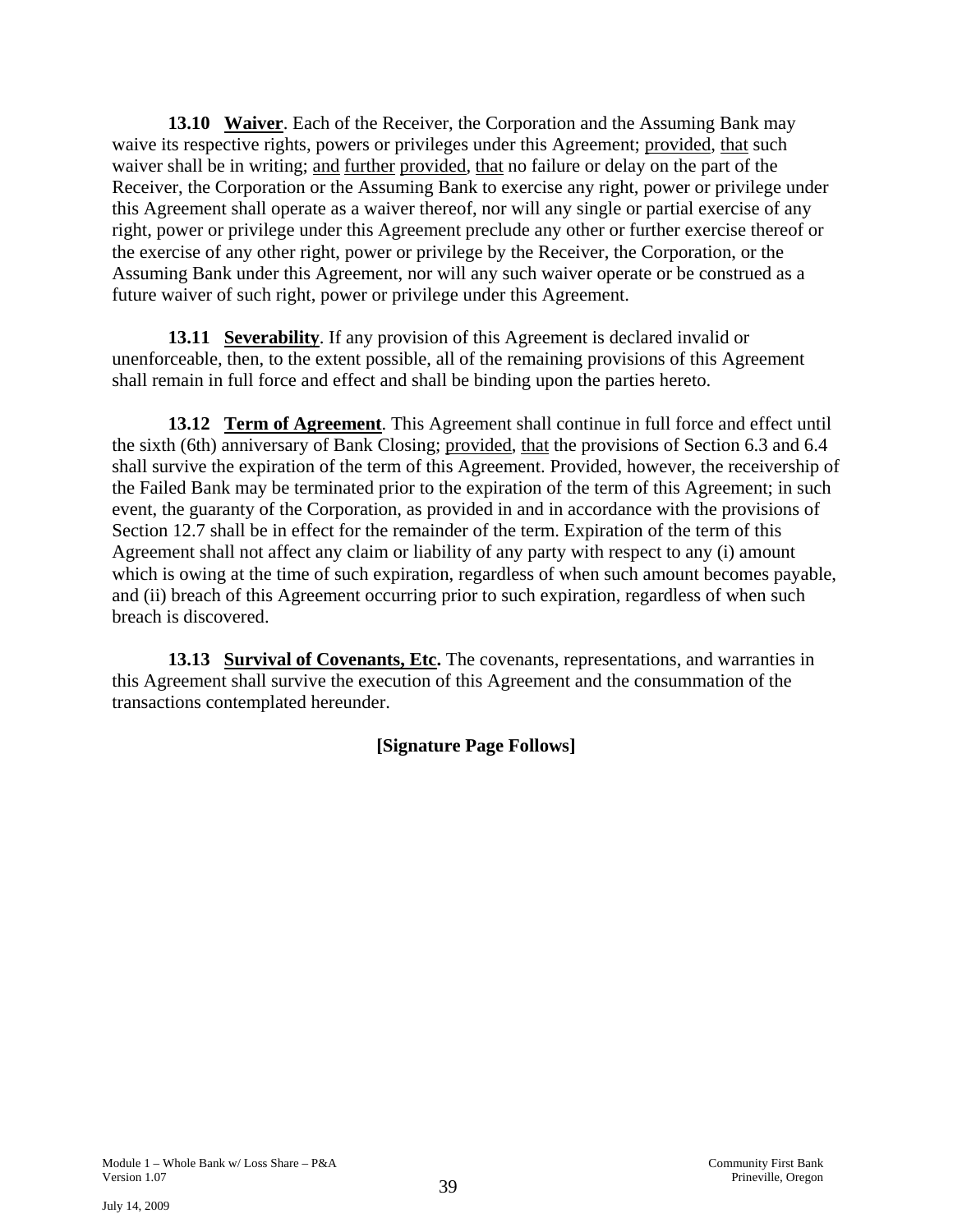**IN WITNESS WHEREOF,** the parties hereto have caused this Agreement to be executed by their duly authorized representatives as of the date first above written.



Module 1 - Whole Bank **w/ Loss Share-P&A** Community First Bank Community First Bank **Community First Bank** Primeville, Oregon Version 1.07 40 Prineville, Oregon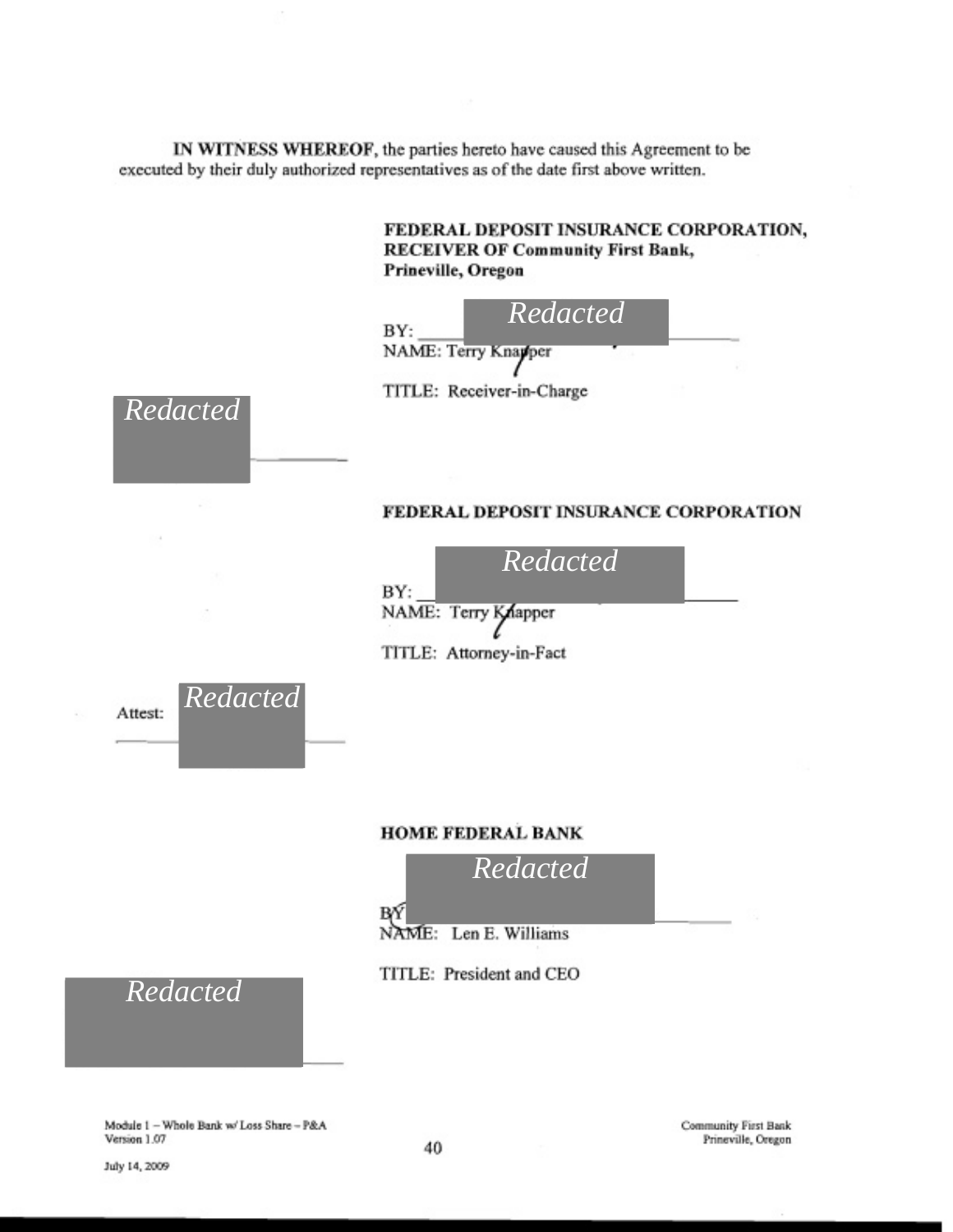**SCHEDULE 2.1 - Certain Liabilities Assumed by the Assuming Bank**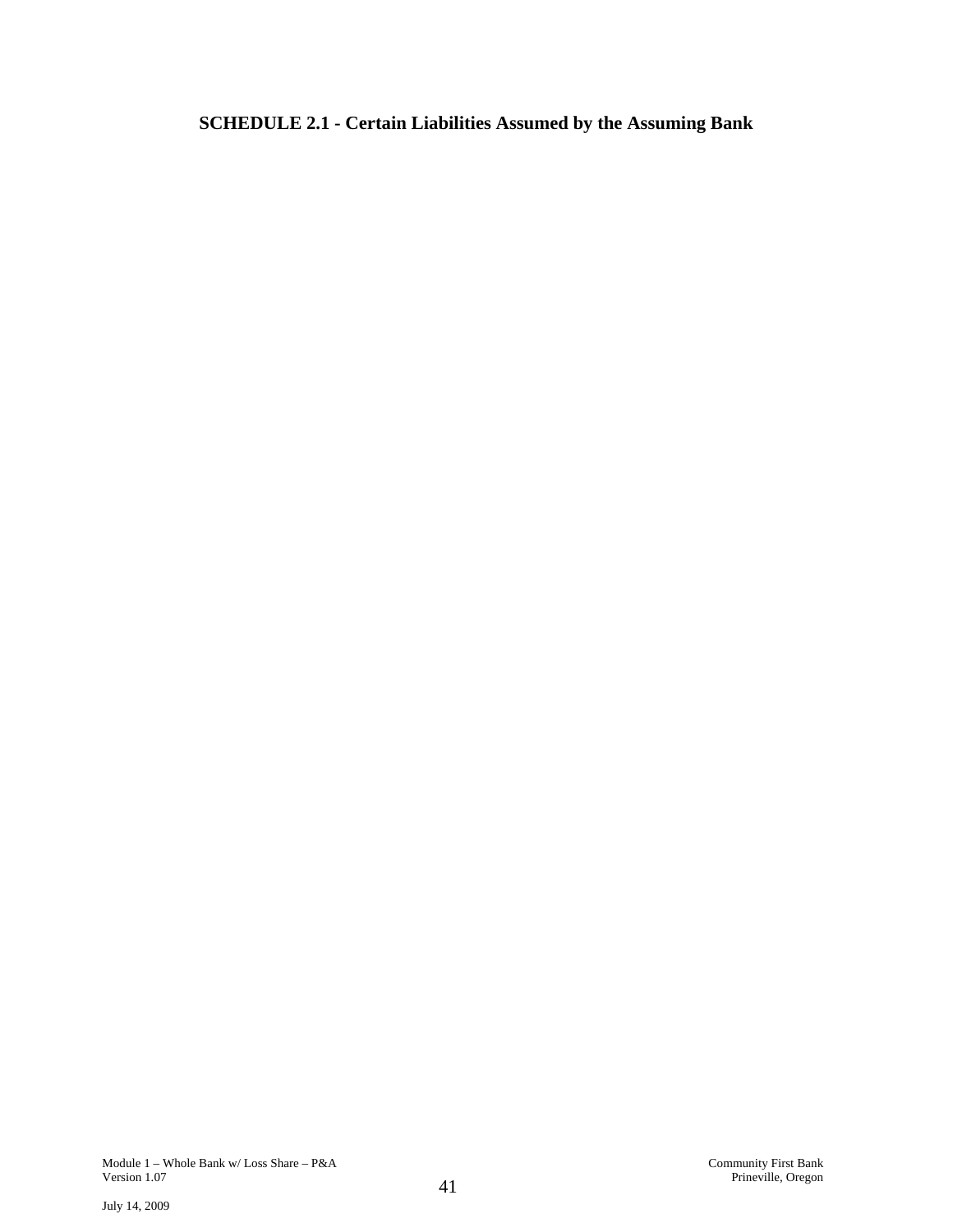### **SCHEDULE 2.1(a) – Excluded Deposit Liability Accounts**

### **Community First Bank Prineville, OR**

Community First Bank has deposits associated with the Depository Organization (DO) Cede & Co as Nominee for DTC. The DO accounts do not pass to the Assuming Bank and are excluded from the transaction as described in section 2.1 of the P&A Agreement. This Schedule 2.1.a DO Detail Report identifies the DO accounts as of the date of the deposit download. This schedule will be updated post closing with data as of Bank Closing date.

**Cede & Co. deposits were \$33,558,764 as of April 13, 2009.**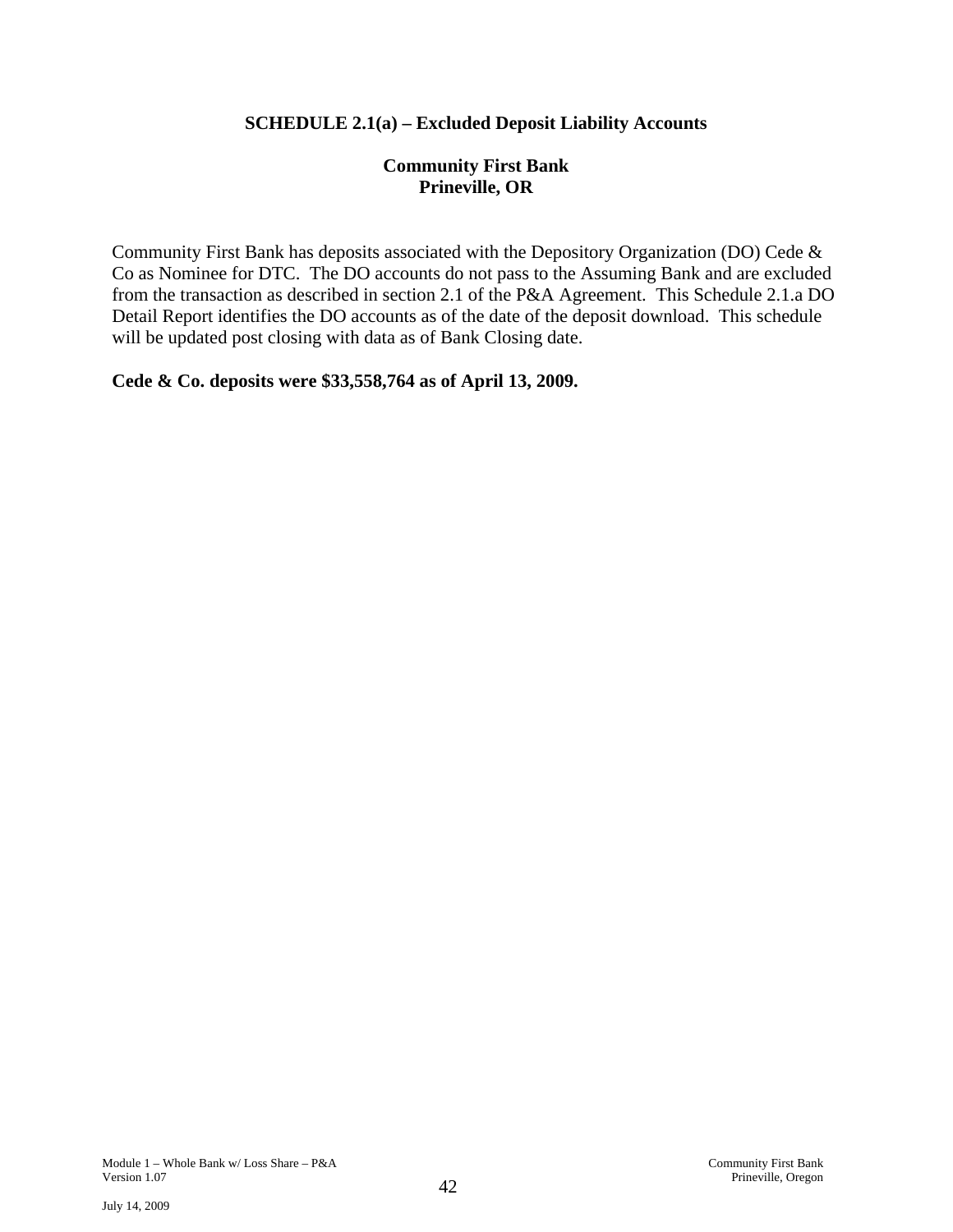#### **SCHEDULE 3.1 - Certain Assets Purchased**

#### **SEE ATTACHED LIST**

THE LIST(S) ATTACHED TO THIS SCHEDULE (OR SUBSCHEDULE(S)) AND THE **INFORMATION THEREIN, IS AS OF THE DATE OF THE MOST RECENT PERTINENT DATA MADE AVAILABLE TO THE ASSUMING BANK AS PART OF THE INFORMATION PACKAGE. IT WILL BE ADJUSTED TO REFLECT THE COMPOSITION AND BOOK VALUE OF THE LOANS AND ASSETS AS OF THE DATE OF BANK CLOSING. THE LIST(S) MAY NOT INCLUDE ALL LOANS AND ASSETS (E.G., CHARGED OFF LOANS). THE LIST(S) MAY BE REPLACED WITH A MORE ACCURATE LIST POST CLOSING.**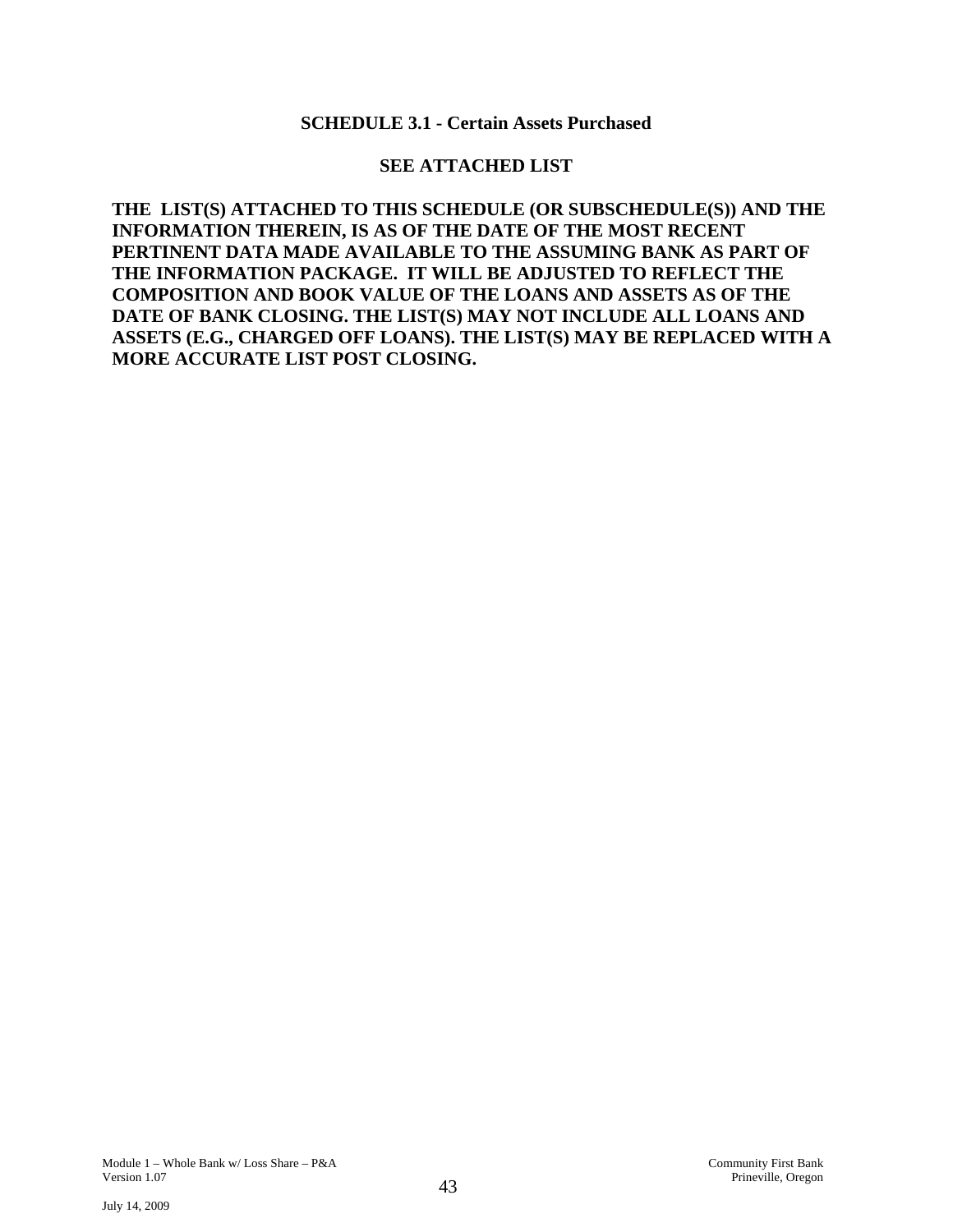## **SCHEDULE 3.1a – Subsidiary and Other Business Combination Entities Acquired**

#### **SEE ATTACHED LIST**

## **THE LIST(S) ATTACHED TO THIS SCHEDULE (OR SUBSCHEDULE(S)) AND THE INFORMATION THEREIN, IS AS OF BANK CLOSING.**

**Name TIN Active/Inactive/Dissolved/Terminated**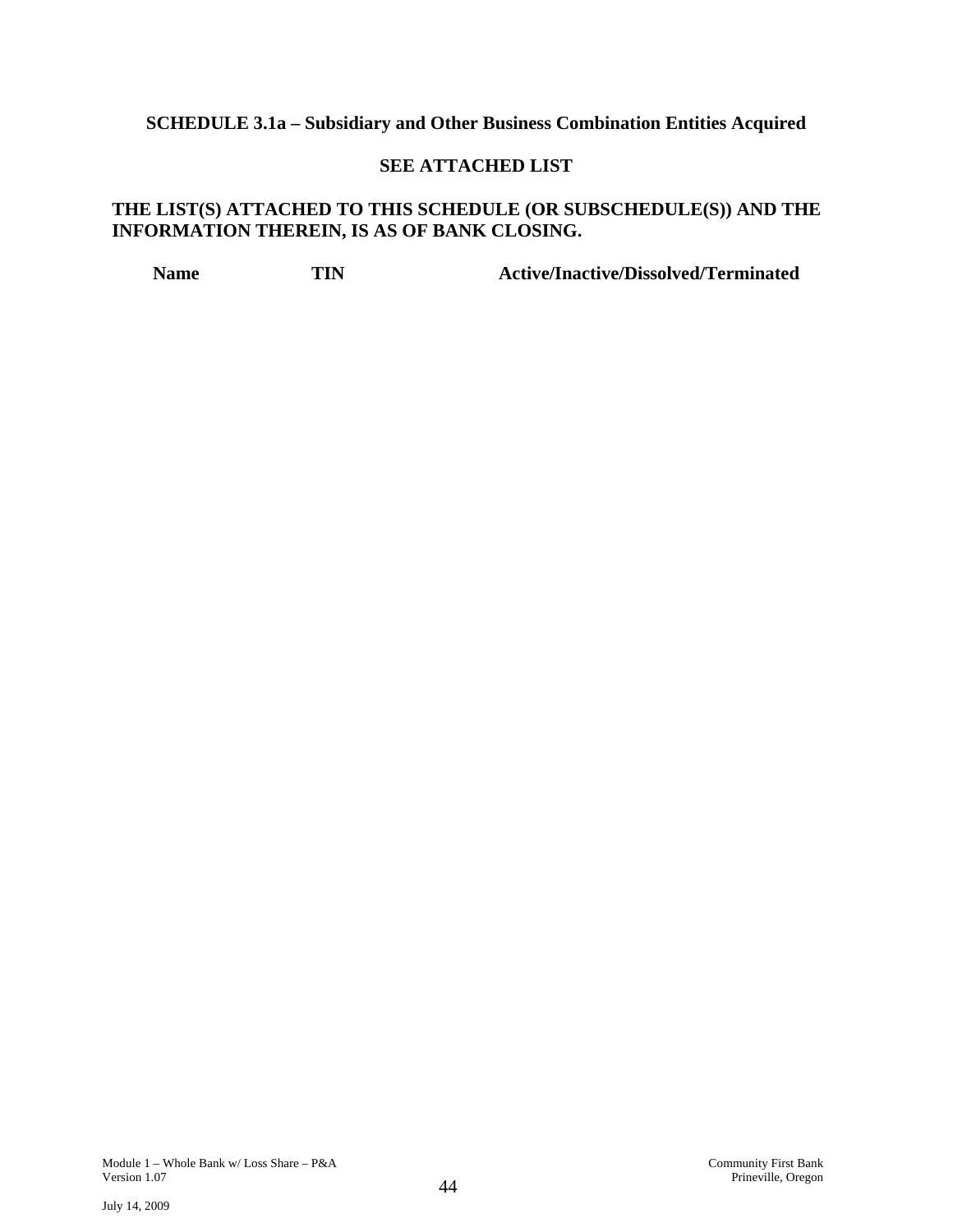## **SCHEDULE 3.2 - Purchase Price of Assets or assets**

| (a) | cash and receivables from depository<br>institutions, including cash items in the<br>process of collection, plus<br>interest thereon:                                                           | <b>Book Value</b>               |
|-----|-------------------------------------------------------------------------------------------------------------------------------------------------------------------------------------------------|---------------------------------|
| (b) | securities (exclusive of the capital stock of<br>Acquired Subsidiaries), plus interest<br>thereon:                                                                                              | As provided in Section 3.2(b)   |
| (c) | federal funds sold and repurchase<br>agreements, if any, including interest<br>thereon:                                                                                                         | <b>Book Value</b>               |
| (d) | Loans:                                                                                                                                                                                          | <b>Book Value</b>               |
| (e) | credit card business, if any, including all<br>outstanding extensions of credit and<br>offensive litigation, but excluding any class<br>action lawsuits related to the credit card<br>business: | <b>Book Value</b>               |
| (f) | Safe Deposit Boxes and related business,<br>safekeeping business and trust business, if<br>any:                                                                                                 | <b>Book Value</b>               |
| (g) | Records and other documents:                                                                                                                                                                    | <b>Book Value</b>               |
| (h) | capital stock of any Acquired Subsidiaries:                                                                                                                                                     | <b>Book Value</b>               |
| (i) | amounts owed to the Failed Bank by any                                                                                                                                                          | <b>Book Value</b>               |
| (j) | <b>Acquired Subsidiary:</b><br>assets securing Deposits of public money,<br>to the extent not otherwise purchased<br>hereunder:                                                                 | <b>Book Value</b>               |
| (k) | Overdrafts of customers:                                                                                                                                                                        | <b>Book Value</b>               |
| (1) | rights, if any, with respect to Qualified<br>Financial Contracts.                                                                                                                               | As provided in Section $3.2(c)$ |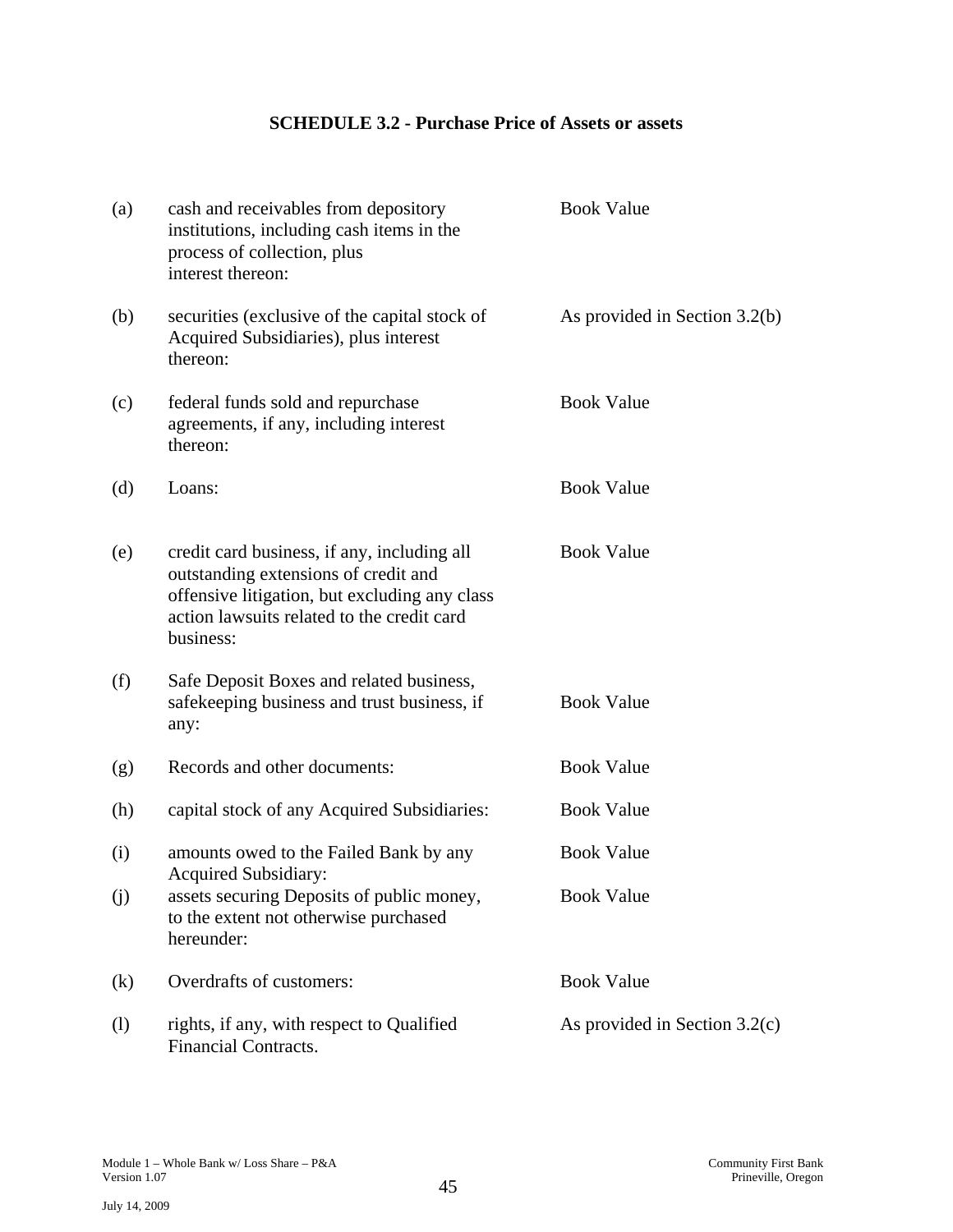(m) rights of the Failed Bank to provide Book Value mortgage servicing for others and to have mortgage servicing provided to the Failed Bank by others and related contracts.

## **assets subject to an option to purchase:**

| (a) | <b>Bank Premises:</b>    | Fair Market Value |
|-----|--------------------------|-------------------|
| (b) | Furniture and Equipment: | Fair Market Value |
| (c) | Fixtures:                | Fair Market Value |
| (d) | Other Equipment:         | Fair Market Value |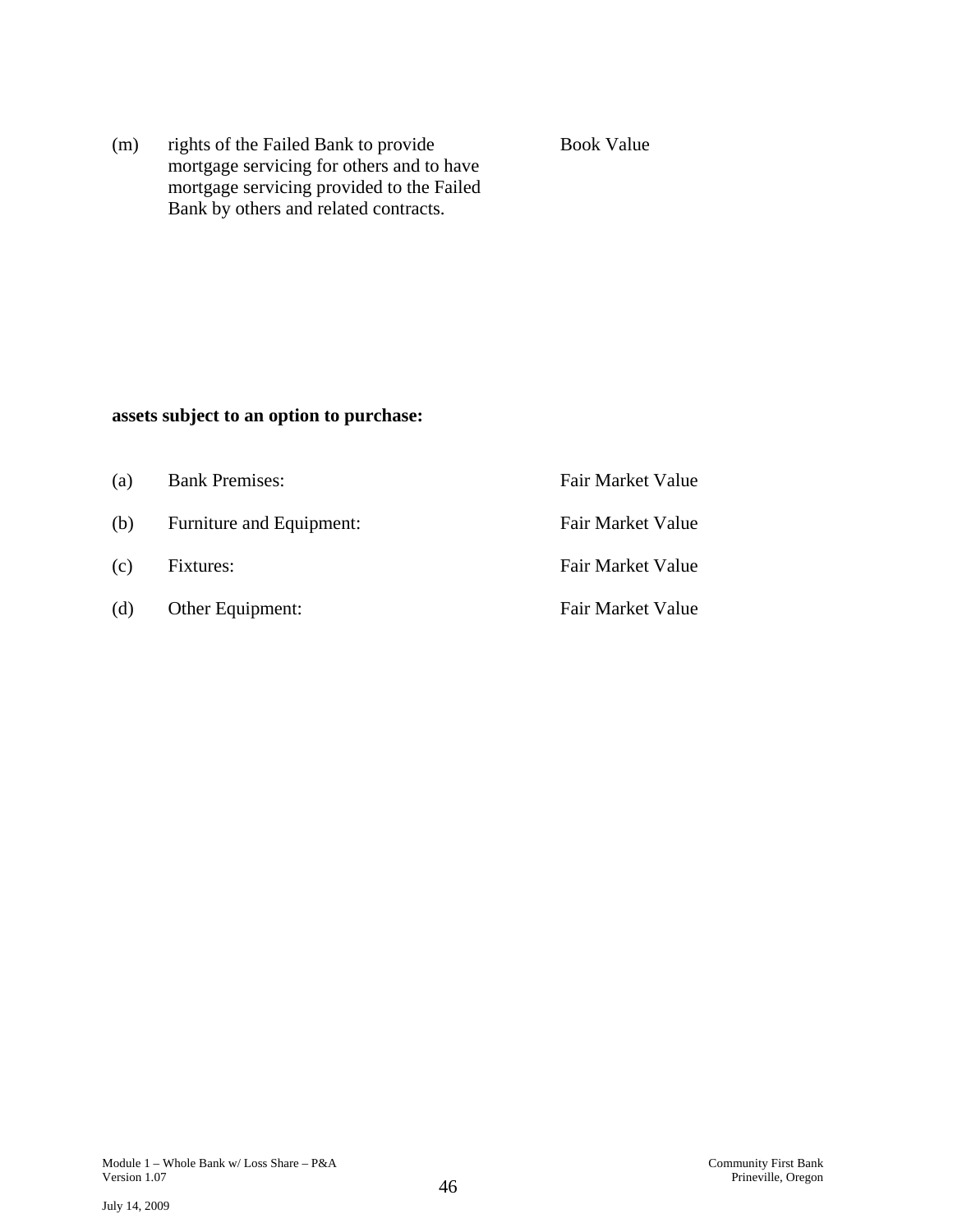# **SCHEDULE 3.5(l) – Excluded Private Label Asset-Backed Securities**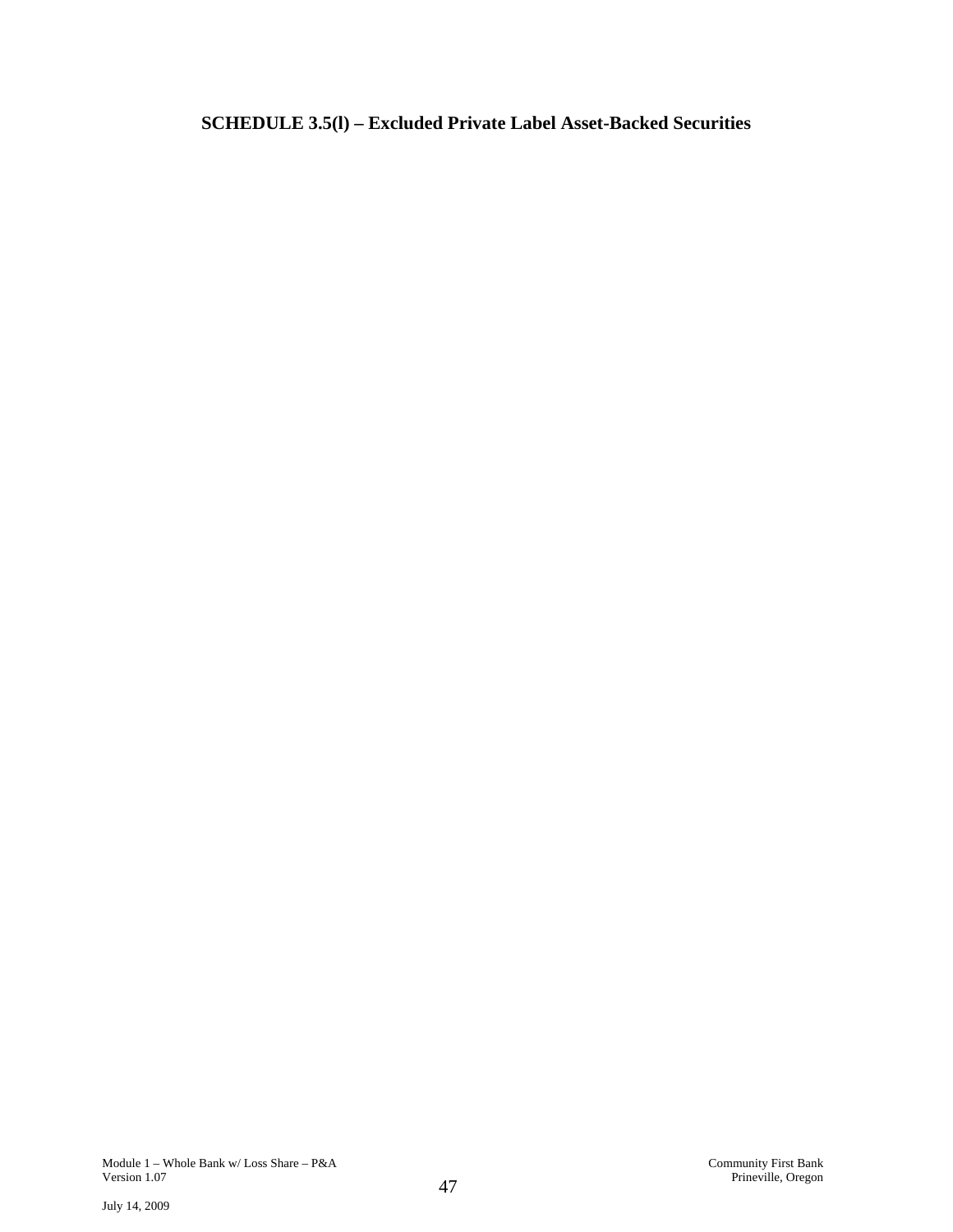### **SCHEDULE 4.15A**

### **LOANS SUBJECT TO LOSS SHARING UNDER THE SINGLE FAMILY SHARED-LOSS AGREEMENT**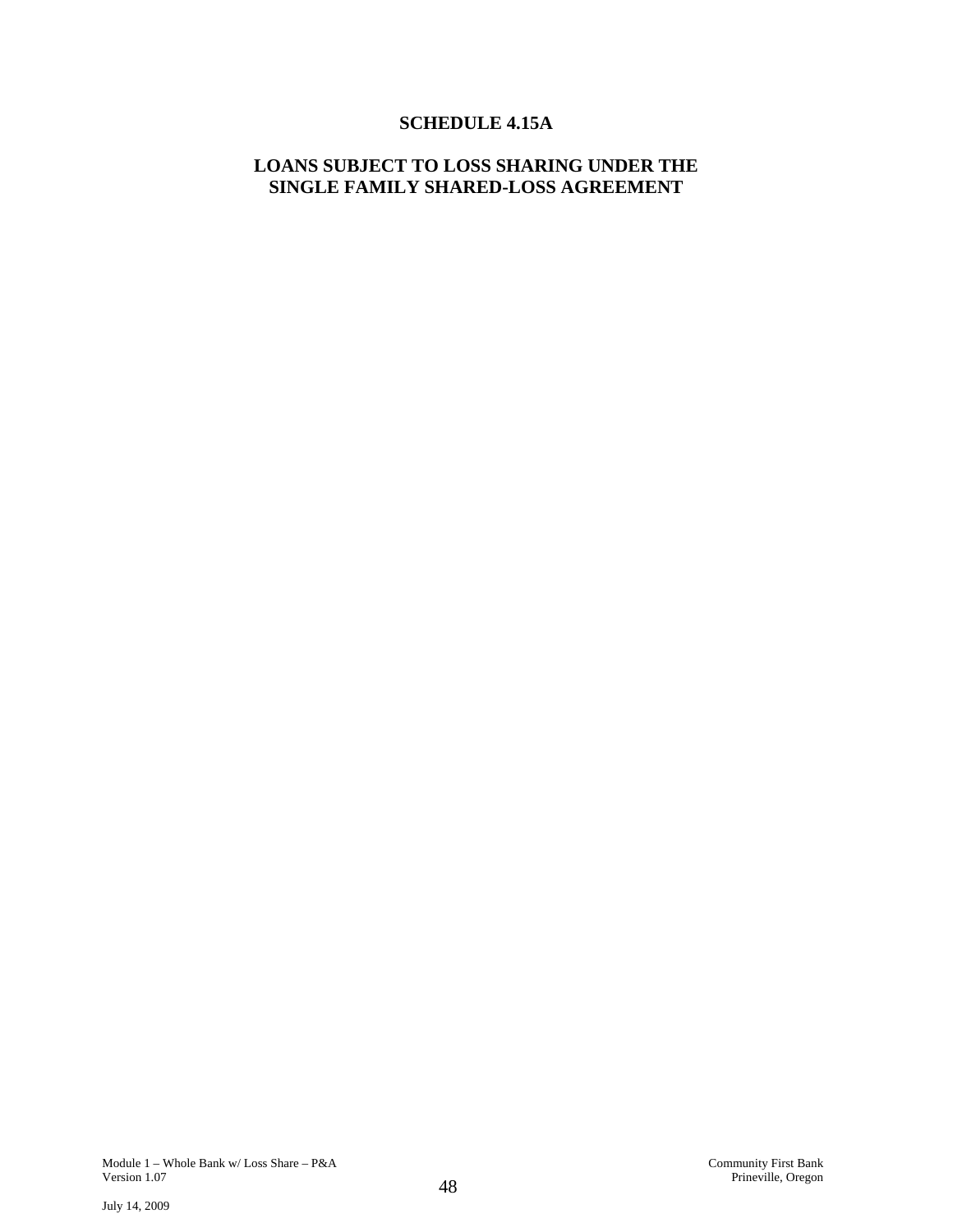### **SCHEDULE 4.15B**

### **LOANS SUBJECT TO LOSS SHARING UNDER THE NON-SINGLE FAMILY SHARED-LOSS AGREEMENT**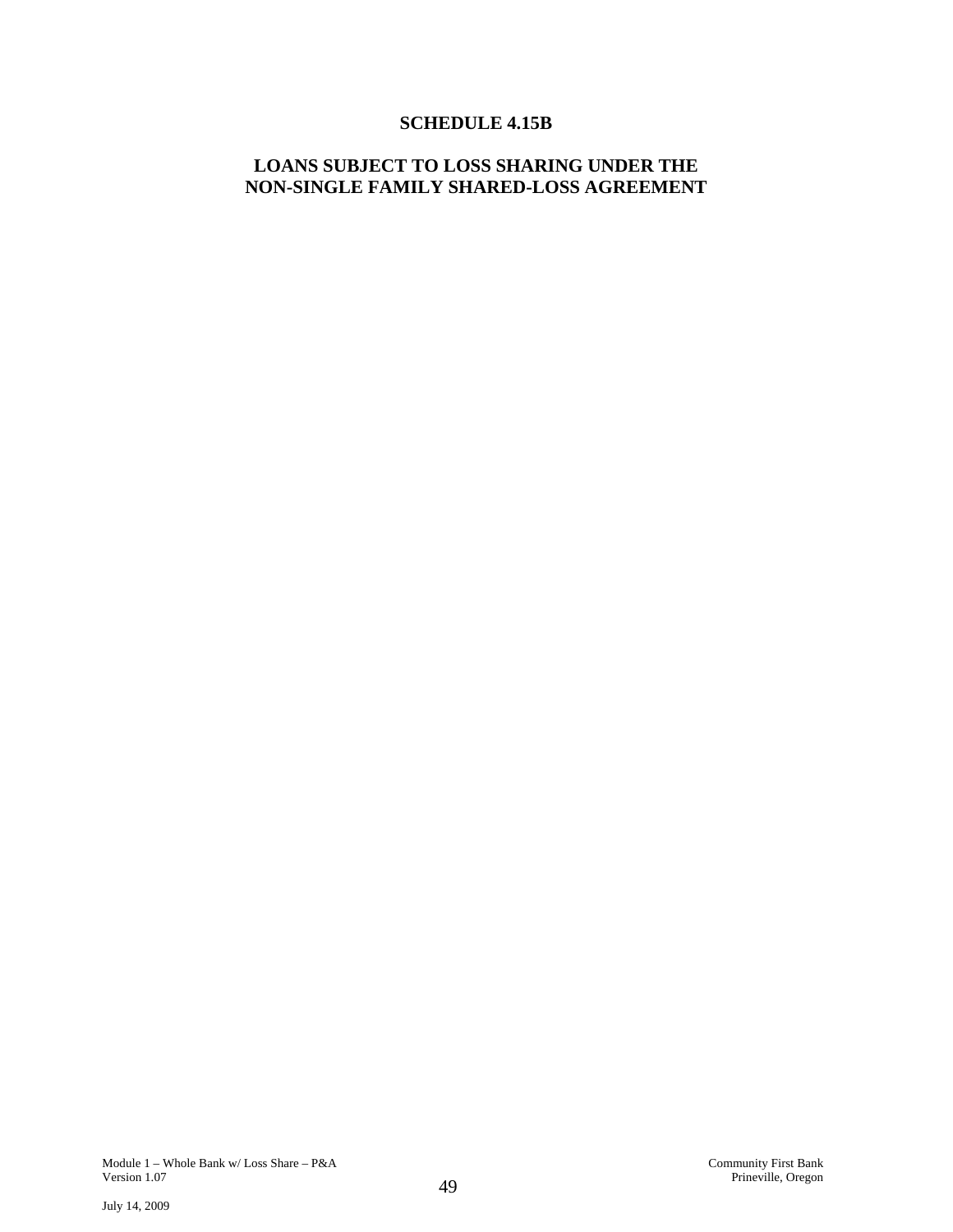## **SCHEDULE 7 -Accounts Excluded from Calculation of Deposit Franchise Bid Premium**

### **Community First Bank Prineville, OR**

The accounts identified below will pass to the Assuming Bank (unless otherwise noted). When calculating the premium to be paid on Assumed Deposits in a P&A transaction, the FDIC will exclude the following categories of deposit accounts:

| <b>Category</b> | <b>Description</b>                                  | <b>Amount</b> |
|-----------------|-----------------------------------------------------|---------------|
|                 | DO Brokered Deposits (All Cede & Co)                | \$23,558,764  |
| ш               | <b>CDARS</b>                                        | <b>None</b>   |
| Ш               | <b>Market Place Deposits</b>                        | None          |
|                 | Total deposits excluded from Calculation of premium | 33,558,764    |
|                 |                                                     |               |

### **Category Description**

#### **I Brokered Deposits**

Brokered deposit accounts are accounts for which the "depositor of record" is an agent, nominee, or custodian who deposits funds for a principal or principals to whom "pass-through" deposit insurance coverage may be extended. The FDIC separates brokered deposit accounts into 2 categories: 1) Depository Organization (DO) Brokered Deposits and 2) Non-Depository Organization (Non-DO) Brokered Deposits. This distinction is made by the FDIC to facilitate our role as Receiver and Insurer. These terms will not appear on other "brokered deposit" reports generated by the institution.

Non-DO Brokered Deposits pass to the Assuming Bank, but are excluded from Assumed Deposits when the deposit premium is calculated. Please see the attached "Schedule 7 Non-DO Broker Deposit Detail Report" for a listing of these accounts. This list will be updated post closing with balances as of Bank Closing date.

If this institution had any DO Brokered Deposits (Cede & Co as Nominee for DTC), they are excluded from Assumed Deposits in the P&A transaction. A list of these accounts is provided on "Schedule 2.1 DO Brokered Deposit Detail Report".

#### **II CDARS**

CDARS deposits pass to the Assuming Bank, but are excluded from Assumed Deposits when the deposit premium is calculated.

Community First Bank did not participate in the CDARS program as of the date of the deposit download. If CDARS deposits are taken between the date of the deposit download and the Bank Closing Date, they will be identified post closing and made part of Schedule 7 to the P&A Agreement.

#### **III Market Place Deposits**

"Market Place Deposits" is a description given to deposits that may have been solicited via a money desk, internet subscription service (for example, Qwickrate), or similar programs.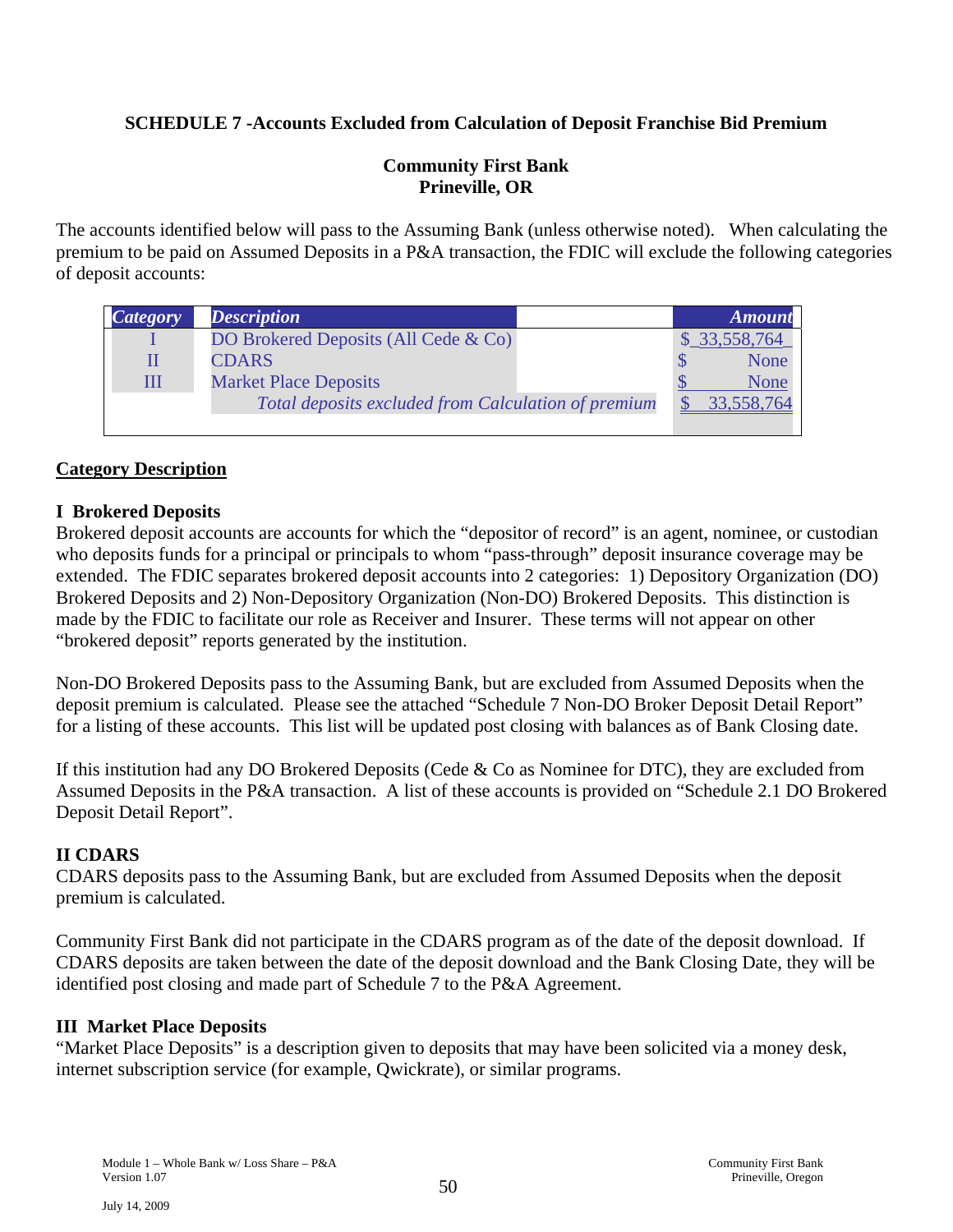Community First Bank does not have Qwickrate deposits as identified above. The Qwickrate deposits are reported as time deposits in the Call Report. Please see the above chart to this schedule 7 – Qwickrate Deposit Detail Report for a listing of these accounts as of July 13, 2009. This list will be updated post closing with balances as of Bank Closing date.

This schedule provides account categories and balances as of the date of the deposit download, or as indicated. The deposit franchise bid premium will be calculated using account categories and balances as of Bank Closing Date that are reflected in the general ledger or subsystem as described above. The final numbers for Schedule 7 will be provided post closing.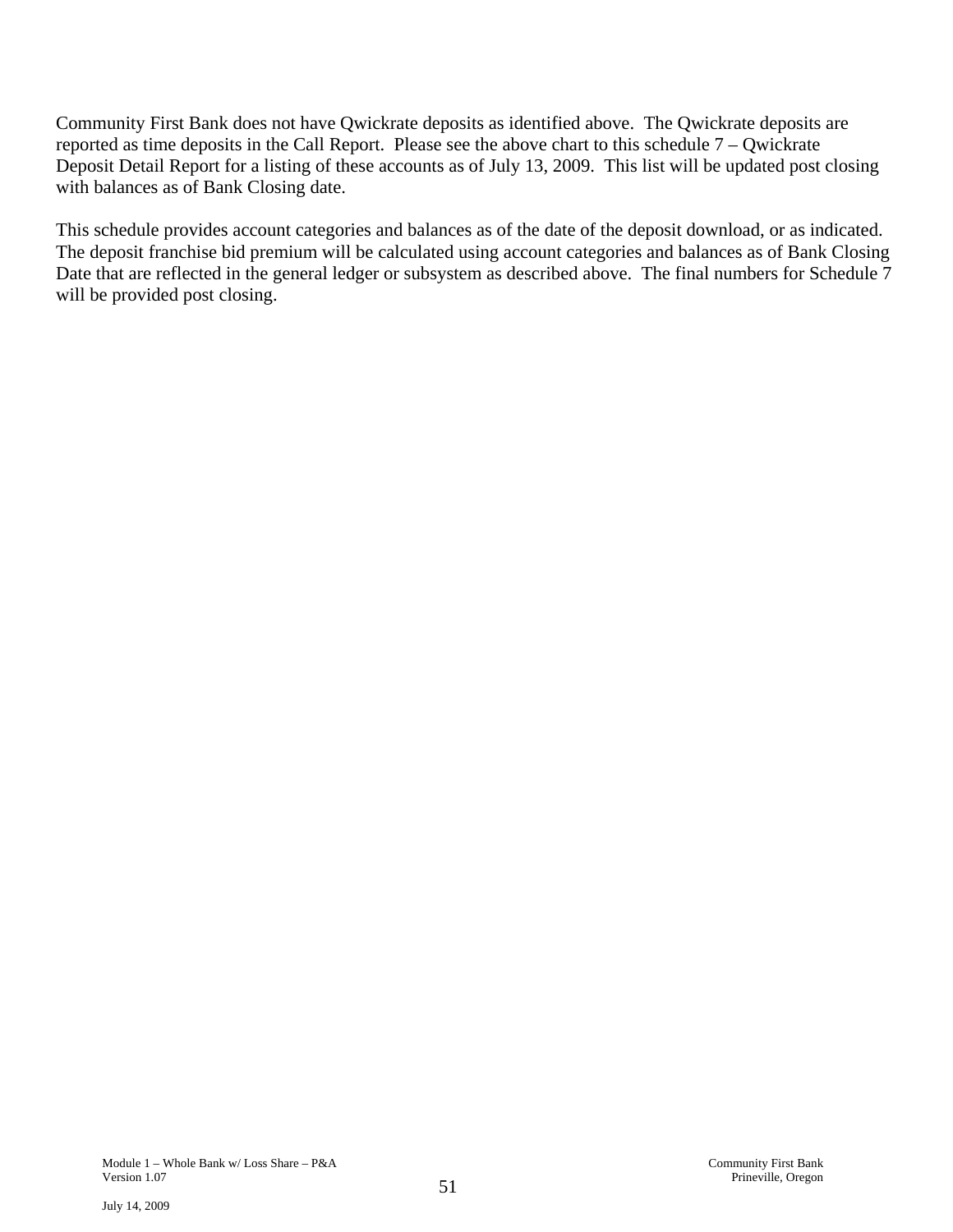### EXHIBIT 3.2(c) -- VALUATION OF CERTAIN QUALIFIED FINANCIAL CONTRACTS

#### A. Scope

Interest Rate Contracts - All interest rate swaps, forward rate agreements, interest rate futures, caps, collars and floors, whether purchased or written.

Option Contracts - All put and call option contracts, whether purchased or written, on marketable securities, financial futures, foreign currencies, foreign exchange or foreign exchange futures contracts.

Foreign Exchange Contracts - All contracts for future purchase or sale of foreign currencies, foreign currency or cross currency swap contracts, or foreign exchange futures contracts.

#### B. Exclusions

All financial contracts used to hedge assets and liabilities that are acquired by the Assuming Bank but are not subject to adjustment from Book Value.

#### C. Adjustment

The difference between the Book Value and market value as of Bank Closing.

### D. Methodology

- 1. The price at which the Assuming Bank sells or disposes of Qualified Financial Contracts will be deemed to be the fair market value of such contracts, if such sale or disposition occurs at prevailing market rates within a predefined timetable as agreed upon by the Assuming Bank and the Receiver.
- 2. In valuing all other Qualified Financial Contracts, the following principles will apply:
	- (i) All known cash flows under swaps or forward exchange contracts shall be present valued to the swap zero coupon interest rate curve.
	- (ii) All valuations shall employ prices and interest rates based on the actual frequency of rate reset or payment.
	- (iii) Each tranche of amortizing contracts shall be separately valued. The total value of such amortizing contract shall be the sum of the values of its component tranches.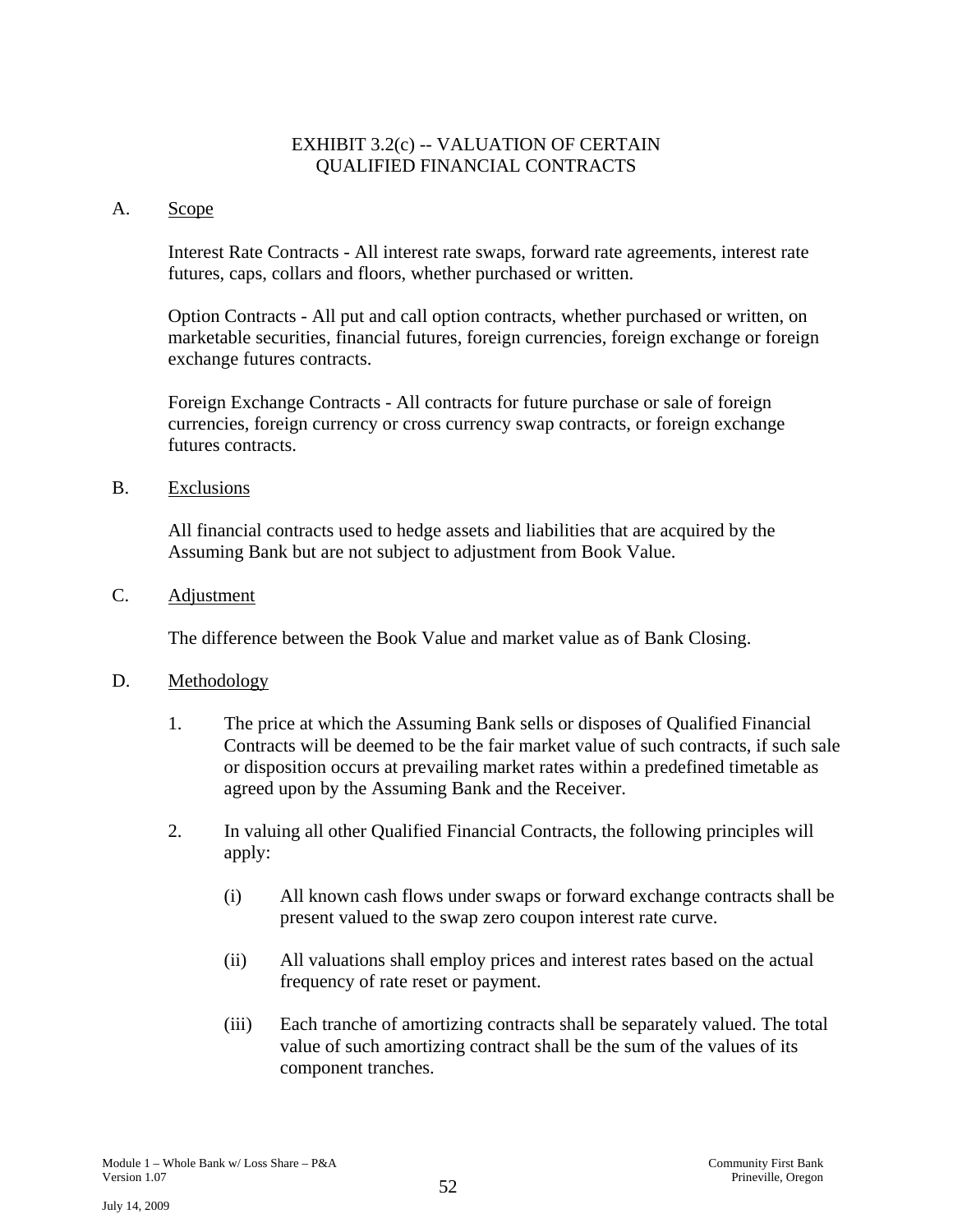- (iv) For regularly traded contracts, valuations shall be at the midpoint of the bid and ask prices quoted by customary sources (e.g., The Wall Street Journal, Telerate, Reuters or other similar source) or regularly traded exchanges.
- (v) For all other Qualified Financial Contracts where published market quotes are unavailable, the adjusted price shall be the average of the bid and ask price quotes from three (3) securities dealers acceptable to the Receiver and Assuming Bank as of Bank Closing. If quotes from securities dealers cannot be obtained, an appraiser acceptable to the Receiver and the Assuming Bank will perform a valuation based on modeling, correlation analysis, interpolation or other techniques, as appropriate.]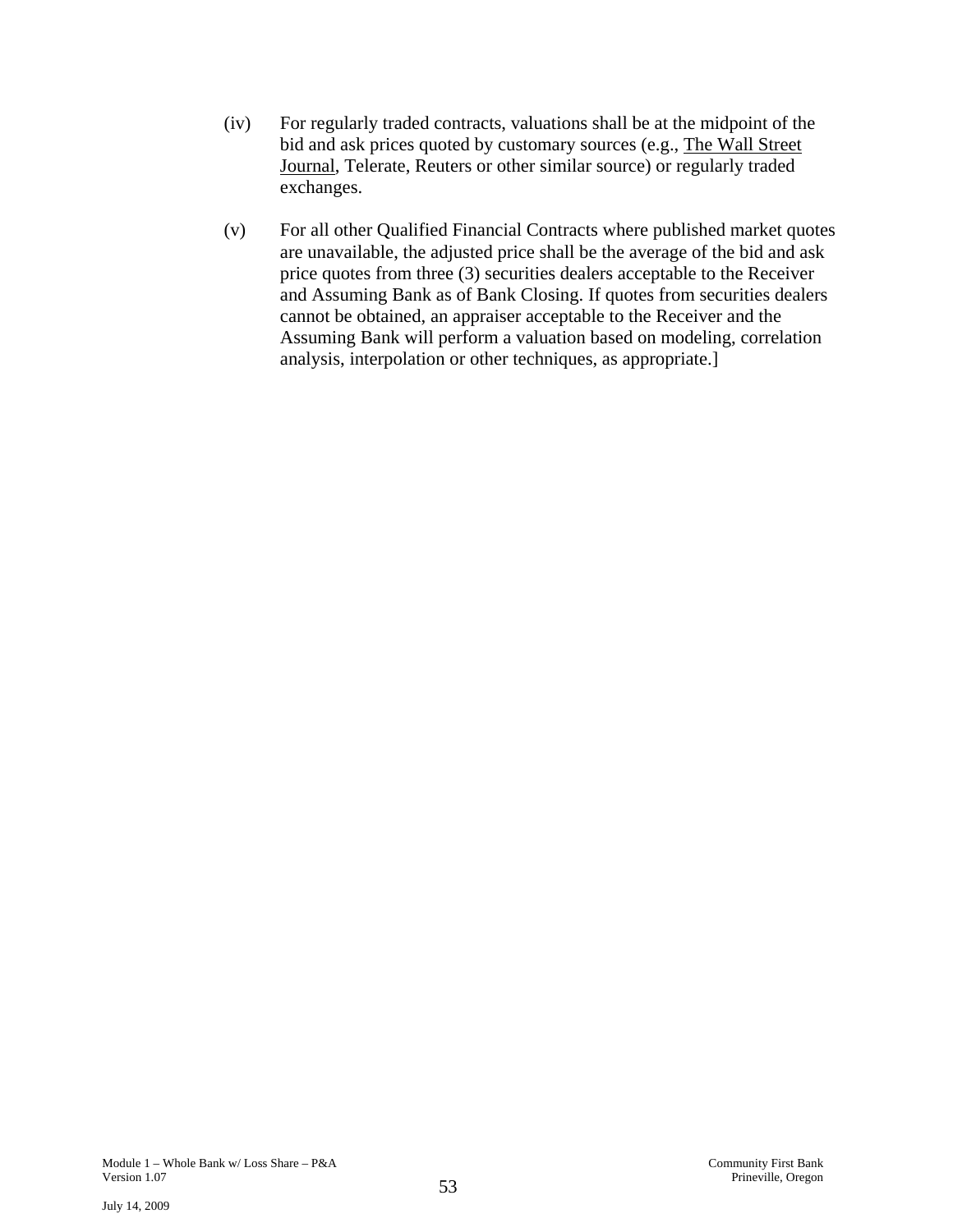#### **EXHIBIT 4.13 INTERIM ASSET SERVICING ARRANGEMENT**

(a) With respect to each asset (or liability) designated from time to time by the Receiver to be serviced by the Assuming Bank pursuant to this Arrangement (such being designated as "Pool Assets"), during the term of this Arrangement, the Assuming Bank shall:

(i) Promptly apply payments received with respect to any Pool Assets;

(ii) Reverse and return insufficient funds checks;

(iii) Pay (A) participation payments to participants in Loans, as and when received; and (B) tax and insurance bills on Pool Assets as they come due, out of escrow funds maintained for purposes;

(iv) Maintain accurate records reflecting (A) the payment history of Pool Assets, with updated information received concerning changes in the address or identity of the obligors and (B) usage of data processing equipment and employee services with respect to servicing duties;

 (v) Send billing statements to obligors on Pool Assets to the extent that such statements were sent by the Failed Bank;

(vi) Send notices to obligors who are in default on Loans (in the same manner as the Failed Bank);

(vii) Send to the Receiver, Attn: Managing Liquidator, at the address provided in Section 13.7 of the Agreement, via overnight delivery: (A) on a weekly basis, weekly reports for the Pool Assets, including, without limitation, reports reflecting collections and the trial balances, transaction journals and loan histories for Pool Assets having activity, together with copies of (1) checks received, (2) insufficient funds checks returned, (3) checks for payment to participants or for taxes and insurance, (4) pay-off requests, (5) notices to defaulted obligors, and (6) data processing and employee logs and (B) any other reports, copies or information as may be periodically or from time to time requested;

(viii) Remit on a weekly basis to the Receiver, Attn: Division of Finance, Cashier Unit, Operations, at the address in (vii), via wire transfer to the account designated by the Receiver, all payments received on Pool Assets managed by the Assuming Bank or at such time and place and in such manner as may be directed by the Receiver;

(ix) prepare and timely file all information reports with appropriate tax authorities, and, if required by the Receiver, prepare and file tax returns and pay taxes due on or before the due date, relating to the Pool Assets; and

(x) provide and furnish such other services, operations or functions as may be required with regard to Pool Assets, including, without limitation, as may be required with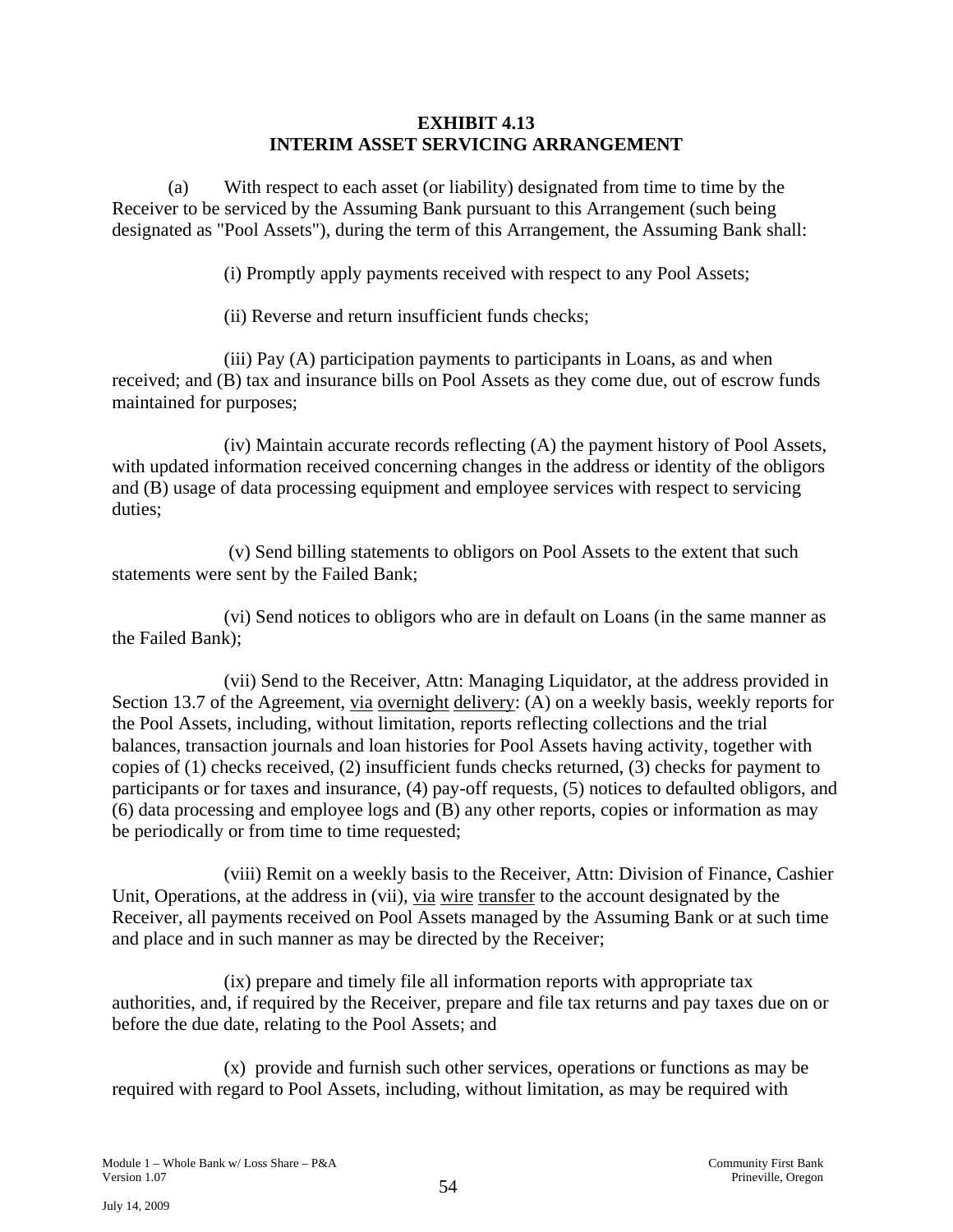regard to any business, enterprise or agreement which is a Pool Asset, all as may be required by the Receiver.

Notwithstanding anything to the contrary in this Section, the Assuming Bank shall not be required to initiate litigation or other collection proceedings against any obligor or any collateral with respect to any defaulted Loan. The Assuming Bank shall promptly notify the Receiver, at the address provided above in subparagraph (a)(vii), of any claims or legal actions regarding any Pool Asset.

(b) The Receiver agrees to reimburse the Assuming Bank for actual, reasonable and necessary expenses incurred in connection with the performance of duties pursuant to this Arrangement, including expenses of photocopying, postage and express mail, and data processing and employee services (based upon the number of hours spent performing servicing duties).

(c) The Assuming Bank shall provide the services described herein for an initial period of ninety (90) days after Bank Closing. At the option of the Receiver, exercisable by notice given not later than ten (10) days prior to the end of such initial period or a renewal period, the Assuming Bank shall continue to provide such services for such renewal period(s) as designated by the Receiver, up to the Settlement Date.

(d) At any time during the term of this Arrangement, the Receiver may, upon written notice to the Assuming Bank, remove one or more Pool Assets from the Pool, at which time the Assuming Bank's responsibility with respect thereto shall terminate.

(e) At the expiration of this Agreement or upon the termination of the Assuming Bank's responsibility with respect to any Pool Asset pursuant to paragraph (d) hereof, the Assuming Bank shall:

(i) deliver to the Receiver (or its designee) all of the Credit Documents and Pool Records relating to the Pool Assets; and

(ii) cooperate with the Receiver to facilitate the orderly transition of managing the Pool Assets to the Receiver (or its designee).

(f) At the request of the Receiver, the Assuming Bank shall perform such transitional services with regard to the Pool Assets as the Receiver may request. Transitional services may include, without limitation, assisting in any due diligence process deemed necessary by the Receiver and providing to the Receiver or its designee(s) (x) information and data regarding the Pool Assets, including, without limitation, system reports and data downloads sufficient to transfer the Pool Assets to another system or systems, and (y) access to employees of the Assuming Bank involved in the management of, or otherwise familiar with, the Pool Assets.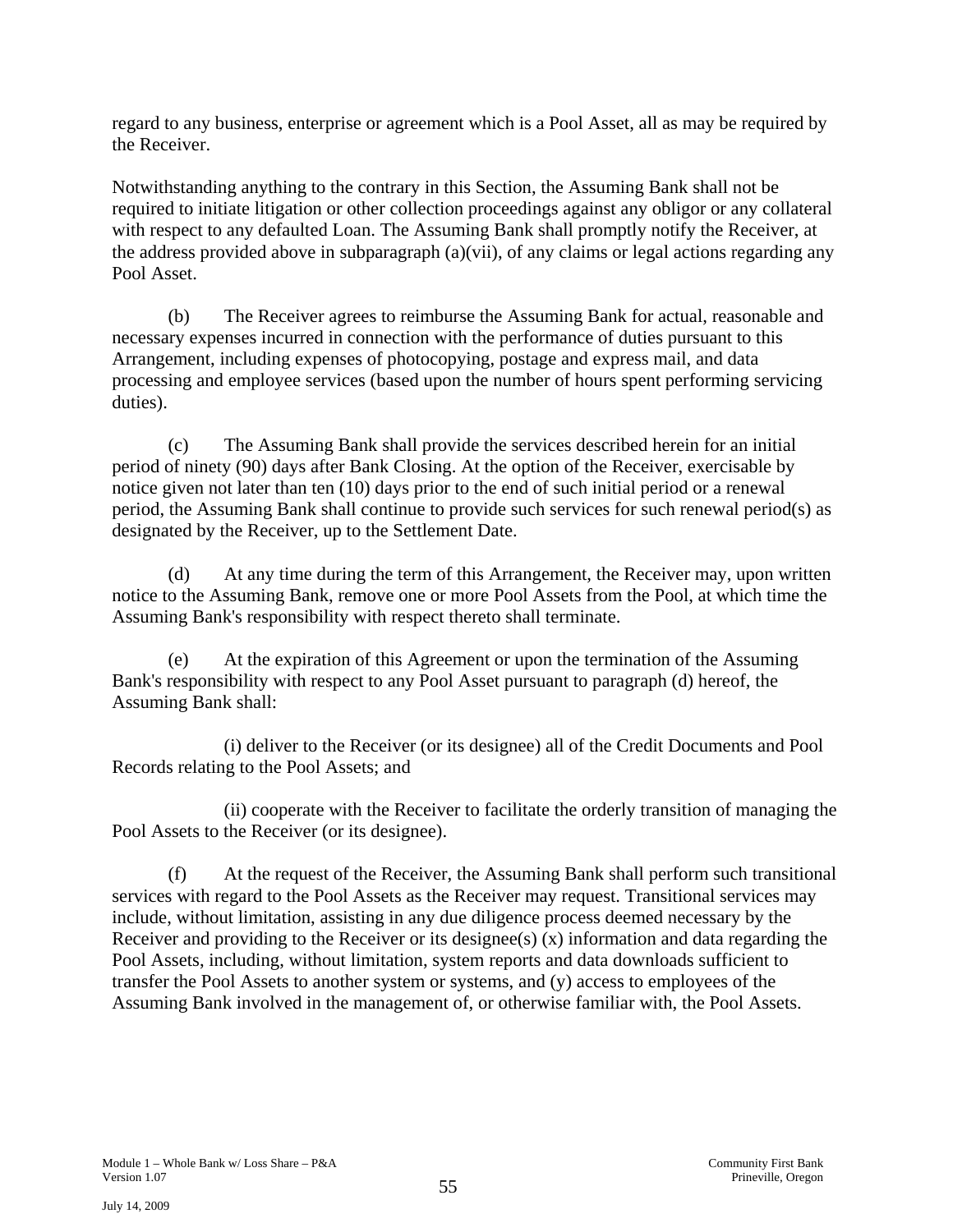#### **EXHIBIT 4.15A**

#### **SINGLE FAMILY SHARED-LOSS AGREEMENT**

This agreement for the reimbursement of loss sharing on certain single family residential mortgage loans (the "Single Family Shared-Loss Agreement") shall apply when the Assuming Bank purchases Single Family Shared-Loss Loans as that term is defined herein. The terms hereof shall modify and supplement, as necessary, the terms of the Purchase and Assumption Agreement to which this Single Family Shared-Loss Agreement is attached as Exhibit 4.15A and incorporated therein. To the extent any inconsistencies may arise between the terms of the Purchase and Assumption Agreement and this Single Family Shared-Loss Agreement with respect to the subject matter of this Single Family Shared-Loss Agreement, the terms of this Single Family Shared-Loss Agreement shall control. References in this Single Family Shared-Loss Agreement to a particular Section shall be deemed to refer to a Section in this Single Family Shared-Loss Agreement, unless the context indicates that it is intended to be a reference to a Section of the Purchase and Assumption Agreement.

#### **ARTICLE I -- DEFINITIONS**

The capitalized terms used in this Single Family Shared-Loss Agreement that are not defined in this Single Family Shared-Loss Agreement are defined in the Purchase and Assumption Agreement. In addition to the terms defined above, defined below are certain additional terms relating to loss-sharing, as used in this Single Family Shared-Loss Agreement.

"**Accounting Records**" means the subsidiary system of record on which the loan history and balance of each Single Family Shared-Loss Loan is maintained; individual loan files containing either an original or copies of documents that are customary and reasonable with respect to loan servicing, including management and disposition of Other Real Estate; the records documenting alternatives considered with respect to loans in default or for which a default is reasonably foreseeable; records of loss calculations and supporting documentation with respect to line items on the loss calculations; and, monthly delinquency reports and other performance reports customarily utilized by the Assuming Bank in management of loan portfolios.

"**Accrued Interest**" means, with respect to Single Family Shared-Loss Loans, the amount of earned and unpaid interest at the note rate specified in the applicable loan documents, limited to 90 days.

**"Affiliate"** shall have the meaning set forth in the Purchase and Assumption Agreement; provided, that, for purposes of this Single Family Shared-Loss Agreement, no Third Party Servicer shall be deemed to be an Affiliate of the Assuming Bank.

"**Commencement Date**" means the first calendar day following the Bank

Closing.

**"Commercial Shared-Loss Agreement**" means the Commercial and Other Assets Shared-Loss Agreement attached to the Purchase and Assumption Agreement as Exhibit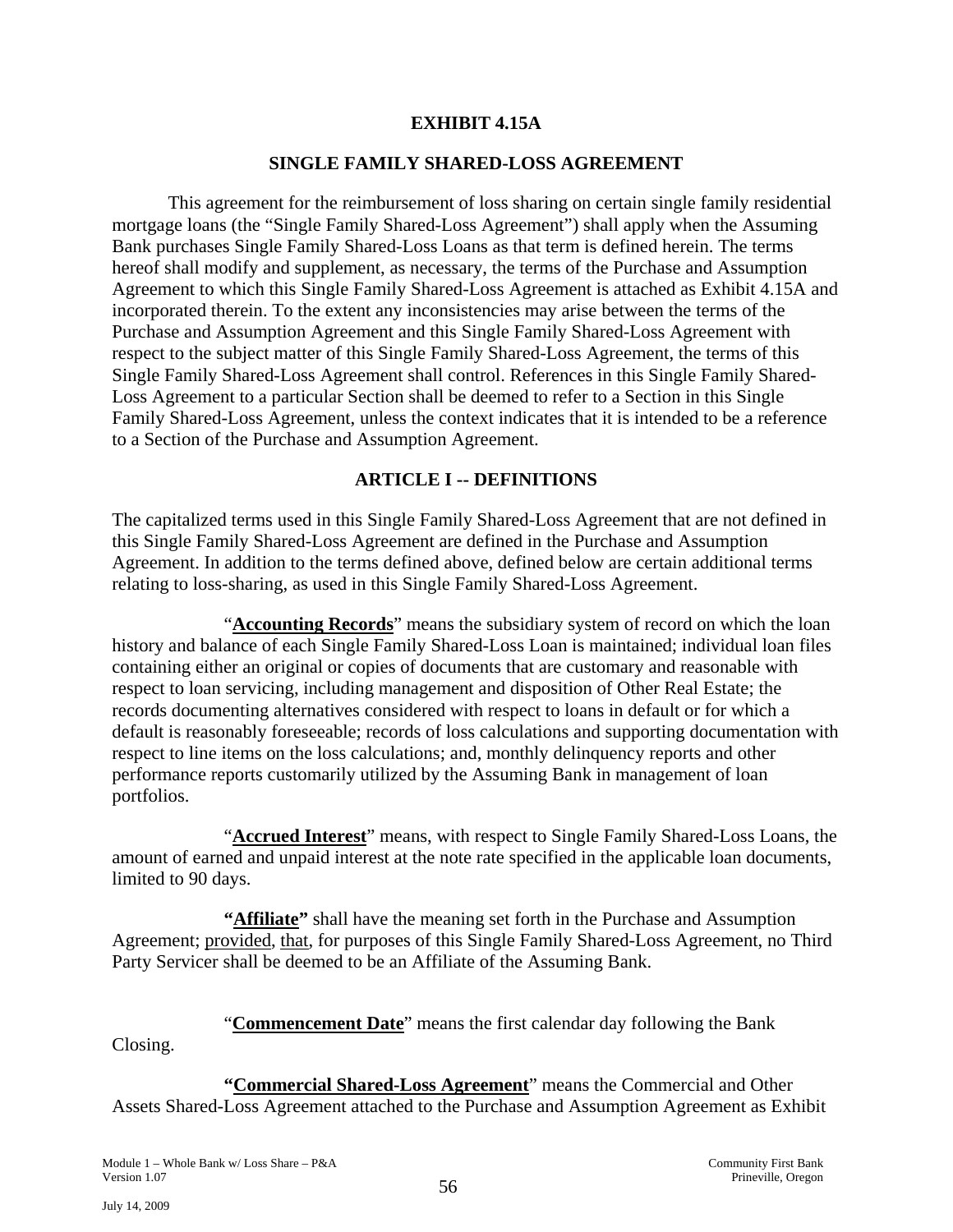4.15B.

"**Cumulative Loss Amount**" means the sum of the Monthly Loss Amounts less the sum of all Recovery Amounts.

"**Cumulative Shared-Loss Amount**" means the excess, if any, of the Cumulative Loss Amount over the First Loss Tranche.

"**Customary Servicing Procedures**" means procedures (including collection procedures) that the Assuming Bank (or, to the extent a Third Party Servicer is engaged, the Third Party Servicer) customarily employs and exercises in servicing and administering mortgage loans for its own accounts and the servicing procedures established by FNMA or FHLMC (as in effect from time to time), which are in accordance with accepted mortgage servicing practices of prudent lending institutions.

"**Deficient Valuation"** means the determination by a court in a bankruptcy proceeding that the value of the collateral is less than the amount of the loan in which case the loss will be the difference between the then unpaid principal balance (or the NPV of a modified loan that defaults) and the value of the collateral so established.

**"Examination Criteria"** means the loan classification criteria employed by, or any applicable regulations of, the Assuming Bank's Chartering Authority at the time such action is taken, as such criteria may be amended from time to time.

"**Home Equity Loans**" means loans or funded portions of lines of credit secured by mortgages on one-to four-family residences or stock of cooperative housing associations, where the Failed Bank did not have a first lien on the same property as collateral.

"**Final Shared-Loss Month**" means the calendar month in which the tenth anniversary of the Commencement Date occurs.

"**Final Shared-Loss Recovery Month**" means the calendar month in which the tenth anniversary of the Commencement Date occurs.

"**Foreclosure Loss**" means the loss realized when the Assuming Bank has completed the foreclosure on a Single Family Shared-Loss Loan and realized final recovery on the collateral through liquidation and recovery of all insurance proceeds. Each Foreclosure Loss shall be calculated in accordance with the form and methodology specified in Exhibit 2a or Exhibit 2a(1).

"**Investor-Owned Residential Loans**" means Loans, excluding advances made pursuant to Home Equity Loans, that are secured by mortgages on one- to four family residences or stock of cooperative housing associations that are not owner-occupied. These loans can be treated as Restructured Loans on a commercially reasonable basis and can be a restructured under terms separate from the Exhibit 5 standards. Please refer to Exhibit 2b for guidance in Calculation of Loss for Restructured Loans.

"**Loss**" means a Foreclosure Loss, Restructuring Loss, Short Sale Loss, Portfolio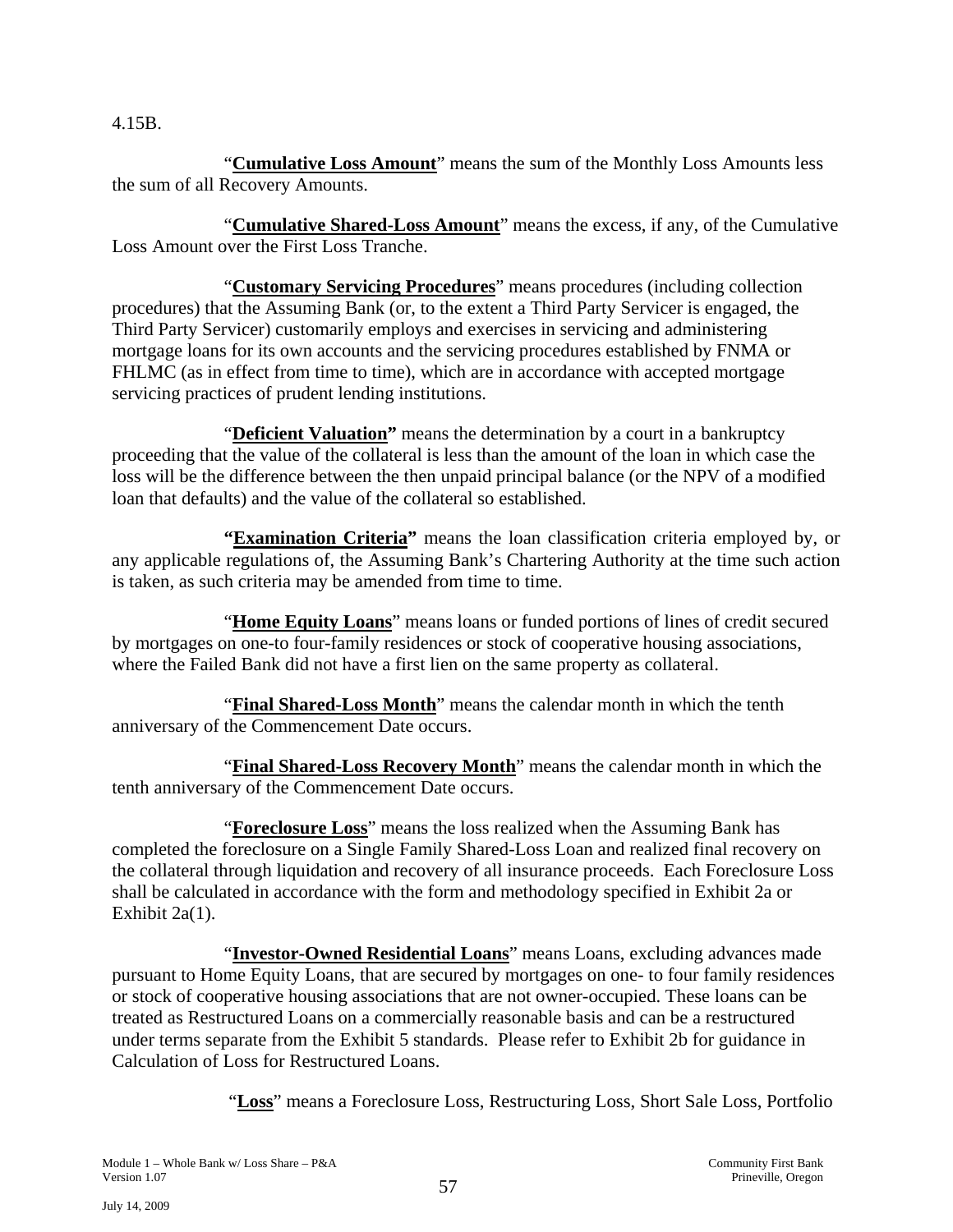Loss, Modification Default Loss or Deficient Valuation.

"**Loss Amount**" means the dollar amount of loss incurred and reported on the Monthly Certificate for a Single Family Shared-Loss Loan.

"**Modification Default Loss**" means the loss calculated in Exhibits 2a(1) and 2c(1) for single family loans modified under this part of the agreement that default and result in a foreclosure or short sale.

"**Modification Guidelines**" has the meaning provided in Section 2.1(a) of this Single Family Shared-Loss Agreement.

"**Monthly Certificate**" has the meaning provided in Section 2.1(b) of this Single Family Shared-Loss Agreement.

"**Monthly Loss Amount**" means the sum of all Foreclosure Losses, Restructuring Losses, Short Sale Losses, Portfolio Losses, Modification Default Losses and losses in connection with Deficient Valuations realized by the Assuming Bank for any Shared Loss Month.

"**Monthly Shared-Loss Amount**" means the change in the Cumulative Shared-Loss Amount from the beginning of each month to the end of each month.

**"Neutral Member**" has the meaning provided in Section 2. 1(f)(ii) of this Single Family Shared-Loss Agreement.

"**Portfolio Loss**" means the loss realized on either (i) a portfolio sale of Single Family Shared-Loss Loans in accordance with the terms of Article IV or (ii) the sale of a loan with the consent of the Receiver as provided in Section 2.7.

"**Recovery Amount**" means, with respect to any period prior to the Termination Date, the amount of collected funds received by the Assuming Bank that (i) are applicable against a Foreclosure Loss which has previously been paid to the Assuming Bank by the Receiver or (ii) gains realized from a Section 4.1 sale of Single Family Shared-Loss Loans for which the Assuming Bank has previously received a Restructuring Loss payment from the Receiver (iii) or any incentive payments from national programs paid to an investor or borrower on loans that have been modified or otherwise treated (short sale or foreclosure) in accordance with Exhibit 5.

"**Restructuring Loss**" means the loss on a modified or restructured loan measured by the difference between (a) the principal, Accrued Interest, tax and insurance advances, third party or other fees due on a loan prior to the modification or restructuring, and (b) the net present value of estimated cash flows on the modified or restructured loan, discounted at the Then-Current Interest Rate. Each Restructuring Loss shall be calculated in accordance with the form and methodology attached as Exhibit 2b, as applicable.

"**Restructured Loan**" means a Single Family Shared-Loss Loan for which the Assuming Bank has received a Restructuring Loss payment from the Receiver. This applies to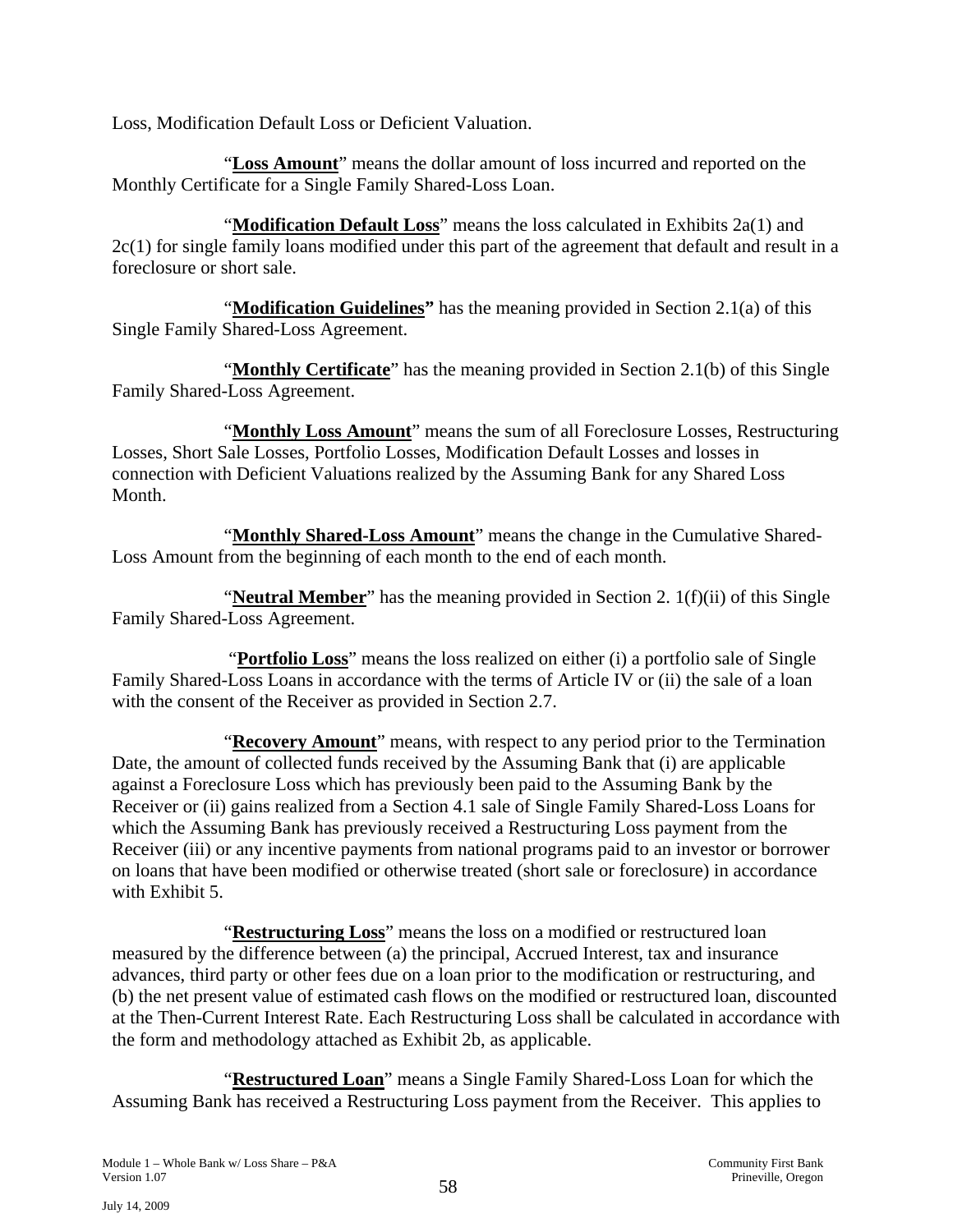owner occupied and investor owned residences.

**Servicing Officer**" has the meaning provided in Section 2.1(b) of this Single Family Shared-Loss Agreement.

"**Shared Loss Payment Trigger**" means when the sum of the Cumulative Loss Amount under this Single Family Shared-Loss Agreement and the Shared-Loss Amount under the Commercial and Other Assets Shared-Loss Agreement, exceeds the First Loss Tranche. If the First Loss Tranche is zero or a negative number, the Shared Loss Payment Trigger shall be deemed to have been reached upon Bank Closing.

"**Shared-Loss Month**" means each calendar month between the Commencement Date and the last day of the month in which the tenth anniversary of the Commencement Date occurs, provided that, the first Shared-Loss Month shall begin on the Commencement Date and end on the last day of that month.

"**Short-Sale Loss**" means the loss resulting from the Assuming Bank's agreement with the mortgagor to accept a payoff in an amount less than the balance due on the loan (including the costs of any cash incentives to borrower to agree to such sale or to maintain the property pending such sale), further provided, that each Short-Sale Loss shall be calculated in accordance with the form and methodology specified in Exhibit 2c or Exhibit  $2c(1)$ .

"**Single Family Shared-Loss Loans**" means the single family one-to-four residential mortgage loans (whether owned by the Assuming Bank or any Subsidiary) identified on Schedule 4.15A of the Purchase and Assumption Agreement.

"**Stated Threshold**" means total losses under the shared loss agreements in the amount of thirty-four million and no/100 dollars (\$34,000,000.00).

"**Termination Date**" means the last day of the Final Shared-Loss Recovery Month.

"**Then-Current Interest Rate**" means the most recently published Freddie Mac survey rate for 30-year fixed-rate loans.

"**Third Party Servicer**" means any servicer appointed from time to time by the Assuming Bank or any Affiliate of the Assuming Bank to service the Shared-Loss Loans on behalf of the Assuming Bank, the identity of which shall be given to the Receiver prior to or concurrent with the appointment thereof.

## **ARTICLE II -- SHARED-LOSS ARRANGEMENT**

## **2.1 Shared-Loss Arrangement.**

(a) **Loss Mitigation and Consideration of Alternatives**. For each Single Family Shared-Loss Loan in default or for which a default is reasonably foreseeable, the Assuming Bank shall undertake reasonable and customary loss mitigation efforts, in accordance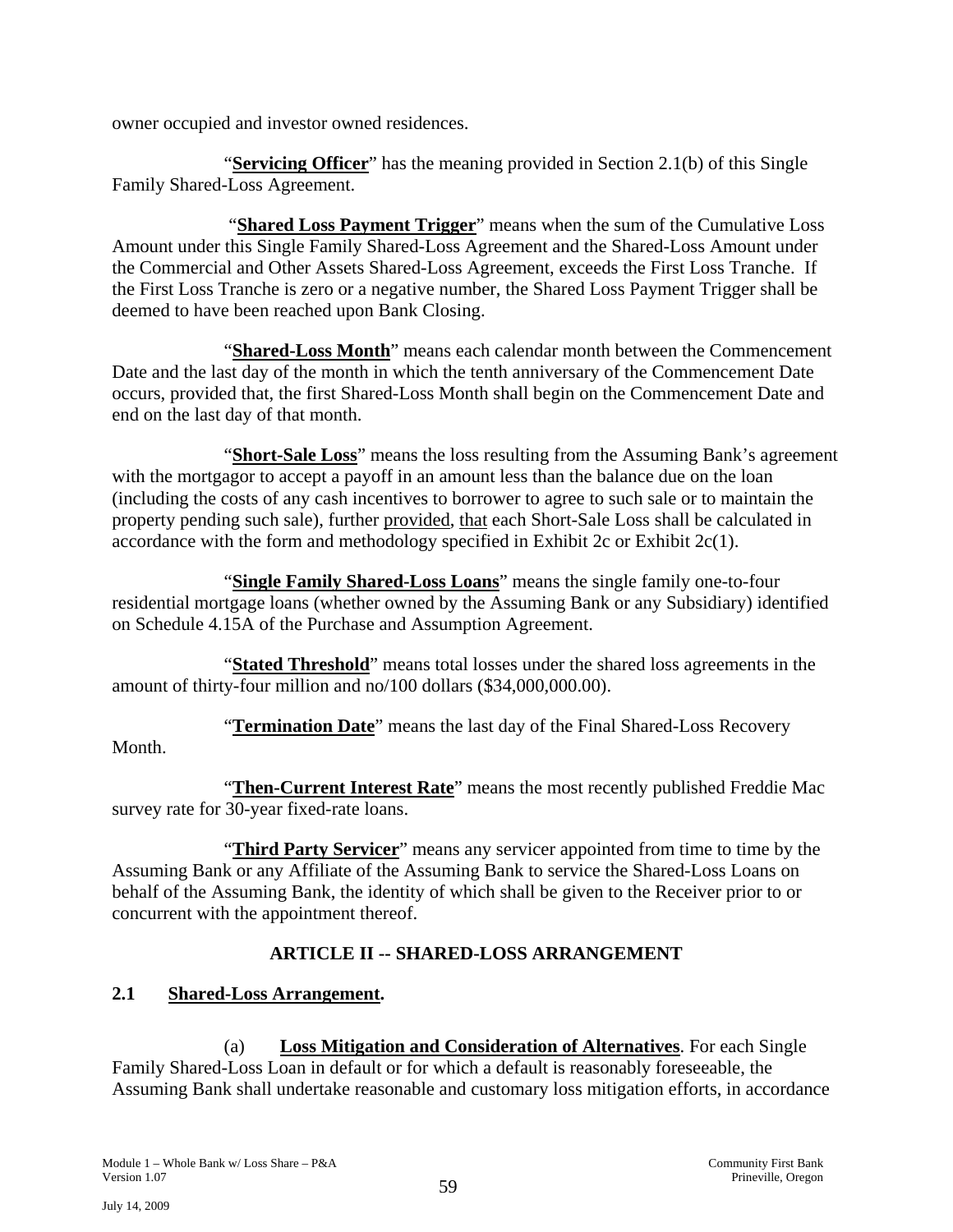with any of the following programs selected by Assuming Bank in its sole discretion, Exhibit 5 (FDIC Mortgage Loan Modification Program), the United States Treasury's Home Affordable Modification Program Guidelines or any other modification program approved by the United States Treasury Department, the Corporation, the Board of Governors of the Federal Reserve System or any other governmental agency (it being understood that the Assuming Bank can select different programs for the various Single Family Shared-Loss Loans) (such program chosen, the "Modification Guidelines"). After selecting the applicable Modification Guideline for any such Single Family Shared-Loss Loan, the Assuming Bank shall document its consideration of foreclosure, loan restructuring under such Modification Guideline chosen, and short-sale (if short-sale is a viable option) alternatives and shall select the alternative the Assuming Bank believes, based on its estimated calculations, will result in the least Loss. Losses on Home Equity Loans shall be shared under the charge-off policies of the Assuming Bank's Examination Criteria as if they were Single Family Shared-Loss Loans with respect to the calculation of the Stated Threshold. Assuming Bank shall retain its calculations of the estimated loss under each alternative, such calculations to be provided to the Receiver upon request. For the avoidance of doubt and notwithstanding anything herein to the contrary, (i) the Assuming Bank is not required to modify or restructure any Single Family Shared-Loss Loan on more than one occasion and (ii) the Assuming Bank is not required to consider any alternatives with respect to any Shared-Loss Loan in the process of foreclosure as of the Bank Closing and shall be entitled to continue such foreclosure measures and recover the Foreclosure Loss as provided herein, and (iii) the Assuming Bank shall have a transition period of up to 90 days after Bank Closing to implement the Modification Guidelines, during which time, the Assuming Bank may submit claims under such guidelines as may be in place at the Failed Bank.

### (b) **Monthly Certificates**.

Not later than fifteen (15) days after the end of each Shared-Loss Month, beginning with the month in which the Commencement Date occurs and ending in the month in which the tenth anniversary of the Commencement Date occurs, the Assuming Bank shall deliver to the Receiver a certificate, signed by an officer of the Assuming Bank involved in, or responsible for, the administration and servicing of the Single Family Shared-Loss Loans whose name appears on a list of servicing officers furnished by the Assuming Bank to the Receiver, (a "Servicing Officer") setting forth in such form and detail as the Receiver may reasonably specify (a "Monthly Certificate"):

(i) (A) a schedule substantially in the form of Exhibit 1 listing:

(i) each Single Family Shared-Loss Loan for which a Loss Amount (calculated in accordance with the applicable Exhibit) is being claimed, the related Loss Amount for each Single Family Shared-Loss Loan, and the total Monthly Loss Amount for all Single Family Shared-Loss Loans;

(ii) each Single Family Shared-Loss Loan for which a Recovery Amount was received, the Recovery Amount for each Single Family Shared-Loss Loan, and the total Recovery Amount for all Single Family Shared-Loss Loans;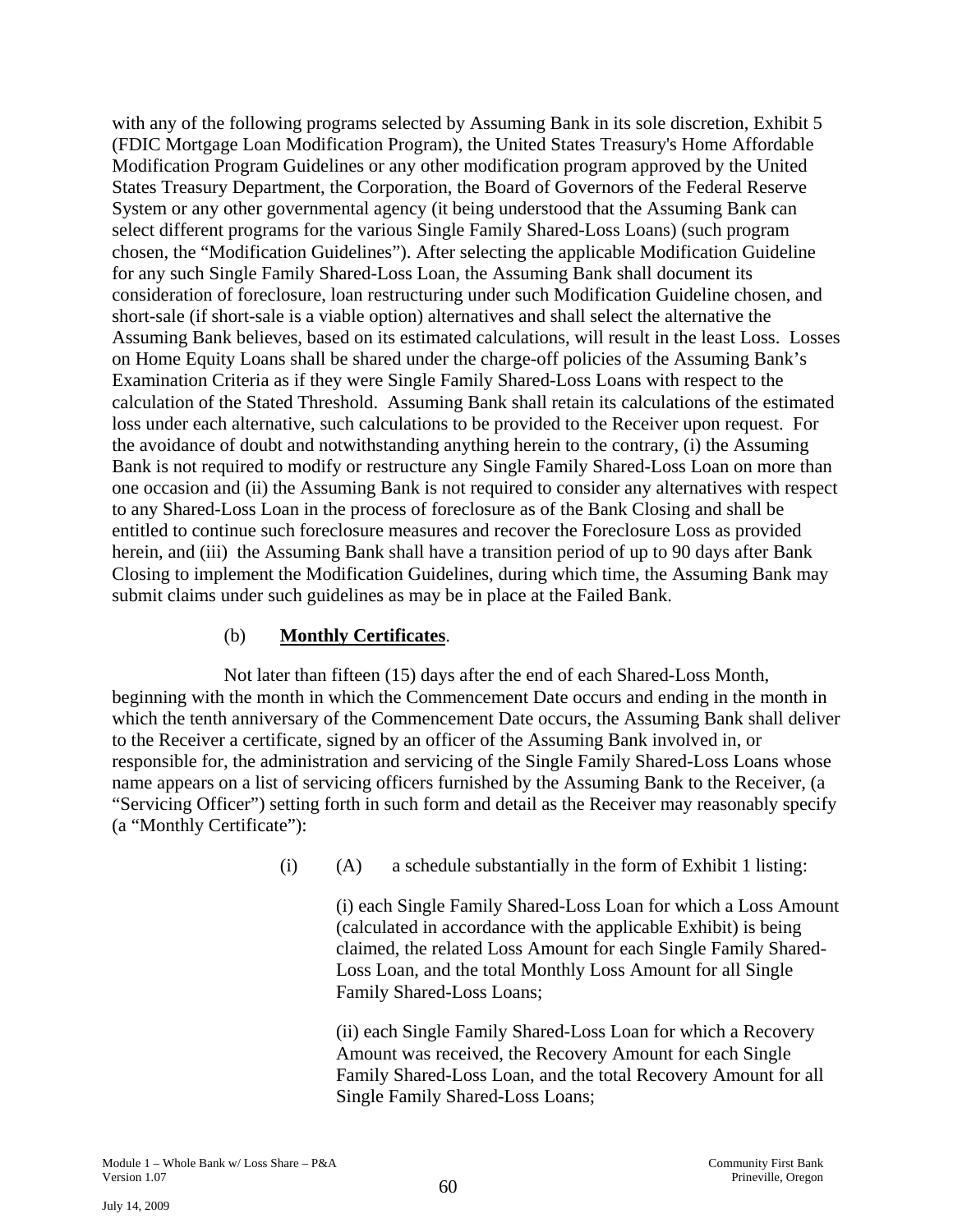(iii) the total Monthly Loss Amount for all Single Family Shared-Loss Loans minus the total monthly Recovery Amount for all Single Family Shared-Loss Loans;

(iv) the Cumulative Shared-Loss Amount as of the beginning and end of the month;

(v) the Monthly Shared Loss Amount;

(vi) the result obtained in (v) times 80%, or times 95% if the Stated Threshold has been reached, which in either case is the amount to be paid under Section 2.1(d) of this Single Family Shared-Loss Agreement by the Receiver to the Assuming Bank if the amount is a positive number, or by the Assuming Bank to the Receiver if the amount is a negative number;

- (ii) (B) for each of the Single Family Shared-Loss Loans for which a Loss is claimed for that Shared-Loss Month, a schedule showing the calculation of the Loss Amount using the form and methodology shown in Exhibit 2a, Exhibit 2b, or Exhibit 2c, as applicable.
- (iii) (C) For each of the Restructured Loans where a gain or loss is realized in a sale under Section 4.1 or 4.2, a schedule showing the calculation using the form and methodology shown in Exhibit 2d.
- (iv) (D) a portfolio performance and summary schedule substantially in the form shown in Exhibit 3.

(c) **Monthly Data Download**. Not later than fifteen (15) days after the end of each month, beginning with the month in which the Commencement Date occurs and ending with the Final Shared-Loss Recovery Month, Assuming Bank shall provide Receiver:

- $(v)$  (i) the servicing file in machine-readable format including but not limited to the following fields for each outstanding Single Family Shared-Loss Loan, as applicable:
	- (A) Loan number
	- (B) FICO score
	- (C) Origination date
	- (D) Original principal amount
	- (E) Maturity date
	- (F) Paid-to date
	- (G) Last payment date
	- (H) Loan status (bankruptcy, in foreclosure, etc.)
	- (I) Delinquency counters
	- (J) Current principal balance
	- (K) Current escrow account balance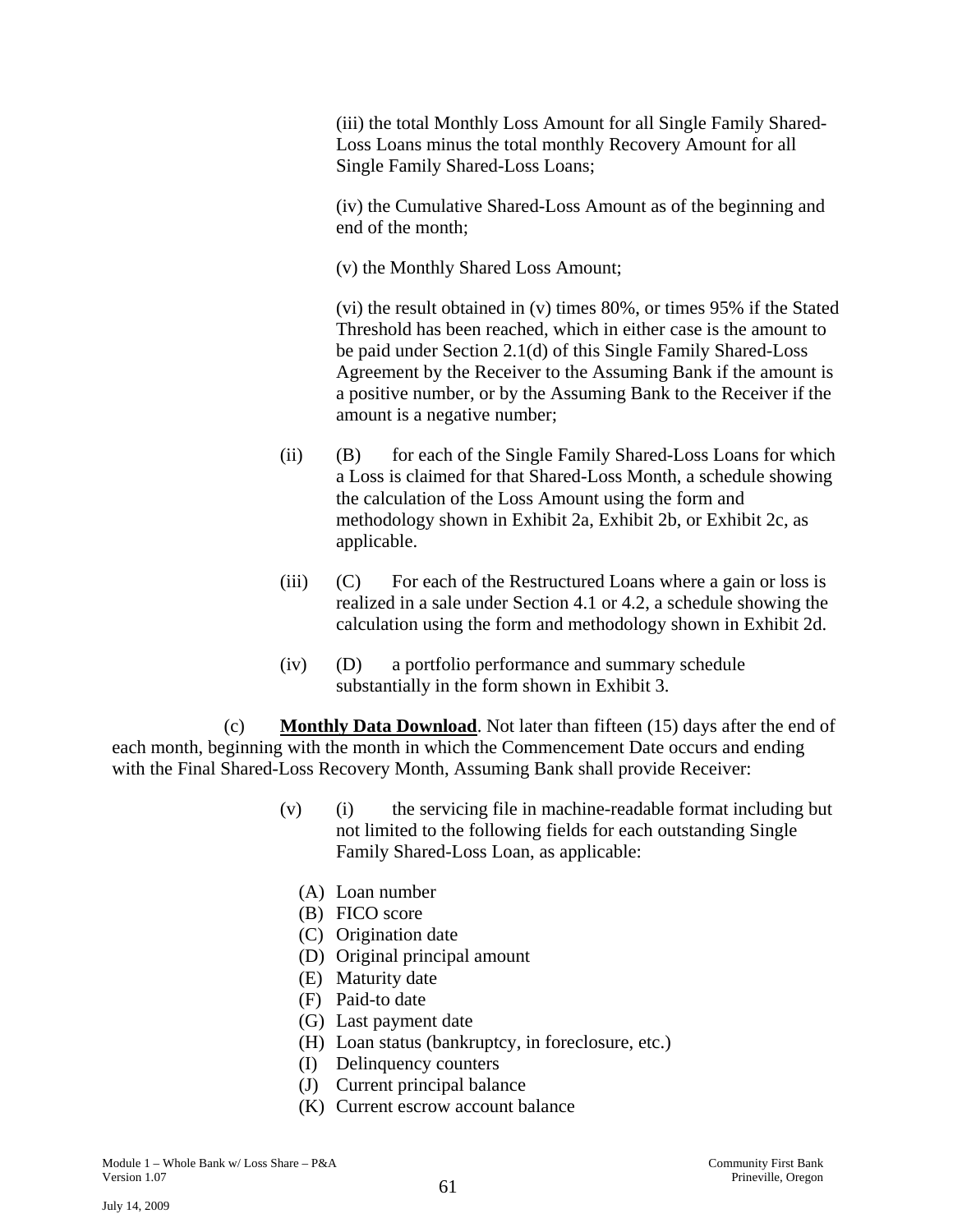- (L) Current Appraisal/BPO value
- (M) Current Appraisal/BPO date
- (N) Interest rate
- (O) Monthly principal and interest payment amount
- (P) Monthly escrow payment for taxes and insurance
- (Q) Interest rate type (fixed or adjustable)
- (R) If adjustable: index, margin, next interest rate reset date
- (S) Payment/Interest rate cap and/or floor
- (T) Underwriting type (Full doc, Alt Doc, No Doc)
- (U) Lien type  $(1<sup>st</sup>, 2<sup>nd</sup>)$
- (V) Amortization type (amortizing or I/O)
- (W) Property address, including city, state, zip code
- (X) A code indicating whether the Mortgaged Property is owner occupied
- (Y) Property type (single-family detached, condominium, duplex, etc.)
- (vi) (ii) An Excel file for ORE held as a result of foreclosure on a Single Family Shared-Loss Loan listing:
	- (A) Foreclosure date
	- (B) Unpaid loan principal balance
	- (C) Appraised value or BPO value, as applicable
	- (D) Projected liquidation date

Notwithstanding the foregoing, the Assuming Bank shall not be required to provide any of the foregoing information to the extent it is unable to do so as a result of the Failed Bank's or Receiver's failure to provide information required to produce the information set forth in this Section 2.1(c); provided, that the Assuming Bank shall, consistent with Customary Servicing Procedures seek to produce any such missing information or improve any inaccurate information previously provided to it.

#### (d) **Payments With Respect to Shared-Loss Assets**.

(i) **Losses Under the Stated Threshold**. After the Shared Loss Payment Trigger is reached, not later than fifteen (15) days after the date on which the Receiver receives the Monthly Certificate, the Receiver shall pay to the Assuming Bank, in immediately available funds, an amount equal to eighty percent (80%) of the Monthly Shared-Loss Amount reported on the Monthly Certificate. If the total Monthly Shared-Loss Amount reported on the Monthly Certificate is a negative number, the Assuming Bank shall pay to the Receiver in immediately available funds eighty percent (80%) of that amount.

(ii) **Losses in Excess of the Stated Threshold**. In the event that the sum of the Cumulative Loss Amount under this Single Family Shared-Loss Agreement and the Stated Loss Amount under the Commercial Shared-Loss Agreement meets or exceeds the Stated Threshold, the loss/recovery sharing percentages set forth herein shall change from 80/20 to 95/5 and thereafter the Receiver shall pay to the Assuming Bank, in immediately available funds, an amount equal to ninety-five percent (95%) of the Monthly Shared-Loss Amount reported on the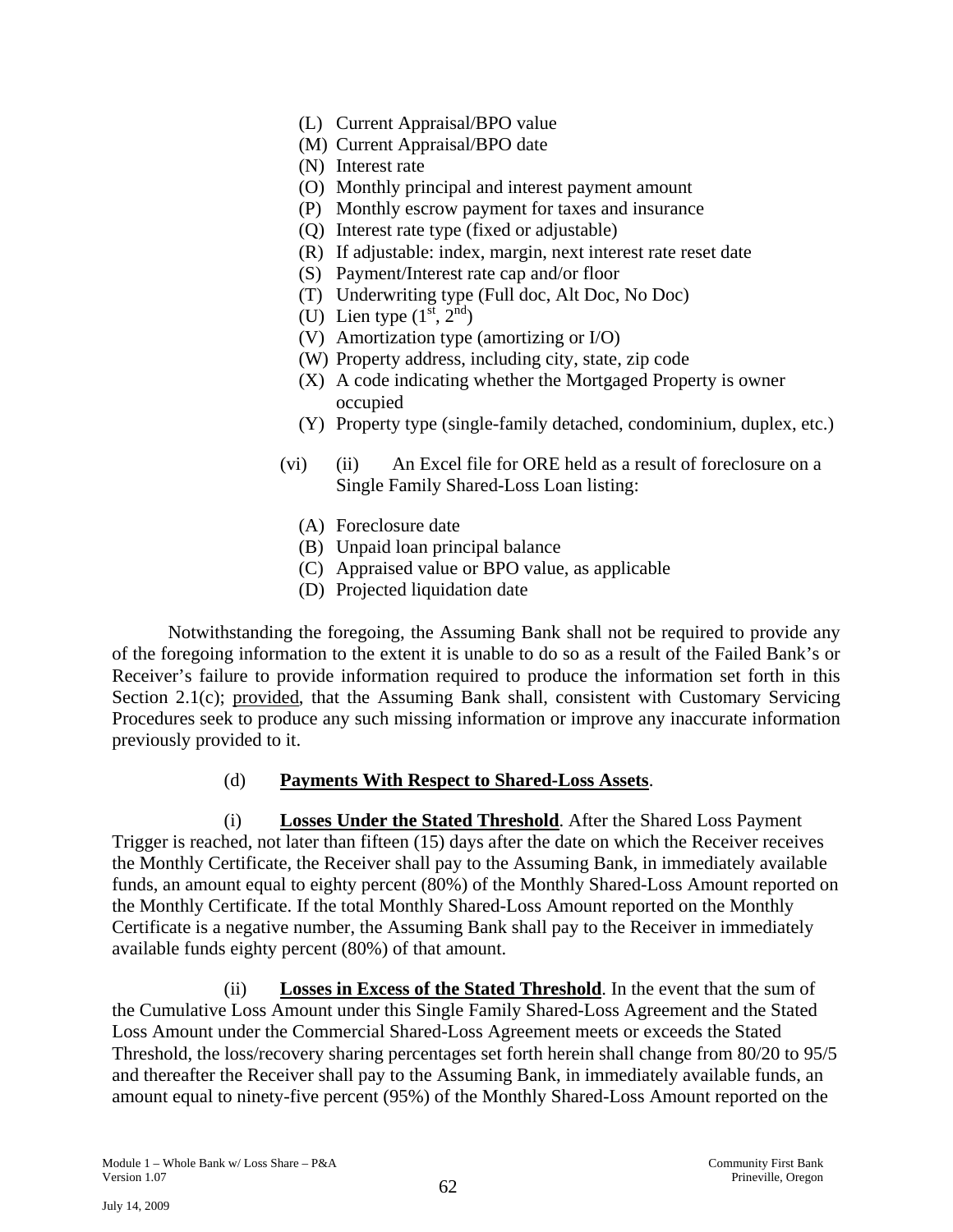Monthly Certificate. If the Monthly Shared-Loss Amount reported on the Monthly Certificate is a negative number, the Assuming Bank shall pay to the Receiver in immediately available funds ninety-five percent (95%) of that amount.

(e) **Limitations on Shared-Loss Payment**. The Receiver shall not be required to make any payments pursuant to Section 2.1(d) with respect to any Foreclosure Loss, Restructuring Loss, Short Sale Loss or Portfolio Loss that the Receiver determines, based upon the criteria set forth in this Single Family Shared-Loss Agreement (including the analysis and documentation requirements of Section 2.1(a)) or Customary Servicing Procedures, should not have been effected by the Assuming Bank; provided, however, (x) the Receiver must provide notice to the Assuming Bank detailing the grounds for not making such payment, (y) the Receiver must provide the Assuming Bank with a reasonable opportunity to cure any such deficiency and (z) (1) to the extent curable, if cured, the Receiver shall make payment with respect to the properly effected Loss, and (2) to the extent not curable, notwithstanding the foregoing, the Receiver shall make a payment as to all Losses (or portion of Losses) that were effected which would have been payable as a Loss if the Assuming Bank had properly effected such Loss. In the event that the Receiver does not make any payment with respect to Losses claimed pursuant to Section 2.1(d), the Receiver and Assuming Bank shall, upon final resolution, make the necessary adjustments to the Monthly Shared-Loss Amount for that Monthly Certificate and the payment pursuant to Section 2.1(d) above shall be adjusted accordingly.

(f) **Payments by Wire-Transfer**. All payments under this Single Family Shared-Loss Agreement shall be made by wire-transfer in accordance with the wire-transfer instructions on Exhibit 4.

## **2.2 Auditor Report; Right to Audit.**

(a) Within ninety (90) days after the end of each fiscal year during which the Receiver makes any payment to the Assuming Bank under this Single Family Shared-Loss Agreement, the Assuming Bank shall deliver to the Corporation and to the Receiver a report signed by its independent public accountants stating that they have reviewed the terms of this Single Family Shared-Loss Agreement and that, in the course of their annual audit of the Assuming Bank's books and records, nothing has come to their attention suggesting that any computations required to be made by the Assuming Bank during such year pursuant to this Article II were not made by the Assuming Bank in accordance herewith. In the event that the Assuming Bank cannot comply with the preceding sentence, it shall promptly submit to the Receiver corrected computations together with a report signed by its independent public accountants stating that, after giving effect to such corrected computations, nothing has come to their attention suggesting that any computations required to be made by the Assuming Bank during such year pursuant to this Article II were not made by the Assuming Bank in accordance herewith. In such event, the Assuming Bank and the Receiver shall make all such accounting adjustments and payments as may be necessary to give effect to each correction reflected in such corrected computations, retroactive to the date on which the corresponding incorrect computation was made. It is the intention of this provision to align the timing of the audit required under this Single-Family Shared-Loss Agreement with the examination audit required pursuant to 12 CFR Section 363.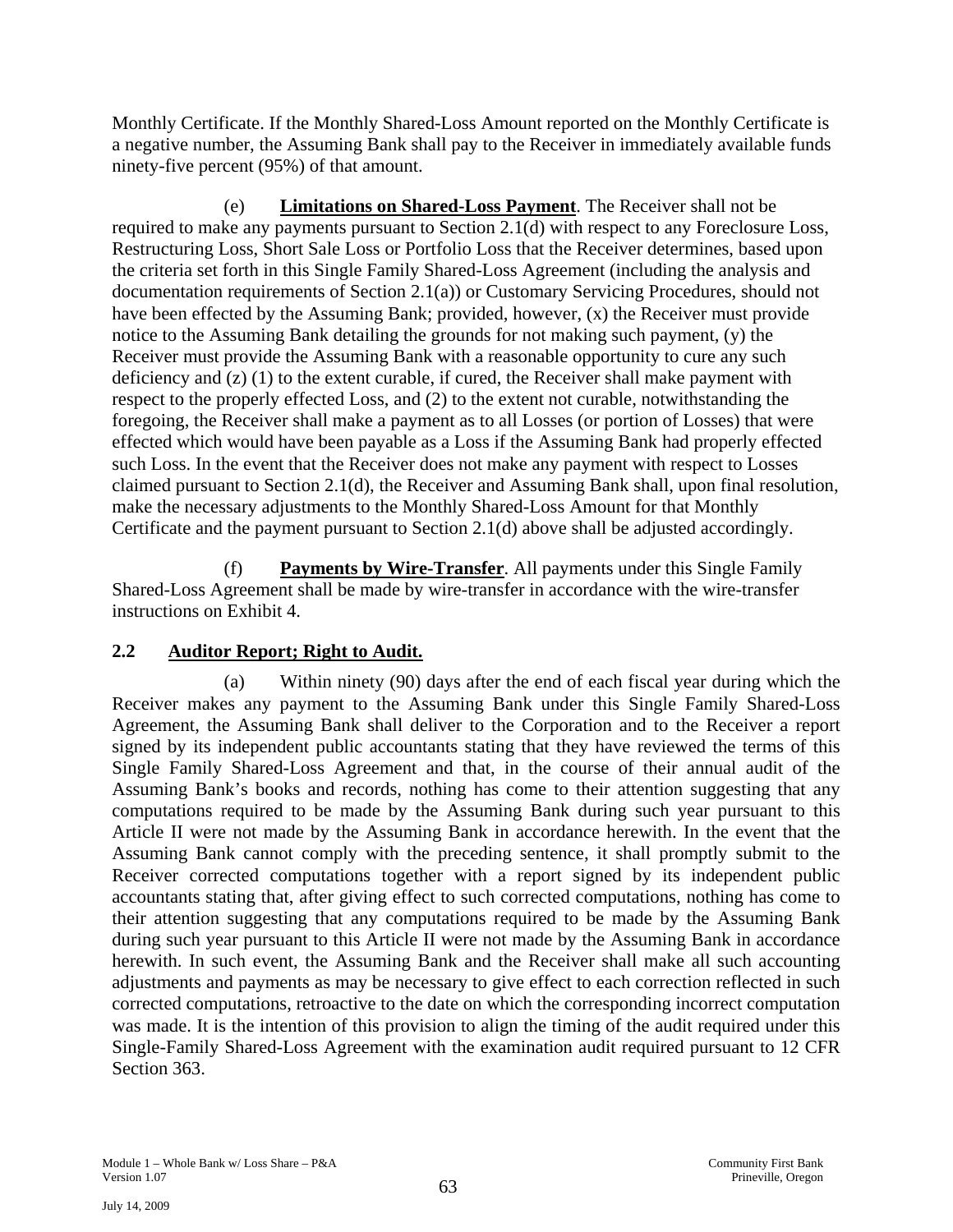(b) The Receiver or the FDIC in its corporate capacity ("Corporation") may perform an audit or audits to determine the Assuming Bank's compliance with the provisions of this Single Family Shared-Loss Agreement, including this Article II, by providing not less than ten (10) Business Days' prior written notice. Assuming Bank shall provide access to pertinent records and proximate working space in Assuming Bank's facilities. The scope and duration of any such audit shall be within the reasonable discretion of the Receiver or the Corporation, but shall in no event be administered in a manner that unreasonably interferes with the operation of the Assuming Bank's business. The Receiver or the Corporation, as the case may be, shall bear the expense of any such audit. In the event that any corrections are necessary as a result of such an audit or audits, the Assuming Bank and the Receiver shall make such accounting adjustments and payments as may be necessary to give retroactive effect to such corrections.

**2.3 Withholdings**. Notwithstanding any other provision in this Article II, the Receiver, upon the direction of the Director (or designee) of the Federal Deposit Insurance Corporation's Division of Resolutions and Receiverships, may withhold payment for any amounts included in a Monthly Certificate delivered pursuant to Section 2.1, if in its good faith and reasonable judgment there is a reasonable basis under the requirements of this Single Family Shared-Loss Agreement for denying the eligibility of an item for which reimbursement or payment is sought under such Section. In such event, the Receiver shall provide a written notice to the Assuming Bank detailing the grounds for withholding such payment. At such time as the Assuming Bank demonstrates to the satisfaction of the Receiver, in its reasonable judgment, that the grounds for such withholding of payment, or portion of payment, no longer exist or have been cured, then the Receiver shall pay the Assuming Bank the amount withheld which the Receiver determines is eligible for payment, within fifteen (15) Business Days.

**2.4 Books and Records**. The Assuming Bank shall at all times during the term of this Single Family Shared-Loss Agreement keep books and records sufficient to ensure and document compliance with the terms of this Single Family Shared-Loss Agreement, including but not limited to (a) documentation of alternatives considered with respect to defaulted loans or loans for which default is reasonably foreseeable, (b) documentation showing the calculation of loss for claims submitted to the Receiver, (c) retention of documents that support each line item on the loss claim forms, and (d) documentation with respect to the Recovery Amount on loans for which the Receiver has made a loss-share payment

**2.5 Information**. The Assuming Bank shall promptly provide to the Receiver such other information, including but not limited to, financial statements, computations, and bank policies and procedures, relating to the performance of the provisions of this Single Family Shared-Loss Agreement, as the Receiver may reasonably request from time to time.

**2.6** Tax Ruling. The Assuming Bank shall not at any time, without the Receiver's prior written consent, seek a private letter ruling or other determination from the Internal Revenue Service or otherwise seek to qualify for any special tax treatment or benefits associated with any payments made by the Receiver pursuant to this Single Family Shared-Loss Agreement.

**2.7 Sale of Single Family Shared-Loss Loans**. The Receiver shall be relieved of its obligations with respect to a Single Family Shared-Loss Loan upon payment of a Foreclosure Loss amount or a Short Sale Loss amount with respect to such Single Family Shared-Loss Loan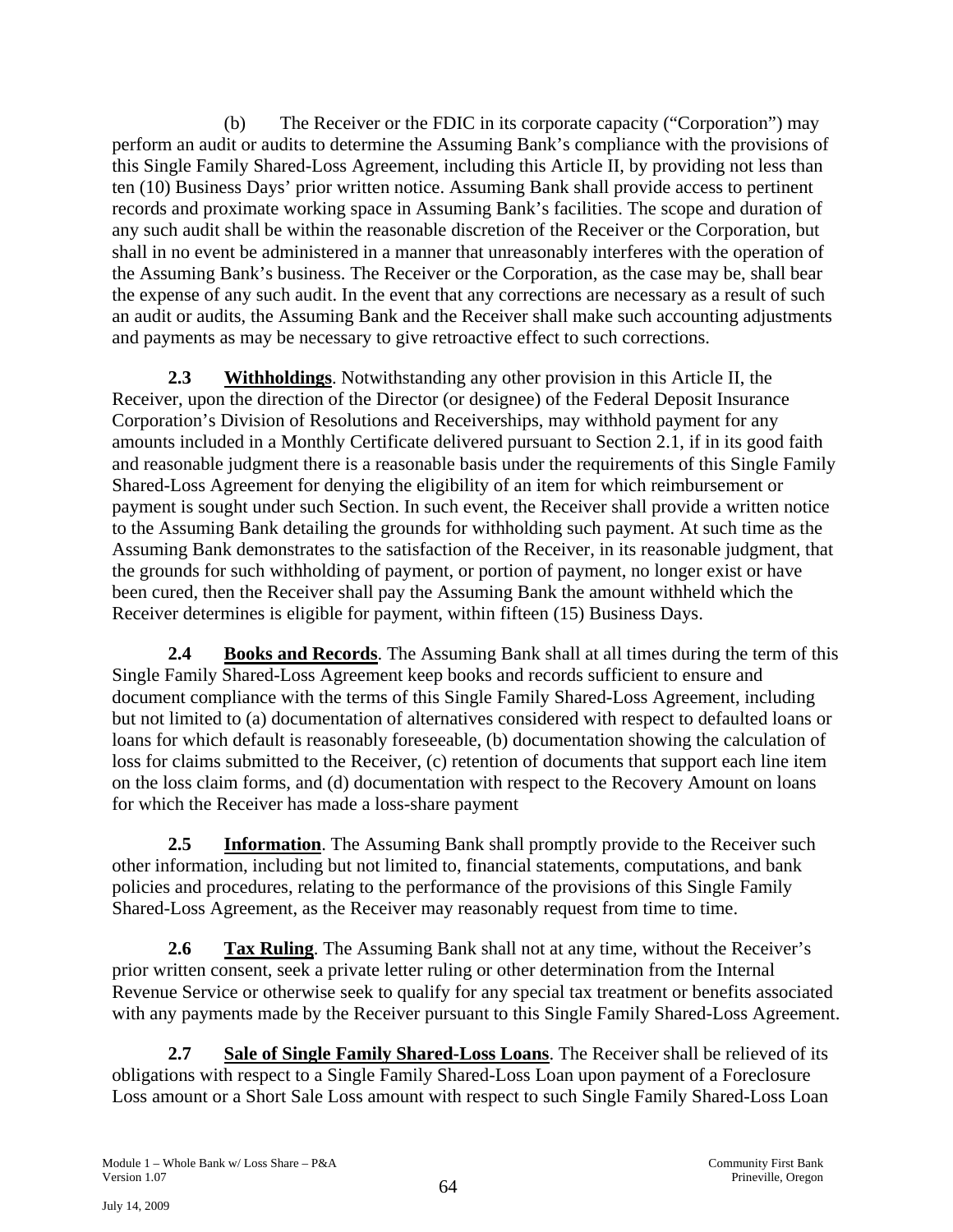or upon the sale of a Single Family Shared-Loss Loan by Assuming Bank to a person or entity that is not an Affiliate; provided, however, that if the Receiver consents to the sale of any such Single Family Shared-Loss Loan, any loss on such sale shall be a Portfolio Loss. The Assuming Bank shall provide the Receiver with timely notice of any such sale. Notwithstanding the foregoing, a sale of the Single Family Shared-Loss Loan, for purposes of this Section 2.7, shall not be deemed to have occurred as the result of (i) any change in the ownership or control of Assuming Bank or the transfer of any or all of the Single Family Shared-Loss Loan(s) to any Affiliate of Assuming Bank, (ii) a merger by Assuming Bank with or into any other entity, or (iii) a sale by Assuming Bank of all or substantially all of its assets.

### **ARTICLE III - RULES REGARDING THE ADMINISTRATION OF SINGLE FAMILY SHARED-LOSS LOANS**

**3.1 Agreement with Respect to Administration**. The Assuming Bank shall (and shall cause any of its Affiliates to which the Assuming Bank transfers any Single Family Shared-Loss Loans to) manage, administer, and collect the Single Family Shared-Loss Loans while owned by the Assuming Bank or any Affiliate thereof during the term of this Single Family Shared-Loss Agreement in accordance with the rules set forth in this Article III. The Assuming Bank shall be responsible to the Receiver in the performance of its duties hereunder and shall provide to the Receiver such reports as the Receiver reasonably deems advisable, including but not limited to the reports required by Sections 2.1, 2.2 and 3.3 hereof, and shall permit the Receiver to monitor the Assuming Bank's performance of its duties hereunder.

**3.2 Duties of the Assuming Bank**. (a) In performance of its duties under this Article III, the Assuming Bank shall:

(i) manage and administer each Single Family Shared-Loss Loan in accordance with Assuming Bank's usual and prudent business and banking practices and Customary Servicing Procedures;

(ii) exercise its best business judgment in managing, administering and collecting amounts owed on the Single Family Shared-Loss Loans;

(iii) use commercially reasonable efforts to maximize Recoveries with respect to Losses on Single Family Shared-Loss Loans without regard to the effect of maximizing collections on assets held by the Assuming Bank or any of its Affiliates that are not Single Family Shared-Loss Loans;

(iv) retain sufficient staff (in Assuming Bank's discretion) to perform its duties hereunder; and

(v) other than as provided in Section 2.1(a), comply with the terms of the Modification Guidelines for any Single Family Shared-Loss Loans meeting the requirements set forth therein. For the avoidance of doubt, the Assuming Bank may propose exceptions to Exhibit 5 (the FDIC Loan Modification Program) for a group of Loans with similar characteristics, with the objectives of (1) minimizing the loss to the Assuming Bank and the FDIC and (2) maximizing the opportunity for qualified homeowners to remain in their homes with affordable mortgage payments.

(b) Any transaction with or between any Affiliate of the Assuming Bank with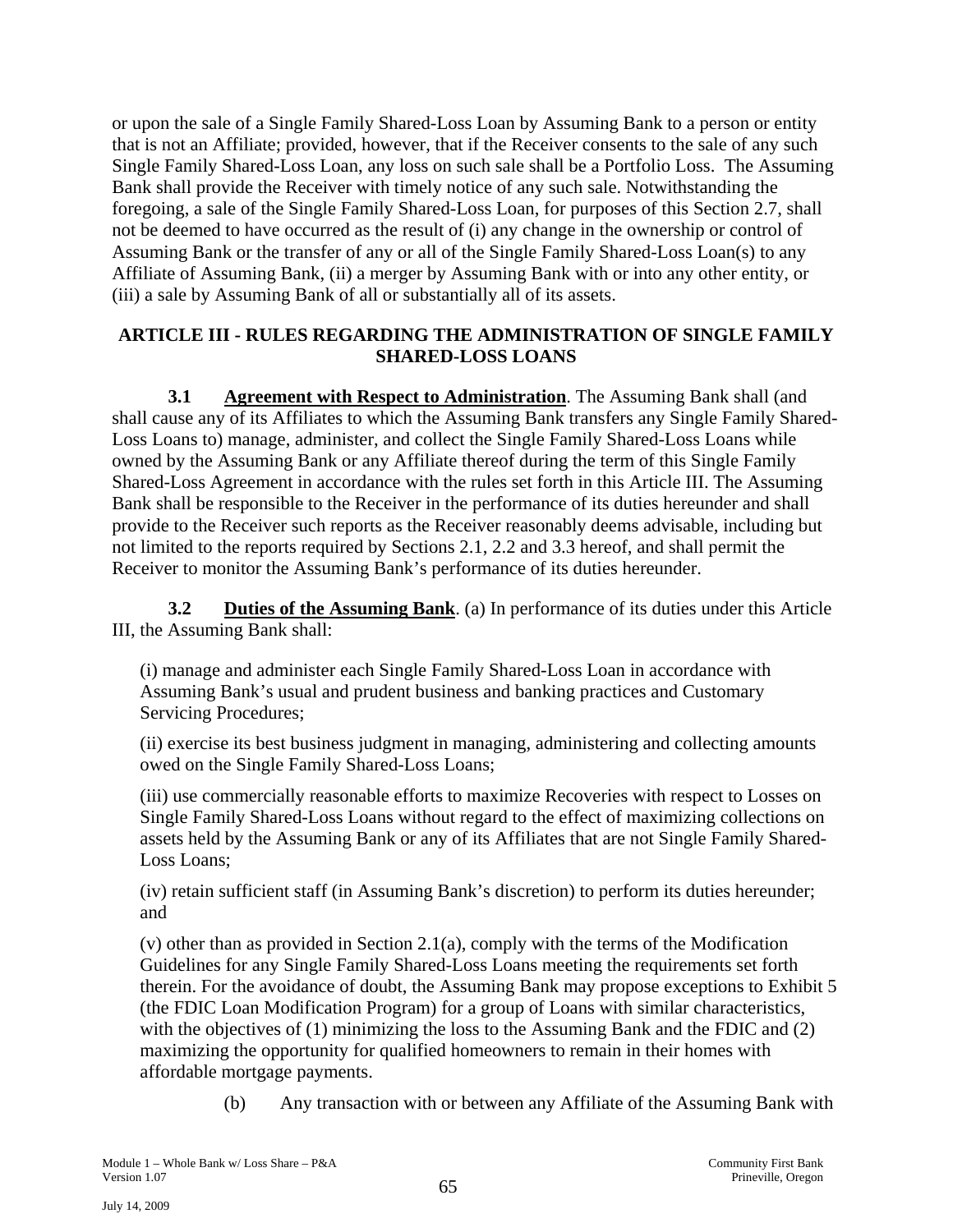respect to any Single Family Shared-Loss Loan including, without limitation, the execution of any contract pursuant to which any Affiliate of the Assuming Bank will manage, administer or collect any of the Single Family Shared-Loss Loans will be provided to FDIC for informational purposes and if such transaction is not entered into on an arm's length basis on commercially reasonable terms such transaction shall be subject to the prior written approval of the Receiver.

**3.3 Shared-Loss Asset Records and Reports**. The Assuming Bank shall establish and maintain such records as may be appropriate to account for the Single Family Shared-Loss Loans in such form and detail as the Receiver may reasonably require, and to enable the Assuming Bank to prepare and deliver to the Receiver such reports as the Receiver may from time to time request regarding the Single Family Shared-Loss Loans and the Monthly Certificates required by Section 2.1 of this Single Family Shared-Loss Agreement.

# **3.4 Related Loans**.

(a) Assuming Bank shall use its best efforts to determine which loans are "Related Loans", as hereinafter defined. The Assuming Bank shall not manage, administer or collect any "Related Loan" in any manner that would have the effect of increasing the amount of any collections with respect to the Related Loan to the detriment of the Single Family Shared-Loss Loan to which such loan is related. A "Related Loan" means any loan or extension of credit held by the Assuming Bank at any time on or prior to the end of the Final Shared-Loss Month that is made to an Obligor of a Single Family Shared-Loss Loan.

(b) The Assuming Bank shall prepare and deliver to the Receiver with the Monthly Certificates for the calendar months ending June 30 and December 31, a schedule of all Related Loans on the Accounting Records of the Assuming Bank as of the end of each such semi-annual period.

**3.5 Legal Action; Utilization of Special Receivership Powers**. The Assuming Bank shall notify the Receiver in writing (such notice to be given in accordance with Article V below and to include all relevant details) prior to utilizing in any legal action any special legal power or right which the Assuming Bank derives as a result of having acquired an asset from the Receiver, and the Assuming Bank shall not utilize any such power unless the Receiver shall have consented in writing to the proposed usage. The Receiver shall have the right to direct such proposed usage by the Assuming Bank and the Assuming Bank shall comply in all respects with such direction. Upon request of the Receiver, the Assuming Bank will advise the Receiver as to the status of any such legal action. The Assuming Bank shall immediately notify the Receiver of any judgment in litigation involving any of the aforesaid special powers or rights.

**3.6 Third Party Servicer**. The Assuming Bank may perform any of its obligations and/or exercise any of its rights under this Single Family Shared-Loss Agreement through or by one or more Third Party Servicers, who may take actions and make expenditures as if any such Third Party Servicer was the Assuming Bank hereunder (and, for the avoidance of doubt, such expenses incurred by any such Third Party Servicer on behalf of the Assuming Bank shall be included in calculating Losses to the extent such expenses would be included in such calculation if the expenses were incurred by Assuming Bank); provided, however, that the use thereof by the Assuming Bank shall not release the Assuming Bank of any obligation or liability hereunder.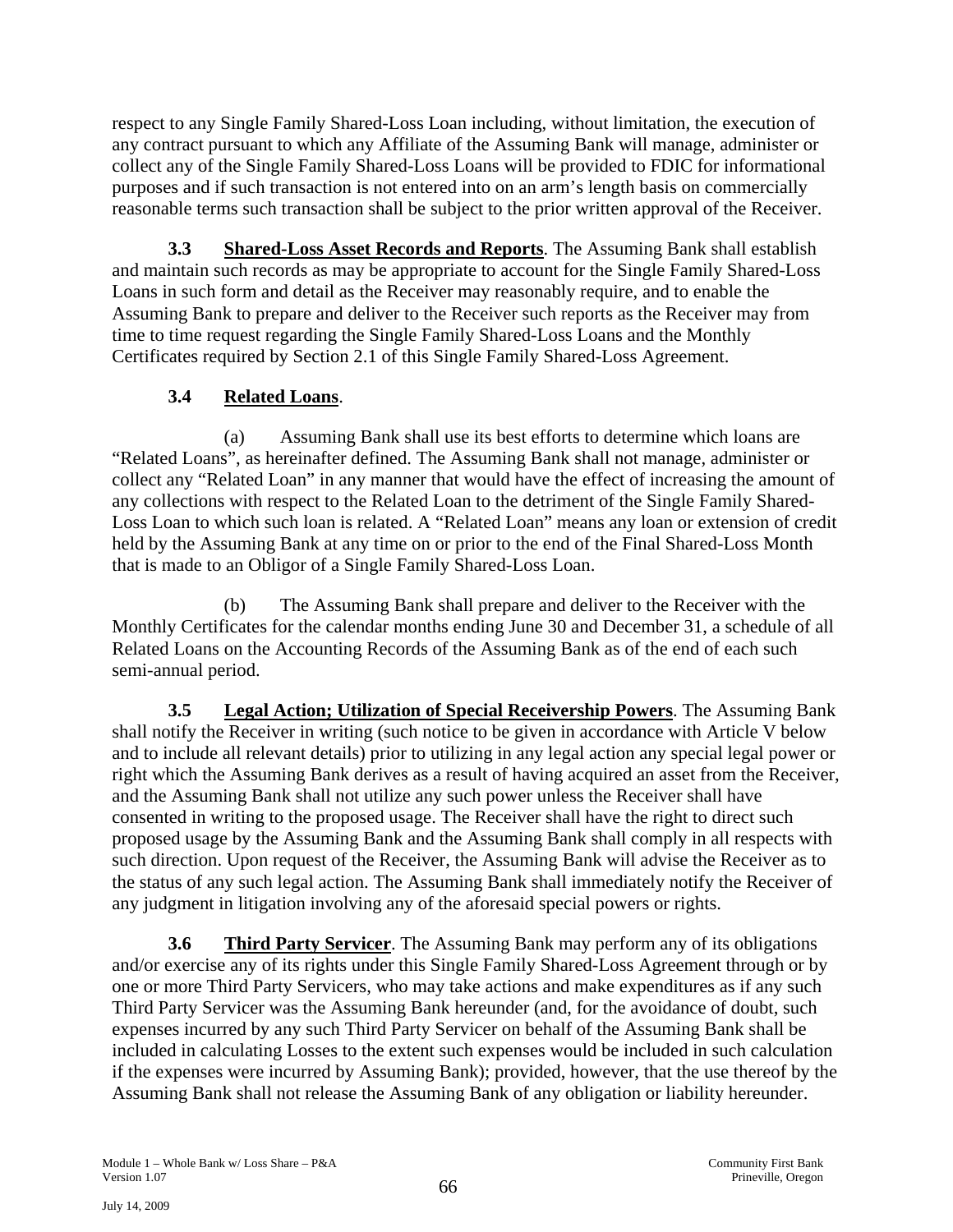## **ARTICLE IV – PORTFOLIO SALE**

### **4.1 Assuming Bank Portfolio Sales of Remaining Single Family Shared-Loss**

**Loans**. The Assuming Bank shall have the right with the concurrence of the Receiver to liquidate for cash consideration, from time to time in one or more transactions, all or a portion of Single Family Shared-Loss Loans held by the Assuming Bank at any time prior to the Termination Date ("Portfolio Sales"). If the Assuming Bank exercises its option under this Section 4.1, it must give thirty (30) days notice in writing to the Receiver setting forth the details and schedule for the Portfolio Sale which shall be conducted by means of sealed bid sales to third parties, not including any of the Assuming Bank's affiliates, contractors, or any affiliates of the Assuming Bank's contractors. Sales of Restructured Loans shall be sold in a separate pool from Single Family Shared-Loss Loans not restructured. The Receiver's review of the Assuming Bank's proposed Portfolio Sale will be considered in a timely fashion and approval will not be unreasonably withheld, delayed or conditioned.

### **4.2 Assuming Bank's Liquidation of Remaining Single Family Shared-Loss**

**Loans**. In the event that the Assuming Bank does not conduct a Portfolio Sale pursuant to Section 4.1, the Receiver shall have the right, exercisable in its sole and absolute discretion, to require the Assuming Bank to liquidate for cash consideration, any Single Family Shared-Loss Loans held by the Assuming Bank at any time after the date that is six months prior to the Termination Date. If the Receiver exercises its option under this Section 4.2, it must give notice in writing to the Assuming Bank, setting forth the time period within which the Assuming Bank shall be required to liquidate the Single Family Shared-Loss Loans. The Assuming Bank will comply with the Receiver's notice and must liquidate the Single Family Shared-Loss Loans as soon as reasonably practicable by means of sealed bid sales to third parties, not including any of the Assuming Bank's affiliates, contractors, or any affiliates of the Assuming Bank's contractors. The selection of any financial advisor or other third party broker or sales agent retained for the liquidation of the remaining Single Family Shared-Loss Loans pursuant to this Section shall be subject to the prior approval of the Receiver, such approval not to be unreasonably withheld, delayed or conditioned.

**4.3 Calculation of Sale Gain or Loss**. For Single Family Shared-Loss Loans that are not Restructured Loans gain or loss on the sales under Section 4.1 or Section 4.2 will be calculated as the sale price received by the Assuming Bank less the unpaid principal balance of the remaining Single Family Shared-Loss Loans. For any Restructured Loan included in the sale gain or loss on sale will be calculated as (a) the sale price received by the Assuming Bank less (b) the net present value of estimated cash flows on the Restructured Loan that was used in the calculation of the related Restructuring Loss plus (c) Loan principal payments collected by the Assuming Bank from the date the Loan was restructured to the date of sale. (See Exhibit 2d for example calculation).

### **ARTICLE V -- LOSS-SHARING NOTICES GIVEN TO RECEIVER AND PURCHASER**

All notices, demands and other communications hereunder shall be in writing and shall be delivered by hand, or overnight courier, receipt requested, addressed to the parties as follows: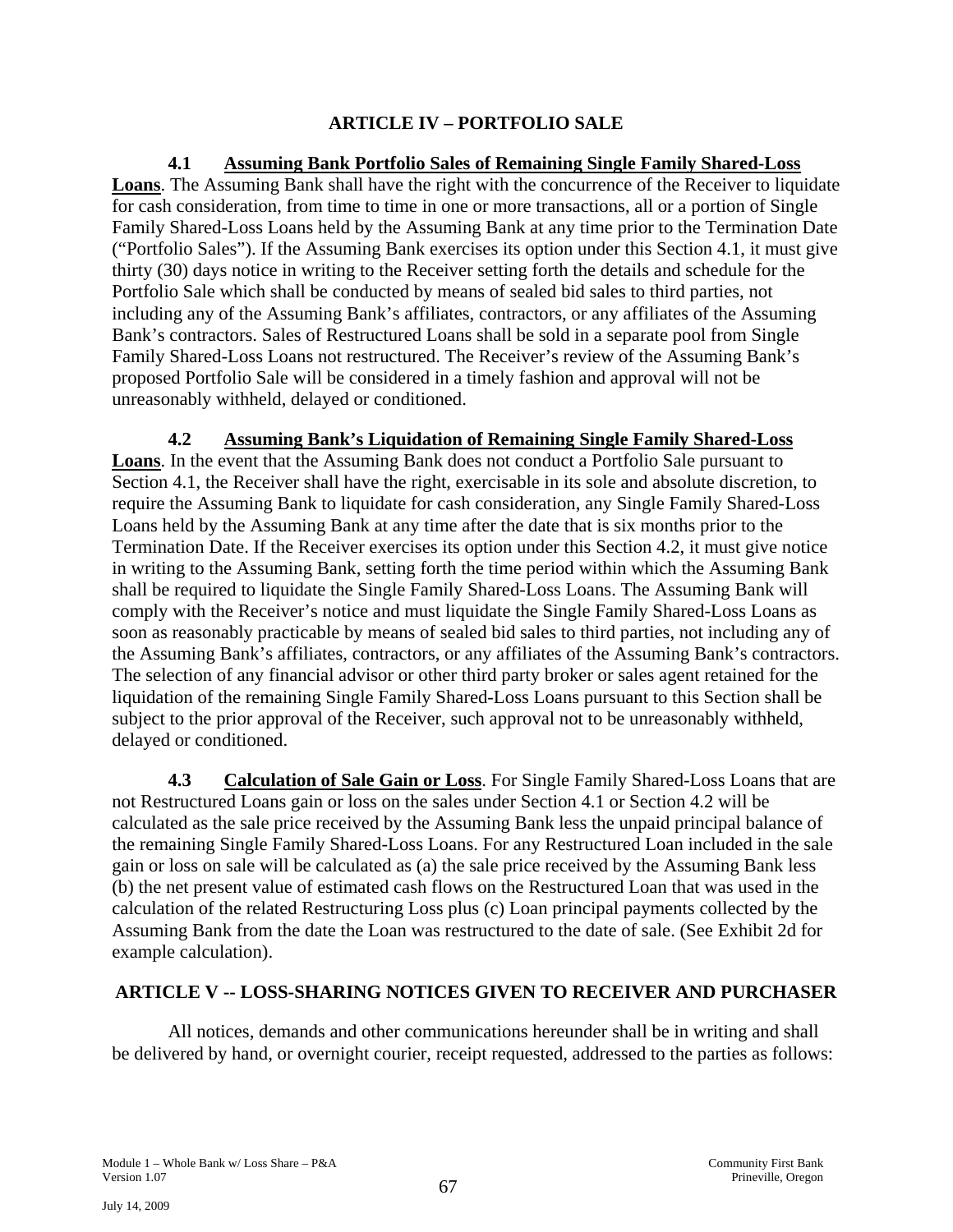| If to Receiver, to:                                                                                                                | Federal Deposit Insurance Corporation as Receiver<br>for Community First Bank<br>Division of Resolutions and Receiverships<br>550 17th Street, N.W.<br>Washington, D.C. 20429<br>Attention: Ralph Malami, Manager, Capital Markets |  |
|------------------------------------------------------------------------------------------------------------------------------------|------------------------------------------------------------------------------------------------------------------------------------------------------------------------------------------------------------------------------------|--|
| with a copy to:                                                                                                                    | <b>Federal Deposit Insurance Corporation</b><br>as Receiver for Community First Bank<br>Room E7056<br>3501 Fairfax Drive, Arlington, VA 2226<br>Attn: Special Issues Unit                                                          |  |
| With respect to a notice under Section 3.5 of this Single Family Shared-Loss<br>Agreement, copies of such notice shall be sent to: |                                                                                                                                                                                                                                    |  |
|                                                                                                                                    | <b>Federal Deposit Insurance Corporation</b><br>Legal Division 1601 Bryan St.<br>Dallas, Texas 75201<br><b>Attention: Regional Counsel</b>                                                                                         |  |
| If to Assuming Bank, to:                                                                                                           | Home Federal Bank<br>500 12th Avenue South<br>Nampa, ID, 83651<br>Attention: Len E. Williams, President and CEO                                                                                                                    |  |
| with a copy to:                                                                                                                    | Home Federal Bank<br>500 12th Avenue South<br>Nampa, ID, 83651<br>Attention: Eric S. Nadeau, EVP and Chief<br><b>Financial Officer</b>                                                                                             |  |

Such Persons and addresses may be changed from time to time by notice given pursuant to the provisions of this Article V. Any notice, demand or other communication delivered pursuant to the provisions of this Article V shall be deemed to have been given on the date actually received.

#### **ARTICLE VI -- MISCELLANEOUS**

**6.1.** Expenses. Except as otherwise expressly provided herein, all costs and expenses incurred by or on behalf of a party hereto in connection with this Single Family Shared-Loss Agreement shall be borne by such party whether or not the transactions contemplated herein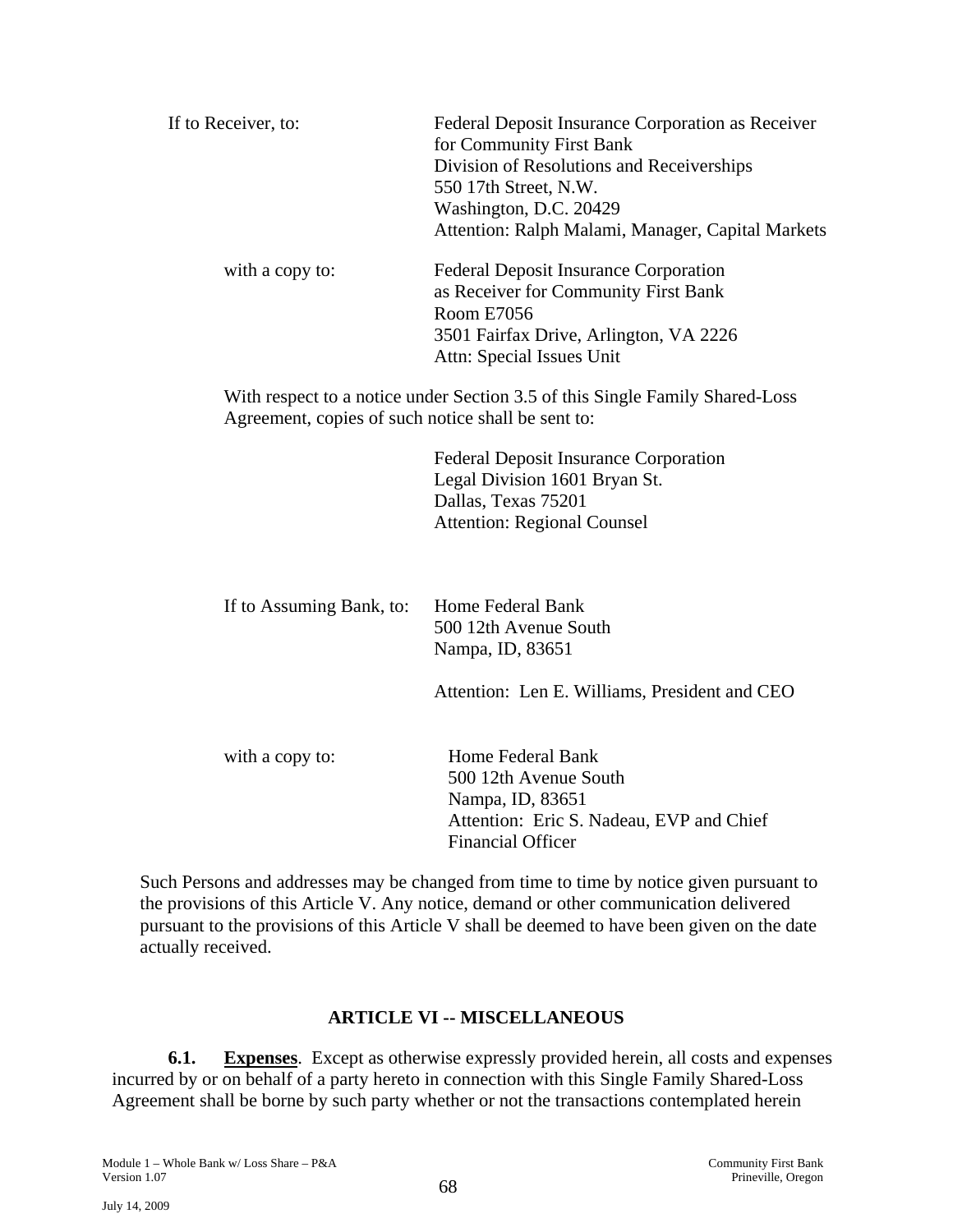shall be consummated.

**6.2 Successors and Assigns; Specific Performance.** All terms and provisions of this Single Family Shared-Loss Agreement shall be binding upon and shall inure to the benefit of the parties hereto only; provided, however, that, Receiver may assign or otherwise transfer this Single Family Shared-Loss Agreement (in whole or in part) to the Federal Deposit Insurance Corporation in its corporate capacity without the consent of Assuming Bank. Notwithstanding anything to the contrary contained in this Single Family Shared-Loss Agreement, except as is expressly permitted in this Section 6.2, Assuming Bank may not assign or otherwise transfer this Single Family Shared-Loss Agreement (in whole or in part) without the prior written consent of the Receiver, which consent may be granted or withheld by the Receiver in its sole discretion, and any attempted assignment or transfer in violation of this provision shall be void *ab initio.*  For the avoidance of doubt, a merger or consolidation of the Assuming Bank with and into another financial institution, the sale of all or substantially all of the assets of the Assuming Bank to another financial institution constitutes the transfer of this Single Family Shared-Loss Agreement which requires the consent of the Receiver; and for a period of thirty-six (36) months after Bank Closing, a merger or consolidation shall also include the sale by any individual shareholder, or shareholders acting in concert, of more than 9% of the outstanding shares of the Assuming Bank, or of its holding company, or of any subsidiary holding Shared-Loss Assets, or the sale of shares by the Assuming Bank or its holding company or any subsidiary holding Shared-Loss Assets, in a public or private offering, that increases the number of shares outstanding by more than 9%, constitutes the transfer of this Single Family Shared-Loss Agreement which requires the consent of the Receiver. However, no Loss shall be recognized as a result of any accounting adjustments that are made due to any such merger, consolidation or sale consented to by the FDIC. The FDIC's consent shall not be required if the aggregate outstanding principal balance of Shared-Loss Assets is less than twenty percent (20%) of the initial aggregate balance of Shared-Loss Assets.

**6.3 Governing Law**. This Single Family Shared-Loss Agreement shall be construed in accordance with federal law, or, if there is no applicable federal law, the laws of the State of New York, without regard to any rule of conflict of law that would result in the application of the substantive law of any jurisdiction other than the State of New York.

**6.4 WAIVER OF JURY TRIAL**. EACH PARTY HERETO HEREBY IRREVOCABLY AND UNCONDITIONALLY WAIVES ALL RIGHT TO TRIAL BY JURY IN OR TO HAVE A JURY PARTICIPATE IN RESOLVING ANY DISPUTE, ACTION, PROCEEDING OR COUNTERCLAIM, WHETHER SOUNDING IN CONTRACT, TORT OR OTHERWISE, ARISING OUT OF OR RELATING TO OR IN CONNECTION WITH THIS SINGLE FAMILY SHARED-LOSS AGREEMENT OR ANY OF THE TRANSACTIONS CONTEMPLATED HEREBY.

**6.5 Captions**. All captions and headings contained in this Single Family Shared-Loss Agreement are for convenience of reference only and do not form a part of, and shall not affect the meaning or interpretation of, this Single Family Shared-Loss Agreement.

**6.6 Entire Agreement; Amendments**. This Single Family Shared-Loss Agreement, along with the Commercial Shared-Loss Agreement and the Purchase and Assumption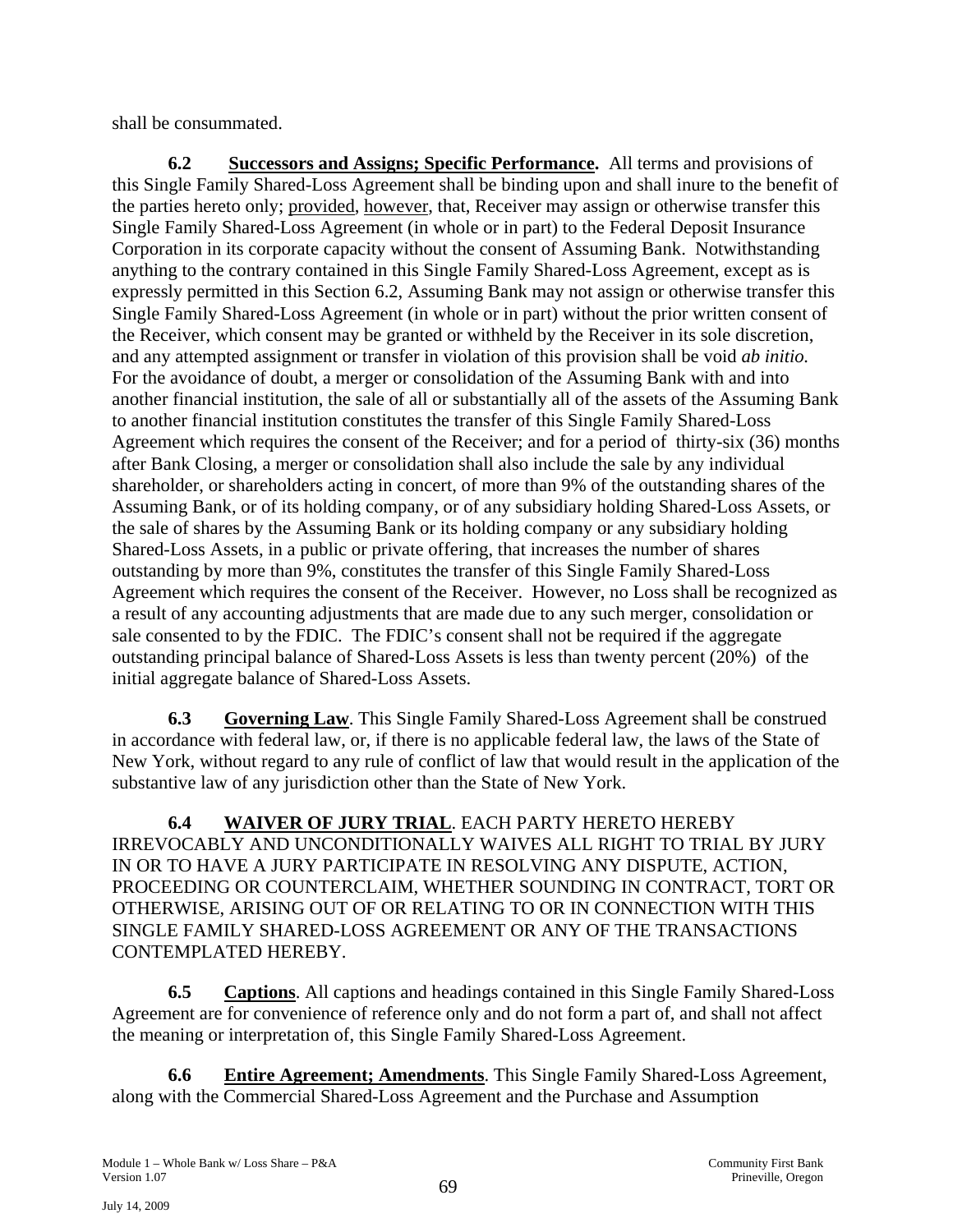Agreement, including the Exhibits and any other documents delivered pursuant hereto or thereto, embody the entire agreement of the parties with respect to the subject matter hereof, and supersede all prior representations, warranties, offers, acceptances, agreements and understandings, written or oral, relating to the subject matter herein. This Single Family Shared-Loss Agreement may be amended or modified or any provision thereof waived only by a written instrument signed by both parties or their respective duly authorized agents.

**6.7 Severability**. Whenever possible, each provision of this Single Family Shared-Loss Agreement shall be interpreted in such manner as to be effective and valid under applicable law, but if any provision of this Single Family Shared-Loss Agreement is held to be prohibited by or invalid, illegal or unenforceable under applicable law, such provision shall be construed and enforced as if it had been more narrowly drawn so as not to be prohibited, invalid, illegal or unenforceable, and the validity, legality and enforceability of the remainder of such provision and the remaining provisions of this Single Family Shared-Loss Agreement shall not in any way be affected or impaired thereby.

**6.8 No Third Party Beneficiary.** This Single Family Shared-Loss Agreement and the Exhibits hereto are for the sole and exclusive benefit of the parties hereto and their respective permitted successors and permitted assigns and there shall be no other third party beneficiaries, and nothing in this Single Family Shared-Loss Agreement or the Exhibits shall be construed to grant to any other Person any right, remedy or Claim under or in respect of this Single Family Shared-Loss Agreement or any provision hereof.

**6.9 Counterparts**. This Single Family Shared-Loss Agreement may be executed separately by Receiver and Assuming Bank in any number of counterparts, each of which when executed and delivered shall be an original, but such counterparts shall together constitute one and the same instrument.

**6.10 Consent**. Except as otherwise provided herein, when the consent of a party is required herein, such consent shall not be unreasonably withheld or delayed.

**6.11 Rights Cumulative**. Except as otherwise expressly provided herein, the rights of each of the parties under this Single Family Shared-Loss Agreement are cumulative, may be exercised as often as any party considers appropriate and are in addition to each such party's rights under the Purchase and Sale Agreement and any of the related agreements or under law. Except as otherwise expressly provided herein, any failure to exercise or any delay in exercising any of such rights, or any partial or defective exercise of such rights, shall not operate as a waiver or variation of that or any other such right.

# **ARTICLE VII DISPUTE RESOLUTION**

# **7.1 Dispute Resolution Procedures.**

(a) In the event a dispute arises about the interpretation, application, calculation of Loss, or calculation of payments or otherwise with respect to this Single Family Shared-Loss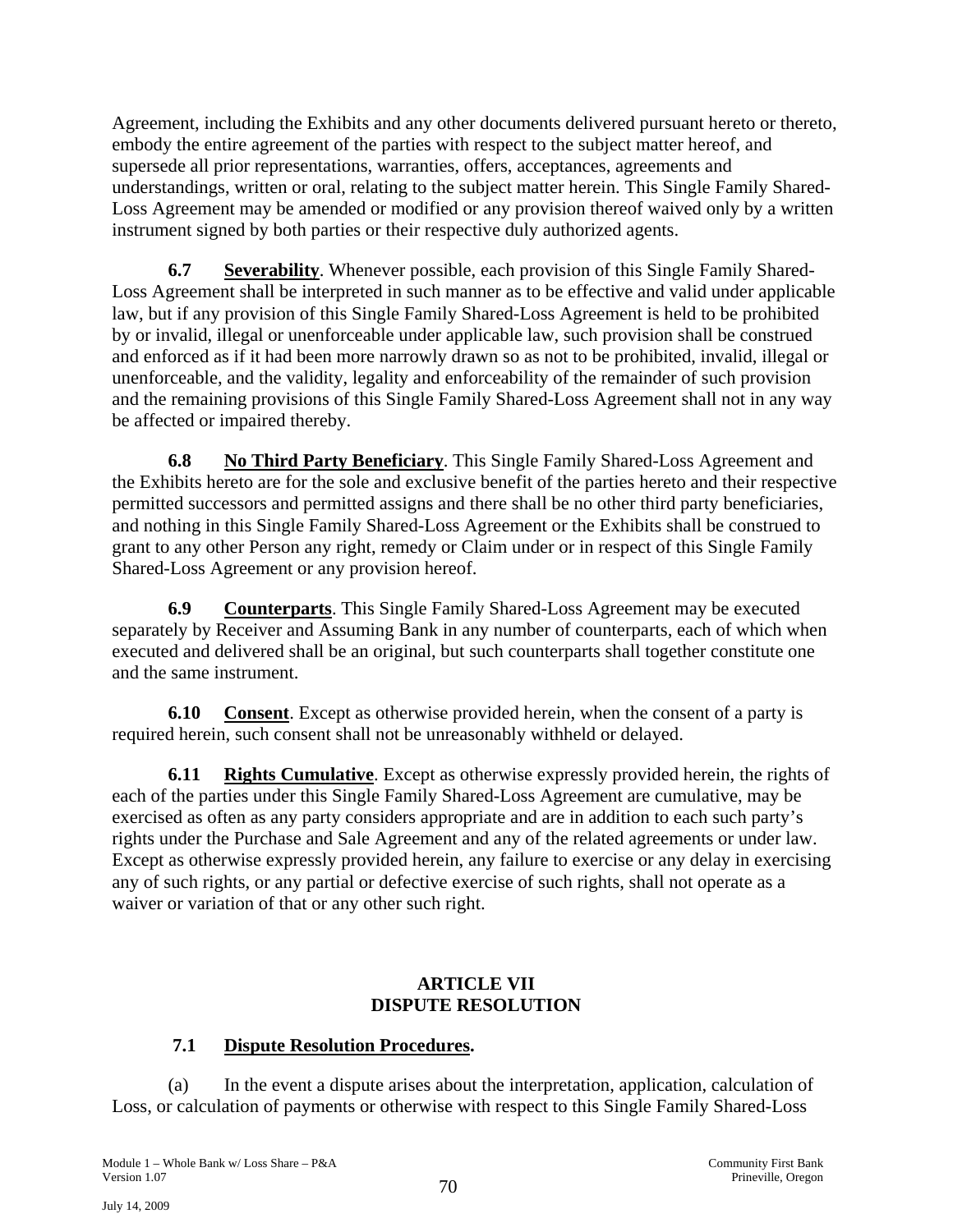Agreement ("SF Shared-Loss Dispute Item"), then the Receiver and the Assuming Bank shall make every attempt in good faith to resolve such items within sixty (60) days following the receipt of a written description of the SF Shared-Loss Dispute Item, with notification of the possibility of taking the matter to arbitration (the date on which such 60-day period expires, or any extension of such period as the parties hereto may mutually agree to in writing, herein called the "Resolution Deadline Date"). If the Receiver and the Assuming Bank resolve all such items to their mutual satisfaction by the Resolution Deadline Date, then within thirty (30) days following such resolution, any payment arising out such resolution shall be made arising from the settlement of the SF Shared-Loss Dispute.

(b) If the Receiver and the Assuming Bank fail to resolve any outstanding SF Shared-Loss Dispute Items by the Resolution Deadline Date, then either party may notify the other of its intent to submit the SF Shared-Loss Dispute Item to arbitration pursuant to the provisions of this Article VII. Failure of either party to notify the other of its intent to submit any unresolved SF Shared-Loss Dispute Item to arbitration within thirty (30) days following the Resolution Deadline Date (the date on which such thirty (30) day period expires is herein called the "Arbitration Deadline Date") shall be deemed an acceptance of such SF Shared-Loss Dispute not submitted to arbitration, as well as a waiver of the submitting party's right to dispute such nonsubmitted SF Shared-Loss Dispute Item but not a waiver of any similar claim which may arise in the future.

(c) If a SF Shared-Loss Dispute Item is submitted to arbitration, it shall be governed by the rules of the American Arbitration Association (the "AAA"), except as otherwise provided herein. Either party may submit a matter for arbitration by delivering a notice, prior to the Arbitration Deadline Date, to the other party in writing setting forth:

> (i) A brief description of each SF Shared-Loss Dispute Item submitted for arbitration;

(ii) A statement of the moving party's position with respect to each SF Shared-Loss Dispute Item submitted for arbitration;

(iii) The value sought by the moving party, or other relief requested regarding each SF Shared-Loss Dispute Item submitted for arbitration, to the extent reasonably calculable; and

(iv) The name and address of the arbiter selected by the moving party (the "Moving Arbiter"), who shall be a neutral, as determined by the AAA.

Failure to adequately include any information above shall not be deemed to be a waiver of the parties right to arbitrate so long as after notification of such failure the moving party cures such failure as promptly as reasonably practicable.

(d) The non-moving party shall, within thirty (30) days following receipt of a notice of arbitration pursuant to this Section 7.1, deliver a notice to the moving party setting forth:

> (i) The name and address of the arbiter selected by the non-moving party (the "Respondent Arbiter"), who shall be a neutral, as determined by the AAA;

> (ii) A statement of the position of the respondent with respect to each Dispute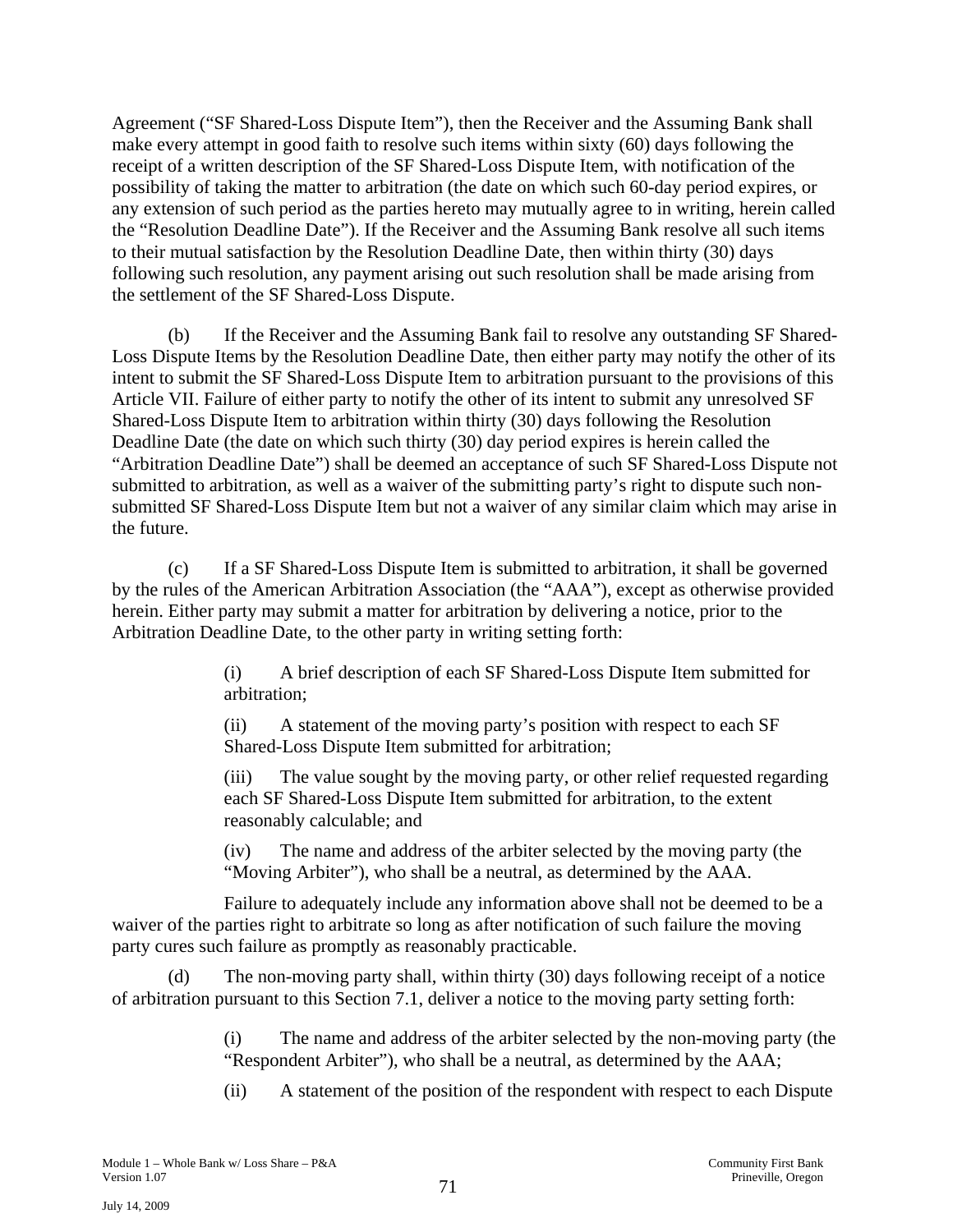Item; and

(iii) The ultimate resolution sought by the respondent or other relief, if any, the respondent deems is due the moving party with respect to each SF Shared-Loss Dispute Item.

Failure to adequately include any information above shall not be deemed to be a waiver of the non-moving party's right to defend such arbitration so long as after notification of such failure the non-moving party cures such failure as promptly as reasonably practicable

(e) The Moving Arbiter and Respondent Arbiter shall select a third arbiter from a list furnished by the AAA. In accordance with the rules of the AAA, the three (3) arbiters shall constitute the arbitration panel for resolution of each SF Loss-Share Dispute Item. The concurrence of any two (2) arbiters shall be deemed to be the decision of the arbiters for all purposes hereunder. The arbitration shall proceed on such time schedule and in accordance with the Rules of Commercial Arbitration of the AAA then in effect, as modified by this Section 7.1. The arbitration proceedings shall take place at such location as the parties thereto may mutually agree, but if they cannot agree, then they will take place at the offices of the Corporation in Washington, DC, or Arlington, Virginia.

(f) The Receiver and Assuming Bank shall facilitate the resolution of each outstanding SF Shared-Loss Dispute Item by making available in a prompt and timely manner to one another and to the arbiters for examination and copying, as appropriate, all documents, books, and records under their respective control and that would be discoverable under the Federal Rules of Civil Procedure.

(g) The arbiters designated pursuant to subsections (c), (d) and (e) hereof shall select, with respect to each Dispute Item submitted to arbitration pursuant to this Section 7.1, either (i) the position and relief submitted by the Assuming Bank with respect to each SF Shared-Loss Dispute Item, or (ii) the position and relief submitted by the Receiver with respect to each SF Shared-Loss Dispute Item, in either case as set forth in its respective notice of arbitration. The arbiters shall have no authority to select a value for each Dispute Item other than the determination set forth in Section 7.1(c) and Section 7.1(d). The arbitration shall be final, binding and conclusive on the parties.

(h) Any amounts ultimately determined to be payable pursuant to such award shall bear interest at the Settlement Interest Rate from and including the date specified for the arbiters decisions specified in this Section 7.1, without regard to any extension of the finality of such award, to but not including the date paid. All payments required to be made under this Section 7.1 shall be made by wire transfer.

(i) For the avoidance of doubt, to the extent any notice of a SF Shared-Loss Dispute Item(s) is provided prior to the Termination Date, the terms of this Single Family Shared-Loss Agreement shall remain in effect with respect to the Single Family Shared-Loss Loans that are the subject of such SF Shared-Loss Dispute Item(s) until such time as any such dispute is finally resolved.

**7.2 Fees and Expenses of Arbiters.** The aggregate fees and expenses of the arbiters shall be borne equally by the parties. The parties shall pay the aggregate fees and expenses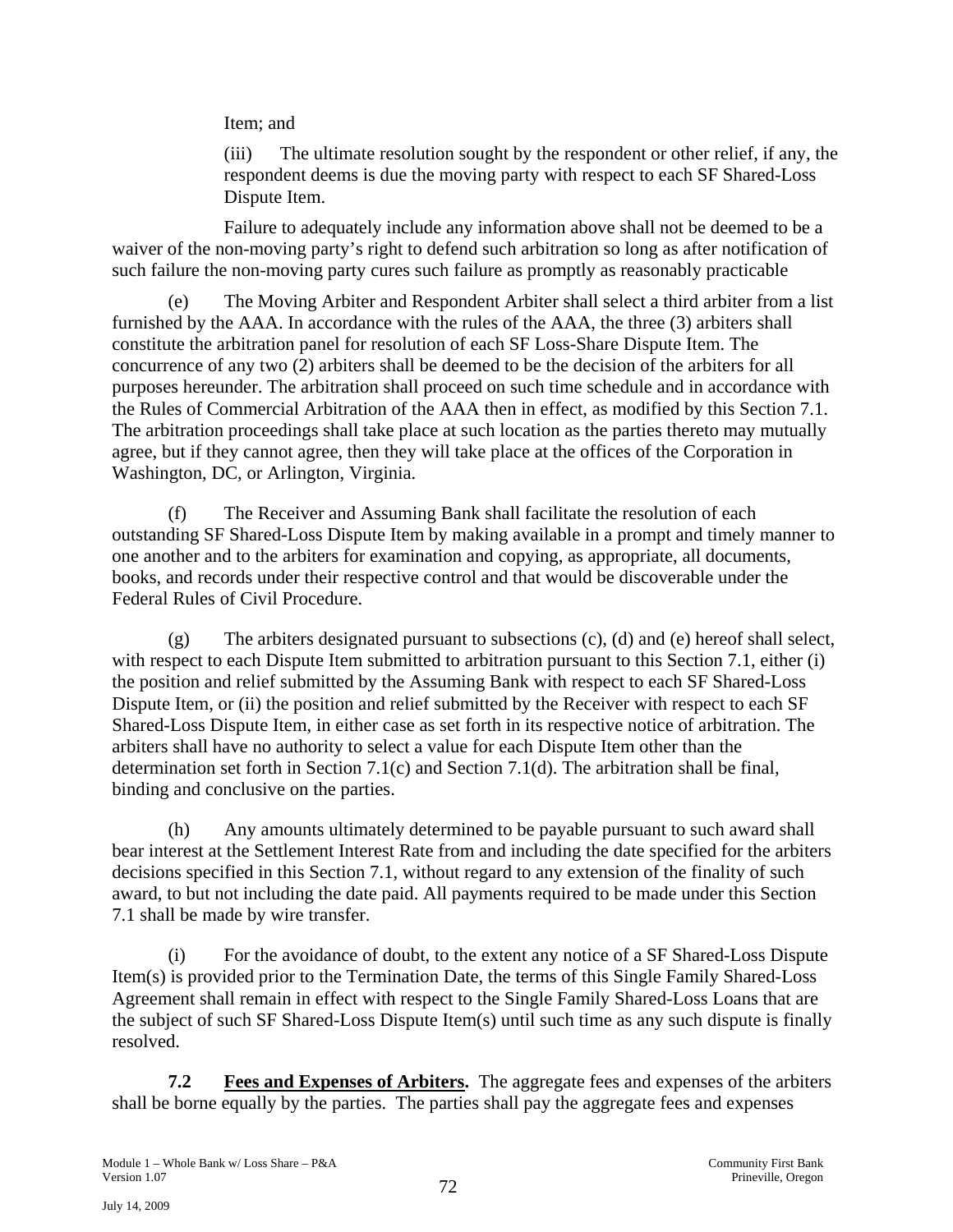within thirty (30) days after receipt of the written decision of the arbiters (unless the arbiters agree in writing on some other payment schedule).

## Exhibit 1

## **Monthly Certificate**

## **SEE FOLLOWING PAGE**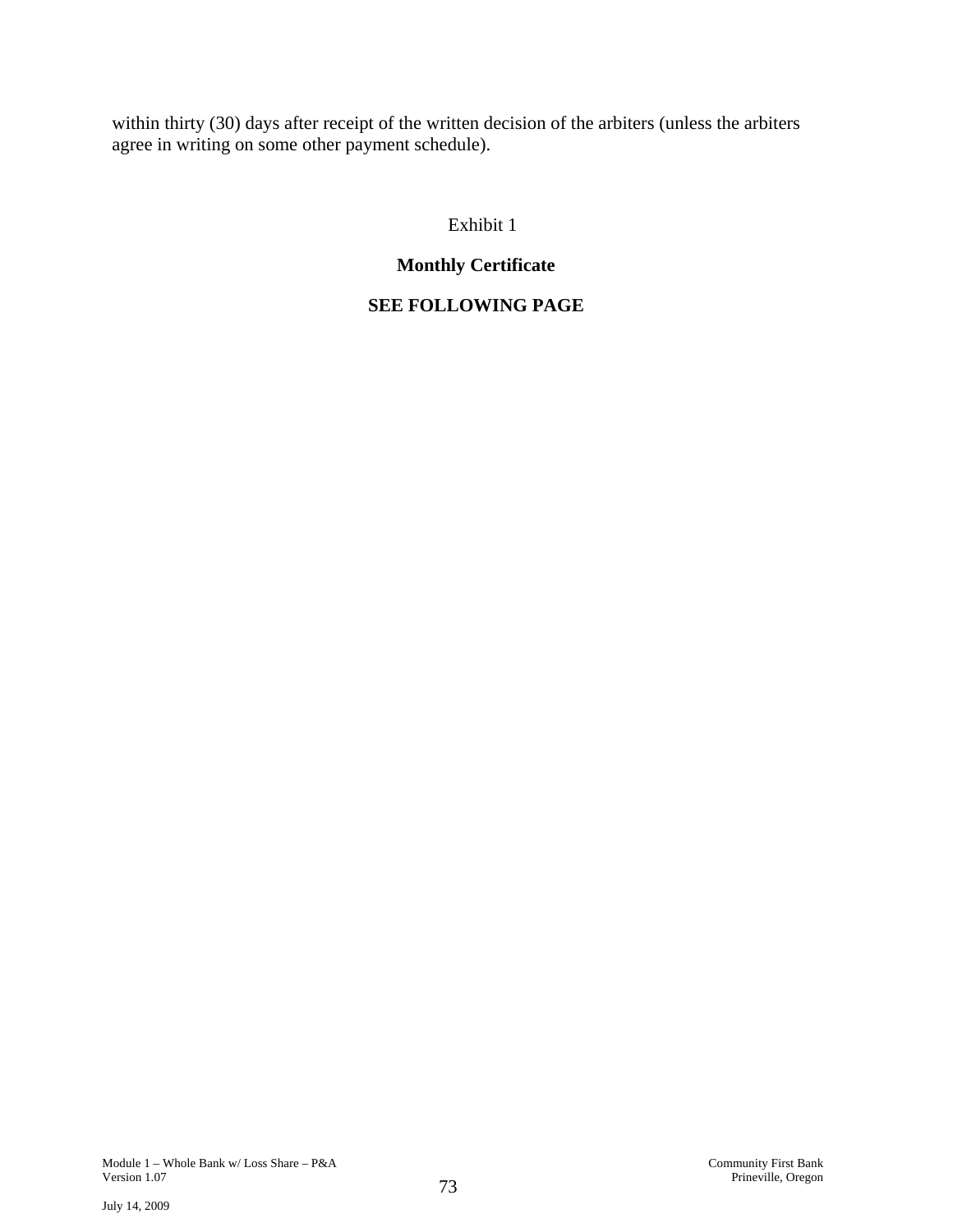| PART 1 - CURRENT MONTH NET LOSS                          |                      |            |                                   |                         |                             |
|----------------------------------------------------------|----------------------|------------|-----------------------------------|-------------------------|-----------------------------|
|                                                          |                      |            |                                   |                         |                             |
|                                                          |                      |            | <b>Specify loss type</b>          |                         |                             |
| <b>MONTH ENDED:</b>                                      | [input report month] |            | as Foreclosure,<br>or Short-Sale. |                         |                             |
| <b>Losses</b>                                            |                      |            |                                   |                         |                             |
|                                                          |                      | Loss       |                                   |                         |                             |
| Loan No.                                                 | Loss Type            | Amount     |                                   |                         |                             |
|                                                          |                      |            |                                   |                         |                             |
|                                                          |                      |            |                                   |                         |                             |
|                                                          |                      |            |                                   |                         |                             |
|                                                          |                      |            |                                   | <b>Loss Amount</b>      | Loss Month is               |
|                                                          |                      |            |                                   | is the amount           | the reporting               |
| <b>TOTAL</b>                                             |                      | XX         | $\overline{A}$                    | of Loss<br>incurred and | month in<br>which the       |
|                                                          |                      |            |                                   | reported on             | Loss was                    |
|                                                          |                      |            |                                   | the loan in a           | reported.                   |
| <b>Recoveries</b>                                        |                      |            |                                   | Ŧ                       |                             |
|                                                          |                      | Recovery   | $Loss^{\mathbf{Z}}$               | Loss                    |                             |
| Loan No.                                                 |                      | Amount     | Amount                            | Month                   |                             |
|                                                          |                      |            |                                   |                         |                             |
|                                                          |                      |            |                                   |                         |                             |
|                                                          |                      |            |                                   |                         |                             |
|                                                          |                      |            |                                   |                         |                             |
|                                                          |                      |            |                                   |                         |                             |
|                                                          |                      |            |                                   |                         |                             |
| <b>TOTAL</b>                                             |                      | XX         | B                                 |                         |                             |
|                                                          |                      |            |                                   |                         |                             |
| <b>Net Losses</b>                                        |                      | XX         | $C = A - B$                       |                         |                             |
| (Recoveries)                                             |                      |            |                                   |                         |                             |
|                                                          |                      |            |                                   |                         |                             |
|                                                          |                      |            |                                   |                         | If Col. D minus Col. E is   |
|                                                          |                      |            |                                   |                         | less than zero, enter zero. |
| <b>PART 2 - FIRST LOSS TEST</b>                          |                      |            |                                   |                         |                             |
|                                                          |                      |            |                                   | Col. D - Col.           |                             |
|                                                          |                      | Col. D     | Col. E                            | E                       |                             |
|                                                          |                      | Cumulative |                                   | Cumulative              |                             |
|                                                          |                      | Loss       | First Loss                        | Shared-Loss             |                             |
|                                                          |                      | Amount     | Tranche                           | Amount                  |                             |
|                                                          |                      |            |                                   |                         |                             |
| Balance, beginning of month                              |                      | XX         | XX                                | XX                      | $\mathsf F$                 |
| Current month Net Losses (from Part 1)                   |                      | XX         |                                   |                         |                             |
|                                                          |                      |            |                                   |                         |                             |
| Balance, end of month                                    |                      | <u>XX</u>  | XX                                | XX                      | G                           |
|                                                          |                      |            |                                   |                         |                             |
|                                                          |                      |            |                                   |                         | $G - F$                     |
| <b>Shared Loss Amount</b><br>Times Loss Share percentage |                      |            |                                   | XX<br>80%               |                             |
|                                                          |                      |            |                                   |                         |                             |
| Amount due from (to) FDIC as Receiver                    |                      |            |                                   | XX                      |                             |
|                                                          |                      |            |                                   |                         |                             |
|                                                          |                      |            |                                   |                         |                             |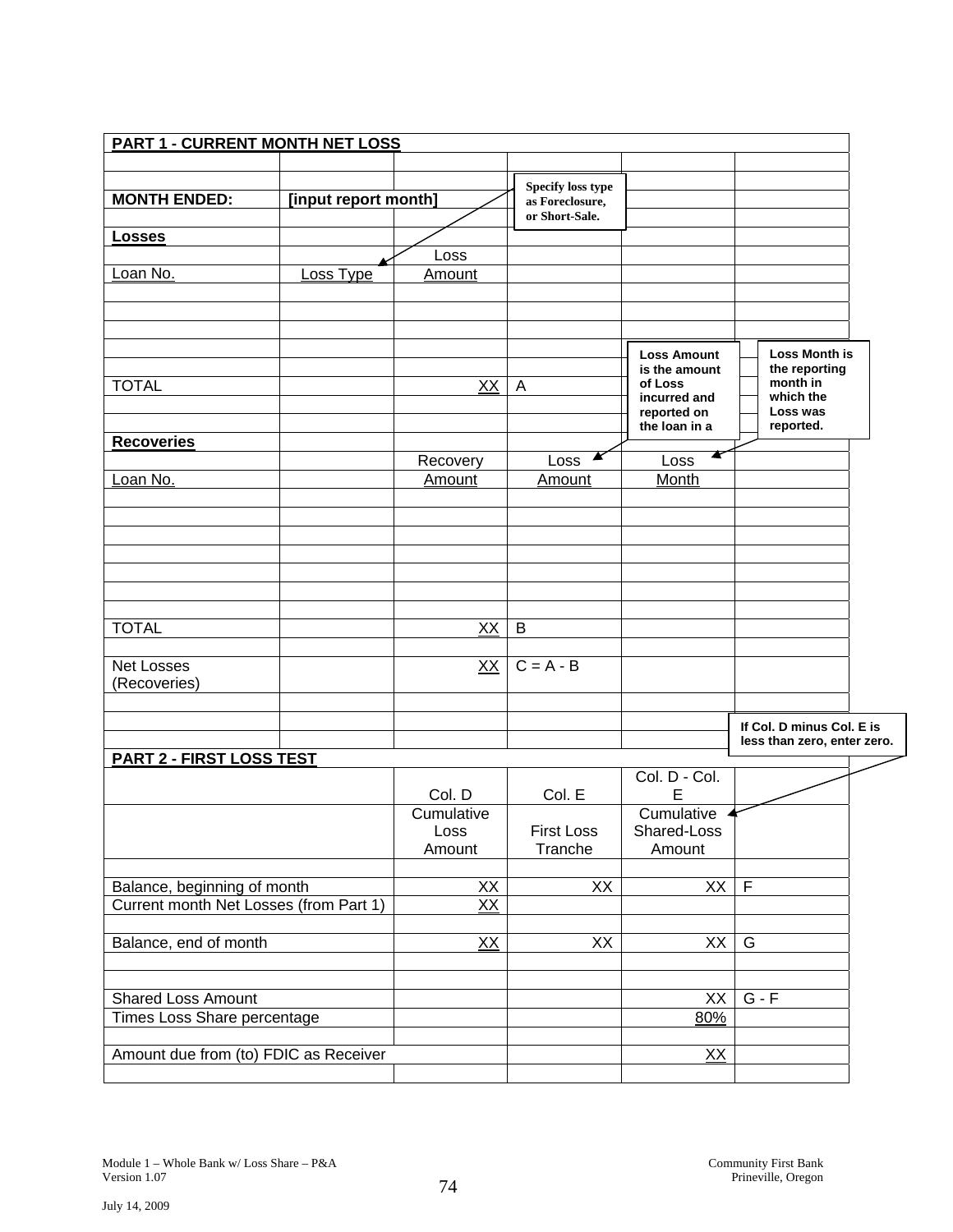| Pursuant to Section 2.1 of the Single Family Shared-Loss Agreement, the undersigned hereby certifies |  |  |  |  |
|------------------------------------------------------------------------------------------------------|--|--|--|--|
| the information on this Certificate is true, complete and correct.                                   |  |  |  |  |
| <b>OFFICER SIGNATURE</b>                                                                             |  |  |  |  |
| I TITLE<br><b>OFFICER NAME:</b>                                                                      |  |  |  |  |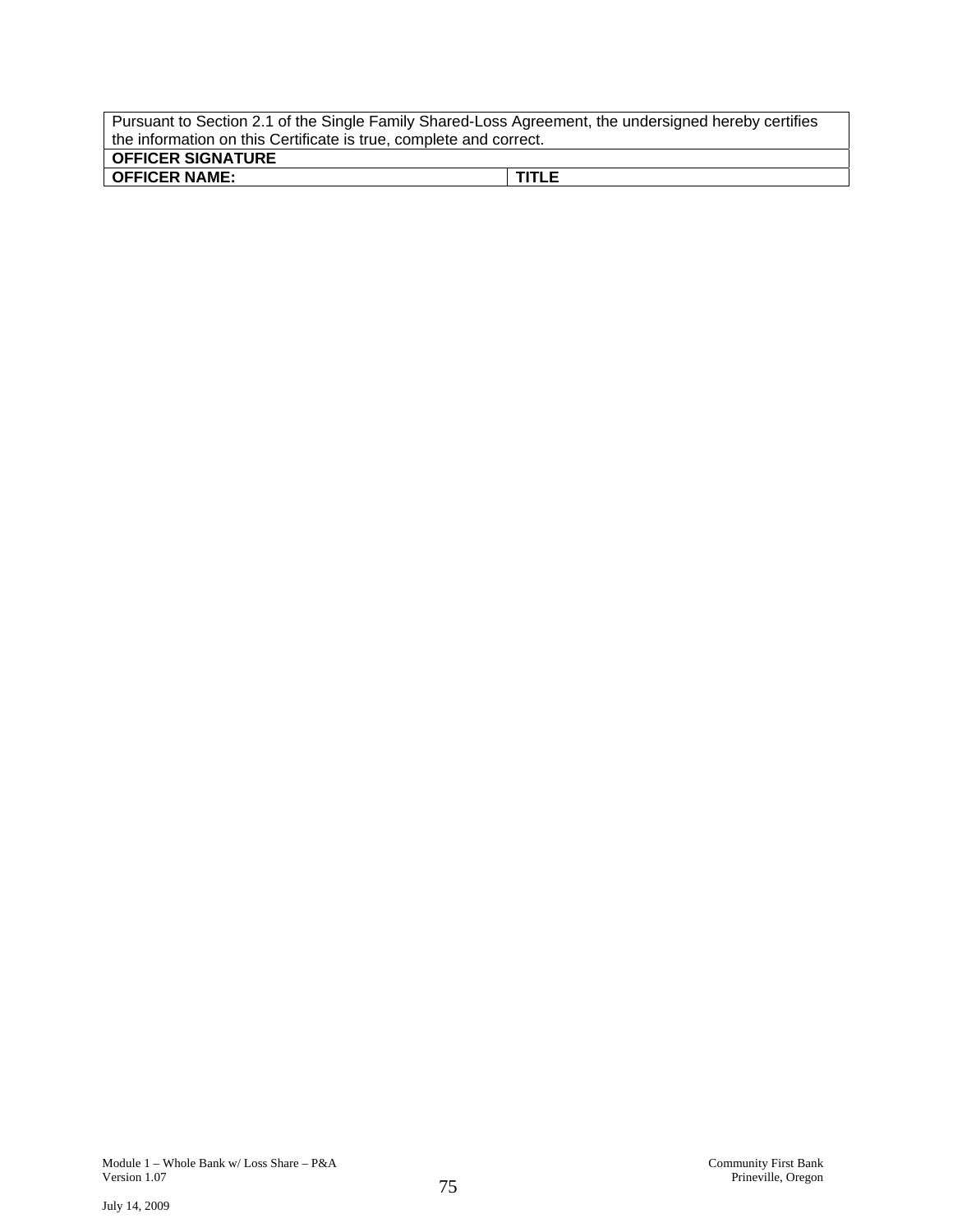## **Exhibit 2a**

This exhibit contains three versions of the loss share calculation for foreclosure, plus explanatory notes.

#### **Exhibit 2a(1) CALCULATION OF FORECLOSURE LOSS Foreclosure Occurred Prior to Loss Share Agreement**

|    | 1 Shared-Loss Month<br>2 Loan no:<br>3 REO #                                               | May-09<br>364574<br>621 |
|----|--------------------------------------------------------------------------------------------|-------------------------|
|    | 4 Foreclosure date                                                                         | 12/18/08                |
|    | 5 Liquidation date                                                                         | 4/12/09                 |
|    | 6 Note Interest rate                                                                       | 8.100%                  |
|    | 7 Most recent BPO                                                                          | 228,000                 |
|    | 8 Most recent BPO date                                                                     | 1/21/09                 |
|    | <b>Foreclosure Loss calculation</b>                                                        |                         |
|    | 9 Book value at date of Loss Share agreement                                               | 244,900                 |
|    | Accrued interest, limited to 90 days or days from failure<br>10 to sale, whichever is less | 3,306                   |
|    | 11 Costs incurred after Loss Share agreement in place:                                     |                         |
| 12 | Attorney's fees                                                                            | 0                       |
|    | Foreclosure costs, including title search, filing fees,                                    |                         |
|    | 13 advertising, etc.                                                                       | 0                       |
| 14 | Property protection costs, maint. and repairs                                              | 6,500                   |
| 15 | Tax and insurance advances                                                                 | 0                       |
|    | <b>Other Advances</b>                                                                      |                         |
| 16 | Appraisal/Broker's Price Opinion fees                                                      | 0                       |
| 17 | Inspections                                                                                | 0                       |
| 18 | Other                                                                                      | 0                       |
|    | 19 Gross balance recoverable by Purchaser                                                  | 254,706                 |
|    | <b>Cash Recoveries:</b>                                                                    |                         |
|    | 20 Net liquidation proceeds (from HUD-1 settl stmt)                                        | 219,400                 |
|    | 21 Hazard Insurance proceeds                                                               | 0                       |
|    | 22 Mortgage Insurance proceeds                                                             | 0                       |
|    | 23 T & I escrow account balances, if positive                                              | 0                       |
|    | 24 Other credits, if any (itemize)                                                         | 0                       |
| 25 | <b>Total Cash Recovery</b>                                                                 | 219,400                 |
|    | 26 Loss Amount                                                                             | 35,306                  |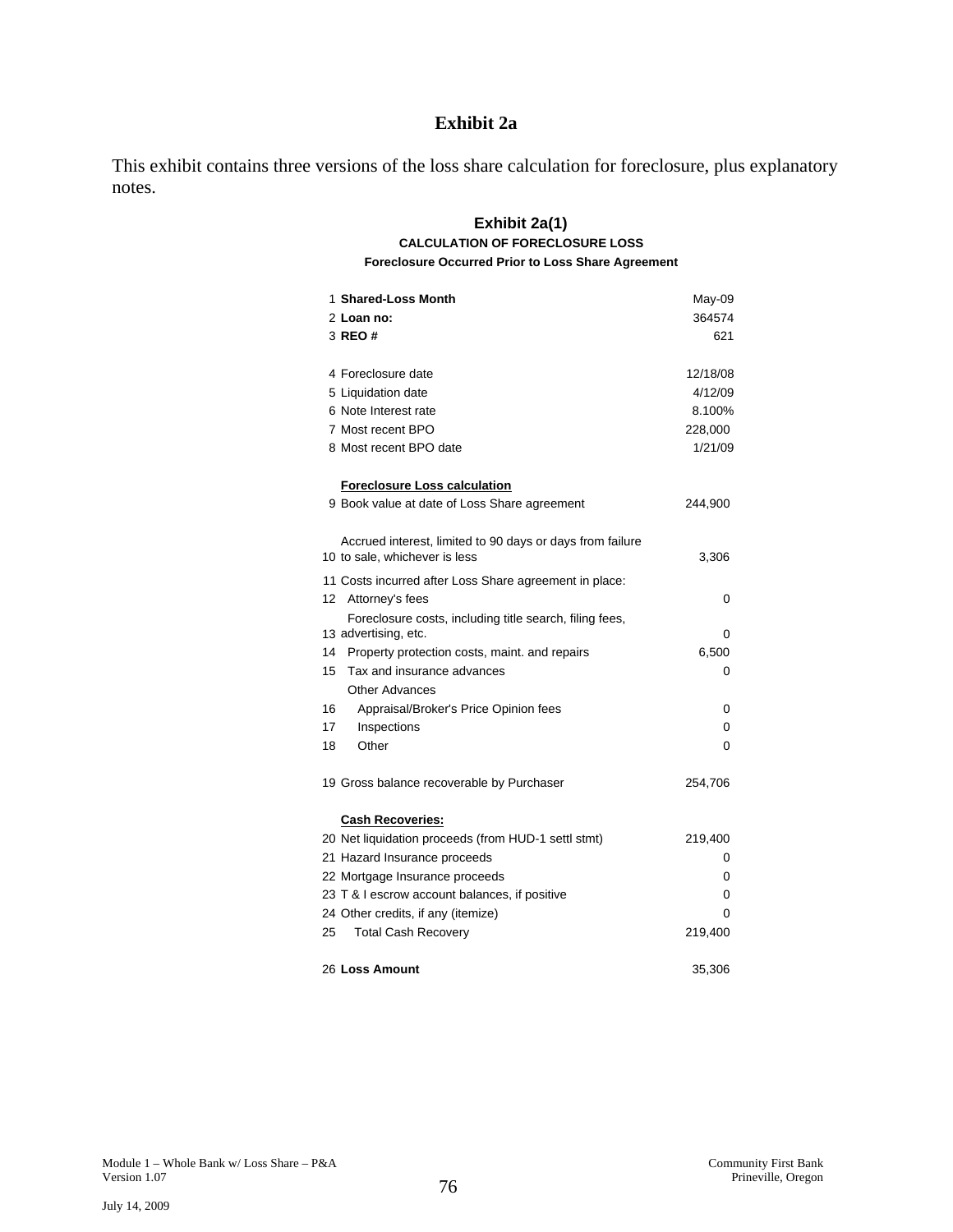#### **Exhibit 2a(2)**

#### **CALCULATION OF FORECLOSURE LOSS**

#### **No Preceeding Loan Mod under Loss Share**

| 1 Shared-Loss Month                                                             | May-09   |
|---------------------------------------------------------------------------------|----------|
| 2 Loan no:                                                                      | 292334   |
| 3 REO #                                                                         | 477      |
| 4 Interest paid-to-date                                                         | 4/30/08  |
| 5 Foreclosure date                                                              | 1/15/09  |
| 6 Liquidation date                                                              | 4/12/09  |
| 7 Note Interest rate                                                            | 8.000%   |
| 8 Owner occupied?                                                               | Yes      |
| 9 If owner-occupied:                                                            |          |
| 10<br>Borrower current gross annual income                                      | 42,000   |
| Estimated NPV of loan mod<br>11                                                 | 195,000  |
| 12 Most recent BPO                                                              | 235,000  |
| 13 Most recent BPO date                                                         | 1/21/09  |
| <b>Foreclosure Loss calculation</b>                                             |          |
| 16 Loan Principal balance after last paid installment                           | 300,000  |
| 17 Accrued interest, limited to 90 days                                         | 6,000    |
| 18 Attorney's fees                                                              | 0        |
| Foreclosure costs, including title search, filing fees,<br>19 advertising, etc. | 4,000    |
| 20 Property protection costs, maint. and repairs                                | 5,500    |
| 21 Tax and insurance advances                                                   | 1,500    |
| <b>Other Advances</b>                                                           |          |
| 22<br>Appraisal/Broker's Price Opinion fees                                     | 0        |
| 23<br>Inspections                                                               | 50       |
| 24<br>Other                                                                     | $\Omega$ |
| 25 Gross balance recoverable by Purchaser                                       | 317,050  |
| <b>Cash Recoveries:</b>                                                         |          |
| 26 Net liquidation proceeds (from HUD-1 settl stmt)                             | 205,000  |
| 27 Hazard Insurance proceeds                                                    | 0        |
| 28 Mortgage Insurance proceeds                                                  | 0        |
| 29 T & I escrow account balances, if positive                                   | 0        |
| 30 Other credits, if any (itemize)                                              | 0        |
| 31<br><b>Total Cash Recovery</b>                                                | 205,000  |
| 32 Loss Amount                                                                  | 112,050  |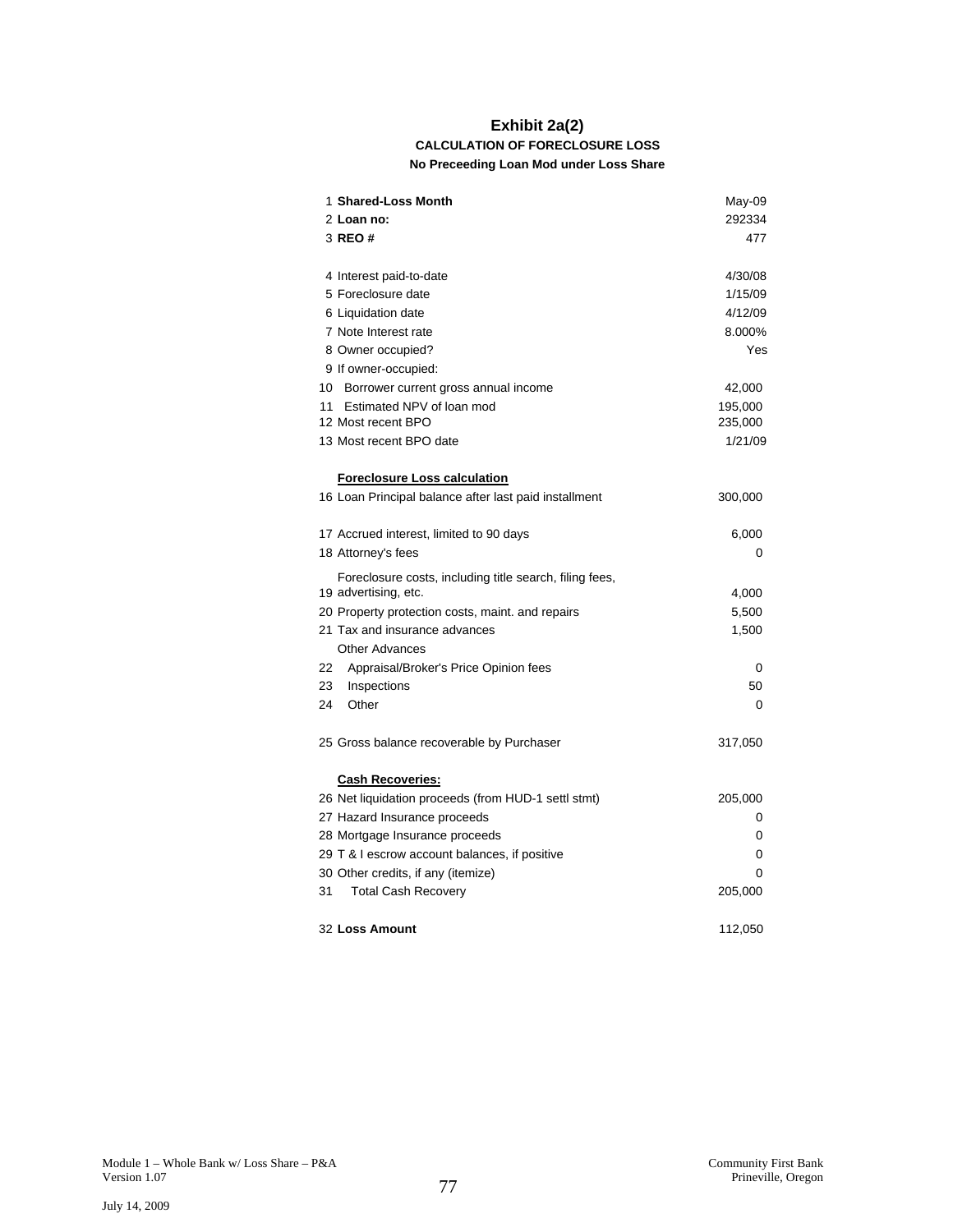## **Exhibit 2a(3)**

#### **CALCULATION OF FORECLOSURE LOSS Foreclosure after a Covered Loan Mod**

|    | 1 Shared-Loss Month                                                  | May-09   |
|----|----------------------------------------------------------------------|----------|
|    | 2 Loan no:                                                           | 138554   |
|    | 3 REO #                                                              | 843      |
|    |                                                                      |          |
|    | 4 Loan mod date                                                      | 1/17/08  |
|    | 5 Interest paid-to-date                                              | 4/30/08  |
|    | 6 Foreclosure date                                                   | 1/15/09  |
|    | 7 Liquidation date                                                   | 4/12/09  |
|    | 8 Note Interest rate                                                 | 4.000%   |
|    | 9 Most recent BPO                                                    | 210,000  |
|    | 10 Most recent BPO date                                              | 1/20/09  |
|    |                                                                      |          |
|    | <b>Foreclosure Loss calculation</b>                                  |          |
|    | 11 NPV of projected cash flows at loan mod                           | 285,000  |
|    | 12 Less: Principal payments between loan mod and deliquency          | 2,500    |
|    | 13 Plus:                                                             |          |
| 14 | Attorney's fees                                                      | 0        |
|    | Foreclosure costs, including title search, filing fees, advertising, |          |
|    | 15 etc.                                                              | 4,000    |
| 16 | Property protection costs, maint. and repairs                        | 7,000    |
| 17 | Tax and insurance advances                                           | 2,000    |
| 18 | <b>Other Advances</b>                                                |          |
| 19 | Appraisal/Broker's Price Opinion fees                                | 0        |
| 20 | Inspections                                                          | 0        |
| 21 | Other                                                                | $\Omega$ |
|    |                                                                      |          |
|    | 22 Gross balance recoverable by Purchaser                            | 295,500  |
|    |                                                                      |          |
|    | <b>Cash Recoveries:</b>                                              |          |
|    | 23 Net liquidation proceeds (from HUD-1 settl stmt)                  | 201,000  |
|    | 24 Hazard Insurance proceeds                                         | 0        |
|    | 25 Mortgage Insurance proceeds                                       | 0        |
|    | 26 T & I escrow account balances, if positive                        | 0        |
|    | 27 Other credits, if any (itemize)                                   | 0        |
| 28 | <b>Total Cash Recovery</b>                                           | 201,000  |
|    |                                                                      |          |
|    | 29 Loss Amount                                                       | 94,500   |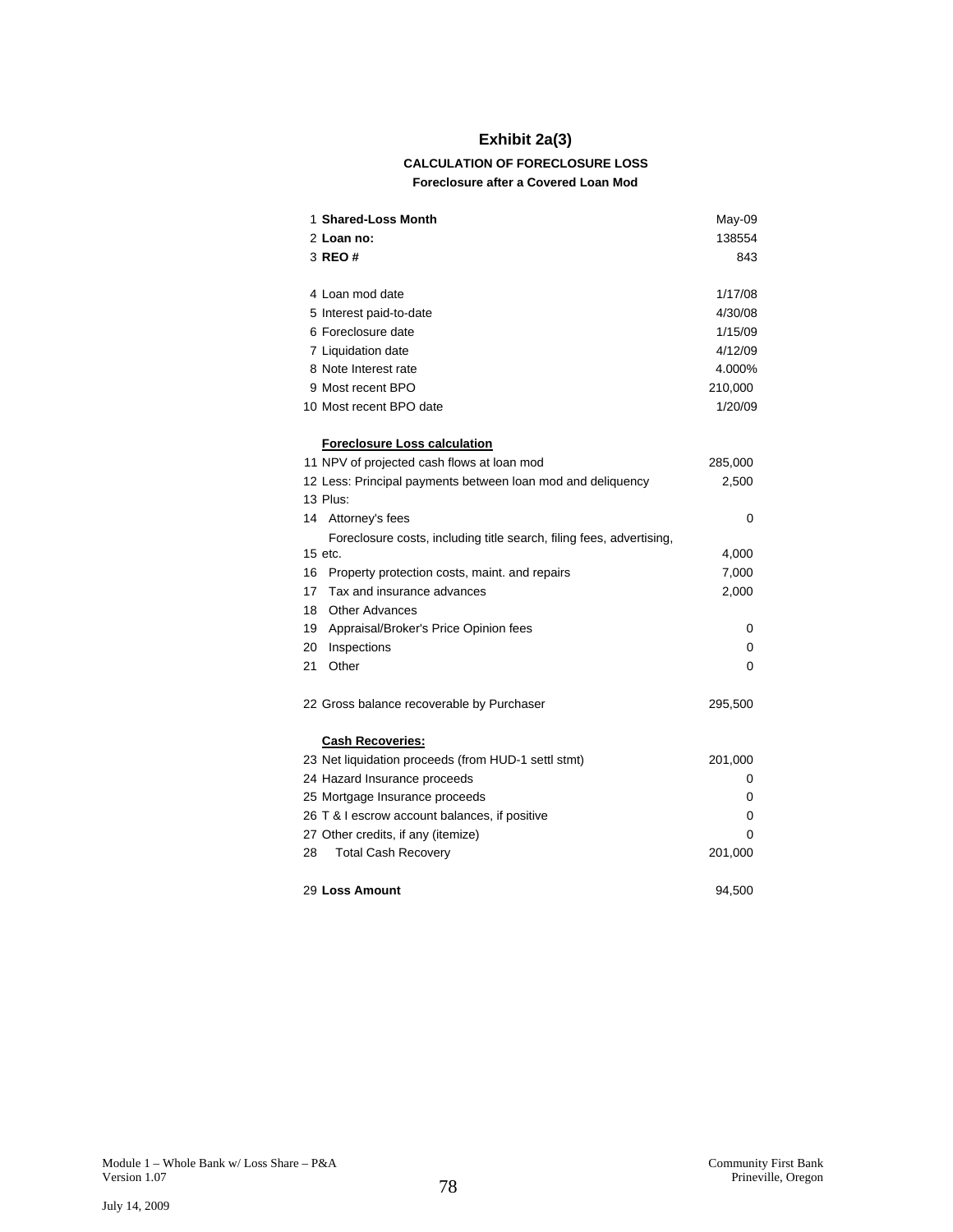## **Notes to Exhibit 2a (foreclosure)**

- 1. The data shown are for illustrative purpose. The figures will vary for actual restructurings.
- 2. The covered loss is the difference between the gross balance recoverable by Purchaser and the total cash recovery. There are three methods of calculation for covered losses from foreclosures, depending upon the circumstances. They are shown below:
	- a. If foreclosure occurred prior to the beginning of the Loss Share agreement, use Exhibit 2a(1). This version uses the book value of the REO as the starting point for the covered loss.
	- b. If foreclosure occurred after the Loss Share agreement was in place, and if the loan was not restructured when the Loss Share agreement was in place, use Exhibit 2a(2). This version uses the unpaid balance of the loan as of the last payment as the starting point for the covered loss.
	- c. If the loan was restructured when the Loss Share agreement was in place, and then foreclosure occurred, use Exhibit 2a(3). This version uses the Net Present Value (NPV) of the modified loan as the starting point for the covered loss.
- 3. For Exhibit  $2a(1)$ , the gross balance recoverable by the purchaser is calculated as the sum of lines  $9 - 18$ ; it is shown in line 19. For Exhibit 2a(2), the gross balance recoverable by the purchaser is calculated as the sum of lines  $16 - 24$ ; it is shown in line 25. For Exhibit 2a(3), the gross balance recoverable by the purchaser is calculated as line 11 minus line 12 plus lines  $13 - 21$ ; it is shown in line 22.
- 4. For Exhibit 2a(1), the total cash recovery is calculated as the sum of lines  $20 24$ ; it is shown in line 25. For Exhibit 2a(2), the total cash recovery is calculated as the sum of lines  $26 - 30$ ; it is shown in line 31. For Exhibit 2a(3), the total cash recovery is calculated as the sum of lines  $23 - 27$ ; it is shown in line 28.
- 5. Reasonable and customary third party attorney's fees and expenses incurred by or on behalf of Assuming Bank in connection with any enforcement procedures, or otherwise with respect to such loan, are reported under Attorney's fees.
- 6. Assuming Bank's (or Third Party Servicer's) reasonable and customary out-of-pocket costs paid to either a third party or an affiliate (if affiliate is pre-approved by the FDIC) for foreclosure, property protection and maintenance costs, repairs, assessments, taxes, insurance and similar items are treated as part of the gross recoverable balance, to the extent they are not paid from funds in the borrower's escrow account. Allowable costs are limited to amounts per Freddie Mac and Fannie Mae guidelines (as in effect from time to time), where applicable, provided that this limitation shall not apply to costs or expenses relating to environmental conditions.
- 7. Do not include late fees, prepayment penalties, or any similar lender fees or charges by the Failed Bank or Assuming Bank to the loan account, any allocation of Assuming Bank's servicing costs, or any allocations of Assuming Bank's general and administrative (G&A) or other operating costs.
- 8. If Exhibit  $2a(3)$  is used, then no accrued interest may be included as a covered loss. Otherwise, the amount of accrued interest that may be included as a covered loss is limited to the minimum of:
	- a. 90 days
	- b. The number of days that the loan is delinquent when the property was sold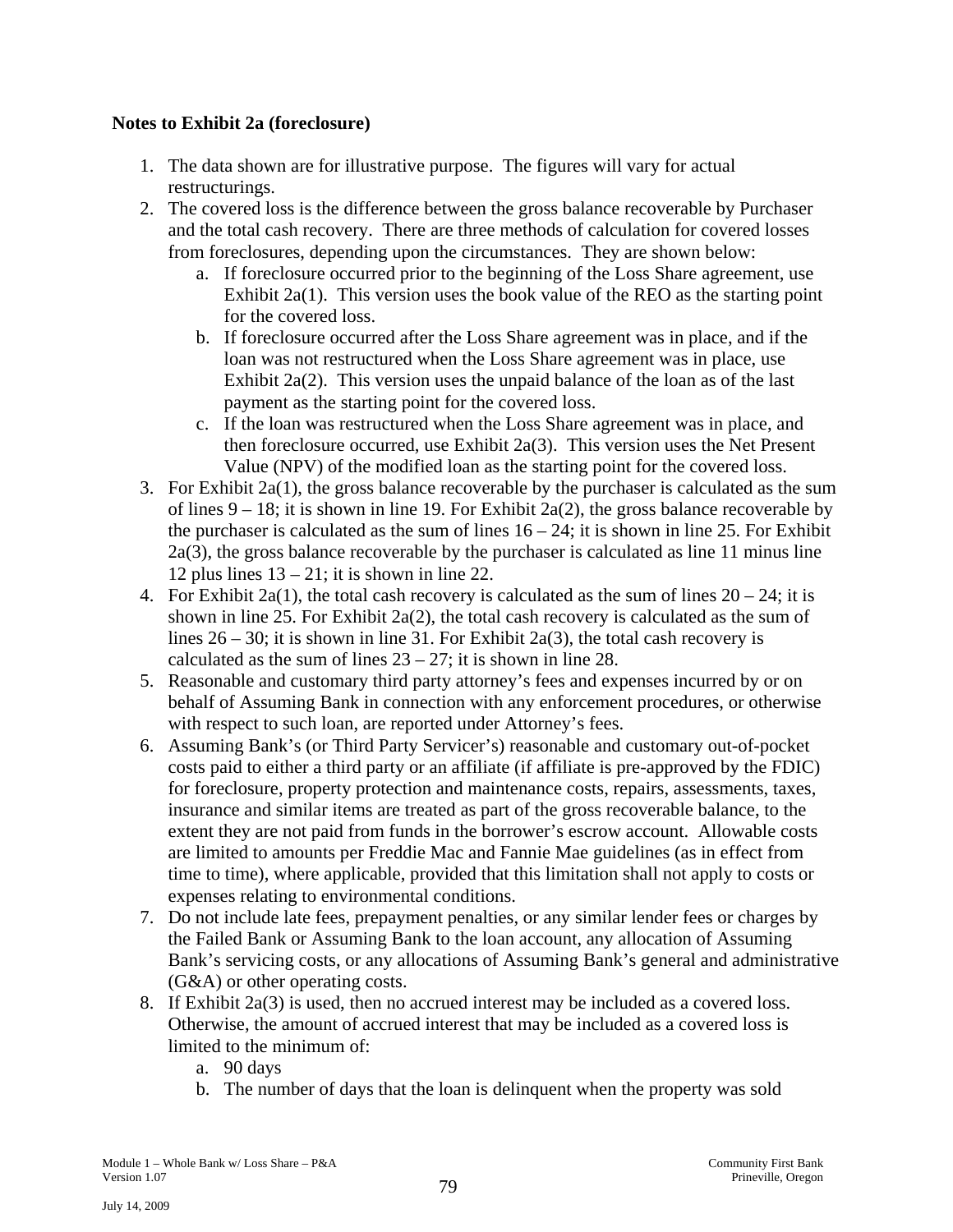c. The number of days between the resolution date and the date when the property was sold

To calculate accrued interest, apply the note interest rate that would have been in effect if the loan were performing to the principal balance after application of the last payment made by the borrower.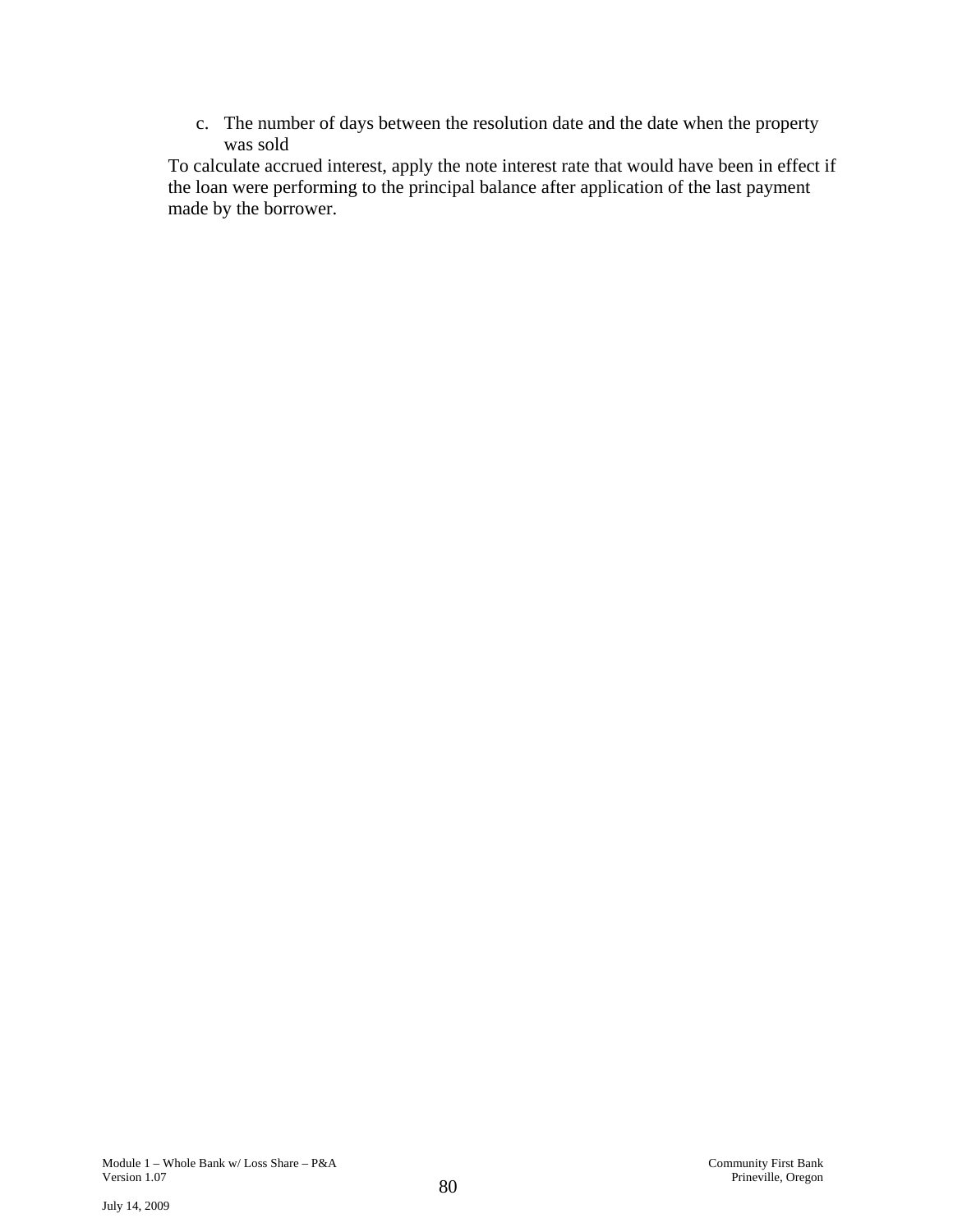# **Exhibit 2b**

This exhibit contains the loss share calculation for restructuring (loan mod), plus explanatory notes.

### **Exhibit 2b CALCULATION OF RESTRUCTURING LOSS**

|                                           | 1 Shared-Loss Month                                                                       | May-09                      |
|-------------------------------------------|-------------------------------------------------------------------------------------------|-----------------------------|
|                                           | 2 Loan no:                                                                                | 123456                      |
|                                           | <b>Loan before Restructuring</b>                                                          |                             |
|                                           | 3 Original loan amount                                                                    | 500,000                     |
|                                           | 4 Current unpaid principal balance                                                        | 450,000                     |
|                                           | 5 Remaining term                                                                          | 298                         |
|                                           | 6 Interest rate                                                                           | 7.500%                      |
|                                           | 7 Interest Paid-To-Date                                                                   | 2/29/08                     |
|                                           | 8 Monthly payment - P&I                                                                   | 3,333                       |
|                                           | 9 Monthly payment - T&I                                                                   | 1,000                       |
|                                           | 10 Total monthly payment                                                                  | 4,333                       |
|                                           | 11 Loan type (fixed-rate, ARM, I/O, Option ARM, etc.)                                     | <b>Option ARM</b>           |
|                                           | 12 Borrower current annual income                                                         | 82,000                      |
|                                           | <b>Terms of Modified/Restructured Loan</b>                                                |                             |
|                                           | 13 Closing date on modified/restructured loan                                             | 4/19/09                     |
|                                           | 14 New Principal balance                                                                  | 461,438                     |
|                                           | 15 Remaining term                                                                         | 313                         |
|                                           | 16 Interest rate                                                                          | 3.500%                      |
|                                           | 17 Monthly payment - P&I                                                                  | 1,346                       |
|                                           | 18 Monthly payment - T&I                                                                  | 800                         |
|                                           | 19 Total monthly payment                                                                  | 2,146                       |
|                                           | 20 Loan type (fixed-rate, ARM, I/O, Option ARM, etc.)                                     | IO Hybrid                   |
|                                           | 21 Lien type (1st, 2nd)                                                                   | 1st                         |
|                                           | If adjustable:                                                                            |                             |
|                                           | 22 Initial interest rate                                                                  | 3.500%                      |
| 23                                        | Term - initial interest rate                                                              | 60 Months                   |
|                                           | 24 Initial payment amount                                                                 | 2,146                       |
|                                           | 25 Term-initial payment amount                                                            | 60 Months                   |
|                                           | 26 Negative amortization?                                                                 | No                          |
|                                           | 27 Rate reset frequency after first adjustment                                            | 6 Months                    |
|                                           | 28 Next reset date                                                                        | 5/1/14                      |
|                                           | 29 Index                                                                                  | <b>LIBOR</b>                |
|                                           | 30 Margin                                                                                 | 2.750%                      |
|                                           | 31 Cap per adjustment                                                                     | 2.000%                      |
|                                           | 32 Lifetime Cap                                                                           | 9.500%                      |
|                                           | 33 Floor                                                                                  | 2.750%                      |
|                                           | 34 Front end DTI                                                                          | 31%                         |
|                                           | 35 Back end DTI                                                                           | 45%                         |
|                                           |                                                                                           |                             |
|                                           | <b>Restructuring Loss Calculation</b>                                                     |                             |
|                                           | 36 Loan Principal balance before restructuring<br>37 Accrued interest, limited to 90 days | 450,000                     |
|                                           | 38 Tax and insurance advances                                                             | 8,438                       |
|                                           |                                                                                           | 3,000                       |
|                                           | 39 3rd party fees due                                                                     | 461,438                     |
|                                           | 40 Total loan balance due before restructuring                                            |                             |
|                                           | Assumptions for NPV Calculation, Restructured Loan:                                       |                             |
|                                           | 41 Discount rate for projected cash flows                                                 | 5.530%                      |
|                                           | 42 Loan prepayment in full                                                                | 120 Months                  |
|                                           | 43 NPV of projected cash flows                                                            | 403,000                     |
|                                           | 44 Loss Amount                                                                            | 58.438                      |
| Module 1 – Whole Bank w/ Loss Share – P&A |                                                                                           | <b>Community First Bank</b> |
| Version 1.07                              | 81                                                                                        | Prineville, Oregon          |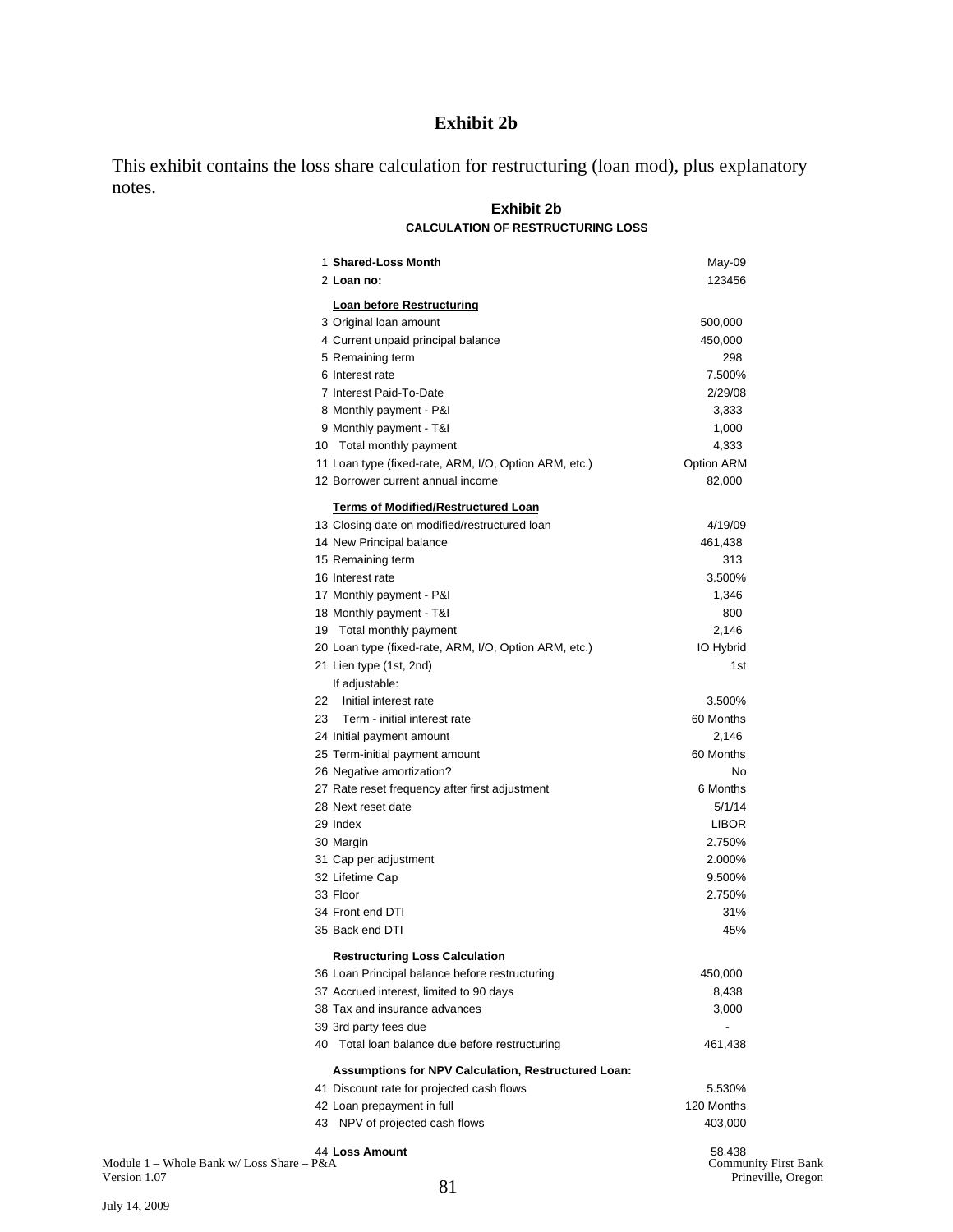## **Notes to Exhibit 2b (restructuring)**

- 1. The data shown are for illustrative purpose. The figures will vary for actual restructurings.
- 2. For purposes of loss sharing, losses on restructured loans are calculated as the difference between:
	- a. The principal, accrued interest, advances due on the loan, and allowable  $3<sup>rd</sup>$  party fees prior to restructuring (lines 36-39), and
	- b. The Net Present Value (NPV) of the estimated cash flows (line 43). The cash flows should assume no default or prepayment for 10 years, followed by prepayment in full at the end of 10 years (120 months).
- 3. For owner-occupied residential loans, the NPV is calculated using the most recently published Freddie Mac survey rate on 30-year fixed rate loans as of the restructure date.
- 4. For investor owned or non-owner occupied residential loans, the NPV is calculated using commercially reasonable rate on 30-year fixed rate loans as of the restructure date.
- 5. If the new loan is an adjustable-rate loan, interest rate resets and related cash flows should be projected based on the index rate in effect at the date of the loan restructuring. If the restructured loan otherwise provides for specific charges in monthly P&I payments over the term of the loan, those changes should be reflected in the projected cash flows. Assuming Bank must retain supporting schedule of projected cash flows as required by Section 2.1 of the Single Family Shared-Loss Agreement and provide it to the FDIC if requested for a sample audit.
- 6. Do not include late fees, prepayment penalties, or any similar lender fees or charges by the Failed Bank or Assuming Bank to the loan account, any allocation of Assuming Bank's servicing costs, or any allocations of Assuming Bank's general and administrative (G&A) or other operating costs.
- 7. The amount of accrued interest that may be added to the balance of the loan is limited to the minimum of:
	- a. 90 days
	- b. The number of days that the loan is delinquent at the time of restructuring

c. The number of days between the resolution date and the restructuring To calculate accrued interest, apply the note interest rate that would have been in effect if the loan were performing to the principal balance after application of the last payment made by the borrower.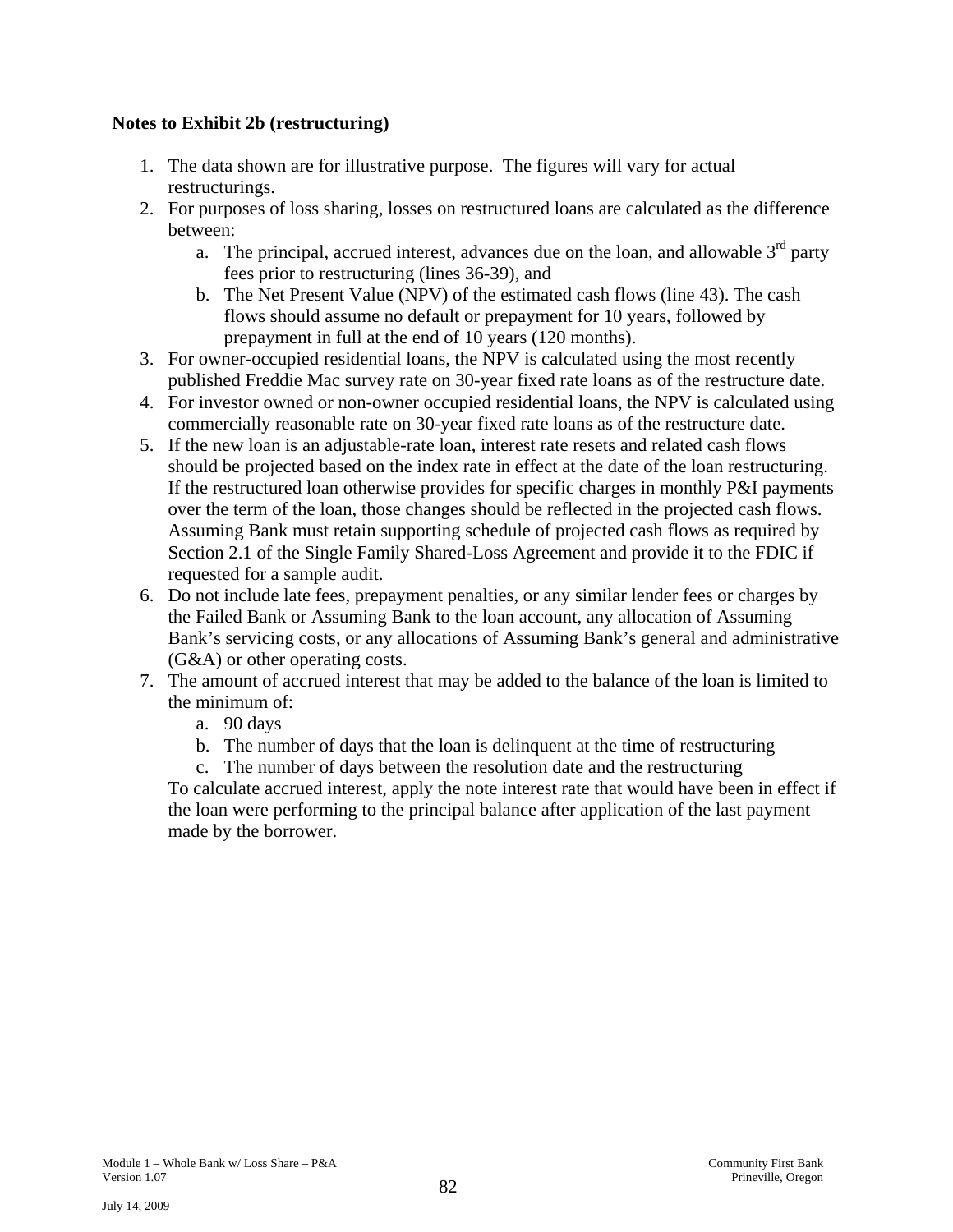## **Exhibit 2c**

This exhibit contains two versions of the loss share calculation for short sales, plus explanatory notes.

#### **Exhibit 2c(1) CALCULATION OF LOSS FOR SHORT SALE LOANS No Preceeding Loan Mod under Loss Share**

| 1 Shared-Loss Month:<br>2 Loan #<br>3 RO #                                                                                                                                                       | May-09<br>58776<br>542                       |
|--------------------------------------------------------------------------------------------------------------------------------------------------------------------------------------------------|----------------------------------------------|
| 4 Interest paid-to-date<br>5 Short Payoff Date                                                                                                                                                   | 7/31/08<br>4/17/09                           |
| 6 Note Interest rate<br>7 Owner occupied?<br>If so:                                                                                                                                              | 7.750%<br>Yes                                |
| Borrower current gross annual income<br>8<br>Estimated NPV of loan mod<br>9<br>10 Most recent BPO<br>11 Most recent BPO date                                                                     | 38,500<br>200,000<br>380,000<br>1/31/06      |
| <b>Short-Sale Loss calculation</b><br>12 Loan Principal balance                                                                                                                                  | 375,000                                      |
| 13 Accrued interest, limited to 90 days<br>14 Attorney's fees<br>15 Tax and insurance advances<br>16 3rd party fees due<br>17 Incentive to borrower<br>18 Gross balance recoverable by Purchaser | 7,266<br>0<br>0<br>2,800<br>2,000<br>387,066 |
| 19 Amount accepted in Short-Sale<br>20 Hazard Insurance<br>21 Mortgage Insurance                                                                                                                 | 255,000<br>0<br>0                            |
| 22 Total Cash Recovery                                                                                                                                                                           | 255,000                                      |
| 23 Loss Amount                                                                                                                                                                                   | 132,066                                      |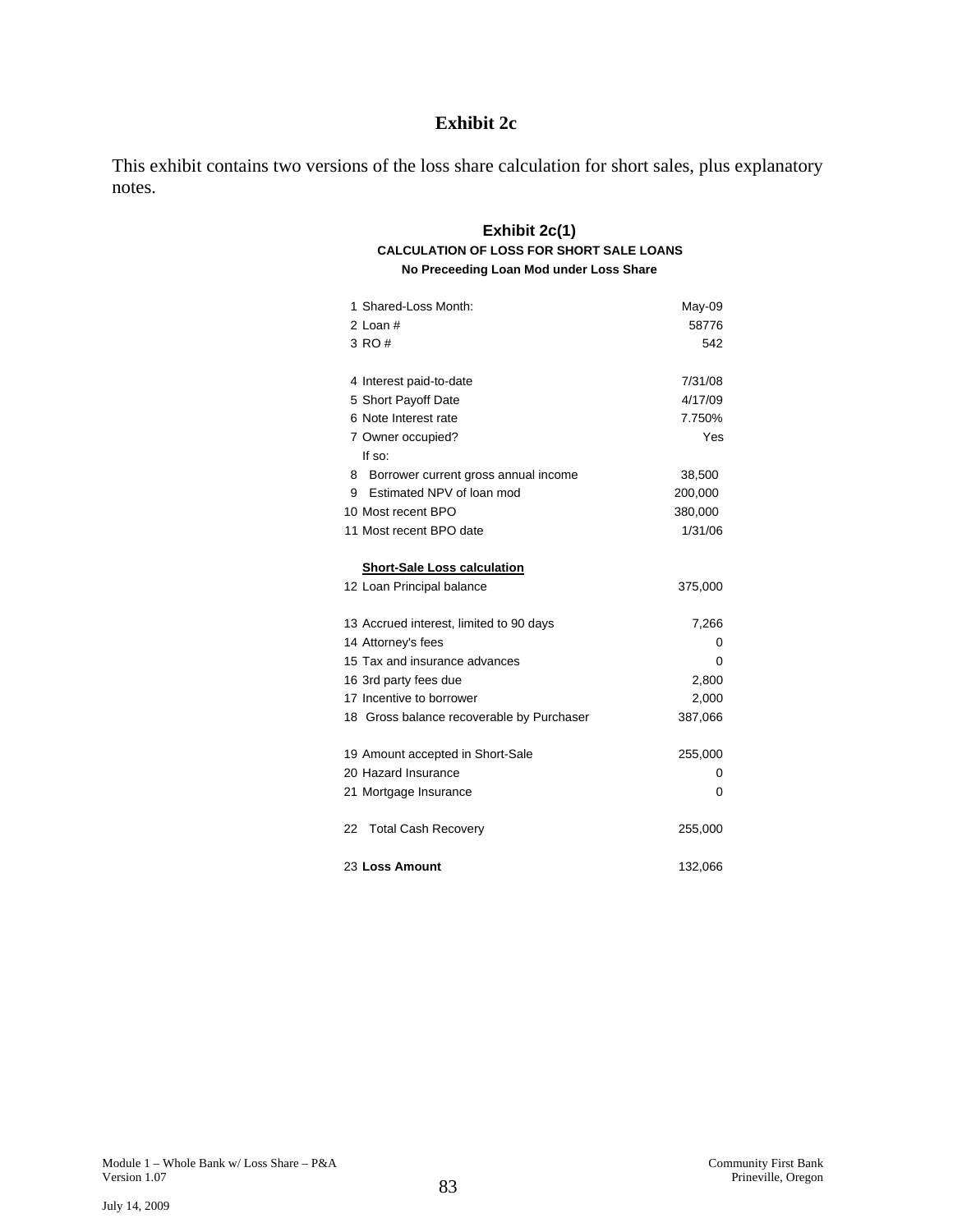### **Exhibit 2c(2) CALCULATION OF LOSS FOR SHORT SALE LOANS Short Sale after a Covered Loan Mod**

| 1 Shared-Loss Month:                                        | May-09  |
|-------------------------------------------------------------|---------|
| 2 Loan $#$                                                  | 20076   |
| 3 REO #                                                     | 345     |
|                                                             |         |
| 4 Loan mod date                                             | 5/12/08 |
| 5 Interest paid-to-date                                     | 9/30/08 |
| 6 Short Payoff Date                                         | 4/2/09  |
| 7 Note Interest rate                                        | 7.500%  |
| 8 Most recent BPO                                           | 230,000 |
| 9 Most recent BPO date                                      | 1/21/09 |
|                                                             |         |
| <b>Short-Sale Loss calculation</b>                          |         |
| 11 NPV of projected cash flows at loan mod                  | 311,000 |
| 12 Less: Principal payments between loan mod and deliquency | 1,000   |
| Plus:                                                       |         |
| Attorney's fees<br>13                                       | 0       |
| Tax and insurance advances<br>14                            | 1,500   |
| 15<br>3rd party fees due                                    | 2,600   |
| Incentive to borrower<br>16                                 | 3,500   |
| 17 Gross balance recoverable by Purchaser                   | 317,600 |
|                                                             |         |
| 18 Amount accepted in Short-Sale                            | 234,000 |
| 19 Hazard Insurance                                         | 0       |
| 20 Mortgage Insurance                                       | 0       |
|                                                             |         |
| <b>Total Cash Recovery</b><br>21                            | 234,000 |
|                                                             |         |
| 22 Loss Amount                                              | 83,600  |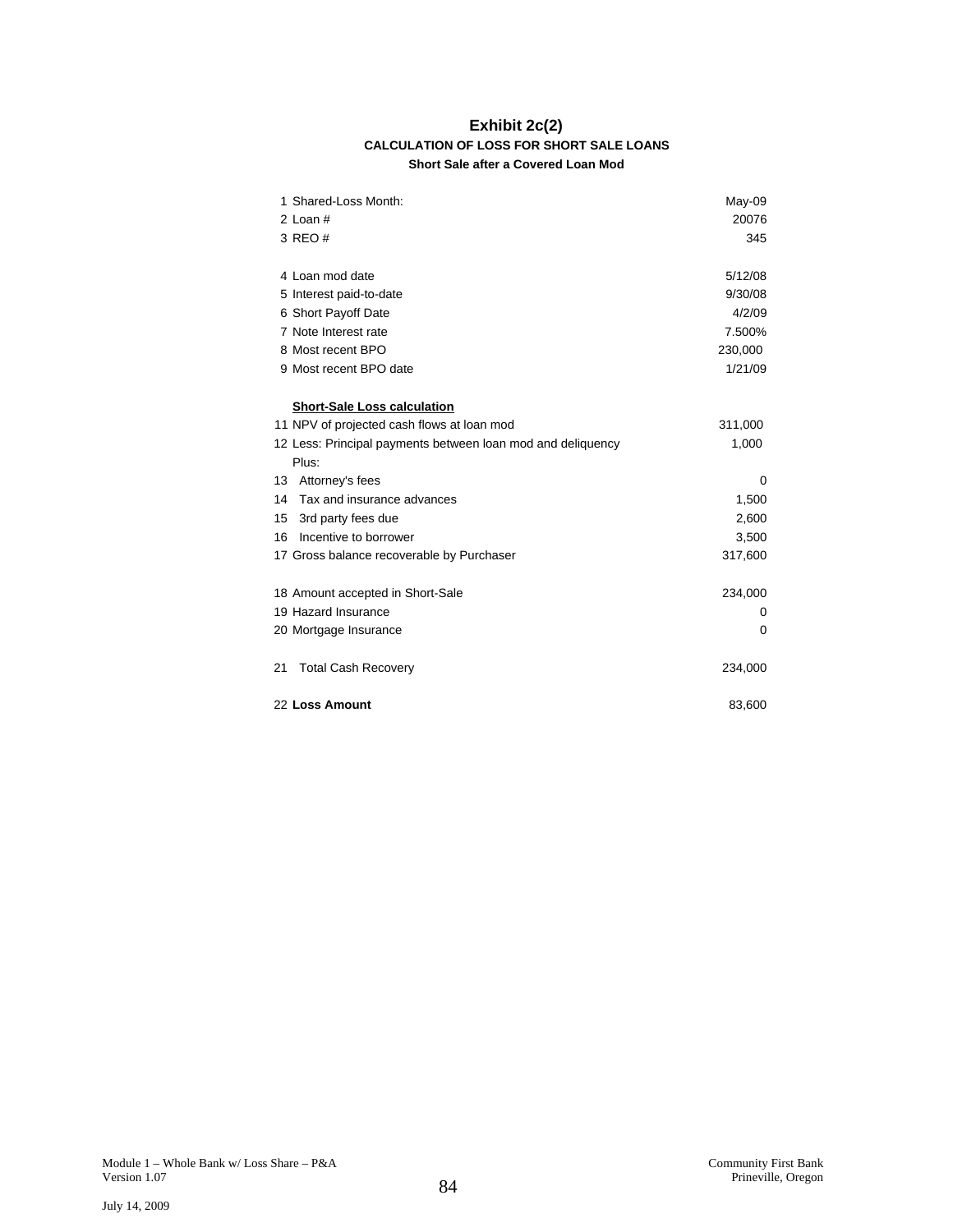## **Notes to Exhibit 2c (short sale)**

- 1. The data shown are for illustrative purpose. The figures will vary for actual short sales.
- 2. The covered loss is the difference between the gross balance recoverable by Purchaser and the total cash recovery. There are two methods of calculation for covered losses from short sales, depending upon the circumstances. They are shown below:
	- a. If the loan was restructured when the Loss Share agreement was in place, and then the short sale occurred, use Exhibit  $2c(2)$ . This version uses the Net Present Value (NPV) of the modified loan as the starting point for the covered loss.
	- b. Otherwise, use Exhibit  $2c(1)$ . This version uses the unpaid balance of the loan as of the last payment as the starting point for the covered loss.
- 3. For Exhibit  $2c(1)$ , the gross balance recoverable by the purchaser is calculated as the sum of lines  $12 - 17$ ; it is shown in line 18. For Exhibit 2a(2), the gross balance recoverable by the purchaser is calculated as line 11 minus line 12 plus lines 13 – 16; it is shown in line 17.
- 4. For Exhibit 2c(1), the total cash recovery is calculated as the sum of lines  $19 21$ ; it is shown in line 22. For Exhibit  $2c(2)$ , the total cash recovery is calculated as the sum of lines  $18 - 20$ ; it is shown in line 21.
- 5. Reasonable and customary third party attorney's fees and expenses incurred by or on behalf of Assuming Bank in connection with any enforcement procedures, or otherwise with respect to such loan, are reported under Attorney's fees.
- 6. Do not include late fees, prepayment penalties, or any similar lender fees or charges by the Failed Bank or Assuming Bank to the loan account, any allocation of Assuming Bank's servicing costs, or any allocations of Assuming Bank's general and administrative (G&A) or other operating costs.
- 7. If Exhibit  $2c(2)$  is used, then no accrued interest may be included as a covered loss. Otherwise, the amount of accrued interest that may be included as a covered loss is limited to the minimum of:
	- d. 90 days
	- e. The number of days that the loan is delinquent when the property was sold
	- f. The number of days between the resolution date and the date when the property was sold

To calculate accrued interest, apply the note interest rate that would have been in effect if the loan were performing to the principal balance after application of the last payment made by the borrower.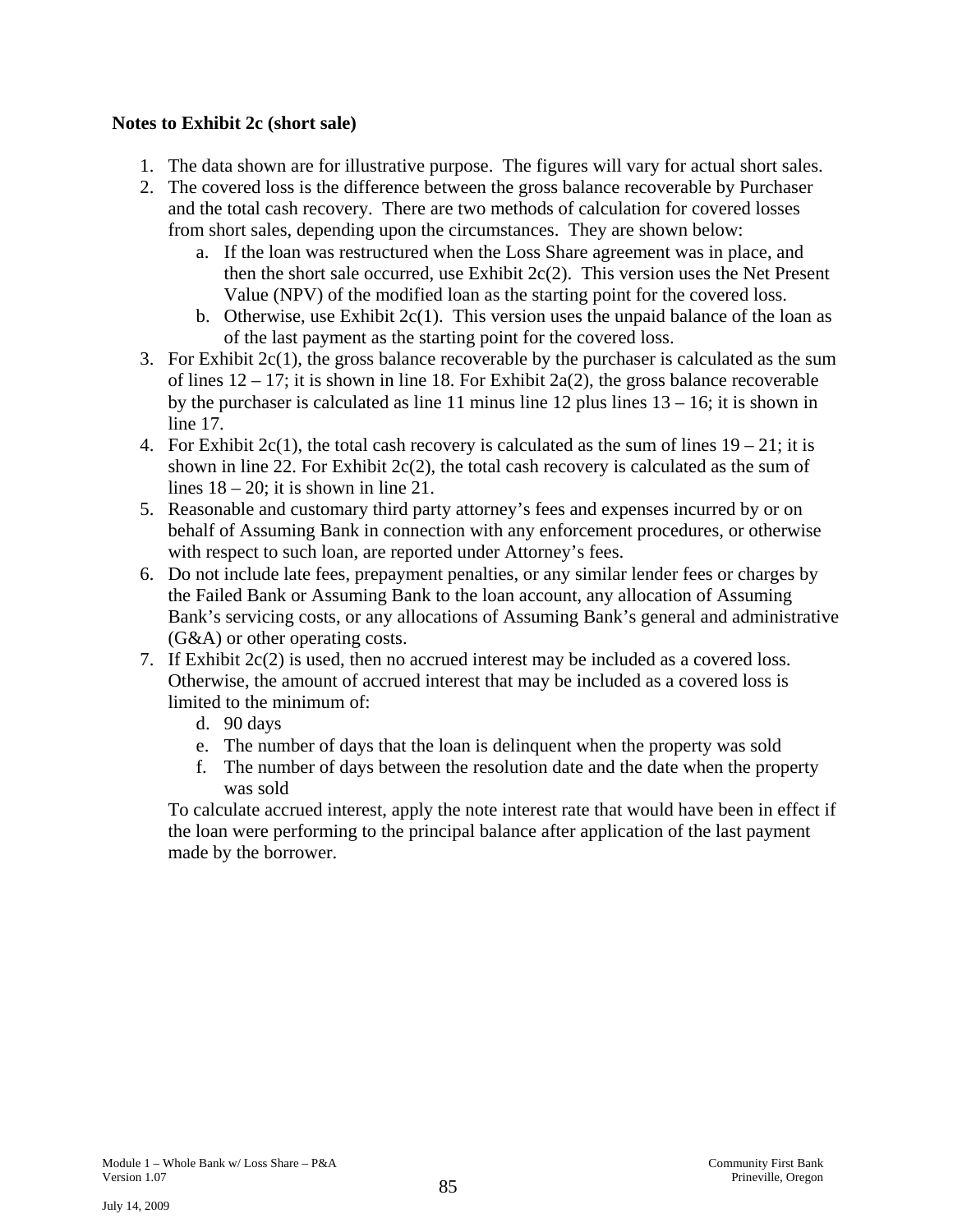# **Exhibit 2d**

| <b>Shared-Loss Month:</b>                                                                                                                                 |     |                  |         |  |
|-----------------------------------------------------------------------------------------------------------------------------------------------------------|-----|------------------|---------|--|
| Loan no.:                                                                                                                                                 |     | [input loan no.) |         |  |
|                                                                                                                                                           |     |                  |         |  |
|                                                                                                                                                           |     |                  |         |  |
| <b>NOTE</b>                                                                                                                                               |     |                  |         |  |
| The calculation of recovery on a loan for which a Restructuring Loss has been paid will only apply if the                                                 |     |                  |         |  |
| loan is sold.                                                                                                                                             |     |                  |         |  |
|                                                                                                                                                           |     |                  |         |  |
| <b>EXAMPLE CALCULATION</b>                                                                                                                                |     |                  |         |  |
|                                                                                                                                                           |     |                  |         |  |
| <b>Restructuring Loss Information</b>                                                                                                                     |     |                  |         |  |
| Loan principal balance before restructuring                                                                                                               |     | \$200,000        | A       |  |
| NPV, restructured loan                                                                                                                                    |     | 165,000          | B       |  |
| Loss on restructured loan                                                                                                                                 |     | \$35,000         | $A - B$ |  |
| Times FDIC applicable loss share % (80% or 95%)                                                                                                           |     | 80%              |         |  |
| Loss share payment to purchaser                                                                                                                           |     | \$28,000         | C       |  |
|                                                                                                                                                           |     |                  |         |  |
| Calculation - Recovery amount due to Receiver                                                                                                             |     |                  |         |  |
| Loan sales price                                                                                                                                          |     | \$190,000        |         |  |
| NPV of restructured loan at mod date                                                                                                                      |     | 165,000          |         |  |
| Gain - step 1                                                                                                                                             |     | 25,000           | D       |  |
| <b>PLUS</b>                                                                                                                                               |     |                  |         |  |
| Loan UPB after restructuring                                                                                                                              | (1) | 200,000          |         |  |
| Loan UPB at liquidation date                                                                                                                              |     | 192,000          | Е       |  |
| Gain - step 2 (principal collections after restructuring)<br>Recovery amount                                                                              |     | 8,000<br>33,000  | $D + E$ |  |
| Times FDIC loss share %                                                                                                                                   |     | 80%              |         |  |
| <b>Recovery due to FDIC</b>                                                                                                                               |     | \$26,400         | F       |  |
|                                                                                                                                                           |     |                  |         |  |
| Net loss share paid to purchaser $(C - F)$                                                                                                                |     | \$<br>1,600      |         |  |
|                                                                                                                                                           |     |                  |         |  |
| <b>Proof Calculation</b>                                                                                                                                  | (2) |                  |         |  |
| Loan principal balance                                                                                                                                    |     | \$200,000        | G       |  |
|                                                                                                                                                           |     |                  |         |  |
| Principal collections on loan                                                                                                                             |     | 8,000            |         |  |
| Sales price for loan                                                                                                                                      |     | 190,000          |         |  |
| Total collections on loan                                                                                                                                 |     | 198,000          | H       |  |
| Net loss on loan                                                                                                                                          |     | \$<br>2,000      | G – H   |  |
| Times FDIC applicable loss share % (80% or 95%)                                                                                                           |     | 80%              |         |  |
| Loss share payment to purchaser                                                                                                                           |     | 1,600<br>\$      |         |  |
|                                                                                                                                                           |     |                  |         |  |
|                                                                                                                                                           |     |                  |         |  |
| (1) This example assumes that the FDIC loan modification program as shown in Exhibit 5 is applied and                                                     |     |                  |         |  |
| the loan restructuring does not result in a reduction in the loan principal balance due from the                                                          |     |                  |         |  |
| borrower.                                                                                                                                                 |     |                  |         |  |
| (2) This proof calculation is provided to illustrate the concept and the Assuming Bank is not required to<br>provide this with its Recovery calculations. |     |                  |         |  |
|                                                                                                                                                           |     |                  |         |  |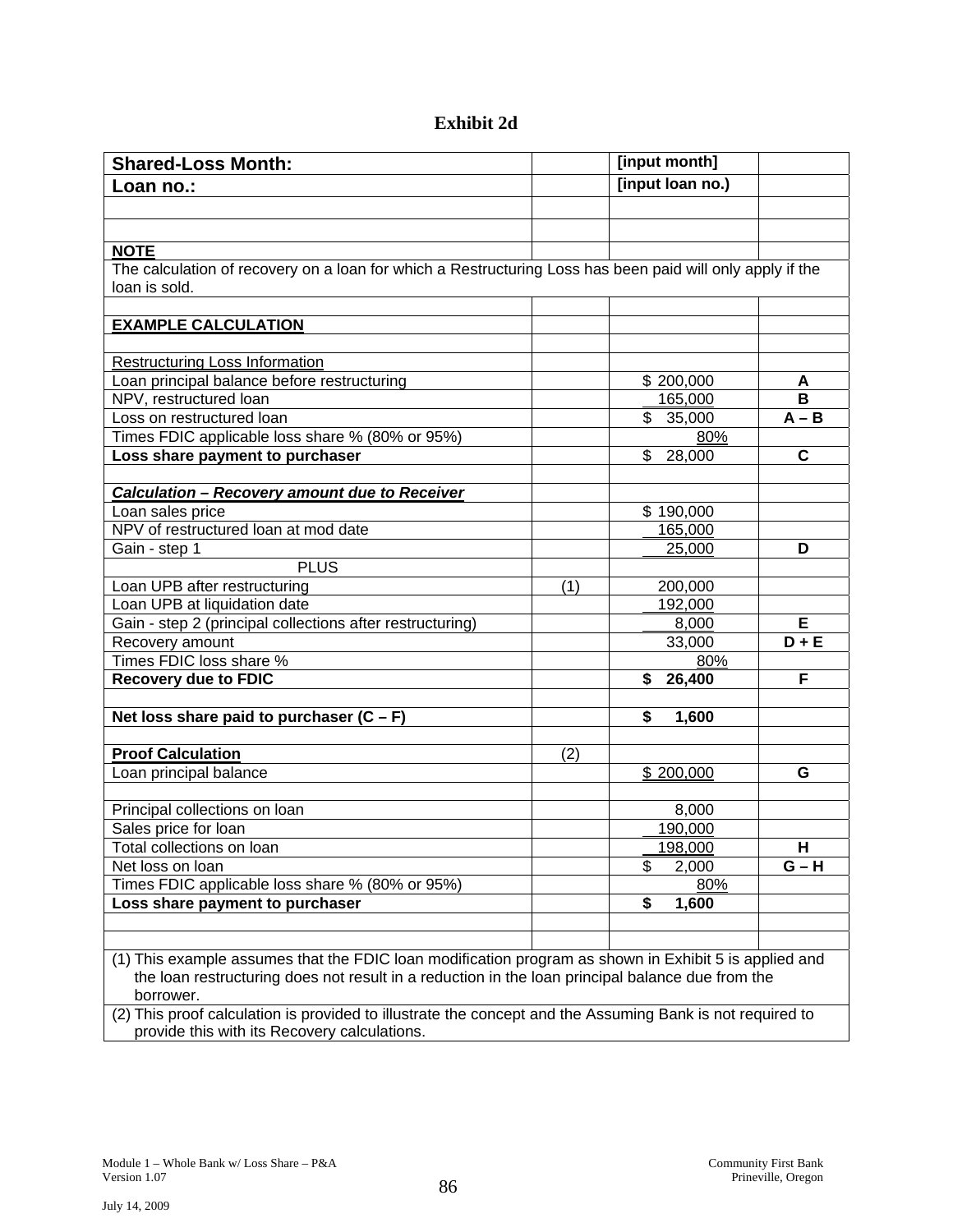| <b>SHARED-LOSS LOANS</b><br>PORTFOLIO PERFORMANCE AND SUMMARY SCHEDULE |                      |    |                  |
|------------------------------------------------------------------------|----------------------|----|------------------|
| <b>MONTH ENDED:</b>                                                    | [input report month] |    |                  |
|                                                                        |                      |    |                  |
|                                                                        |                      |    |                  |
| <b>POOL SUMMARY</b>                                                    |                      |    |                  |
|                                                                        | $\#$                 | \$ |                  |
| Loans at Sale Date                                                     | XX                   | XX |                  |
|                                                                        |                      |    |                  |
| Loans as of this month-end                                             | XX                   | XX |                  |
|                                                                        |                      |    |                  |
| <b>STATED THRESHOLD TRACKING</b>                                       | $\#$                 | \$ |                  |
| <b>Stated Threshold amount</b>                                         |                      |    | A                |
|                                                                        |                      |    |                  |
| Cumulative loss payments, prior month                                  |                      |    |                  |
| Loss payment for current month                                         |                      |    |                  |
| Cumulative loss payment, this month                                    |                      |    |                  |
| Cumulative Commercial & Other Loans Net Charge-Offs                    |                      |    |                  |
|                                                                        |                      |    | B                |
| Remaining to Stated Threshold                                          |                      |    | $A - B$          |
|                                                                        |                      |    |                  |
|                                                                        |                      |    | Percent of Total |
| <b>PORTFOLIO PERFORMANCE STATUS</b>                                    | $\#$                 | \$ | $\#$             |
| Current                                                                |                      |    |                  |
| $30 - 59$ days past due                                                |                      |    |                  |
| $60 - 89$ days past due                                                |                      |    |                  |
| $90 - 119$ days past due                                               |                      |    |                  |
| 120 and over days past due                                             |                      |    |                  |
| In foreclosure                                                         |                      |    |                  |
| <b>ORE</b>                                                             |                      |    |                  |
| Total                                                                  |                      |    |                  |
|                                                                        |                      |    |                  |
| Memo Item:                                                             |                      |    |                  |
| Loans in process of restructuring - total                              |                      |    |                  |
| Loans in bankruptcy                                                    |                      |    |                  |
|                                                                        |                      |    |                  |
| Loans in process of restructuring by delinguency status                |                      |    |                  |
| Current                                                                |                      |    |                  |
| 30 - 59 days past due                                                  |                      |    |                  |
| 60 - 89 days past due                                                  |                      |    |                  |
| 90 - 119 days past due                                                 |                      |    |                  |
|                                                                        |                      |    |                  |
| 120 and over days past due In foreclosure<br>Total                     |                      |    |                  |

**Exhibit 3 Portfolio Performance and Summary Schedule**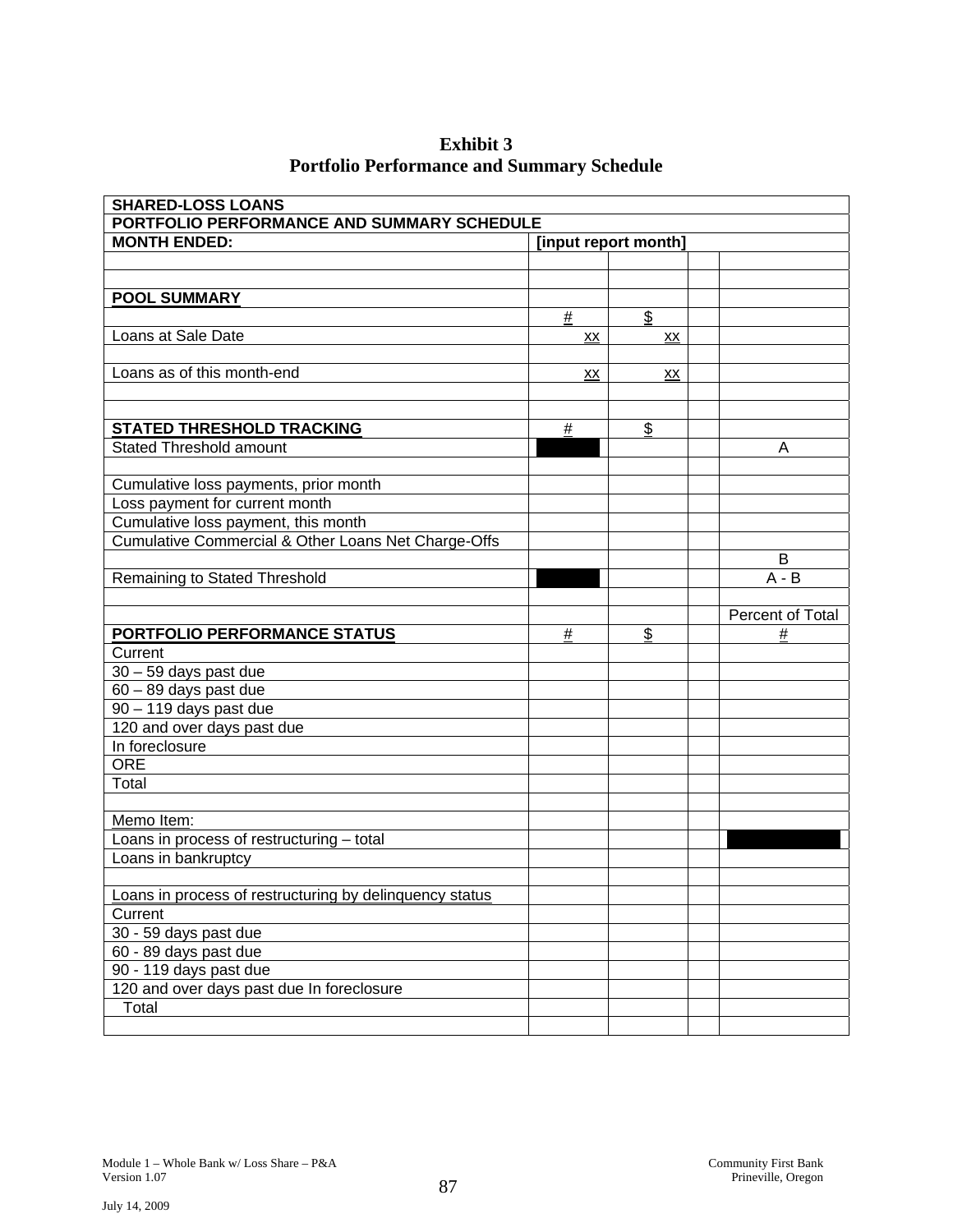| List of Loans Paid Off During Month    |                      |  |  |
|----------------------------------------|----------------------|--|--|
|                                        | Principal            |  |  |
| Loan #                                 | Balance              |  |  |
|                                        |                      |  |  |
| <b>List of Loans Sold During Month</b> |                      |  |  |
|                                        |                      |  |  |
|                                        | Principal<br>Balance |  |  |
| Loan #                                 |                      |  |  |
|                                        |                      |  |  |
|                                        |                      |  |  |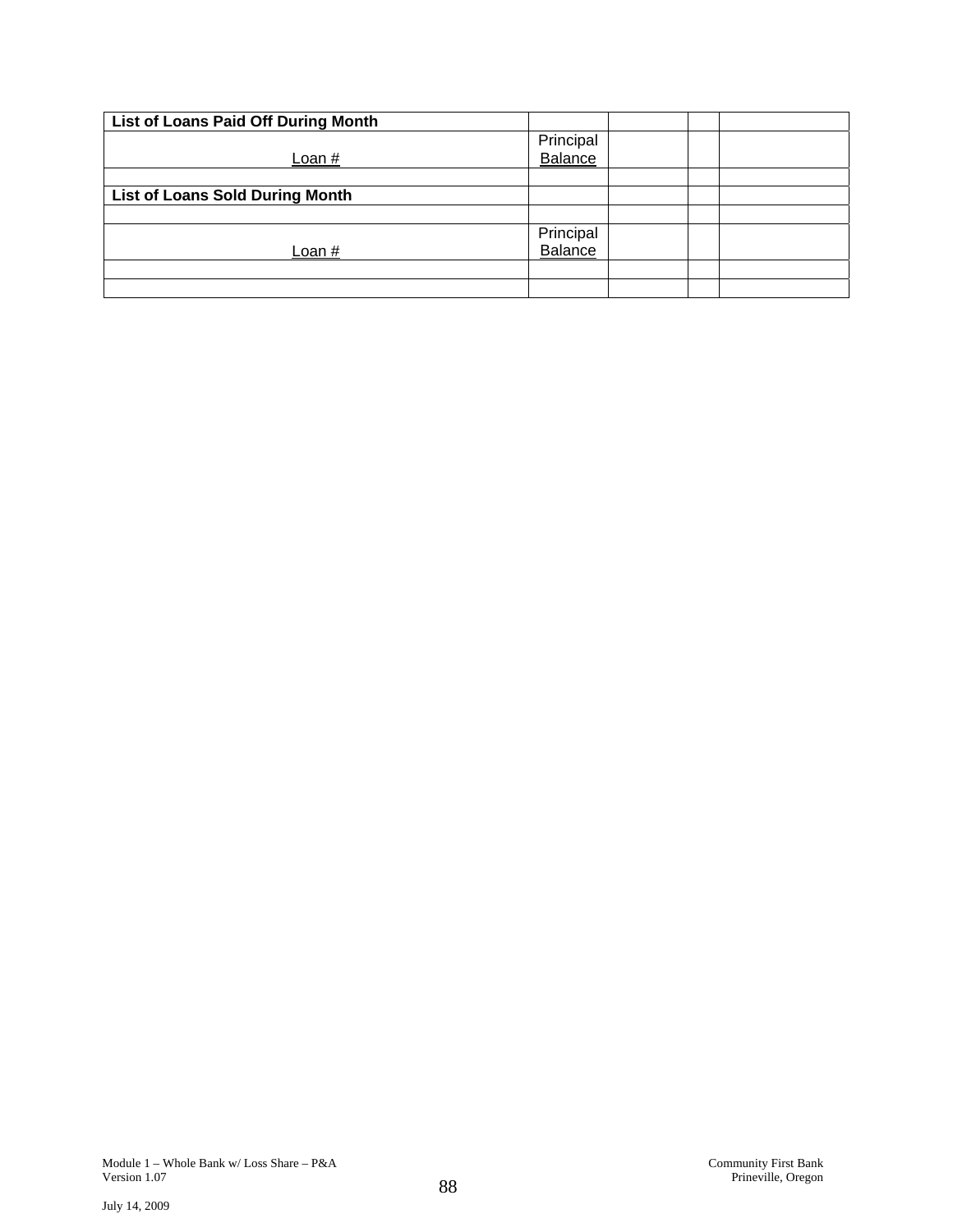## **Exhibit 4 Wire Transfer Instructions**

# **PURCHASER WIRING INSTRUCTIONS**

| <b>BANK RECEIVING WIRE</b>               |  |
|------------------------------------------|--|
|                                          |  |
| <b>9 DIGIT ABA ROUTING NUMBER</b>        |  |
|                                          |  |
| <b>ACCOUNT NUMBER</b>                    |  |
|                                          |  |
| <b>NAME OF ACCOUNT</b>                   |  |
|                                          |  |
| <b>ATTENTION TO WHOM</b>                 |  |
| <b>PURPOSE OF WIRE</b>                   |  |
|                                          |  |
| <b>FDIC RECEIVER WIRING INSTRUCTIONS</b> |  |
|                                          |  |
| <b>BANK RECEIVING WIRE</b>               |  |
|                                          |  |
| <b>SHORT NAME</b>                        |  |
|                                          |  |
| <b>ADDRESS OF BANK RECEIVING WIRE</b>    |  |
|                                          |  |
| <b>9 DIGIT ABA ROUTING NUMBER</b>        |  |
|                                          |  |
| <b>ACCOUNT NUMBER</b>                    |  |
|                                          |  |
| <b>NAME OF ACCOUNT</b>                   |  |
| <b>ATTENTION TO WHOM</b>                 |  |
|                                          |  |
| <b>PURPOSE OF WIRE</b>                   |  |
|                                          |  |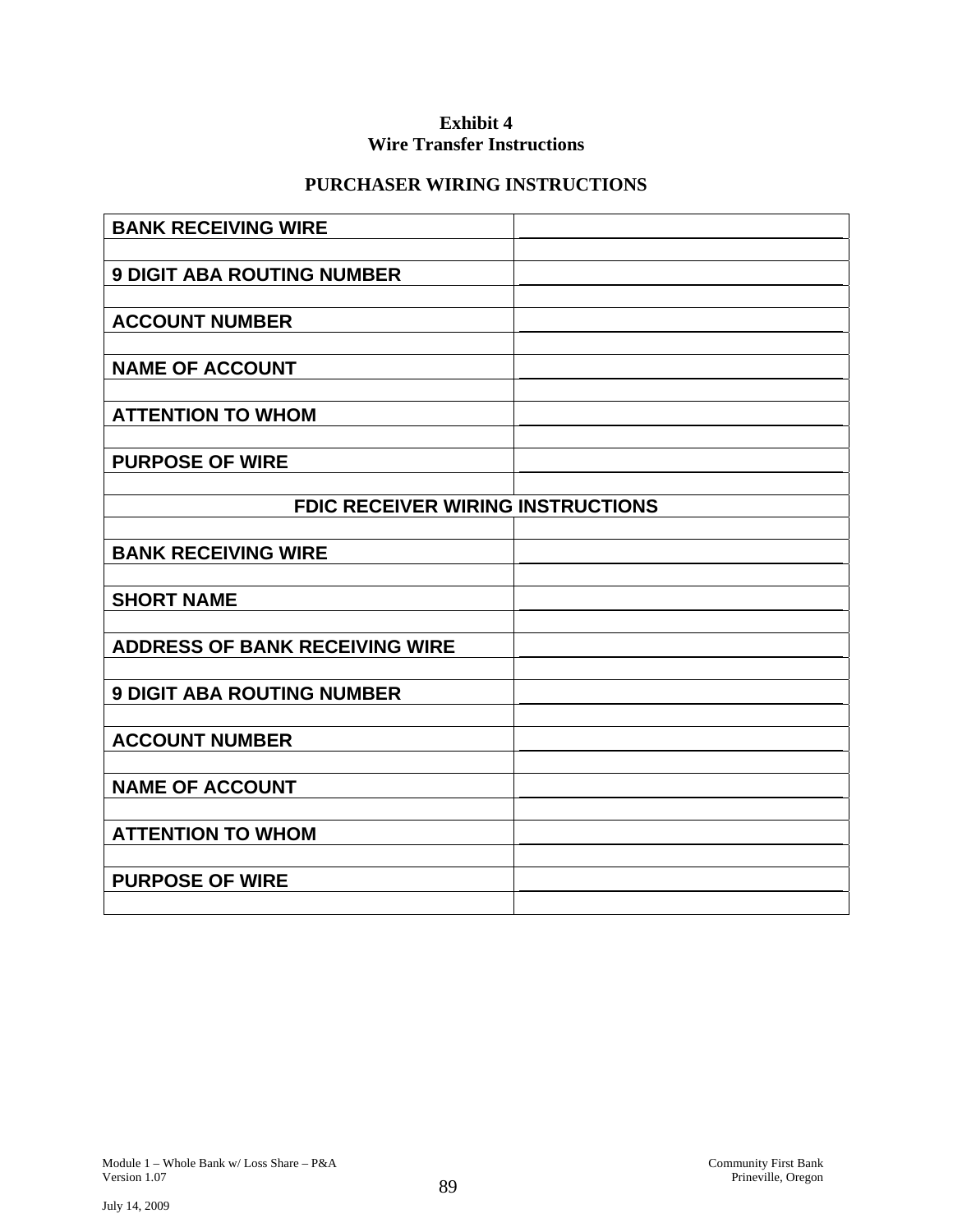# **EXHIBIT 5**

# **FDIC MORTGAGE LOAN MODIFICATION PROGRAM**

## **Objective**

The objective of this FDIC Mortgage Loan Modification Program ("Program") is to modify the terms of certain residential mortgage loans so as to improve affordability, increase the probability of performance, allow borrowers to remain in their homes and increase the value of the loans to the FDIC and assignees. The Program provides for the modification of Qualifying Loans (as defined below) by reducing the borrower's monthly housing debt to income ratio ("DTI Ratio") to no more than 31% at the time of the modification and eliminating adjustable interest rate and negative amortization features.

## Qualifying Mortgage Loans

In order for a mortgage loan to be a Qualifying Loan it must meet all of the following criteria, which must be confirmed by the lender:

- The collateral securing the mortgage loan is owner-occupied and the owner's primary residence; and
- The mortgagor has a first priority lien on the collateral; and
- Either the borrower is at least 60 days delinquent or a default is reasonably foreseeable.

## Modification Process

The lender shall undertake a review of its mortgage loan portfolio to identify Qualifying Loans. For each Qualifying Loan, the lender shall determine the net present value of the modified loan and, if it will exceed the net present value of the foreclosed collateral upon disposition, then the Qualifying Loan shall be modified so as to reduce the borrower's monthly DTI Ratio to no more than 31% at the time of the modification. To achieve this, the lender shall use a combination of interest rate reduction, term extension and principal forbearance, as necessary.

The borrower's monthly DTI Ratio shall be a percentage calculated by dividing the borrower's monthly income by the borrower's monthly housing payment (including principal, interest, taxes and insurance). For these purposes, (1) the borrower's monthly income shall be the amount of the borrower's (along with any co-borrowers') documented and verified gross monthly income, and (2) the borrower's monthly housing payment shall be the amount required to pay monthly principal and interest plus one-twelfth of the then current annual amount required to pay real property taxes and homeowner's insurance with respect to the collateral.

In order to calculate the monthly principal payment, the lender shall capitalize to the outstanding principal balance of the Qualifying Loan the amount of all delinquent interest, delinquent taxes, past due insurance premiums, third party fees and (without duplication) escrow advances (such amount, the "Capitalized Balance").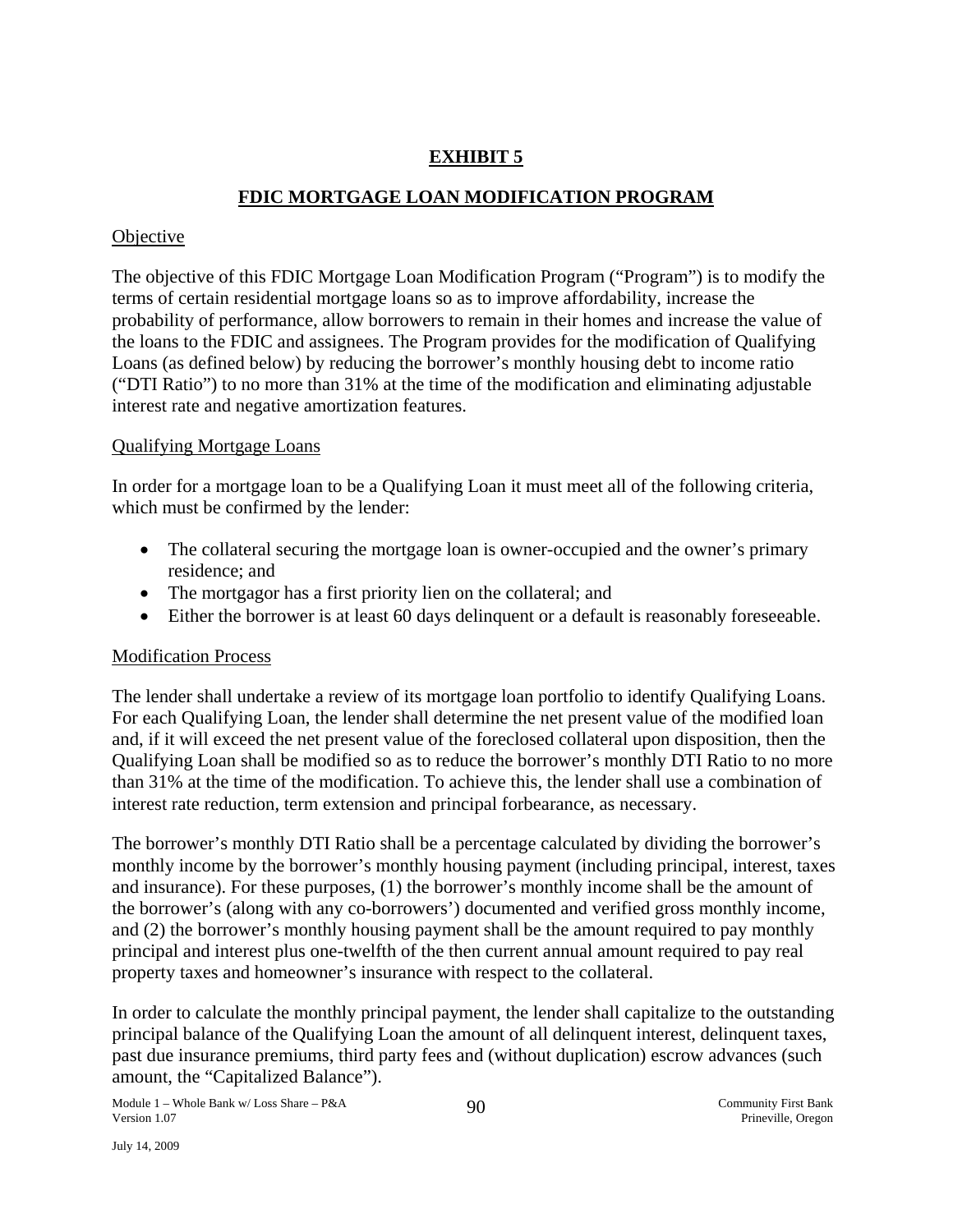In order to achieve the goal of reducing the DTI Ratio to 31%, the lender shall take the following steps in the following order of priority with respect to each Qualifying Loan:

- 1. Reduce the interest rate to the then current Freddie Mac Survey Rate for 30-year fixed rate mortgage loans, and adjust the term to 30 years.
- 2. If the DTI Ratio is still in excess of 31%, reduce the interest rate further, but no lower than 3%, until the DTI ratio of 31% is achieved.
- 3. If the DTI Ratio is still in excess of 31% after adjusting the interest rate to 3%, extend the remaining term of the loan by 10 years.
- 4. If the DTI Ratio is still in excess of 31%, calculate a new monthly payment (the "Adjusted Payment Amount") that will result in the borrower's monthly DTI Ratio not exceeding 31%. After calculating the Adjusted Payment Amount, the lender shall bifurcate the Capitalized Balance into two portions – the amortizing portion and the non-amortizing portion. The amortizing portion of the Capitalized Balance shall be the mortgage amount that will fully amortize over a 40-year term at an annual interest rate of 3% and monthly payments equal to the Adjusted Payment Amount. The nonamortizing portion of the Capitalized Balance shall be the difference between the Capitalized Balance and the amortizing portion of the Capitalized Balance. If the amortizing portion of the Capitalized Balance is less than 75% of the current estimated value of the collateral, then the lender may choose not to restructure the loan. If the lender chooses to restructure the loan, then the lender shall forbear on collecting the non-amortizing portion of the Capitalized Balance, and such amount shall be due and payable only upon the earlier of (i) maturity of the modified loan, (ii) a sale of the property or (iii) a pay-off or refinancing of the loan. No interest shall be charged on the non-amortizing portion of the Capitalized Balance, but repayment shall be secured by a first lien on the collateral.

### Special Note:

The net present value calculation used to determine whether a loan should be modified based on the modification process above is distinct and different from the net present value calculation used to determine the covered loss if the loan is modified. Please refer only to the net present value calculation described in this exhibit for the modification process, with its separate assumptions, when determining whether to provide a modification to a borrower. Separate assumptions may include, without limitation, Assuming Bank's determination of a probability of default without modification, a probability of default with modification, home price forecasts, prepayment speeds, and event timing. These assumptions are applied to different projected cash flows over the term of the loan, such as the projected cash flow of the loan performing or defaulting without modification and the projected cash flow of the loan performing or defaulting with modification.

change, the net present value calculation for determining the covered loss remains constant.<br>Module 1 – Whole Bank w/ Loss Share – P&A 91 Community First Bank Prineville, Oregon By contrast, the net present value for determining the covered loss is based on a 10 year period. While the assumptions in the net present value calculation used in the modification process may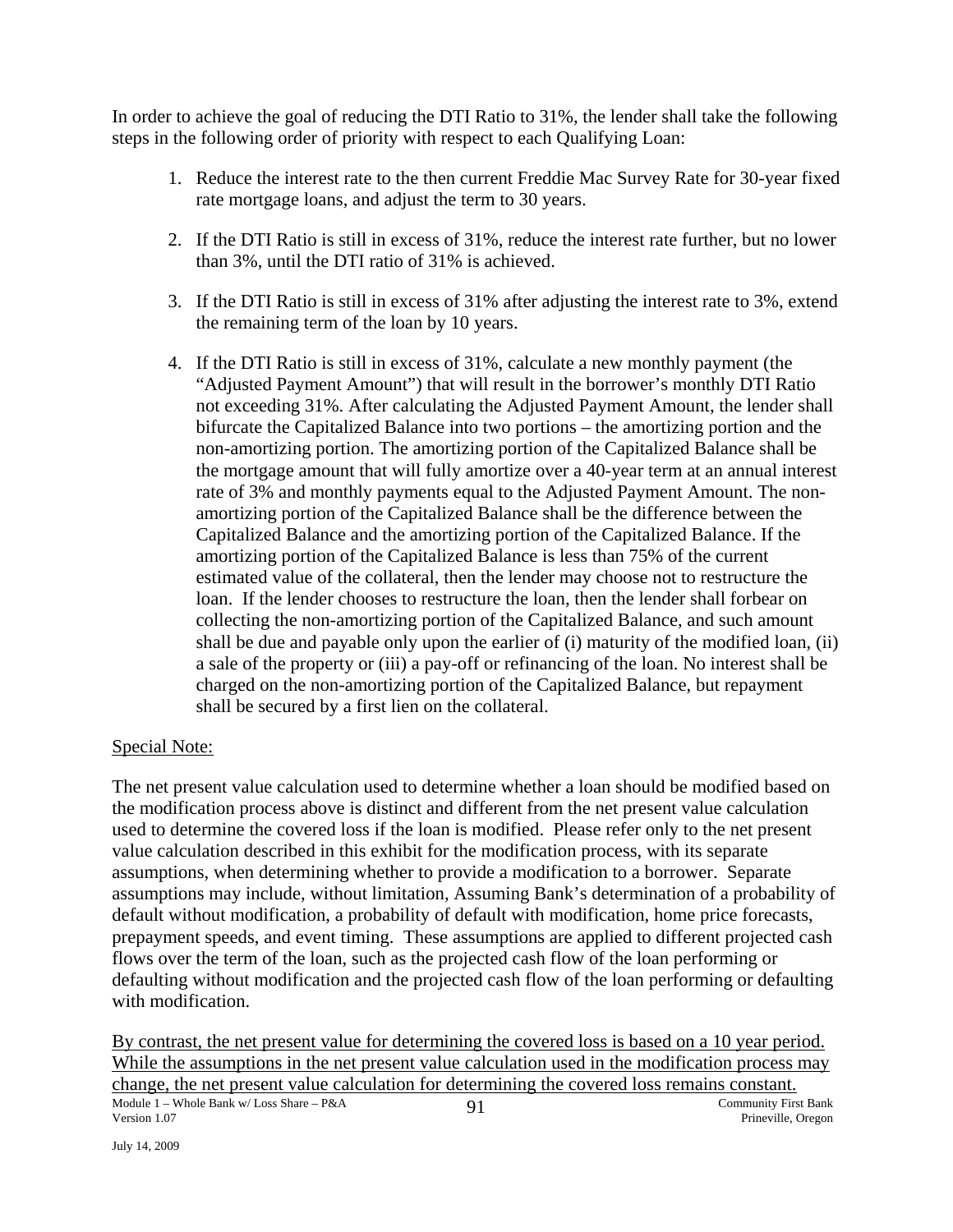### **EXHIBIT 4.15B**

### **COMMERCIAL AND OTHER ASSETS SHARED-LOSS AGREEMENT**

This agreement for reimbursement of loss sharing expenses on certain loans and other assets (the "Commercial Shared-Loss Agreement") shall apply when the Assuming Bank purchases Shared-Loss Assets as that term is defined herein. The terms hereof shall modify and supplement, as necessary, the terms of the Purchase and Assumption Agreement to which this Commercial Shared-Loss Agreement is attached as Exhibit 4.15B and incorporated therein. To the extent any inconsistencies may arise between the terms of the Purchase and Assumption Agreement and this Commercial Shared-Loss Agreement with respect to the subject matter of this Commercial Shared-Loss Agreement, the terms of this Commercial Shared-Loss Agreement shall control. References in this Commercial Shared-Loss Agreement to a particular Section shall be deemed to refer to a Section in this Commercial Shared-Loss Agreement unless the context indicates that a Section of the Purchase and Assumption Agreement is intended.

### **ARTICLE I -- DEFINITIONS**

Capitalized terms used in this Commercial Shared-Loss Agreement that are not defined in this Commercial Shared-Loss Agreement are defined in the Purchase and Assumption Agreement In addition to the terms defined above, defined below are certain additional terms relating to loss-sharing, as used in this Commercial Shared-Loss Agreement.

**"AAA"** means the American Arbitration Association as provided in Section 2.1(f)(iii) of this Commercial Shared-Loss Agreement.

**"Accrued Interest"** means, with respect to any Shared-Loss Loan, Permitted Advance or Shared-Loss Loan Commitment Advance at any time, the amount of earned and unpaid interest, taxes, credit life and/or disability insurance premiums (if any) payable by the Obligor accrued on or with respect to such Shared-Loss Loan, Permitted Advance or Shared-Loss Loan Commitment Advance, all as reflected on the Accounting Records of the Failed Bank or the Assuming Bank (as applicable); provided, that Accrued Interest shall not include any amount that accrues on or with respect to any Shared-Loss Loan, Permitted Advance or Shared-Loss Loan Commitment Advance after that Asset has been placed on non-accrual or nonperforming status by either the Failed Bank or the Assuming Bank (as applicable).

"**Additional ORE**" means Shared-Loss Loans that become Other Real Estate after Bank Closing Date.

"**Affiliate**" shall have the meaning set forth in the Purchase and Assumption Agreement; provided, that, for purposes of this Commercial Shared-Loss Agreement, no Third Party Servicer shall be deemed to be an Affiliate of the Assuming Bank.

**Examplicable Anniversary of the Commencement Date**" means the fifth (5th)

anniversary of the Commencement Date. Module 1 – Whole Bank w/ Loss Share – P&A Community First Bank Prineville, Oregon Community First Bank Prineville, Oregon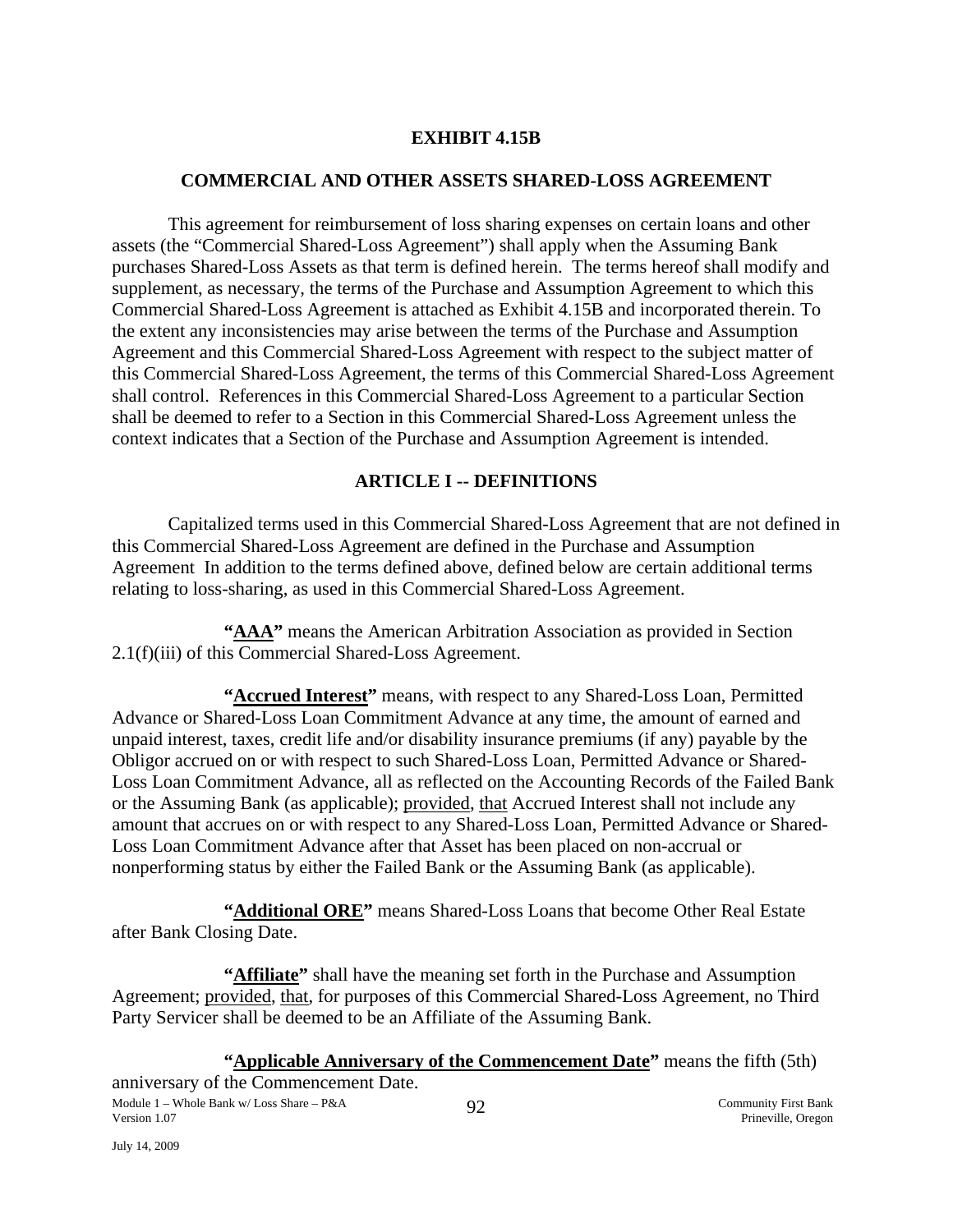**"Calendar Quarter"** means a quarterly period (a) for the first such period, beginning on the Commencement Date and ending on the last calendar day of either March, June, September or December, whichever is the first to occur after the Commencement Date, and (b) for quarterly periods thereafter, beginning on the first calendar day of the calendar month immediately after the month that ended the prior period and ending on the last calendar day of each successive three-calendar-month period thereafter (i.e., each March, June, September and December, starting in the applicable order depending on the ending date of first such period) of any year.

**"Capitalized Expenditures"** means those expenditures that (i) would be capitalized under generally accepted accounting principles, and (ii) are incurred with respect to Shared-Loss Loans, Other Real Estate, Additional ORE or Subsidiary ORE. Capitalized Expenditures shall not include expenses related to environmental conditions including, but not limited to, remediation, storage or disposal of any hazardous or toxic substances or any pollutant or contaminant.

**"Charge-Offs"** means, with respect to any Shared-Loss Assets for any period, an amount equal to the aggregate amount of loans or portions of loans classified as "Loss" under the Examination Criteria, including (a) charge-offs of (i) the principal amount of such assets net of unearned interest (including write-downs associated with Other Real Estate, Additional ORE, Subsidiary ORE or loan modification(s)) (ii) Accrued Interest, and (iii) Capitalized Expenditures plus (b) Pre-Charge-Off Expenses incurred on the respective Shared-Loss Loans, all as effected by the Assuming Bank during such period and reflected on the Accounting Records of the Assuming Bank; provided, that: (i) the aggregate amount of Accrued Interest (including any reversals thereof) for the period after Bank Closing that shall be included in determining the amount of Charge-Offs for any Shared-Loss Loan shall not exceed ninety (90) days' Accrued Interest; (ii) no Charge-Off shall be taken with respect to any anticipated expenditure by the Assuming Bank until such expenditure is actually incurred; (iii) any financial statement adjustments made in connection with the purchase of any Assets pursuant to this Purchase and Assumption Agreement or any future purchase, merger, consolidation or other acquisition of the Assuming Bank shall not constitute "Charge-Offs"; and (iv) except for Portfolio Sales or any other sales or dispositions consented to by the Receiver, losses incurred on the sale or other disposition of Shared-Loss Assets to any Person (other than the sale or other disposition of Other Real Estate, Additional ORE or Subsidiary ORE to a Person other than an Affiliate of the Assuming Bank which is conducted in a commercially reasonable and prudent manner) shall not constitute Charge-Offs.

**"Commencement Date"** means the first calendar day following Bank Closing.

**"Consumer Loans"** means Loans to individuals for household, family and other personal expenditures (including United States and/or State-guaranteed student loans and extensions of credit pursuant to a credit card plan or debit card plan).

**"Environmental Assessment"** means an assessment of the presence, storage or release of any hazardous or toxic substance, pollutant or contaminant with respect to the Module 1 – Whole Bank w/ Loss Share – P&A 3 93 Community First Bank Prineville, Oregon Prineville, Oregon Prineville, Oregon Prineville, Oregon Prineville, Oregon Prineville, Oregon Prineville, Oregon Prineville, Oregon Pr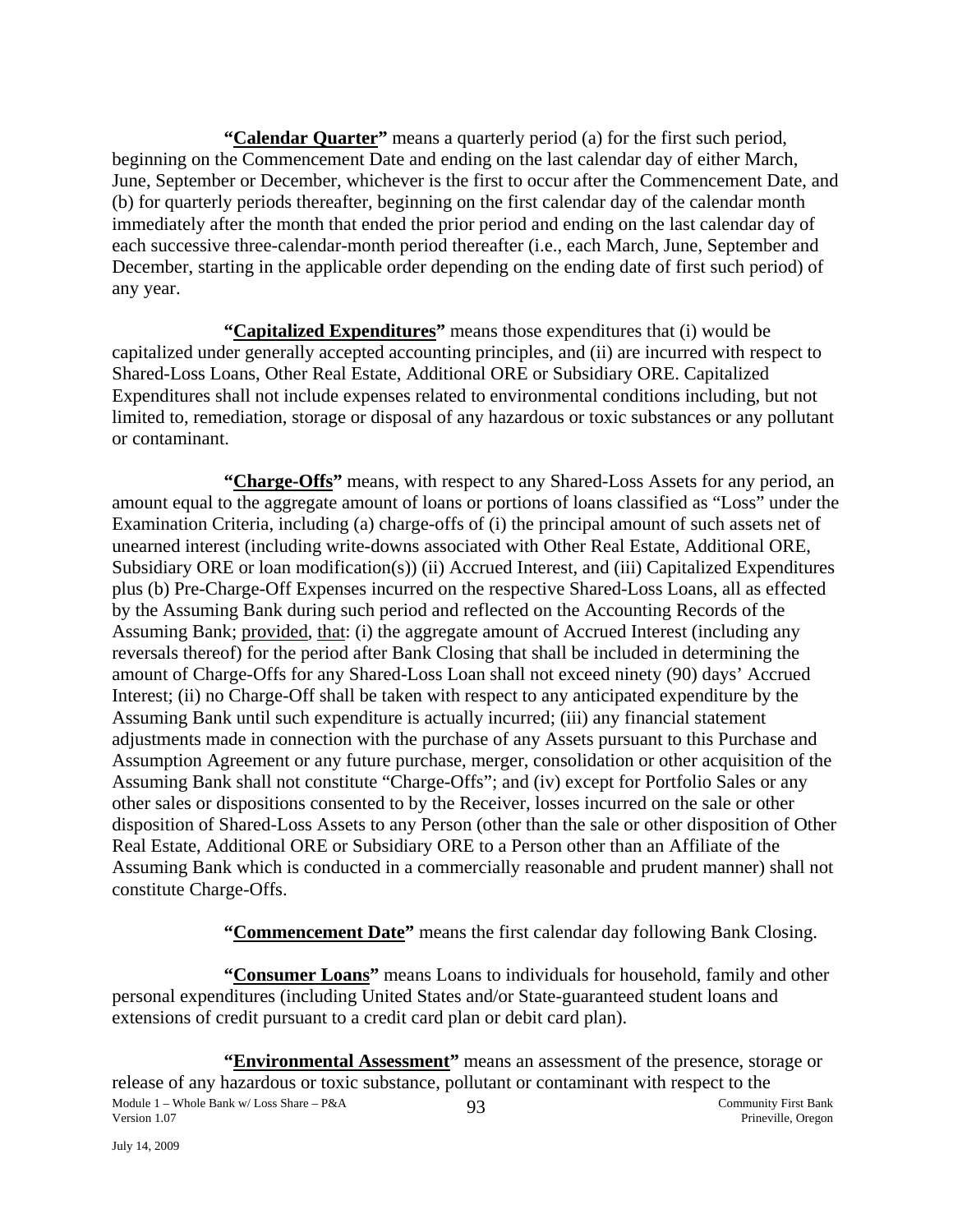collateral securing a Shared-Loss Loan that has been fully or partially charged off.

**"Examination Criteria"** means the loan classification criteria employed by, or any applicable regulations of, the Assuming Bank's Chartering Authority at the time such action is taken, as such criteria may be amended from time to time.

"Failed Bank Charge-Offs/Write-Downs" means, with respect to any Shared-Loss Asset, an amount equal to the aggregate amount of reversals or charge-offs of Accrued Interest and charge-offs and write-downs of principal effected by the Failed Bank with respect to that Shared-Loss Asset as reflected on the Accounting Records of the Failed Bank.

**"Fair Value"** means the fair value of a Shared Loss MTM Asset as determined in accordance with FAS 157 as in effect on Bank Closing.

**"FDIC Party"** has the meaning provided in Section 2.1(f)(ii) of this Commercial Shared-Loss Agreement.

**"Net Charge-Offs"** means, with respect to any period, an amount equal to the aggregate amount of Charge-Offs for such period less the amount of Recoveries for such period.

 Commercial Shared-Loss Agreement. **"Neutral Member"** has the meaning provided in Section 2.1(f)(ii) of this

**"New Shared-Loss Loans"** means loans that would otherwise be subject to loss sharing under this Commercial Shared-Loss Agreement that were originated after and before Bank Closing.

**"Notice of Dispute"** has the meaning provided in Section 2.1(f)(iii) of this Commercial Shared-Loss Agreement.

**"ORE Subsidiary"** means any Subsidiary of the Assuming Bank that engages solely in holding, servicing, managing or liquidating interests of a type described in clause (A) of the definition of "Other Real Estate," which interests have arisen from the collection or settlement of a Shared-Loss Loan.

**"Other Real Estate"** means all of the following (including any of the following fully or partially charged off the books and records of the Failed Bank or the Assuming Bank) that (i) are owned by the Failed Bank as of Bank Closing and are purchased pursuant to the Purchase and Assumption Agreement or (ii) have arisen subsequent to Bank Closing from the collection or settlement by the Assuming Bank of a Shared-Loss Loan:

(A) all interests in real estate (other than Bank Premises and Fixtures), including but not limited to mineral rights, leasehold rights, condominium and cooperative interests, air rights and development rights; and

(B) all other assets (whether real or personal property) acquired by foreclosure Module 1 – Whole Bank w/ Loss Share – P&A 94 Community First Bank Prineville, Oregon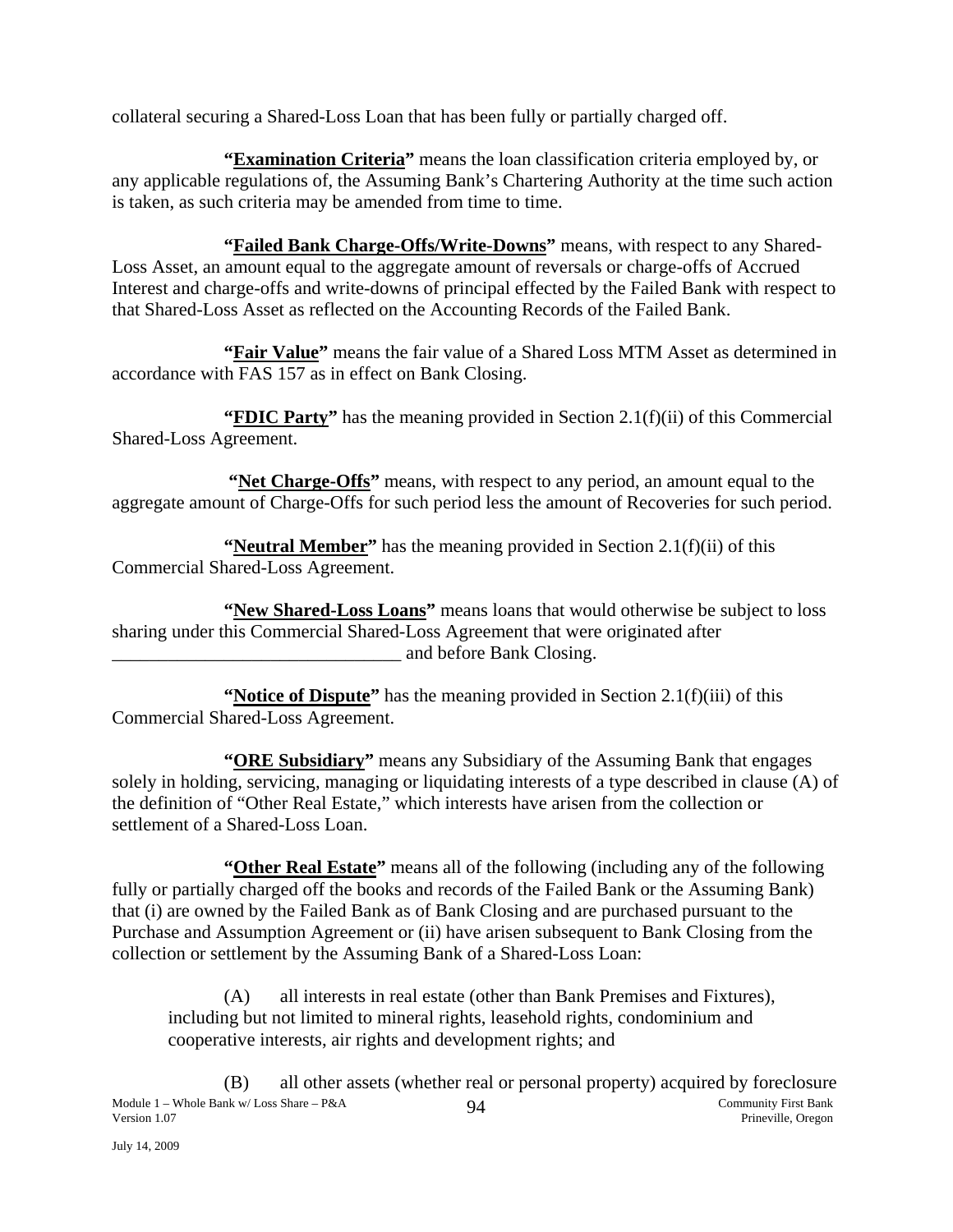or in full or partial satisfaction of judgments or indebtedness.

**"Permitted Advance"** means an advance of funds by the Assuming Bank with respect to a Shared-Loss Loan, or the making of a legally binding commitment by the Assuming Bank to advance funds with respect to a Shared-Loss Loan, that (i) in the case of such an advance, is actually made, and, in the case of such a commitment, is made and all of the proceeds thereof actually advanced, within one (1) year after the Commencement Date, (ii) does not cause the sum of (A) the book value of such Shared-Loss Loan as reflected on the Accounting Records of the Assuming Bank after any such advance has been made by the Assuming Bank plus (B) the unfunded amount of any such commitment made by the Assuming Bank related thereto, to exceed 110% of the Book Value of such Shared-Loss Loan, (iii) is not made with respect to a Shared-Loss Loan with respect to which (A) there exists a related Shared-Loss Loan Commitment or (B) the Assuming Bank has taken a Charge-Off and (iv) is made in good faith, is supported at the time it is made by documentation in the Credit Files and conforms to and is in accordance with the applicable requirements set forth in Article III of this Commercial Shared-Loss Agreement and with the then effective written internal credit policy guidelines of the Assuming Bank; provided, that the limitations in subparagraphs (i), (ii) and (iii) of this definition shall not apply to any such action (other than to an advance or commitment related to the remediation, storage or final disposal of any hazardous or toxic substance, pollutant or contaminant) that is taken by Assuming Bank in its reasonable discretion to preserve or secure the value of the collateral for such Shared-Loss Loan.

**"Permitted Amendment"** means, with respect to any Shared-Loss Loan Commitment or Shared-Loss Loan, any amendment, modification, renewal or extension thereof, or any waiver of any term, right, or remedy thereunder, made by the Assuming Bank in good faith and otherwise in accordance with the applicable requirements set forth in Article III of this Commercial Shared-Loss Agreement and the then effective written internal credit policy guidelines of the Assuming Bank; provided, that:

(i) with respect to a Shared-Loss Loan Commitment or a Shared-Loss Loan that is not a revolving line of credit, no such amendment, modification, renewal, extension, or waiver, except as allowed under the definition of Permitted Advance, shall operate to increase the amount of principal (A) then remaining available to be advanced by the Assuming Bank under the Shared-Loss Loan Commitment or (B) then outstanding under the Shared-Loss Loan;

(ii) with respect to a Shared-Loss Loan Commitment or a Shared-Loss Loan that is a revolving line of credit, no such amendment, modification, renewal, extension, or waiver, except as allowed under the definition of Permitted Advance, shall operate to increase the maximum amount of principal authorized as of Bank Closing to be outstanding at any one time under the underlying revolving line of credit relationship with the debtor (regardless of the extent to which such revolving line of credit may have been funded as of Bank Closing or may subsequently have been funded and/or repaid); and

(iii) no such amendment, modification, renewal, extension or waiver shall extend the term of such Shared-Loss Loan Commitment or Shared-Loss Loan beyond the end of the final Shared-Loss Quarter unless the term of such Shared-Loss Loan Commitment or Shared-Loss Module 1 – Whole Bank w/ Loss Share – P&A 3 (Community First Bank 95 Version 1.07 Prineville, Oregon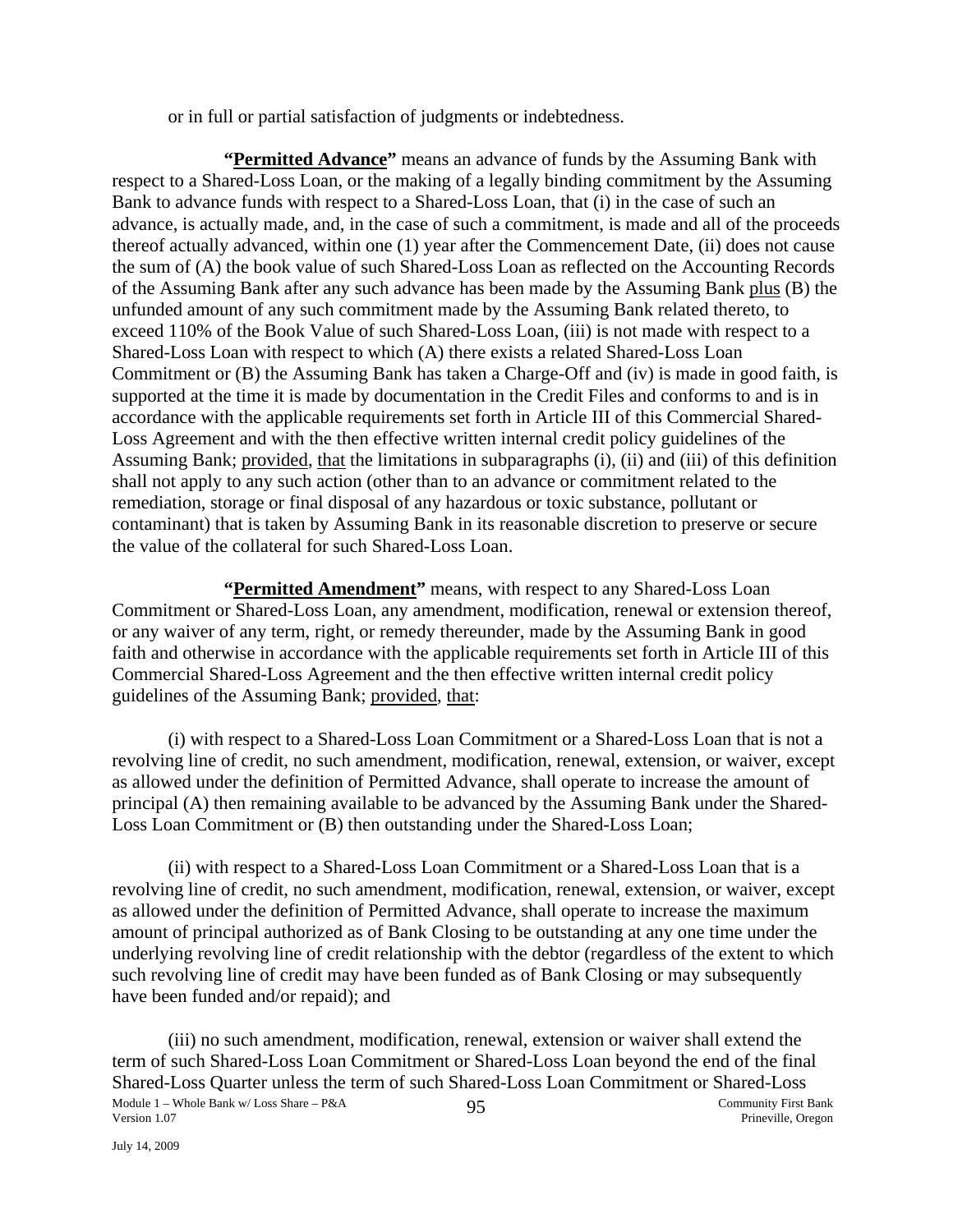Loan as existed on Bank Closing was beyond the end of the final Shared-Loss Quarter, in which event no such amendment, modification, renewal, extension or waiver shall extend such term beyond the term as existed as of Bank Closing.

"**Pre-Charge-Off Expenses"** means those expenses incurred in the usual and prudent management of a Shared-Loss Loan that would qualify as a Reimbursable Expense or Recovery Expense if incurred after a Charge-Off of the related Shared-Loss Asset had occurred.

**"Quarterly Certificate"** has the meaning provided in Section 2.1(a)(i) of this Commercial Shared-Loss Agreement.

**"Recoveries"** (I)(A) In addition to any sums to be applied as Recoveries pursuant to subparagraph (II) below, "Recoveries" means, with respect to any period, the sum of (without duplication):

**Shared-Loss Quarter; plus** (i) the amount of collections during such period by the Assuming Bank on Charge-Offs of Shared-Loss Assets effected by the Assuming Bank prior to the end of the final

(ii) the amount of collections during such period by the Assuming Bank on Failed Bank Charge-Offs/Write-Downs; plus

(iii) the amount of gain on any sale or other disposition during such period by the Assuming Bank of Shared Loss Loans, Other Real Estate, Additional ORE or Subsidiary ORE (provided, that the amount of any such gain included in Recoveries shall not exceed the aggregate amount of the related Failed Bank Charge-Offs/Write-Downs and Charge-Offs taken and any related Reimbursable Expenses and Recovery Expenses); plus

(iv) the amount of collections during such period by the Assuming Bank of any Reimbursable Expenses or Recovery Expenses; plus

(v) the amount of any fee or other consideration received by the Assuming Bank during or prior to such period in connection with any amendment, modification, renewal, extension, refinance, restructure, commitment or other similar action taken by the Assuming Bank with respect to a Shared-Loss Asset with respect to which there exists a Failed Bank Charge-Off/Write-Down or a Shared-Loss Loan as to which a Charge-Off has been effected by the Assuming Bank during or prior to such period (provided, that the amount of any such fee or other consideration included in Recoveries shall not exceed the aggregate amount of the related Failed Bank Charge-Offs/Write-Downs and Charge-Offs taken and any related Reimbursable Expenses and Recovery Expenses).

(I)(B) For the purpose of determining the amounts to be applied as Recoveries pursuant to subparagraph (I)(A) above, the Assuming Bank shall apply amounts received on the Assets that are not otherwise applied to reduce the book value of principal of a Shared-Loss Loan (or, in the case of Other Real Estate, Additional ORE, Subsidiary ORE and Capitalized Expenditures, that are not otherwise applied to reduce the book value thereof) in the following order: first to Module 1 – Whole Bank w/ Loss Share – P&A 96 Version 1.07 Community First Bank Version 1.07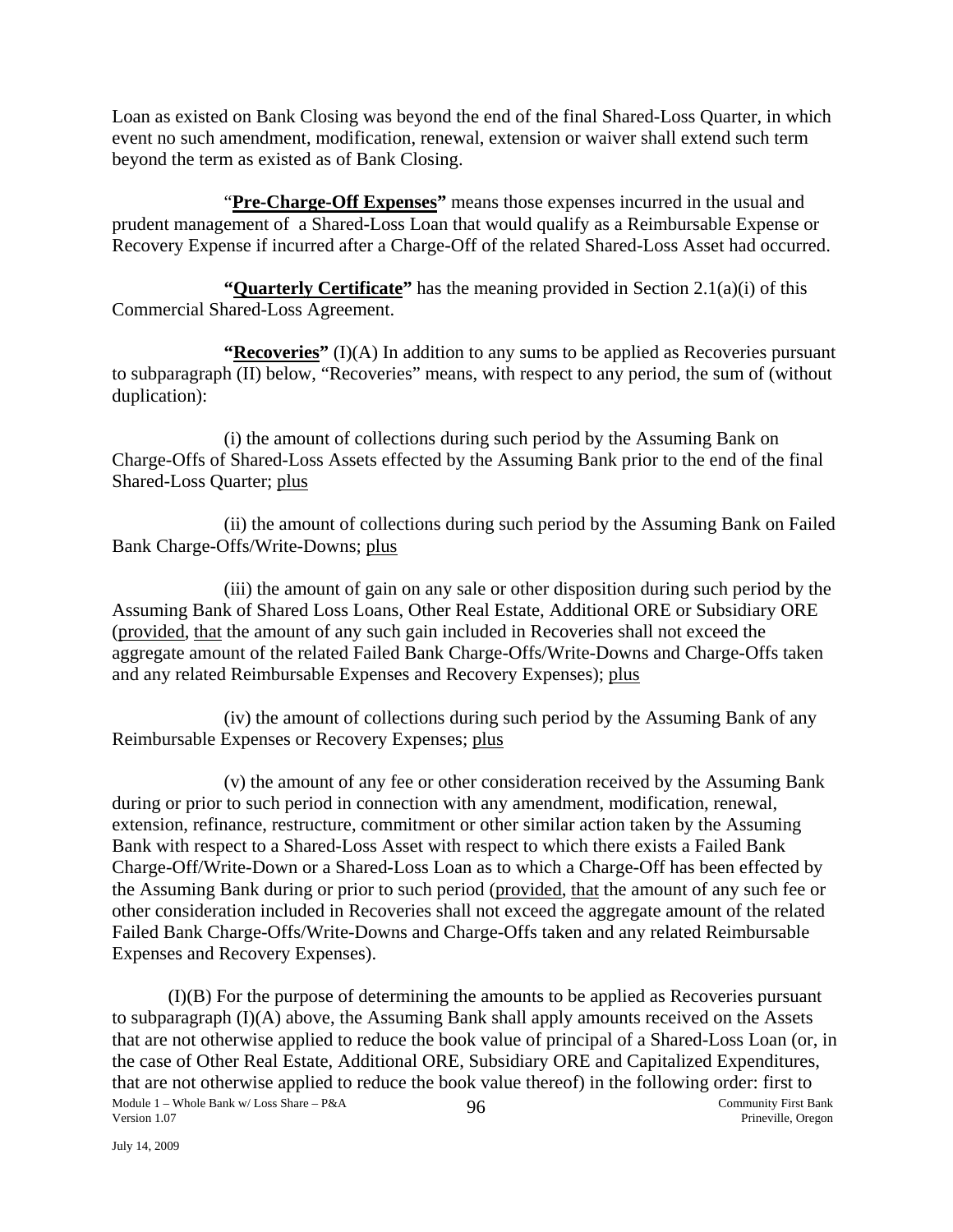Charge-Offs and Failed Bank Charge-Offs/Write Downs; then to Reimbursable Expenses and Recovery Expenses; then to interest income; and then to other expenses incurred by the Assuming Bank.

(II) If there occurs an amendment, modification, renewal, extension, refinance, restructure, commitment, sale or other similar action with respect to a Shared-Loss Loan as to which there exists a Failed Bank Charge-Off/Write Down or as to which a Charge-Off has been effected by the Assuming Bank during or prior to such period, and if, as a result of such occurrence, the Assuming Bank recognizes any interest income for financial accounting purposes on that Shared-Loss Loan, then "Recoveries" shall also include the portion of the total amount of any such interest income recognized by the Assuming Bank which is derived by multiplying:

(A) the total amount of any such interest income recognized by the Assuming Bank during such period with respect to that Shared-Loss Loan as described above, by

(B) a fraction, the numerator of which is the aggregate principal amount (excluding reversals or charge-offs of Accrued Interest) of all such Failed Bank Charge-Offs/Write-Downs and Charge-Offs effected by the Assuming Bank with respect to that Shared-Loss Loan plus the principal amount of that Shared-Loss Loan that has not yet been chargedoff but has been placed on nonaccrual status, all of which occurred at any time prior to or during the period in which the interest income referred to in subparagraph (II)(A) immediately above was recognized, and the denominator of which is the total amount of principal indebtedness (including all such prior Failed Bank Charge-Offs/Write-Downs and Charge-Offs as described above) due from the Obligor on that Shared-Loss Loan as of the end of such period;

provided, however, that the amount of any interest income included as Recoveries for a particular Shared-Loss Loan shall not exceed the aggregate amount of (a) Failed Bank Charge-Offs/Write-Downs, (b) Charge-Offs effected by the Assuming Bank during or prior to the period in which the amount of Recoveries is being determined, plus (c) any Reimbursable Expenses and Recovery Expenses paid to the Assuming Bank pursuant to this Commercial Shared-Loss Agreement during or prior to the period in which the amount of Recoveries is being determined, all with respect to that particular Shared-Loss Loan; and, provided, further, that any collections on any such Shared-Loss Loan that are not applied to reduce book value of principal or recognized as interest income shall be applied pursuant to subparagraph (I) above.

(III) Notwithstanding subparagraphs (I) and (II) above, the term "Recoveries" shall not include: (a) any amounts paid to the Assuming Bank by the Receiver pursuant to Section 2.1 of this Commercial Shared-Loss Agreement, (b) amounts received with respect to Charge-Offs effected by the Assuming Bank after the final Shared-Loss Quarter, (c) after the final Shared-Loss Quarter, income received by the Assuming Bank from the operation of, and any gains recognized by the Assuming Bank on the disposition of, Other Real Estate, Additional ORE or Subsidiary ORE (such income and gains being hereinafter together referred to as "ORE Income"), except to the extent that aggregate ORE Income exceeds the aggregate expenses paid to third parties by or on behalf of the Assuming Bank after the final Shared-Loss Quarter to manage, operate and maintain Other Real Estate, Additional ORE or Subsidiary ORE (such Module 1 – Whole Bank w/ Loss Share – P&A Community First Bank Prineville, Oregon Community First Bank Prineville, Oregon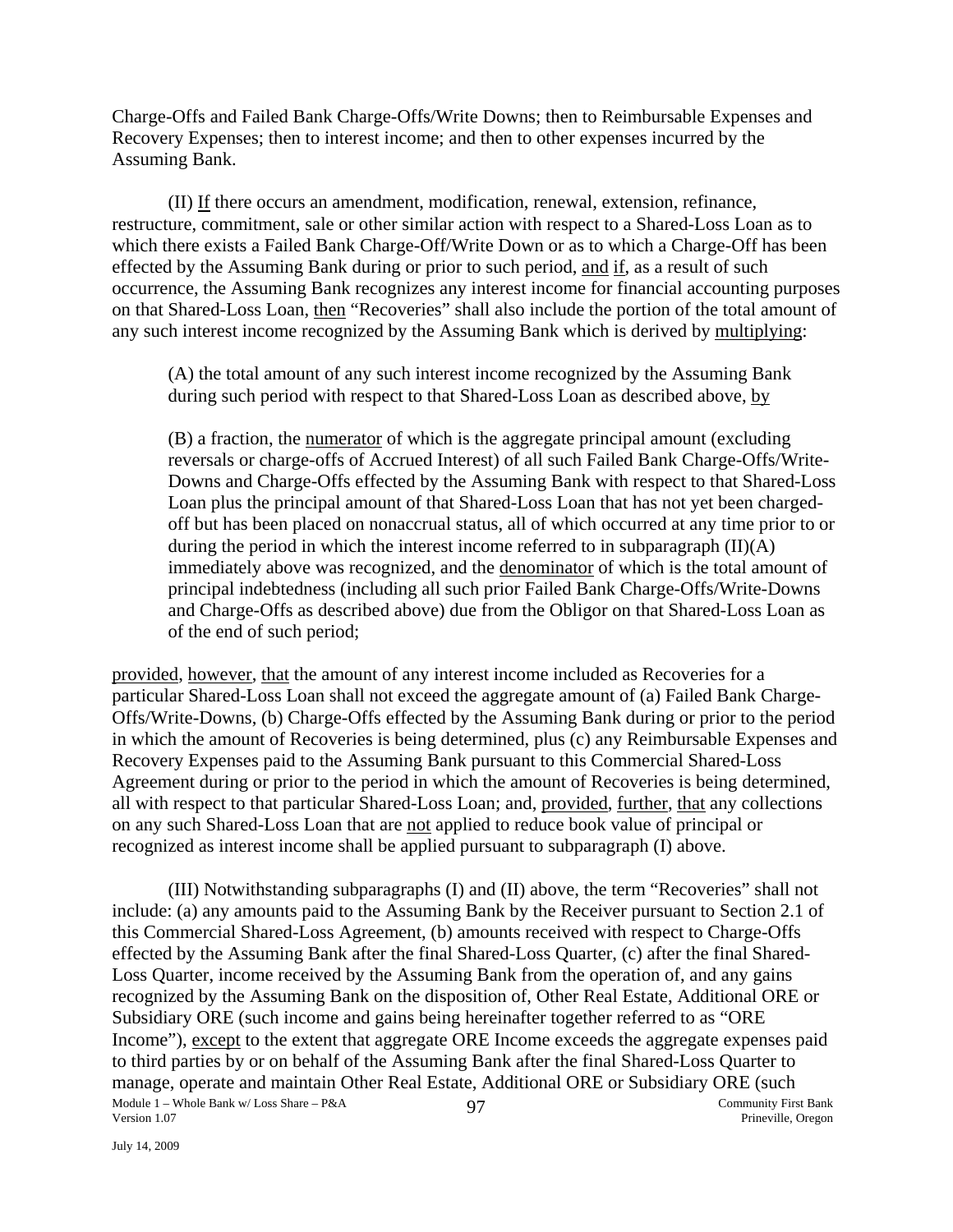expenses being hereinafter referred to as "ORE Expenses"). In determining the extent aggregate ORE Income exceeds aggregate ORE Expenses for any Recovery Quarter as set forth immediately above in subparagraph (c), the Assuming Bank will subtract (i) ORE Expenses paid to third parties during such Recovery Quarter (provided, that, in the case of the final Recovery Quarter only, the Assuming Bank will subtract ORE Expenses paid to third parties from the beginning of the final Recovery Quarter up to the date the Assuming Bank is required to deliver the final Quarterly Certificate pursuant to this Commercial Shared-Loss Agreement) from (ii) ORE Income received during such Recovery Quarter, to calculate net ORE income ("Net ORE Income") for that Recovery Quarter. If the amount of Net ORE Income so calculated for a Recovery Quarter is positive, such amount shall be reported as Recoveries on the Quarterly Certificate for such Recovery Quarter. If the amount of Net ORE Income so calculated for a Recovery Quarter is negative ("Net ORE Loss Carryforward"), such amount shall be added to any ORE Expenses paid to third parties in the next succeeding Recovery Quarter, which sum shall then be subtracted from ORE Income for that next succeeding Recovery Quarter, for the purpose of determining the amount of Net ORE Income (or, if applicable, Net ORE Loss Carryforward) for that next succeeding Recovery Quarter. If, as of the end of the final Recovery Quarter, a Net ORE Loss Carryforward exists, then the amount of the Net ORE Loss Carryforward that does not exceed the aggregate amount of Net ORE Income reported as Recoveries on Quarterly Certificates for all Recovery Quarters may be included as a Recovery Expense on the Quarterly Certificate for the final Recovery Quarter.

**"Recovery Amount"** has the meaning provided in Section 2.1(b)(ii) of this Commercial Shared-Loss Agreement.

**"Recovery Expenses"** means, for any Recovery Quarter, the amount of actual, reasonable and necessary out-of-pocket expenses (other than Capitalized Expenditures) paid to third parties (other than Affiliates of the Assuming Bank) by or on behalf of the Assuming Bank, as limited by Sections 3.2(c) and (d) of Article III to this Commercial Shared-Loss Agreement, to recover amounts owed with respect to (i) any Shared-Loss Asset as to which a Charge-Off was effected prior to the end of the final Shared-Loss Quarter (provided that such amounts were incurred no earlier than the date the first Charge-Off on such Shared-Loss Asset could have been reflected on the Accounting Records of the Assuming Bank), and (ii) Failed Bank Charge-Offs/Write-Downs (including, in each case, all costs and expenses related to an Environmental Assessment and any other costs or expenses related to any environmental conditions with respect to the Shared-Loss Assets (it being understood that any remediation expenses for any such pollutant or contaminant are not recoverable if in excess of \$200,000 per Shared-Loss Asset, without the Assuming Bank having obtained the prior consent of the Receiver for such expenses); provided, that, so long as income with respect to a Shared-Loss Loan is being prorated pursuant to the arithmetical formula in subsection (II) of the definition of "Recoveries", the term "Recovery Expenses" shall not include that portion of any such expenses paid during such Recovery Quarter to recover any amounts owed on that Shared-Loss Loan that is derived by:

subtracting (1) the product derived by multiplying:

(A) the total amount of any such expenses paid by or on behalf of the Assuming Module 1 – Whole Bank w/ Loss Share – P&A 98 Community First Bank Prineville, Oregon Prineville, Oregon Prineville, Oregon Prineville, Oregon Prineville, Oregon Prineville, Oregon Prineville, Oregon Prineville, Oregon Prin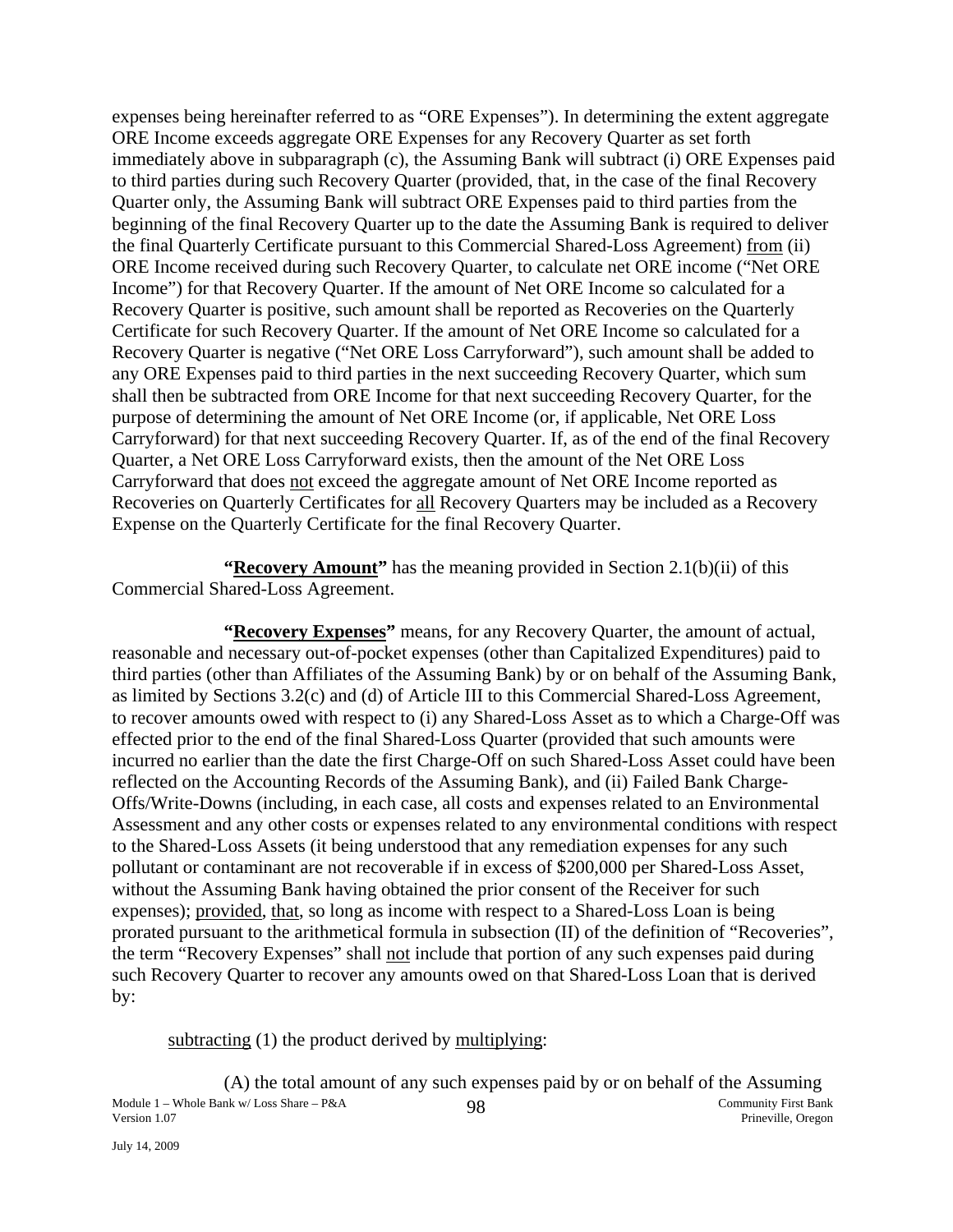Bank during such Recovery Quarter with respect to that Shared-Loss Loan, by

(B) a fraction, the numerator of which is the aggregate principal amount (excluding reversals or charge-offs of Accrued Interest) of all such Failed Bank Charge-Offs/Write-Downs and Charge-Offs effected by the Assuming Bank with respect to that Shared-Loss Loan plus the principal amount of that Shared-Loss Loan that has not yet been charged-off but has been placed on nonaccrual status, all of which occurred at any time prior to or during the period in which the interest income referred to in subparagraph (II)(A) of the definition of "Recoveries" was recognized, and the denominator of which is the total amount of principal indebtedness (including all such prior Failed Bank Charge-Offs/Write-Downs and Charge-Offs as described above) due from the Obligor on that Shared-Loss Loan as of the end of such period;

from (2) the total amount of any such expenses paid during that Recovery Quarter with respect to that Shared-Loss Loan.

**"Recovery Quarter"** has the meaning provided in Section 2.1(a)(ii) of this Commercial Shared-Loss Agreement.

**"Reimbursable Expenses"** means, for any Shared-Loss Quarter, the amount of actual, reasonable and necessary out-of-pocket expenses (other than Capitalized Expenditures), paid to third parties (other than Affiliates of the Assuming Bank) by or on behalf of the Assuming Bank, as limited by Sections 3.2(c) and (d) of Article III of this Commercial Shared-Loss Agreement, to:

(i) recover amounts owed with respect to any Shared-Loss Asset as to which a Charge-Off has been effected prior to the end of the final Shared-Loss Quarter (provided that such amounts were incurred no earlier than the date the first Charge-Off on such Shared-Loss Asset could have been reflected on the Accounting Records of the Assuming Bank) and recover amounts owed with respect to Failed Bank Charge-Offs/Write-Downs (including, in each case, all costs and expenses related to an Environmental Assessment and any other costs or expenses related to any environmental conditions with respect to the Shared-Loss Assets (it being understood that any such remediation expenses for any such pollutant or contaminant are not recoverable if in excess of \$200,000 per Shared-Loss Asset, without the Assuming Bank having obtained the prior consent of the Receiver for such expenses); provided, that, so long as income with respect to a Shared-Loss Loan is being pro-rated pursuant to the arithmetical formula in subsection (II) of the definition of "Recoveries", the term "Reimbursable Expenses" shall not include that portion of any such expenses paid during such Shared-Loss Quarter to recover any amounts owed on that Shared-Loss Loan that is derived by:

subtracting (1) the product derived by multiplying:

(A) the total amount of any such expenses paid by or on behalf of the Assuming Bank during such Shared-Loss Quarter with respect to that Shared-Loss Loan, by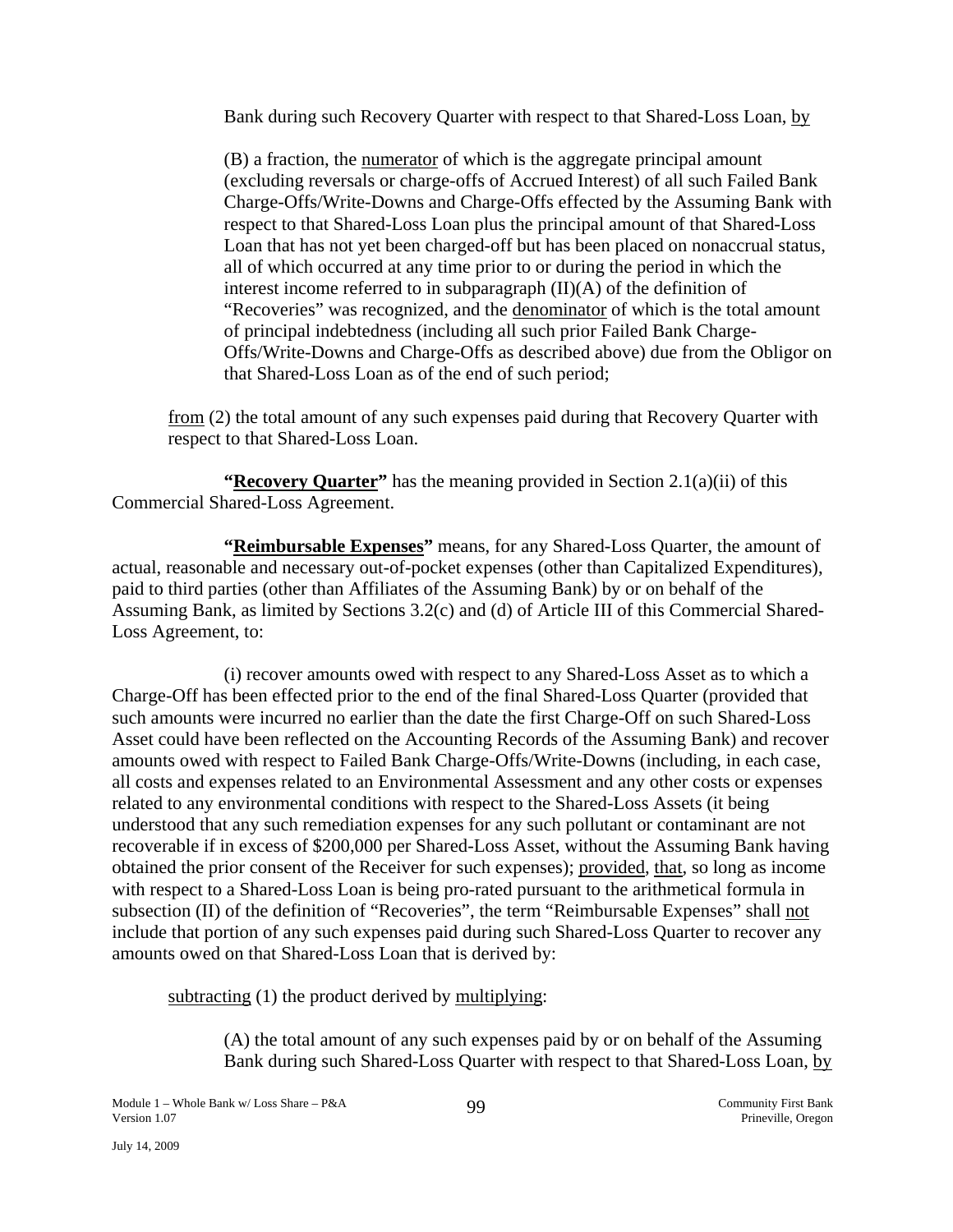(B) a fraction, the numerator of which is the aggregate principal amount (excluding reversals or charge-offs of Accrued Interest) of all such Failed Bank Charge-Offs/Write-Downs and Charge-Offs effected by the Assuming Bank with respect to that Shared-Loss Loan plus the principal amount of that Shared-Loss Loan that has not yet been charged-off but has been placed on nonaccrual status, all of which occurred at any time prior to or during the period in which the interest income referred to in subparagraph  $(II)(A)$  of the definition of "Recoveries" was recognized, and the denominator of which is the total amount of principal indebtedness (including all such prior Failed Bank Charge-Offs/Write-Downs and Charge-Offs as described above) due from the Obligor on that Shared-Loss Loan as of the end of such period;

from (2) the total amount of any such expenses paid during that Shared-Loss Quarter with respect to that Shared-Loss Loan; and

(ii) manage, operate or maintain Other Real Estate, Additional ORE or Subsidiary ORE less the amount of any income received by the Assuming Bank during such Shared-Loss Quarter with respect to such Other Real Estate, Additional ORE or Subsidiary ORE (which resulting amount under this clause (ii) may be negative).

**"Review Board"** has the meaning provided in Section 2.1(f)(i) of this Commercial Shared-Loss Agreement.

**"Shared-Loss Amount"** has the meaning provided in Section 2.1(b)(i) of this Commercial Shared-Loss Agreement.

**"Shared-Loss Asset Repurchase Price"** means, with respect to any Shared-Loss Asset, the principal amount thereof plus any other fees or penalties due from an Obligor (including, subject to the limitations discussed below, the amount of any Accrued Interest) stated on the Accounting Records of the Assuming Bank, as of the date as of which the Shared-Loss Asset Repurchase Price is being determined (regardless, in the case of a Shared-Loss Loan, of the Legal Balance thereof) plus all Reimbursable Expenses and Recovery Expenses incurred up to and through the date of consummation of purchase of such Shared-Loss Asset; provided, that (i) in the case of a Shared-Loss Loan there shall be excluded from such amount the amount of any Accrued Interest accrued on or with respect to such Shared-Loss Loan prior to the ninety (90)-day period ending on the day prior to the purchase date determined pursuant to Sections 2.1(e)(i) or 2.1(e)(iii) of this Commercial Shared-Loss Agreement, except to the extent such Accrued Interest was included in the Book Value of such Shared-Loss Loan, and (ii) any collections on a Shared-Loss Loan received by the Assuming Bank after the purchase date applicable to such Shared-Loss Loan shall be applied (without duplication) to reduce the Shared-Loss Asset Repurchase Price of such Shared-Loss Loan on a dollar-for-dollar basis. For purposes of determining the amount of unpaid interest which accrued during a given period with respect to a variable-rate Shared-Loss Loan, all collections of interest shall be deemed to be applied to unpaid interest in the chronological order in which such interest accrued.

**"Shared-Loss Assets"** means Shared-Loss Loans, Other Real Estate purchased Module 1 – Whole Bank w/ Loss Share – P&A 100 Community First Bank 107 Community First Bank Version 1.07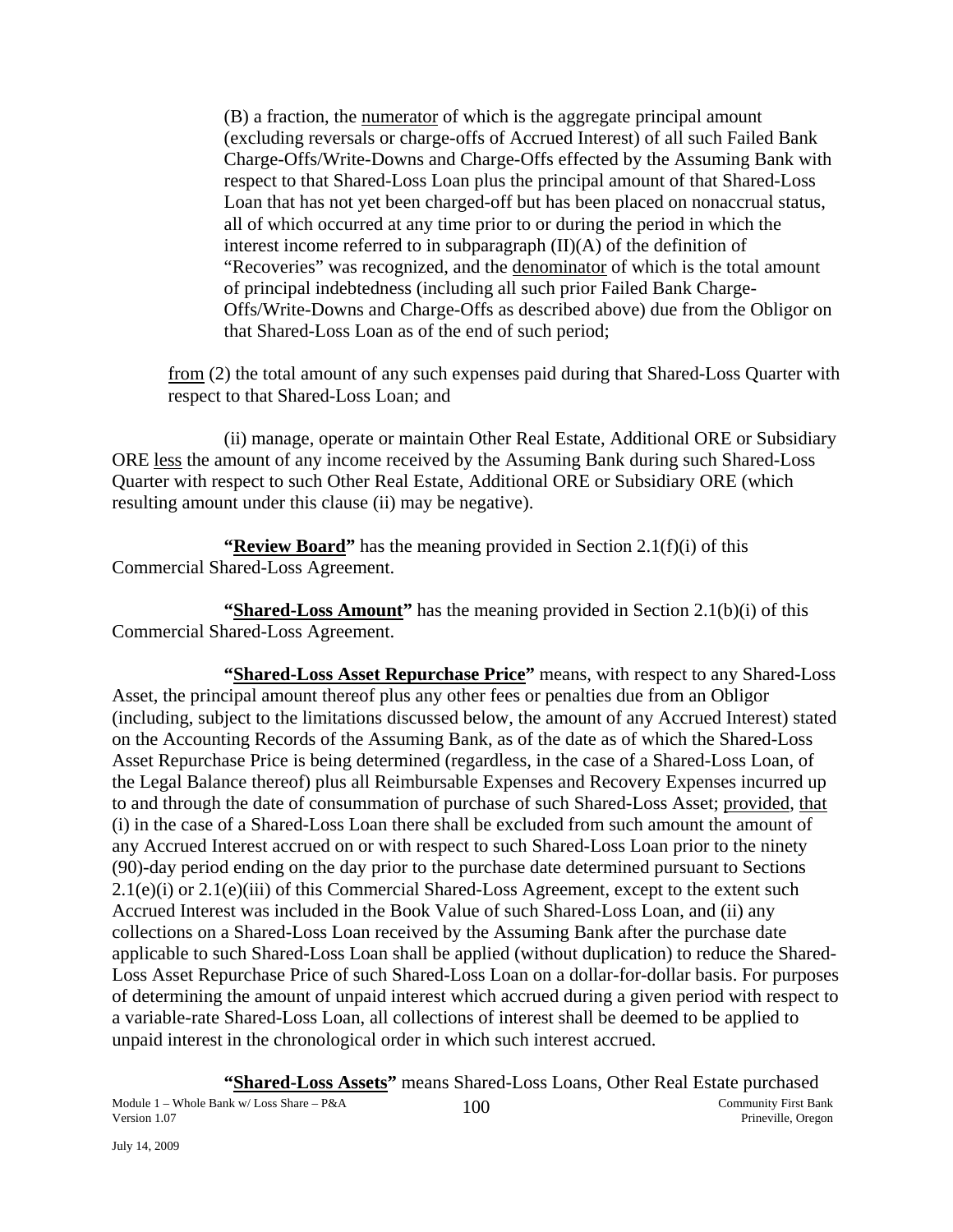by the Assuming Bank, Additional ORE, Subsidiary ORE and Capitalized Expenditures, but does not include Shared Loss MTM Assets.

## **"Shared-Loss Loan Commitment"** means:

(i) any Commitment to make a further extension of credit or to make a further advance with respect to an existing Shared-Loss Loan; and

(ii) any Shared-Loss Loan Commitment (described in subparagraph (i) immediately preceding) with respect to which the Assuming Bank has made a Permitted Amendment.

**"Shared-Loss Loan Commitment Advance"** means an advance pursuant to a Shared-Loss Loan Commitment with respect to which the Assuming Bank has not made a Permitted Advance.

## **"Shared-Loss Loans"** means:

(i)(A) Loans purchased by the Assuming Bank pursuant to the Purchase and Assumption Agreement set forth on Exhibit 4.15(b) to the Purchase and Assumption Agreement, (B) New Shared-Loss Loans purchased by the Assuming Bank pursuant to the Purchase and Assumption Agreement, (C) Permitted Advances and (D) Shared-Loss Loan Commitment Advances, if any; provided, that Shared-Loss Loans shall not include Loans, New Shared-Loss Loans, Permitted Advances and Shared-Loss Loan Commitment Advances with respect to which an Acquired Subsidiary, or a constituent Subsidiary thereof, is an Obligor; (E) Loans owned by any Subsidiary which are not Shared-Loss Loans under the Single Family Shared-Loss Agreement; and (F) Consumer Loans; and

(ii) any Shared-Loss Loans (described in subparagraph (i) immediately preceding) with respect to which the Assuming Bank has made a Permitted Amendment.

"**Shared-Loss MTM Assets"** means those securities and other assets listed on Exhibit  $4.15(C)$ .

**"Shared-Loss Payment Trigger"** means when the sum of the Cumulative Loss Amount under the Single Family Shared-Loss Agreement and the cumulative Net Charge-Offs under this Commercial Shared-Loss Agreement, exceeds the First Loss Tranche. If the First Loss Tranche is zero or a negative number, the Shared-Loss Payment Trigger shall be deemed to have been reached upon Bank Closing.

**"Shared-Loss Quarter"** has the meaning provided in Section 2.1(a)(i) of this Commercial Shared-Loss Agreement.

"Stated Threshold" means total losses under the shared loss agreements in the amount of thirty-four million and no/100 dollars (\$34,000,000.00).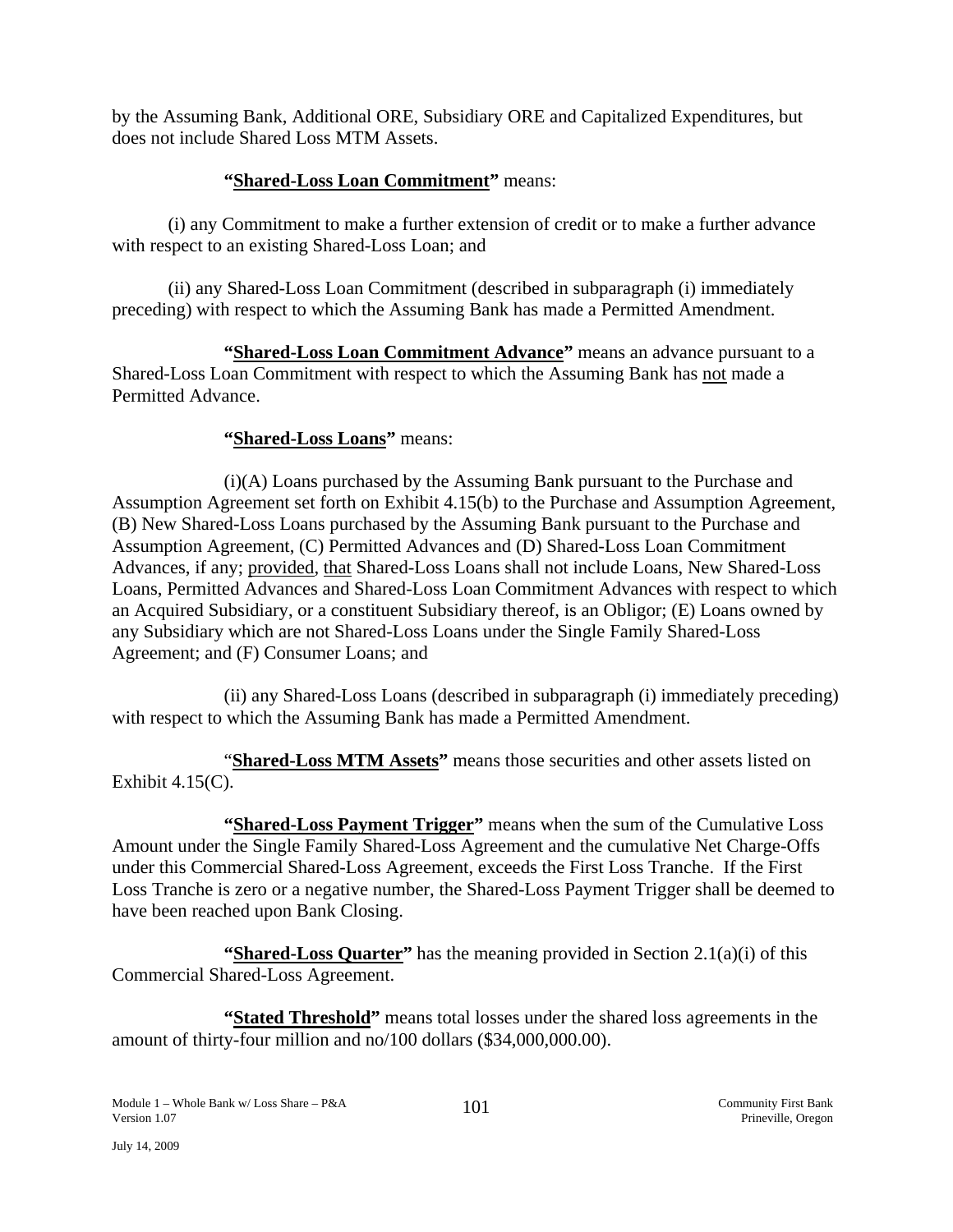**"Subsidiary ORE"** means all assets owned by ORE Subsidiaries that would constitute Additional ORE if such assets were on the books of the Assuming Bank.

**"Termination Date"** means the eighth (8th) anniversary of the Commencement Date.

**"Third Party Servicer"** means any servicer appointed from time to time by the Assuming Bank or any Affiliate of the Assuming Bank to service the Shared-Loss Assets on behalf of the Assuming bank, the identity of which shall be given to the Receiver prior to or concurrent with the appointment thereof.

## **ARTICLE II** -- **SHARED-LOSS ARRANGEMENT**

## **2.1 Shared-Loss Arrangement.**

**(a) Quarterly Certificates.** (i) Not later than thirty (30) days after the end of each Calendar Quarter from and including the initial Calendar Quarter to and including the Calendar Quarter in which the Applicable Anniversary of the Commencement Date falls (each of such Calendar Quarters being referred to herein as a "Shared-Loss Quarter"), the Assuming Bank shall deliver to the Receiver a certificate, signed by the Assuming Bank's chief executive officer and its chief financial officer, setting forth in such form and detail as the Receiver may specify (a "Quarterly Certificate"):

> (A) the amount of Charge-Offs, the amount of Recoveries and the amount of Net Charge-Offs (which amount may be negative) during such Shared-Loss Quarter with respect to the Shared-Loss Assets (and for Recoveries, with respect to the Assets for which a charge-off was effected by the Failed Bank prior to Bank Closing); and

(B) the aggregate amount of Reimbursable Expenses (which amount may be negative) during such Shared-Loss Quarter; and

(C) net realized loss on the Shared Loss MTM Assets determined pursuant to FAS 115, expressed as a positive number (MTM Net Realized Loss), or net realized gain on the Shared Loss MTM assets, expressed as a negative number (MTM Net Realized Gain); and

(D) any other than temporary impairment of the Shared Loss MTM Assets, determined pursuant to FAS 115, expressed as a positive number ("OTTI Loss") or reversals of OTTI Loss, expressed as a negative number (for the avoidance of doubt, normal and customary unrealized mark-to-market changes by reason of the application of fair value accounting do not qualify for loss sharing payments).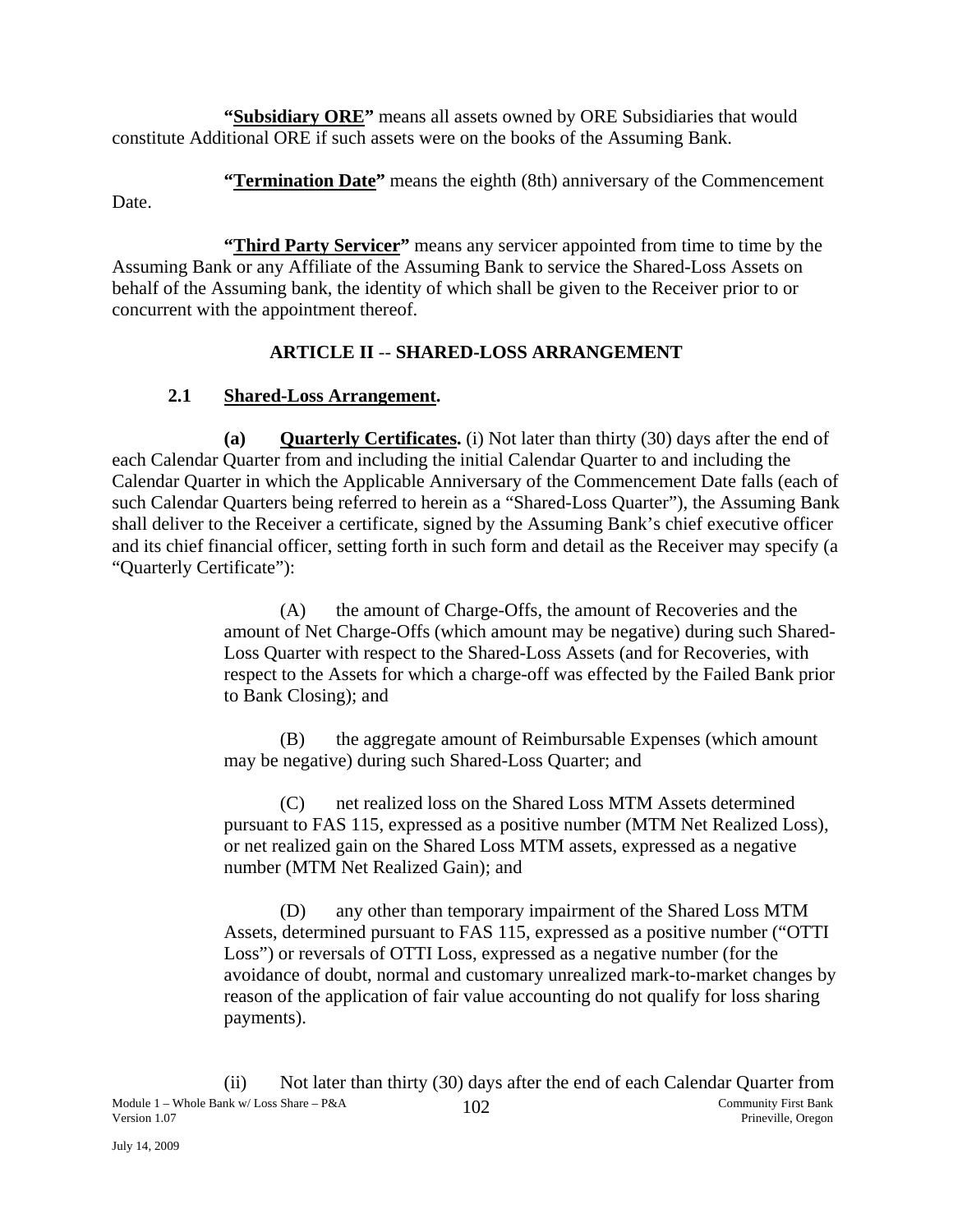and including the first Calendar Quarter following the final Shared-Loss Quarter to and including the Calendar Quarter in which the Termination Date falls (each of such Calendar Quarters being referred to herein as a "Recovery Quarter"), the Assuming Bank shall deliver to the Receiver a Quarterly Certificate setting forth, in such form and detail as the Receiver may specify

> (A) the amount of Recoveries and Recovery Expenses during such Recovery Quarter. On the Quarterly Certificate for the first Recovery Quarter only, the Assuming Bank may report as a separate item, in such form and detail as the Receiver may specify, the aggregate amount of any Reimbursable Expenses that: (a) were incurred prior to or during the final Shared-Loss Quarter, and (b) had not been included in any Quarterly Certificate for any Shared-Loss Quarter because they had not been actually paid by or on behalf of the Assuming Bank (in accordance with the terms of this Commercial Shared-Loss Agreement) during any Shared-Loss Quarter and (c) were actually paid by or on behalf of the Assuming Bank (in accordance with the terms of this Commercial Shared-Loss Agreement) during the first Recovery Quarter; and

(B) net realized gain on the Shared Loss MTM Assets.

### **(b) Payments With Respect to Shared-Loss Assets.**

(i) For purposes of this Section 2.1(b), the Assuming Bank shall initially record the Shared-Loss Assets on its Accounting Records at Book Value, and initially record the Shared Loss MTM Assets on its Accounting Records at Fair Value, and adjust such amounts as such values may change after the Bank Closing. If the amount of all Net Charge-Offs during any Shared-Loss Quarter plus Reimbursable Expenses, plus MTM Net Realized Gain or MTM Net Realized Loss, plus OTTI Loss during such Shared-Loss Quarter (the "Shared-Loss Amount") is positive, then, except as provided in Sections 2.1(c) and (e) below, and subject to the provisions of Section 2.1(b)(vi) below, not later than fifteen (15) days after the date on which the Receiver receives the Quarterly Certificate with respect to such Shared-Loss Quarter, the Receiver shall pay to the Assuming Bank an amount equal to eighty percent (80%) of the Shared-Loss Amount for such Shared-Loss Quarter. If the Shared-Loss Amount during any Shared-Loss Quarter is negative, the Assuming Bank shall pay to the Receiver an amount equal to eighty percent (80%) of the Shared-Loss Amount for such Shared-Loss Quarter, which payment shall be delivered to the Receiver together with the Quarterly Certificate for such Shared-Loss Quarter. When the cumulative Shared-Loss Amounts for all Shared-Loss Quarters plus the Cumulative Loss Amount under the Single Family Shared-Loss Agreement equals or exceeds the Stated Threshold, the Receiver shall pay to the Assuming Bank an amount equal to ninety-five percent ((95%) of the Shared-Loss Amount for each Shared-Loss Quarter, until such time as the cumulative Shared-Loss Amount for all Shared-Loss Quarters is less than the Stated Threshold, when the percentage shall revert back to eighty percent (80%).

(ii) If the amount of gross Recoveries during any Recovery Quarter less Recovery Expenses during such Recovery Quarter plus net realized gains or reversals of OTTI Loss on Shared Loss MTM Assets (the "Recovery Amount") is positive, then, simultaneously with its delivery of the Quarterly Certificate with respect to such Recovery Quarter, the Module 1 – Whole Bank w/ Loss Share – P&A 103 Community First Bank 107 Prineville, Oregon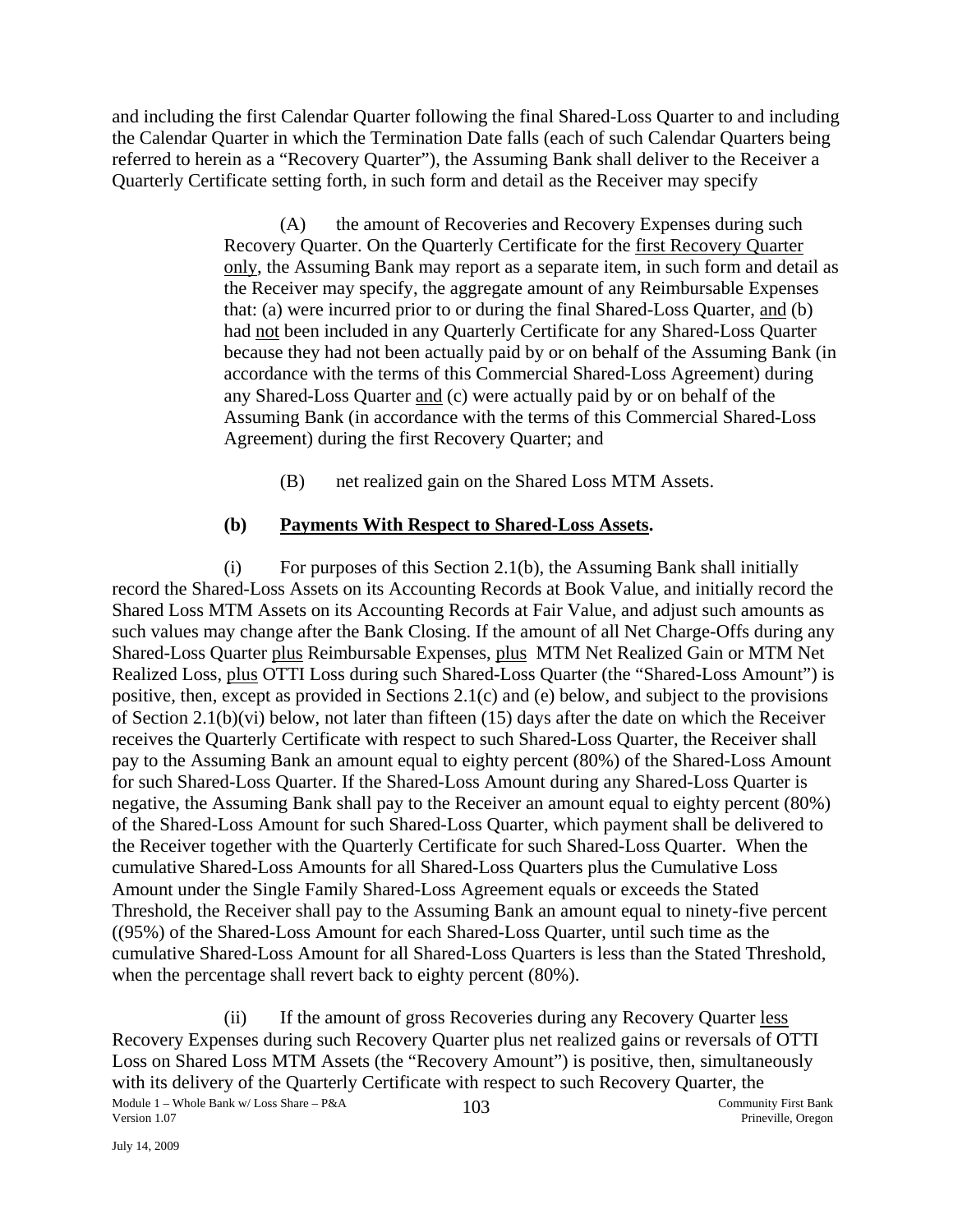Assuming Bank shall pay to the Receiver an amount equal to eighty percent (80%) of the Recovery Amount for such Recovery Quarter. If the Recovery Amount is negative, then such negative amount shall be subtracted from the amount of gross Recoveries during the next succeeding Recovery Quarter in determining the Recovery Amount in such next succeeding Recovery Quarter; provided, that this Section 2.1(b)(ii) shall operate successively in the event that the Recovery Amount (after giving effect to this Section 2.1(b)(ii)) in such next succeeding Recovery Quarter is negative. The Assuming Bank shall specify, in the Quarterly Certificate for the final Recovery Quarter, the aggregate amount for all Recovery Quarters only, as of the end of, and including, the final Recovery Quarter of (A) Recoveries plus net realized gains or reversals of OTTI Loss on Shared Loss MTM Assets ("Aggregate Recovery Period Recoveries"), (B) Recovery Expenses ("Aggregate Recovery Expenses"), and (C) only those Recovery Expenses that have been actually "offset" against Aggregate Recovery Period Recoveries (including those so "offset" in that final Recovery Quarter) ("Aggregate Offset Recovery Expenses"); as used in this sentence, the term "offset" means the amount that has been applied to reduce gross Recoveries in any Recovery Quarter pursuant to the methodology set forth in this Section 2.1(b)(ii). If, at the end of the final Recovery Quarter the amount of Aggregate Recovery Expenses exceeds the amount of Aggregate Recovery Period Recoveries, the Receiver shall have no obligation to pay to the Assuming Bank all or any portion of such excess. Subsequent to the Assuming Bank's calculation of the Recovery Amount (if any) for the final Recovery Quarter, the Assuming Bank shall also show on the Quarterly Certificate for the final Recovery Quarter the results of the following three mathematical calculations: (i) Aggregate Recovery Period Recoveries minus Aggregate Offset Recovery Expenses; (ii) Aggregate Recovery Expenses minus Aggregate Offset Recovery Expenses; and (iii) the lesser of the two amounts calculated in (i) and (ii) immediately above ("Additional Recovery Expenses") multiplied by 80% (the amount so calculated in (iii) being defined as the "Additional Recovery Expense Amount"). If the Additional Recovery Expense Amount is greater than zero, then the Assuming Bank may request in the Quarterly Certificate for the final Recovery Quarter that the Receiver reimburse the Assuming Bank the amount of the Additional Recovery Expense Amount and the Receiver shall pay to the Assuming Bank the Additional Recovery Expense Amount within fifteen (15) days after the date on which the Receiver receives that Quarterly Certificate. On the Quarterly Certificate for the final Recovery Quarter only, the Assuming Bank may include, in addition to any Recovery Expenses for that Recovery Quarter that were paid by or on behalf of the Assuming Bank in that Recovery Quarter, those Recovery Expenses that: (a) were incurred prior to or during the final Recovery Quarter, and (b) had not been included in any Quarterly Certificate for any Recovery Quarter because they had not been actually paid by or on behalf of the Assuming Bank (in accordance with the terms of this Commercial Shared-Loss Agreement) during any Recovery Quarter, and (c) were actually paid by or on behalf of the Assuming Bank (in accordance with the terms of this Commercial Shared-Loss Agreement) prior to the date the Assuming Bank is required to deliver that final Quarterly Certificate to the Receiver under the terms of Section 2.1(a)(ii).

(iii) With respect to each Shared-Loss Quarter and Recovery Quarter, collections by or on behalf of the Assuming Bank on any charge-off effected by the Failed Bank prior to Bank Closing on an Asset other than a Shared-Loss Asset or Shared-Loss MTM Assets shall be reported as Recoveries under this Section 2.1 only to the extent such collections exceed the Book Value of such Asset, if any. For any Shared-Loss Quarter or Recovery Quarter in Module 1 – Whole Bank w/ Loss Share – P&A 104 Community First Bank 107 Community First Bank Version 1.07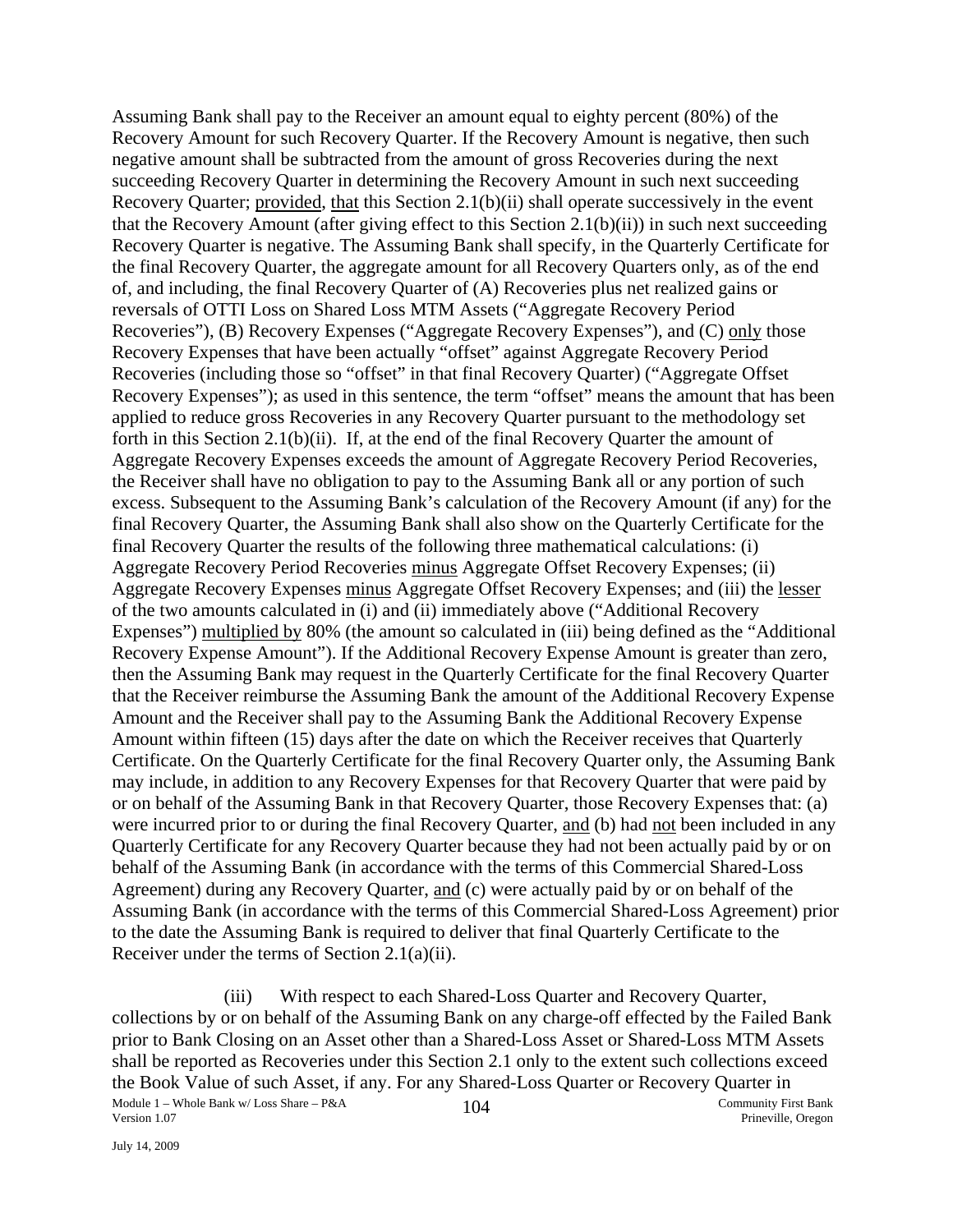which collections by or on behalf of the Assuming Bank on such Asset are applied to both Book Value and to a charge-off effected by the Failed Bank prior to Bank Closing, the amount of expenditures incurred by or on behalf of the Assuming Bank attributable to the collection of any such Asset, that shall be considered a Reimbursable Expense or a Recovery Expense under this Section 2.1 will be limited to a proportion of such expenditures which is equal to the proportion derived by dividing (A) the amount of collections on such Asset applied to a charge-off effected by the Failed Bank prior to Bank Closing, by (B) the total collections on such Assets.

(iv) If the Assuming Bank has duly specified an amount of Reimbursable Expenses on the Quarterly Certificate for the first Recovery Quarter as described above in the last sentence of Section 2.1(a)(ii), then, not later than fifteen (15) days after the date on which the Receiver receives that Quarterly Certificate, the Receiver shall pay to the Assuming Bank an amount equal to eighty percent (80%) (or, if the Cumulative Loss Amount under the Single Family Shared-Loss Agreement plus the cumulative Shared-Loss Amount for all Shared-Loss Quarters equals or exceeds the Stated Threshold, ninety-five percent (95%)) of the amount of such Reimbursable Expenses.

(v) If the First Loss Tranche as determined under the Purchase and Assumption Agreement is a positive number, Receiver has no obligation to make payment for any Shared Loss Quarters until the Shared-Loss Payment Trigger is satisfied.

**(c) Limitation on Shared-Loss Payment.** The Receiver shall not be required to make any payments pursuant to this Section 2.1 with respect to any Charge-Off of a Shared-Loss Asset that the Receiver or the Corporation determines, based upon the Examination Criteria, should not have been effected by the Assuming Bank; provided, (x) the Receiver must provide notice to the Assuming Bank detailing the grounds for not making such payment, (y) the Receiver must provide the Assuming Bank with a reasonable opportunity to cure any such deficiency and (z) (1) to the extent curable, if cured, the Receiver shall make payment with respect to any properly effected Charge-Off and (2) to the extent not curable, the Receiver shall make a payment as to all Charge-Offs (or portion of Charge-Offs) that were effected which would have been payable as a Charge-Off if the Assuming Bank had properly effected such Charge-Off. In the event that the Receiver does not make any payments with respect to any Charge-Off of a Shared-Loss Asset pursuant to this Section 2.1 or determines that a payment was improperly made, the Assuming Bank and the Receiver shall, upon final resolution, make such accounting adjustments and payments as may be necessary to give retroactive effect to such corrections.

**(d) Sale of, or Additional Advances or Amendments with Respect to, Shared-Loss Loans and Administration of Related Loans.** No Shared-Loss Loan shall be treated as a Shared-Loss Asset pursuant to this Section 2.1 (i) if the Assuming Bank sells or otherwise transfers such Shared-Loss Loan or any interest therein (whether with or without recourse) to any Person, (ii) after the Assuming Bank makes any additional advance, commitment or increase in the amount of a commitment with respect to such Shared-Loss Loan that does not constitute a Permitted Advance or a Shared-Loss Loan Commitment Advance, (iii) after the Assuming Bank makes any amendment, modification, renewal or extension to such Shared-Loss Loan that does not constitute a Permitted Amendment, or (iv) after the Assuming Module 1 – Whole Bank w/ Loss Share – P&A 105 Community First Bank 107 Community First Bank Version 1.07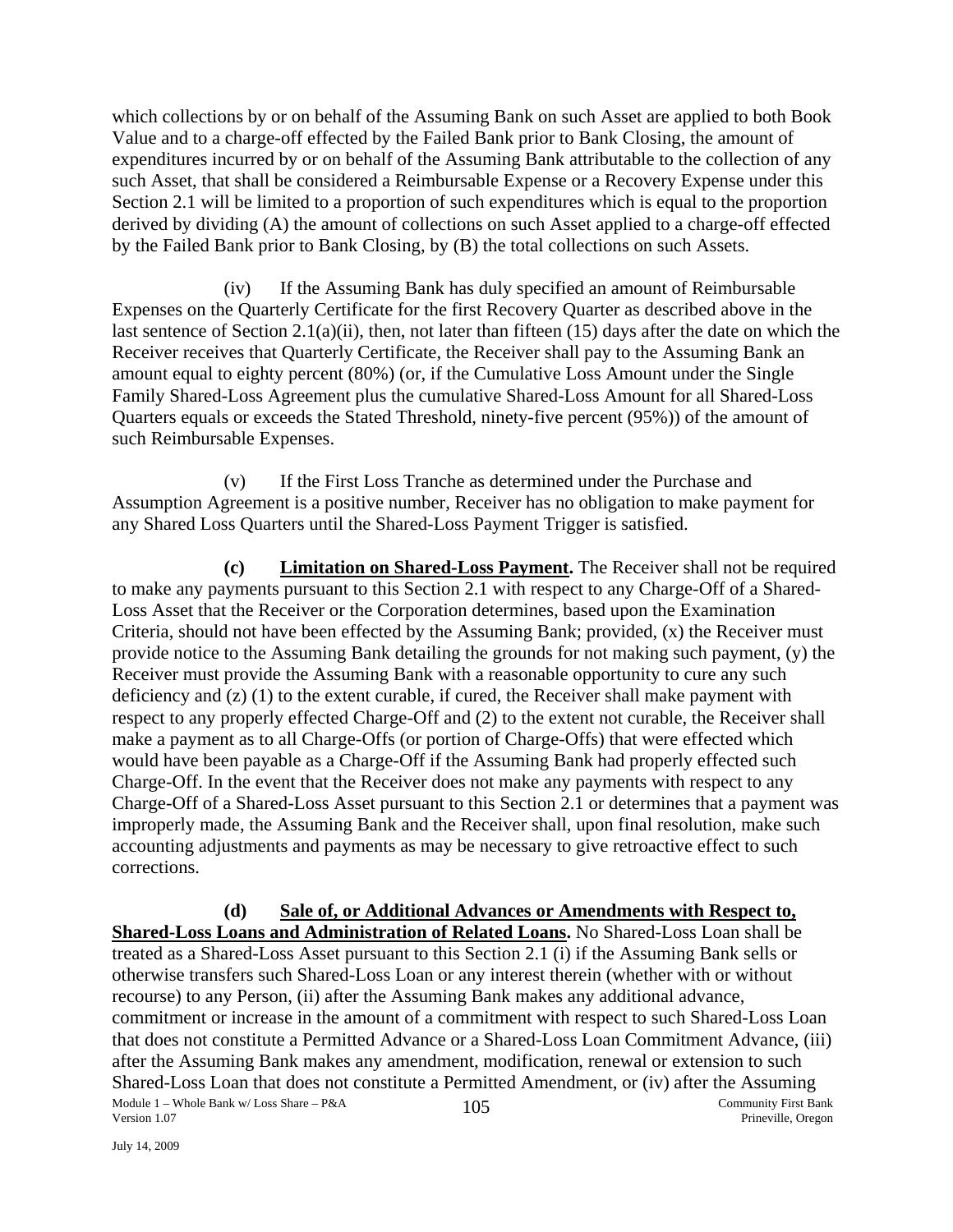Loan to the detriment of such Shared-Loss Asset to which such loan is related; provided, that Bank has managed, administered or collected any "Related Loan" (as such term is defined in Section 3.4 of Article III of this Commercial Shared-Loss Agreement) in any manner which would have the effect of increasing the amount of any collections with respect to the Related any such Shared-Loss Loan that has been the subject of Charge-Offs prior to the taking of any action described in clause (i), (ii), (iii) or (iv) of this Section 2.1(d) by the Assuming Bank shall be treated as a Shared-Loss Asset pursuant to this Section 2.1 solely for the purpose of treatment of Recoveries on such Charge-Offs until such time as the amount of Recoveries with respect to such Shared-Loss Asset equals such Charge-Offs.

#### **(e) Option to Purchase.**

(i) In the event that the Assuming Bank determines that there is a substantial likelihood that continued efforts to collect a Shared-Loss Asset or an Asset for which a chargeoff was effected by the Failed Bank with, in either case, a Legal Balance of \$500,000 or more on the Accounting Records of the Assuming Bank will result in an expenditure, after Bank Closing, of funds by on behalf of the Assuming Bank to a third party for a specified purpose (the expenditure of which, in its best judgment, will maximize collections), which do not constitute Reimbursable Expenses or Recovery Expenses, and such expenses will exceed ten percent (10%) of the then book value thereof as reflected on the Accounting Records of the Assuming Bank, the Assuming Bank shall (i) promptly so notify the Receiver and (ii) request that such expenditure be treated as a Reimbursable Expense or Recovery Expense for purposes of this Section 2.1. (Where the Assuming Bank determines that there is a substantial likelihood that the previously mentioned situation exists with respect to continued efforts to collect a Shared-Loss Asset or an Asset for which a charge-off was effected by the Failed Bank with, in either case, a Legal Balance of less than \$1,000,000 on the Accounting Records of the Assuming Bank, the Assuming Bank may so notify the Receiver and request that such expenditure be treated as a Reimbursable Expense or Recovery Expense.) Within thirty (30) days after its receipt of such a notice, the Receiver will advise the Assuming Bank of its consent or denial, that such expenditures shall be treated as a Reimbursable Expense or Recovery Expense, as the case may be. Notwithstanding the failure of the Receiver to give its consent with respect to such expenditures, the Assuming Bank shall continue to administer such Shared-Loss Asset in accordance with Section 2.2, except that the Assuming Bank shall not be required to make such expenditures. At any time after its receipt of such a notice and on or prior to the Termination Date the Receiver shall have the right to purchase such Shared-Loss Asset or Asset as provided in Section 2.1(e)(iii), notwithstanding any consent by the Receiver with respect to such expenditure.

(ii) During the period prior to the Termination Date, the Assuming Bank shall notify the Receiver within fifteen (15) days after any of the following becomes fully or partially charged-off:

> (A) a Shared-Loss Loan having a Legal Balance (or, in the case of more than one (1) Shared-Loss Loan made to the same Obligor, a combined Legal Balance) of \$500,000 or more in circumstances in which the legal claim against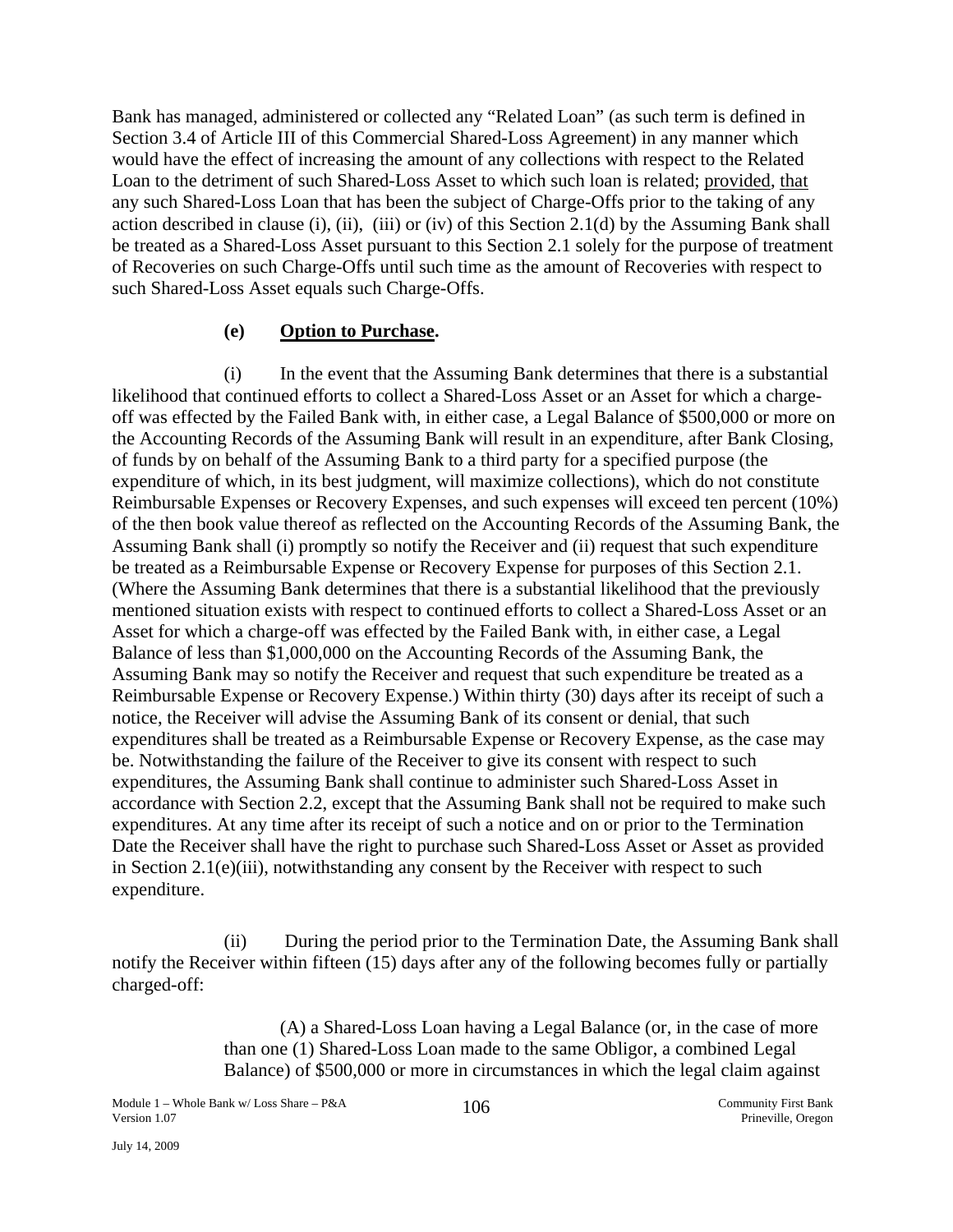the relevant Obligor survives; or

(B) a Shared-Loss Loan to a director, an "executive officer" as defined in 12 C.F.R. 215.2(d), a "principal shareholder" as defined in 12 C.F.R. 215.2(l), or an Affiliate of the Assuming Bank.

(iii) If the Receiver determines in its discretion that the Assuming Bank is not diligently pursuing collection efforts with respect to any Shared-Loss Asset which has been fully or partially charged-off or written-down (including any Shared-Loss Asset which is identified or required to be identified in a notice pursuant to Section 2.1(e)(ii)) or any Asset for which there exists a Failed Bank Charge-Off/Write-Down, the Receiver may at its option, exercisable at any time on or prior to the Termination Date, require the Assuming Bank to assign, transfer and convey such Shared-Loss Asset or Asset to and for the sole benefit of the Receiver for a price equal to the Shared-Loss Asset Repurchase Price thereof less the Related Liability Amount with respect to any Related Liabilities related to such Shared-Loss Asset or Asset.

(iv) Not later than ten (10) days after the date upon which the Assuming Bank receives notice of the Receiver's intention to purchase or require the assignment of any Shared-Loss Asset or Asset pursuant to Section 2.1(e)(i) or (iii), the Assuming Bank shall transfer to the Receiver such Shared-Loss Asset or Asset and any Credit Files relating thereto and shall take all such other actions as may be necessary and appropriate to adequately effect the transfer of such Shared-Loss Asset or Asset from the Assuming Bank to the Receiver. Not later than fifteen (15) days after the date upon which the Receiver receives such Shared-Loss Asset or Asset and any Credit Files relating thereto, the Receiver shall pay to the Assuming Bank an amount equal to the Shared-Loss Asset Repurchase Price of such Shared-Loss Asset or Asset less the Related Liability Amount.

(v) The Receiver shall assume all Related Liabilities with respect to any Shared-Loss Asset or Asset set forth in the notice described in Section 2.1(e)(iv).

### **(f) Dispute Resolution.**

(i) (A) Any dispute as to whether a Charge-Off of a Shared-Loss Asset was made in accordance with Examination Criteria shall be resolved by the Assuming Bank's Chartering Authority. (B) With respect to any other dispute arising under the terms of this Commercial Shared-Loss Agreement which the parties hereto cannot resolve after having negotiated such matter, in good faith, for a thirty (30) day period, other than a dispute the Corporation is not permitted to submit to arbitration under the Administrative Dispute Resolution Act of 1996 ("ADRA"), as amended, such other dispute shall be resolved by determination of a review board (a "Review Board") established pursuant to Section 2.1(f). Any Review Board under this Section 2.1(f) shall follow the provisions of the Federal Arbitration Act and shall follow the provisions of the ADRA. (C) Any determination by the Assuming Bank's Chartering Authority or by a Review Board shall be conclusive and binding on the parties hereto and not subject to further dispute, and judgment may be entered on said determination in accordance with applicable arbitration law in any court having jurisdiction thereof.

Module 1 – Whole Bank w/ Loss Share – P&A 107 Community First Bank 107 Community First Bank 107 Prineville, Oregon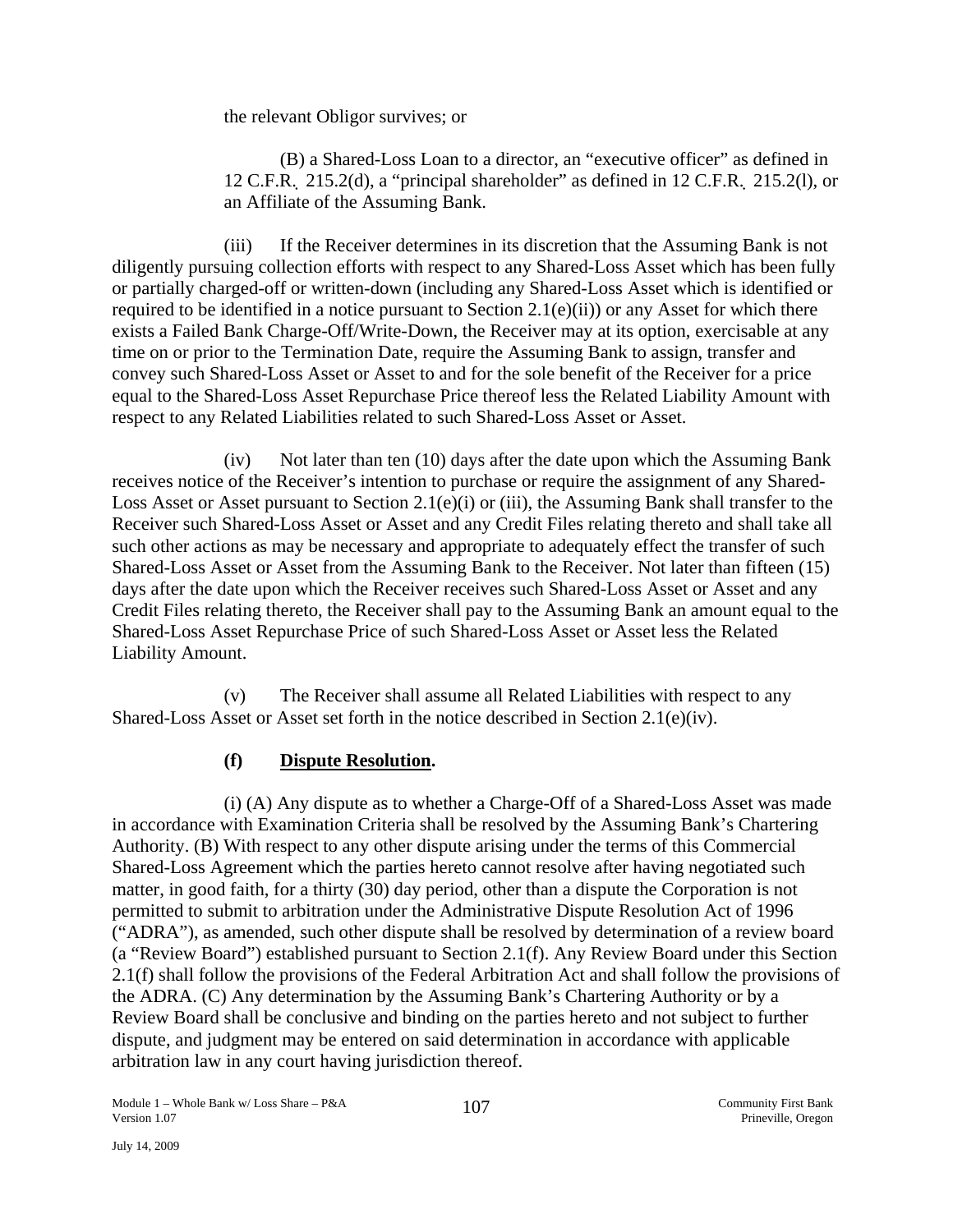(ii) A Review Board shall consist of three (3) members, each of whom shall have such expertise as the Corporation and the Assuming Bank agree is relevant. As appropriate, the Receiver or the Corporation (the "FDIC Party") will select one member, one member will be selected by the Assuming Bank and the third member (the "Neutral Member") will be selected by the other two members. The member of the Review Board selected by a party may be removed at any time by such party upon two (2) days' written notice to the other party of the selection of a replacement member. The Neutral Member may be removed by unanimous action of the members appointed by the FDIC Party and the Assuming Bank after two (2) days' prior written notice to the FDIC Party and the Assuming Bank of the selection of a replacement Neutral Member. In addition, if a Neutral Member fails for any reason to serve or continue to serve on the Review Board, the other remaining members shall so notify the parties to the dispute and the Neutral Member in writing that such Neutral Member will be replaced, and the Neutral Member shall thereafter be replaced by the unanimous action of the other remaining members within twenty (20) business days of that notification.

(iii) No dispute may be submitted to a Review Board by any of the parties to this Commercial Shared-Loss Agreement unless such party has provided to the other party a written notice of dispute ("Notice of Dispute"). During the forty-five (45)-day period following the providing of a Notice of Dispute, the parties to the dispute will make every effort in good faith to resolve the dispute by mutual agreement. As part of these good faith efforts, the parties should consider the use of less formal dispute resolution techniques, as judged appropriate by each party in its sole discretion. Such techniques may include, but are not limited to, mediation, settlement conference, and early neutral evaluation. If the parties have not agreed to a resolution of the dispute by the end of such forty-five (45)-day period, then, subject to the discretion of the Corporation and the written consent of the Assuming Bank as set forth in Section 2.1(f)(i)(B) above, on the first day following the end of such period, the FDIC Party and the Assuming Bank shall notify each other of its selection of its member of the Review Board and such members shall be instructed to promptly select the Neutral Member of the Review Board. If the members appointed by the FDIC Party and the Assuming Bank are unable to promptly agree upon the initial selection of the Neutral Member, or a timely replacement Neutral Member as set forth in Section 2.1(f)(ii) above, the two appointed members shall apply to the American Arbitration Association ("AAA"), and such Neutral Member shall be appointed in accordance with the Commercial Arbitration Rules of the AAA.

(iv) The resolution of a dispute pursuant to this Section 2.1(f) shall be governed by the Commercial Arbitration Rules of the AAA to the extent that such rules are not inconsistent with this Section 2.1(f). The Review Board may modify the procedures set forth in such rules from time to time with the prior approval of the FDIC Party and the Assuming Bank.

(v) Within fifteen (15) days after the last to occur of the final written submissions of both parties, the presentation of witnesses, if any, and oral presentations, if any, the Review Board shall adopt the position of one of the parties and shall present to the parties a written award regarding the dispute. The determination of any two (2) members of a Review Board will constitute the determination of such Review Board.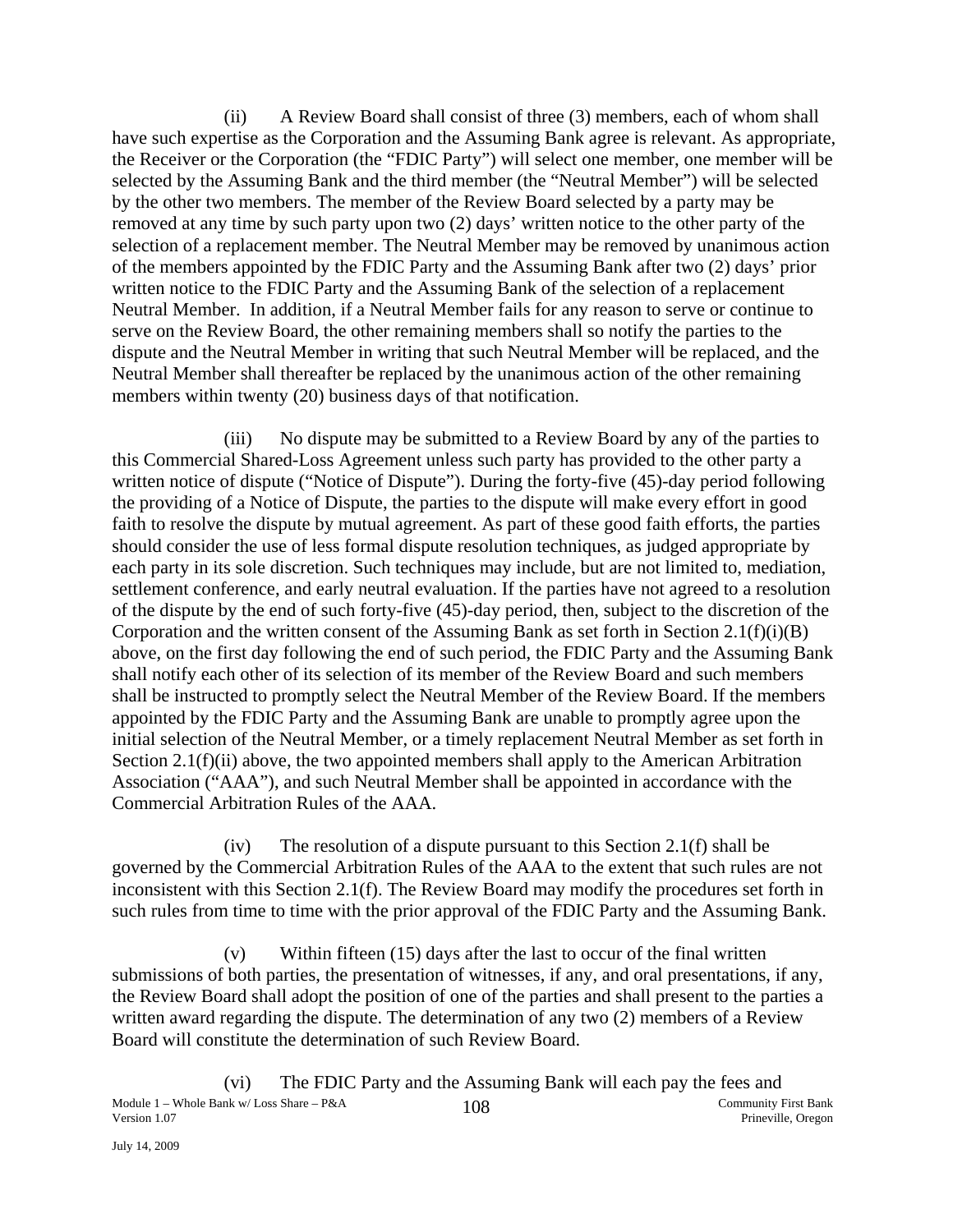expenses of the member of the Review Board selected by it. The FDIC Party and Assuming Bank will share equally the fees and expenses of the Neutral Member. No such fees or expenses incurred by or on behalf of the Assuming Bank shall be subject to reimbursement by the FDIC Party under this Commercial Shared-Loss Agreement or otherwise.

(vii) Each party will bear all costs and expenses incurred by it in connection with the submission of any dispute to a Review Board. No such costs or expenses incurred by or on behalf of the Assuming Bank shall be subject to reimbursement by the FDIC Party under this Commercial Shared-Loss Agreement or otherwise. The Review Board shall have no authority to award costs or expenses incurred by either party to these proceedings.

(viii) Any dispute resolution proceeding held pursuant to this Section 2.1(f) shall not be public. In addition, each party and each member of any Review Board shall strictly maintain the confidentiality of all issues, disputes, arguments, positions and interpretations of any such proceeding, as well as all information, attachments, enclosures, exhibits, summaries, compilations, studies, analyses, notes, documents, statements, schedules and other similar items associated therewith, except as the parties agree in writing or such disclosure is required pursuant to law, rule or regulation. Pursuant to ADRA, dispute resolution communications may not be disclosed either by the parties or by any member of the Review board unless:

- (1) all parties to the dispute resolution proceeding agree in writing;
- (2) the communication has already been made public;
- (3) the communication is required by statute, rule or regulation to be made public;

or

(4) a court determines that such testimony or disclosure is necessary to prevent a manifest injustice, help establish a violation of the law or prevent harm to the public health or safety, or of sufficient magnitude in the particular case to outweigh the integrity of dispute resolution proceedings in general by reducing the confidence of parties in future cases that their communications will remain confidential.

(ix) Any dispute resolution proceeding pursuant to this Section 2.1(f) (whether as a matter of good faith negotiations, by resort to a Review Board, or otherwise) is a compromise negotiation for purposes of the Federal Rules of Evidence and state rules of evidence. The parties agree that all proceedings, including any statement made or document prepared by any party, attorney or other participants are privileged and shall not be disclosed in any subsequent proceeding or document or construed for any purpose as an admission against interest. Any document submitted and any statements made during any dispute resolution proceeding are for settlement purposes only. The parties further agree not to subpoena any of the members of the Review Board or any documents submitted to the Review Board. In no event will the Neutral Member voluntarily testify on behalf of any party.

(x) No decision, interpretation, determination, analysis, statement, award or other pronouncement of any Review Board shall constitute precedent as regards any subsequent proceeding (whether or not such proceeding involves dispute resolution under this Commercial Shared-Loss Agreement) nor shall any Review Board be bound to follow any decision, Module 1 – Whole Bank w/ Loss Share – P&A 109 Community First Bank 107 Community First Bank Version 1.07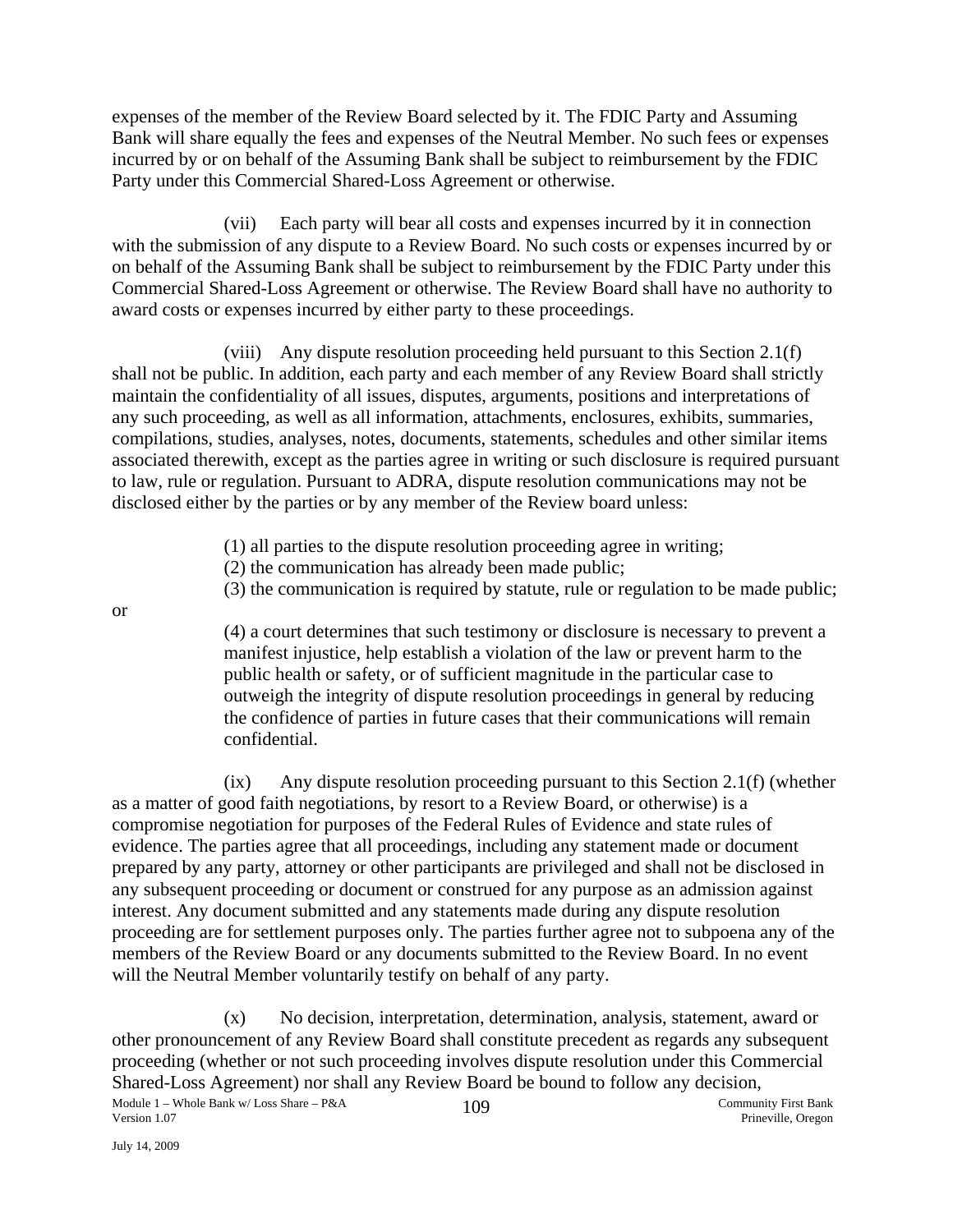interpretation, determination, analysis, statement, award or other pronouncement rendered by any previous Review Board or any other previous dispute resolution panel which may have convened in connection with a transaction involving other failed financial institutions or Federal assistance transactions.

(xi) The parties may extend any period of time in this Section 2.1(f) by mutual agreement. Notwithstanding anything above to the contrary, no dispute shall be submitted to a Review Board until each member of the Review Board, and any substitute member, if applicable, agrees to be bound by the provisions of this Section 2.1(f) as applicable to members of a Review Board. Prior to the commencement of the Review Board proceedings, or, in the case of a substitute Neutral Member, prior to the re-commencement of such proceedings subsequent to that substitution, the Neutral Member shall provide a written oath of impartiality.

(xii) For the avoidance of doubt, and notwithstanding anything herein to the contrary, in the event any notice of dispute is provided to a party under this Section 2.1(g) prior to the Termination Date, the terms of this Commercial Shared-Loss Agreement shall remain in effect with respect to any such items set forth in such notice until such time as any such dispute with respect to such item is finally resolved.

**2.2 Administration of Shared-Loss Assets.** The Assuming Bank shall at all times prior to the Termination Date comply with the Rules Regarding the Administration of Shared-Loss Assets as set forth in Article III of this Commercial Shared-Loss Agreement.

### **2.3 Auditor Report; Right to Audit.**

(a) Within ninety (90) days after the end of each fiscal year from and including the fiscal year during which Bank Closing falls to and including the calendar year during which the Termination Date falls, the Assuming Bank shall deliver to the Corporation and to the Receiver a report signed by its independent public accountants stating that they have reviewed the terms of this Commercial Shared-Loss Agreement and that, in the course of their annual audit of the Assuming Bank's books and records, nothing has come to their attention suggesting that any computations required to be made by the Assuming Bank during such year by this Article II were not made by the Assuming Bank in accordance herewith. In the event that the Assuming Bank cannot comply with the preceding sentence, it shall promptly submit to the Receiver corrected computations together with a report signed by its independent public accountants stating that, after giving effect to such corrected computations, nothing has come to their attention suggesting that any computations required to be made by the Assuming Bank during such year by this Article II were not made by the Assuming Bank in accordance herewith. In such event, the Assuming Bank and the Receiver shall make all such accounting adjustments and payments as may be necessary to give effect to each correction reflected in such corrected computations, retroactive to the date on which the corresponding incorrect computation was made. It is the intention of this provision to align the timing of the audit required under this Commercial Shared-Loss Agreement with the examination audit required pursuant to 12 CFR Section 363.

(b) The Assuming Bank shall perform on an annual basis an internal audit of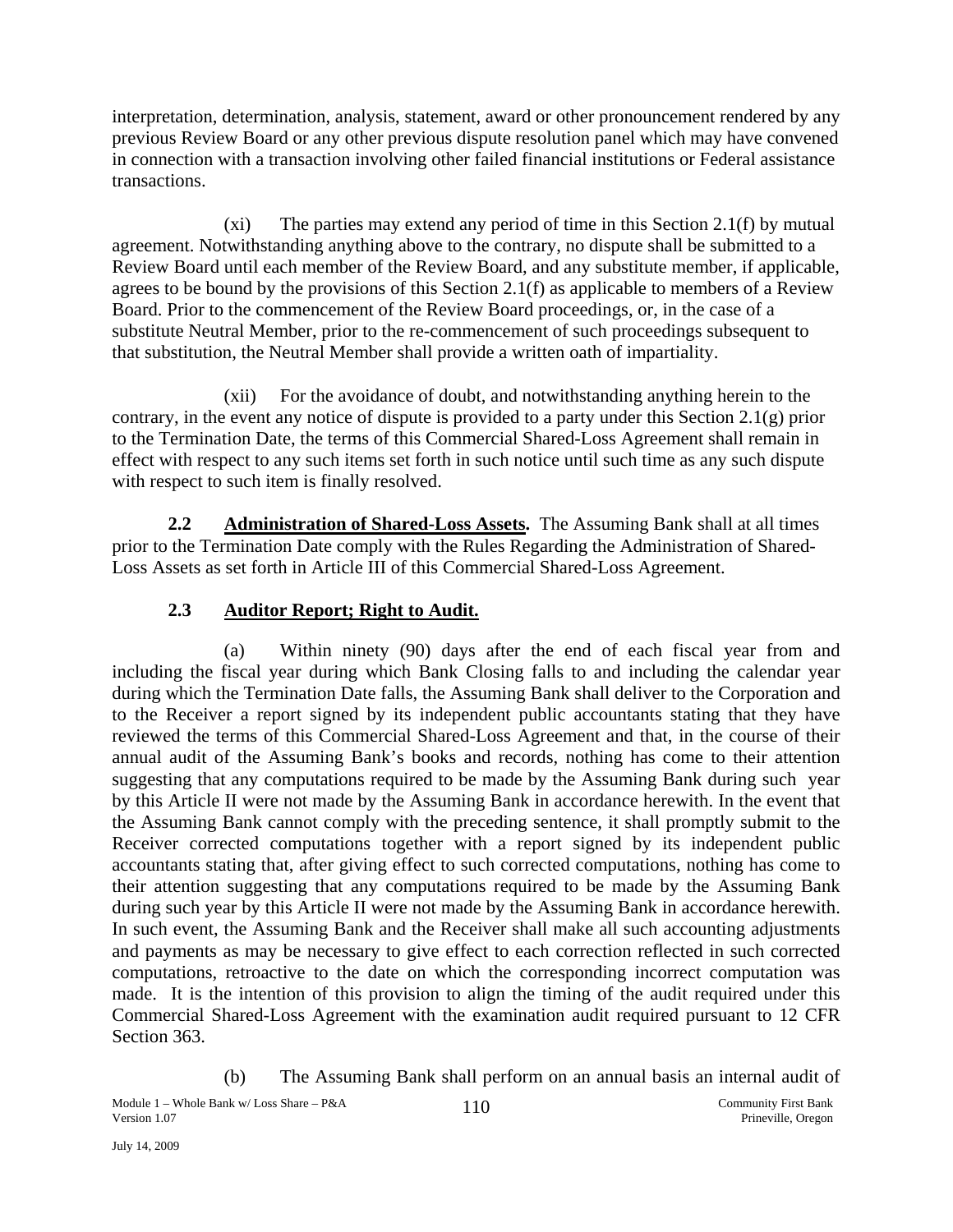its compliance with the provisions of this Article II and shall provide the Receiver and the Corporation with copies of the internal audit reports and access to internal audit workpapers related to such internal audit.

(c) The Receiver or the Corporation may perform an audit to determine the Assuming Bank's compliance with the provisions of this Commercial Shared-Loss Agreement, including this Article II, at any time by providing not less than ten (10) Business Days prior written notice. The scope and duration of any such audit shall be within the discretion of the Receiver or the Corporation, as the case may be, but shall in no event be administered in a manner that unreasonably interferes with the operation of the Assuming Bank's business. The Receiver or the Corporation, as the case may be, shall bear the expense of any such audit. In the event that any corrections are necessary as a result of such an audit, the Assuming Bank and the Receiver shall make such accounting adjustments and payments as may be necessary to give retroactive effect to such corrections.

**2.4 Withholdings.** Notwithstanding any other provision in this Article II, the Receiver, upon the direction of the Director (or designee) of the Corporation's Division of Resolutions and Receiverships, may withhold payment for any amounts included in a Quarterly Certificate delivered pursuant to Section 2.1, if, in its judgment, there is a reasonable basis under the terms of this Commercial Shared-Loss Agreement for denying the eligibility of an item for which reimbursement or payment is sought under such Section. In such event, the Receiver shall provide a written notice to the Assuming Bank detailing the grounds for withholding such payment. At such time as the Assuming Bank demonstrates to the satisfaction of the Receiver that the grounds for such withholding of payment, or portion of payment, no longer exist or have been cured, then the Receiver shall pay the Assuming Bank the amount withheld which the Receiver determines is eligible for payment, within fifteen (15) Business Days. In the event the Receiver or the Assuming Bank elects to submit the issue of the eligibility of the item for reimbursement or payment for determination under the dispute resolution procedures of Section 2.1(f), then (i) if the dispute is settled by the mutual agreement of the parties in accordance with Section 2.1(f)(iii), the Receiver shall pay the amount withheld (to the extent so agreed) within fifteen (15) Business Days from the date upon which the dispute is determined by the parties to be resolved by mutual agreement, and (ii) if the dispute is resolved by the determination of a Review Board, the Receiver shall pay the amount withheld (to the extent so determined) within fifteen (15) Business Days from the date upon which the Receiver is notified of the determination by the Review Board of its obligation to make such payment. Any payment by the Receiver pursuant to this Section 2.4 shall be made together with interest on the amount thereof from the date the payment was agreed or determined otherwise to be due, at the interest rate per annum determined by the Receiver to be equal to the coupon equivalent of the three (3)-month U.S. Treasury Bill Rate in effect as of the first Business Day of each Calendar Quarter during which such interest accrues as reported in the Federal Reserve Board's Statistical Release for Selected Interest Rates H.15 opposite the caption "Auction Average - 3-Month" or, if not so reported for such day, for the next preceding Business Day for which such rate was so reported.

**2.5 Books and Records**. The Assuming Bank shall at all times during the term of this Commercial Shared-Loss Agreement keep books and records which fairly present all dealings and transactions carried out in connection with its business and affairs. Except as Module 1 – Whole Bank w/ Loss Share – P&A 111 Community First Bank 1.07 Prineville, Oregon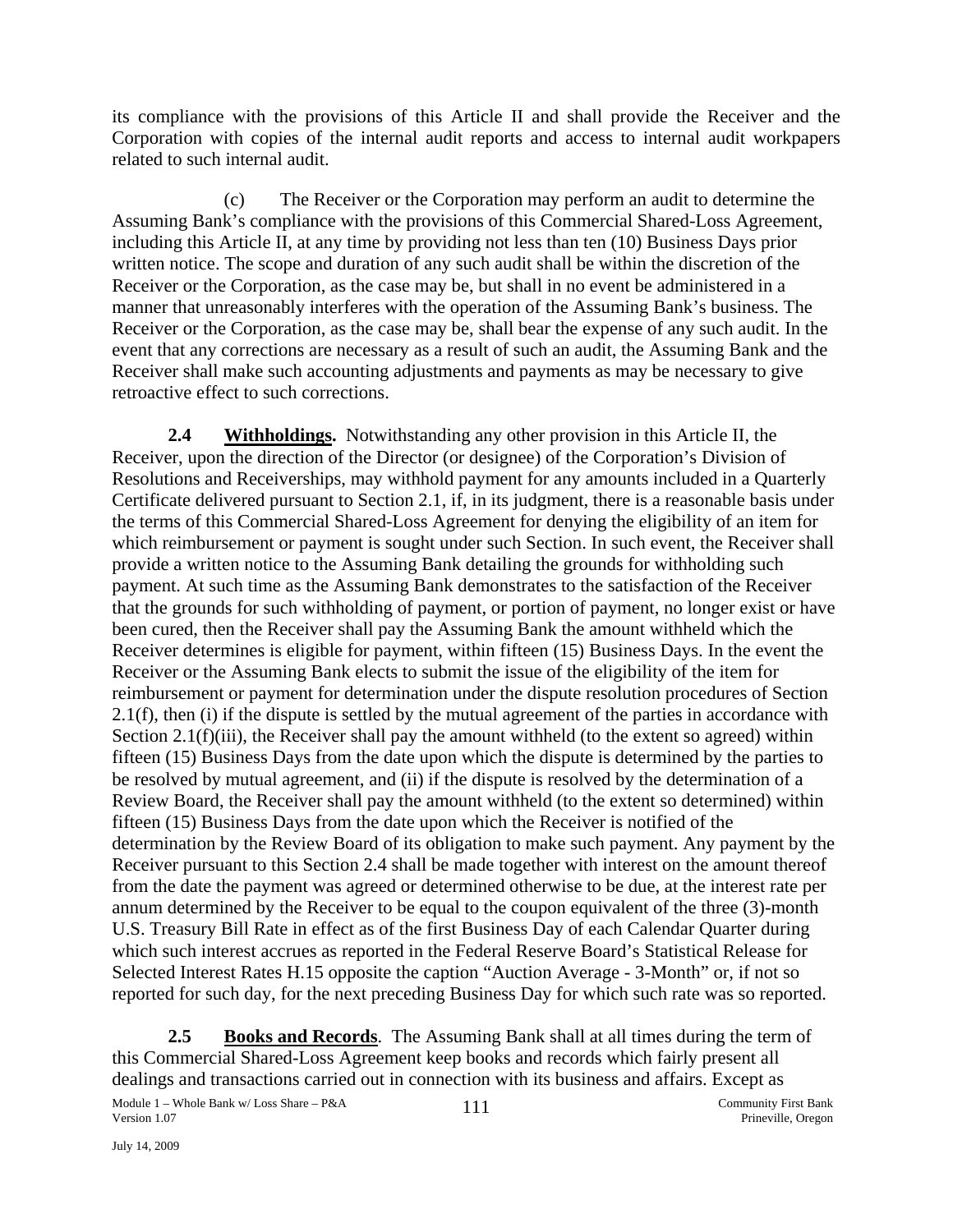otherwise provided for in the Purchase and Assumption Agreement or this Commercial Shared-Loss Agreement, all financial books and records shall be kept in accordance with generally accepted accounting principles, consistently applied for the periods involved and in a manner such that information necessary to determine compliance with any requirement of the Purchase and Assumption Agreement or this Commercial Shared-Loss Agreement will be readily obtainable, and in a manner such that the purposes of the Purchase and Assumption Agreement or this Commercial Shared-Loss Agreement may be effectively accomplished. Without the prior written approval of the Corporation, the Assuming Bank shall not make any change in its accounting principles adversely affecting the value of the Shared-Loss Assets except as required by a change in generally accepted accounting principles. The Assuming Bank shall notify the Corporation of any change in its accounting principles affecting the Shared-Loss Assets which it believes are required by a change in generally accepted accounting principles.

**2.6 Information**. The Assuming Bank shall promptly provide to the Corporation such other information, including financial statements and computations, relating to the performance of the provisions of the Purchase and Assumption Agreement or otherwise relating to its business and affairs or this Commercial Shared-Loss Agreement, as the Corporation or the Receiver may request from time to time.

**2.7 Tax Ruling.** The Assuming Bank shall not at any time, without the Corporation's prior written consent, seek a private letter ruling or other determination from the Internal Revenue Service or otherwise seek to qualify for any special tax treatment or benefits associated with any payments made by the Corporation pursuant to the Purchase and Assumption Agreement or this Commercial Shared-Loss Agreement.

# **ARTICLE III - RULES REGARDING THE ADMINISTRATION OF SHARED-LOSS ASSETS AND SHARED-LOSS MTM ASSETS**

**3.1** Agreement with Respect to Administration. The Assuming Bank shall (and shall cause any of its Affiliates to which the Assuming Bank transfers any Shared-Loss Assets or Shared-Loss MTM Assets) to, or a Third Party Servicer to, manage, administer, and collect the Shared-Loss Assets and Shared-Loss MTM Assets while owned by the Assuming Bank or any Affiliate thereof during the term of this Commercial Shared-Loss Agreement in accordance with the rules set forth in this Article III ("Rules"). The Assuming Bank shall be responsible to the Receiver and the Corporation in the performance of its duties hereunder and shall provide to the Receiver and the Corporation such reports as the Receiver or the Corporation reasonably deems advisable, including but not limited to the reports required by Section 3.3 hereof, and shall permit the Receiver and the Corporation at all times to monitor the Assuming Bank's performance of its duties hereunder.

# **3.2 Duties of the Assuming Bank with Respect to Shared-Loss Assets.**

(a) In performance of its duties under these Rules, the Assuming Bank shall:

|                                                           | (i) manage, administer, collect and effect Charge-Offs and Recoveries |                                                   |
|-----------------------------------------------------------|-----------------------------------------------------------------------|---------------------------------------------------|
| Module 1 – Whole Bank w/ Loss Share – P&A<br>Version 1.07 | 112                                                                   | <b>Community First Bank</b><br>Prineville, Oregon |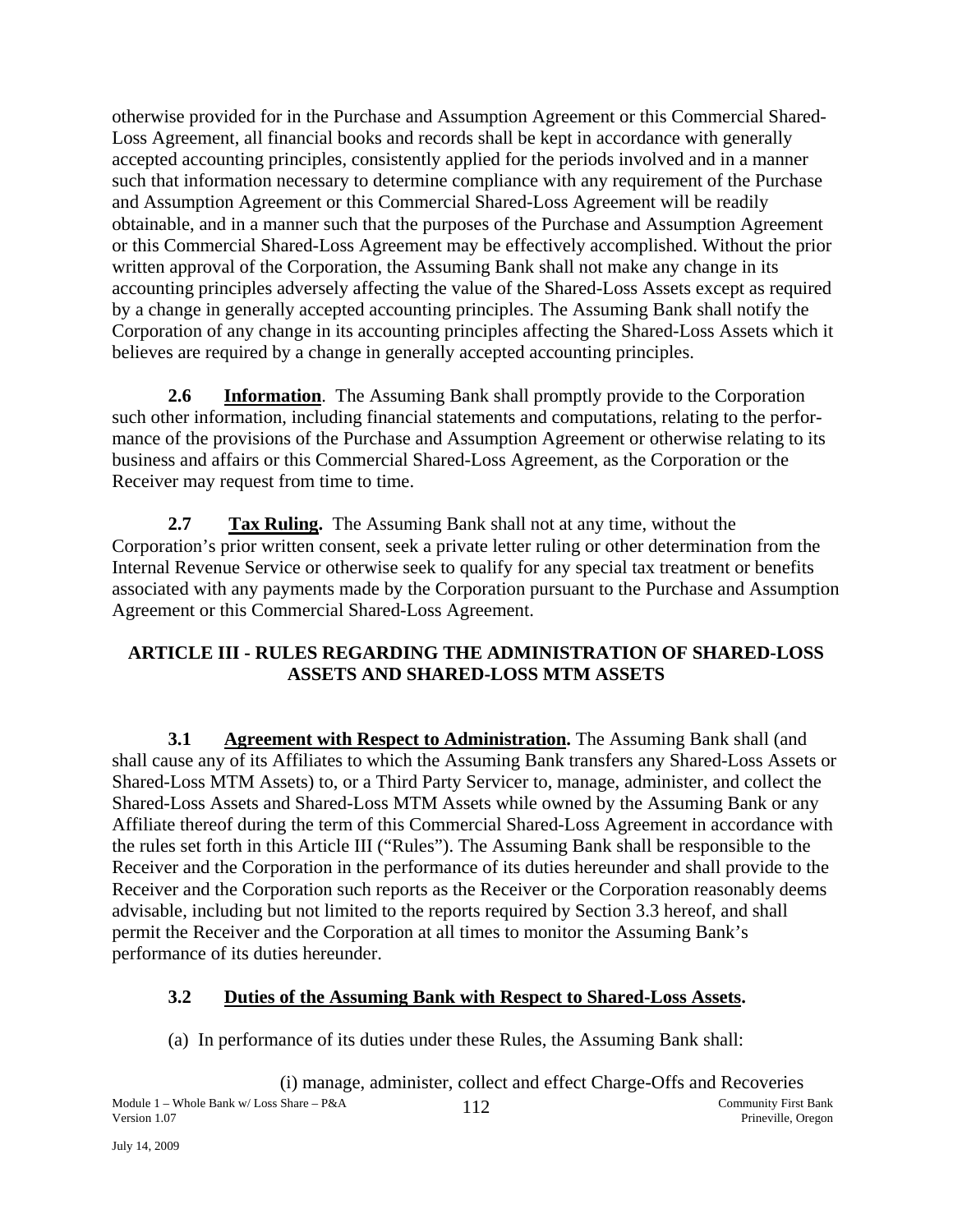with respect to each Shared-Loss Asset in a manner consistent with (A) usual and prudent business and banking practices; (B) the Assuming Bank's (or, in the case a Third Party Servicer is engaged, the Third Party Servicer's) practices and procedures including, without limitation, the then-effective written internal credit policy guidelines of the Assuming Bank, with respect to the management, administration and collection of and taking of charge-offs and write-downs with respect to loans, other real estate and repossessed collateral that do not constitute Shared Loss Assets;

(ii) exercise its best business judgment in managing, administering, collecting and effecting Charge-Offs with respect to Shared-Loss Assets;

(iii) use its best efforts to maximize collections with respect to Shared-Loss Assets and, if applicable for a particular Shared-Loss Asset, without regard to the effect of maximizing collections on assets held by the Assuming Bank or any of its Affiliates that are not Shared-Loss Assets;

(iv) adopt and implement accounting, reporting, record-keeping and similar systems with respect to the Shared-Loss Assets, as provided in Section 3.4 hereof;

(v) retain sufficient staff to perform its duties hereunder; and

(vi) provide written notification in accordance with Article IV of this Commercial Shared-Loss Agreement immediately after the execution of any contract pursuant to which any third party (other than an Affiliate of the Assuming Bank) will manage, administer or collect any of the Shared-Loss Assets, together with a copy of that contract.

(b) Any transaction with or between any Affiliate of the Assuming Bank with respect to any Shared-Loss Asset including, without limitation, the execution of any contract pursuant to which any Affiliate of the Assuming Bank will manage, administer or collect any of the Shared-Loss Assets, or any other action involving self-dealing, shall be subject to the prior written approval of the Receiver or the Corporation.

(c) The following categories of expenses shall not be deemed to be Reimbursable Expenses or Recovery Expenses:

(i) Federal, State, or local income taxes and expenses related thereto;

(ii) salaries or other compensation and related benefits of Assuming Bank employees and the employees of its Affiliates including, without limitation, any bonus, commission or severance arrangements, training, payroll taxes, dues, or travel- or relocationrelated expenses,;

(iii) the cost of space occupied by the Assuming Bank, any Affiliate thereof and their staff, the rental of and maintenance of furniture and equipment, and expenses for data processing including the purchase or enhancement of data processing systems;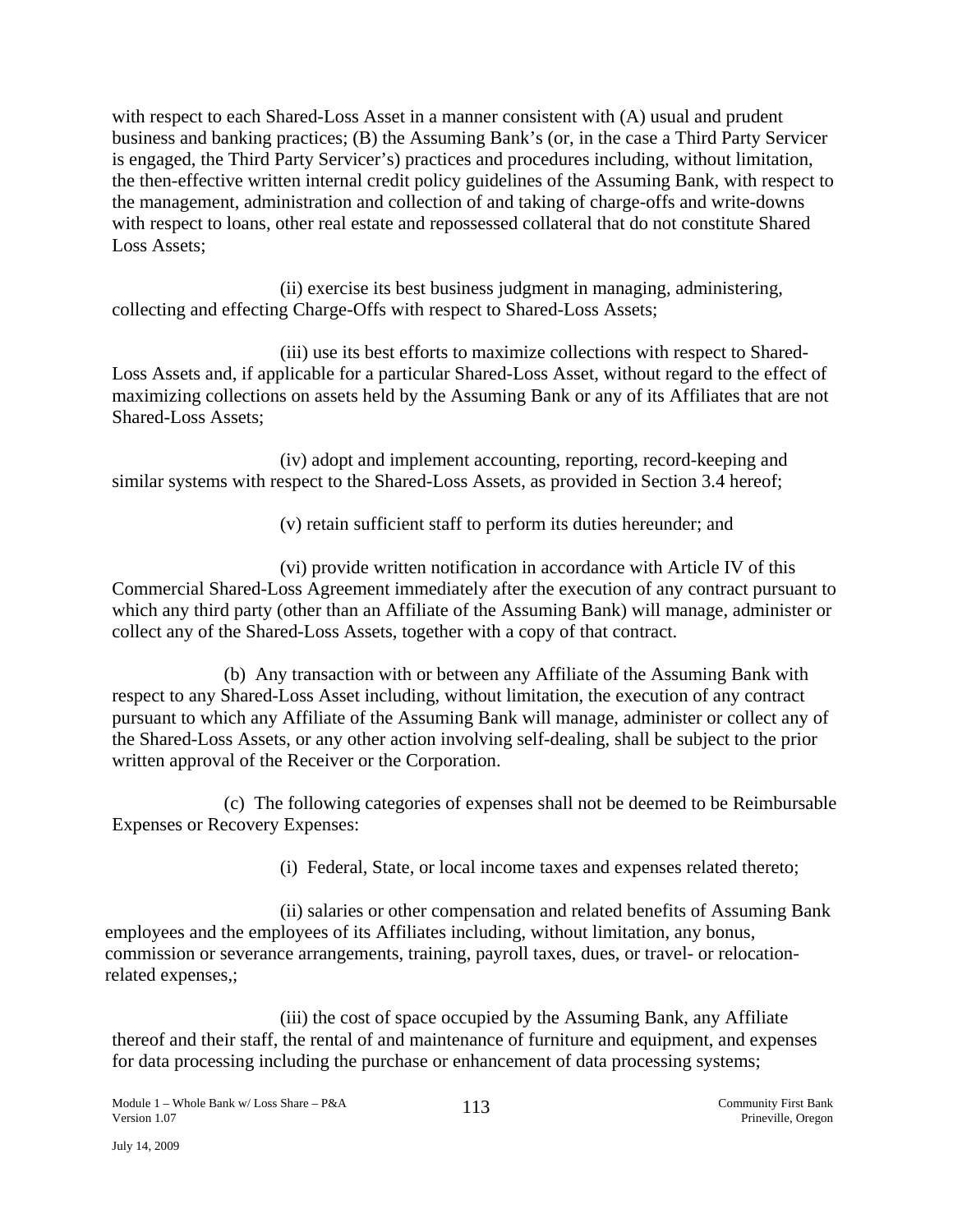(iv) except as otherwise provided herein, fees for accounting and other independent professional consultants (other than consultants retained to assess the presence, storage or release of any hazardous or toxic substance, or any pollutant or contaminant with respect to the collateral securing a Shared-Loss Loan that has been fully or partially charged-off); provided, that for purposes of this Section 3.2(c)(iv), fees of attorneys and appraisers engaged as necessary to assist in collections with respect to Shared-Loss Assets shall not be deemed to be fees of other independent consultants;

(v) allocated portions of any other overhead or general and administrative expense other than any fees relating to specific assets, such as appraisal fees or environmental audit fees, for services of a type the Assuming Bank does not normally perform internally;

(vi) any expense not incurred in good faith and with the same degree of care that the Assuming Bank normally would exercise in the collection of troubled assets in which it alone had an interest; and

(vii) any expense incurred for a product, service or activity that is of an extravagant nature or design.

(d) Subject to Section 3.7, the Assuming Bank shall not contract with third parties to provide services the cost of which would be a Reimbursable Expense or Recovery Expense if the Assuming Bank would have provided such services itself if the relevant Shared-Loss Assets were not subject to the loss-sharing provisions of Section 2.1 of this Commercial Shared-Loss Agreement.

# **3.3 Duties of the Assuming Bank with Respect to Shared-Loss MTM Assets.**

(a) In performance of its duties under these Rules, the Assuming Bank shall:

(i) manage, administer, collect and each Shared-Loss MTM Asset in a manner consistent with (A) usual and prudent business and banking practices; (B) the Assuming Bank's practices and procedures including, without limitation, the then-effective written internal credit policy guidelines of the Assuming Bank, with respect to the management, administration and collection of similar assets that are not Shared-Loss MTM Assets;

(ii) exercise its best business judgment in managing, administering, collecting and effecting Charge-Offs with respect to Shared-Loss MTM Assets;

(iii) use its best efforts to maximize collections with respect to Shared-Loss MTM Assets and, if applicable for a particular Shared-Loss MTM Asset, without regard to the effect of maximizing collections on assets held by the Assuming Bank or any of its Affiliates that are not Shared-Loss MTM Assets, provided that, any sale of a Shared-Loss MTM Asset shall only be made with the prior approval of the Receiver or the Corporation;

(iv) adopt and implement accounting, reporting, record-keeping and similar systems with respect to the Shared-Loss MTM Assets, as provided in Section 3.4 hereof; Module 1 – Whole Bank w/ Loss Share – P&A 114 Community First Bank 1.07 Prineville, Oregon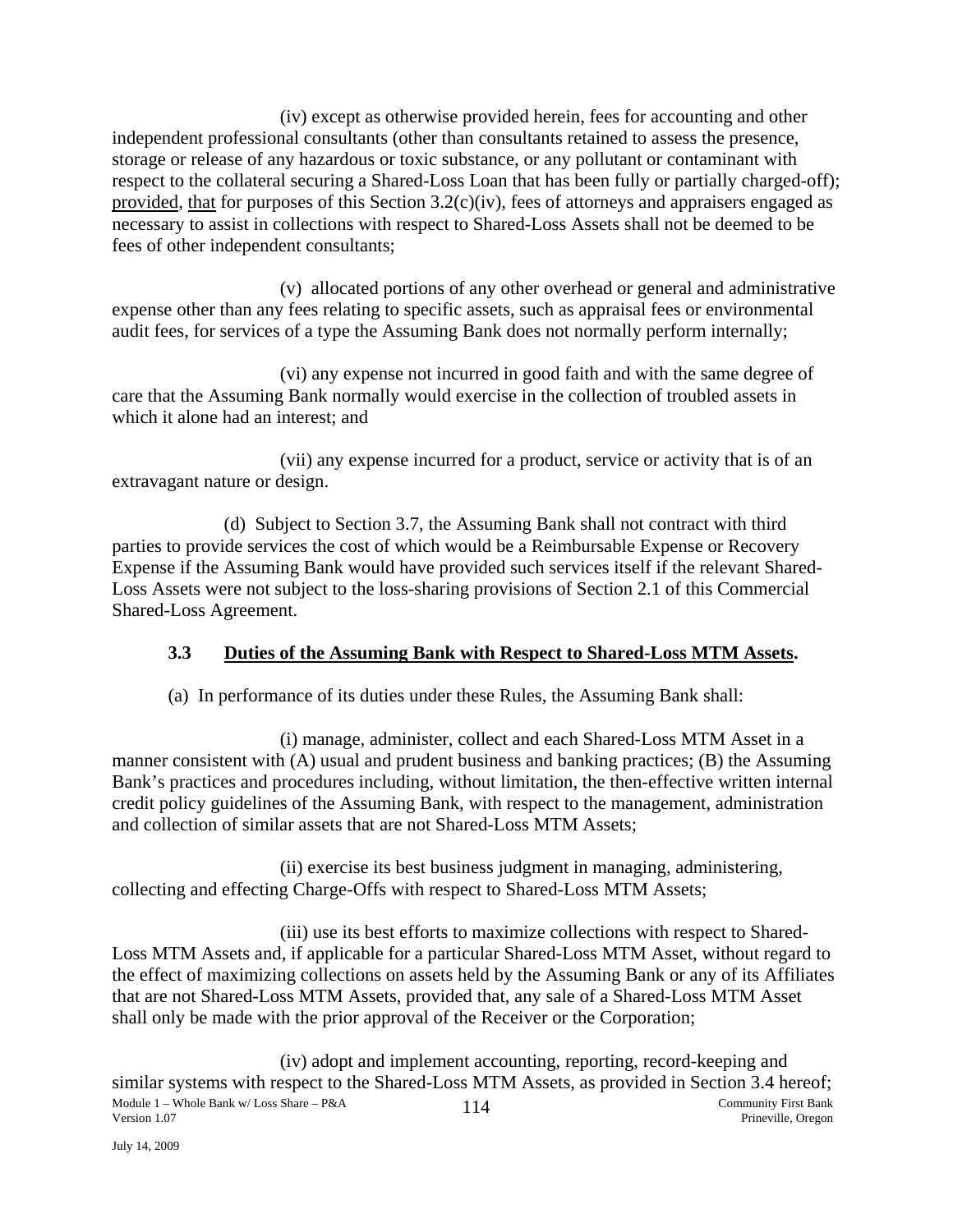(v) retain sufficient staff to perform its duties hereunder; and

(vi) provide written notification in accordance with Article IV of this Commercial Shared-Loss Agreement immediately after the execution of any contract pursuant to which any third party (other than an Affiliate of the Assuming Bank) will manage, administer or collect any of the Shared-Loss MTM Assets, together with a copy of that contract.

(b) Any transaction with or between any Affiliate of the Assuming Bank with respect to any Shared-Loss MTM Asset including, without limitation, the execution of any contract pursuant to which any Affiliate of the Assuming Bank will manage, administer or collect any of the Shared-Loss Assets, or any other action involving self-dealing, shall be subject to the prior written approval of the Receiver or the Corporation.

(c) The Assuming Bank shall not contract with third parties to provide services the cost of which would be a Reimbursable Expense or Recovery Expense if the Assuming Bank would have provided such services itself if the relevant Shared-Loss Assets were not subject to the loss-sharing provisions of Section 2.1 of this Commercial Shared-Loss Agreement.

**3.4 Records and Reports**. The Assuming Bank shall establish and maintain records on a separate general ledger, and on such subsidiary ledgers as may be appropriate to account for the Shared-Loss Assets and the Shared-Loss MTM Assets, in such form and detail as the Receiver or the Corporation may require, to enable the Assuming Bank to prepare and deliver to the Receiver or the Corporation such reports as the Receiver or the Corporation may from time to time request regarding the Shared-Loss Assets, the Shared-Loss MTM Assets and the Quarterly Certificates required by Section 2.1 of this Commercial Shared-Loss Agreement.

### **3.5 Related Loans**.

(a) The Assuming Bank shall not manage, administer or collect any "Related Loan" in any manner which would have the effect of increasing the amount of any collections with respect to the Related Loan to the detriment of the Shared-Loss Asset to which such loan is related. A "Related Loan" means any loan or extension of credit held by the Assuming Bank at any time on or prior to the end of the final Recovery Quarter that is: (i) made to the same Obligor with respect to a Loan that is a Shared-Loss Asset or with respect to a Loan from which Other Real Estate, Additional ORE or Subsidiary ORE derived, or (ii) attributable to the same primary Obligor with respect to any Loan described in clause (i) under the rules of the Assuming Bank's Chartering Authority concerning the legal lending limits of financial institutions organized under its jurisdiction as in effect on the Commencement Date, as applied to the Assuming Bank.

(b) The Assuming Bank shall prepare and deliver to the Receiver with the Quarterly Certificates for the Calendar Quarters ending June 30 and December 31 for all Shared-Loss Quarters and Recovery Quarters, a schedule of all Related Loans which are commercial loans or commercial real estate loans with Legal Balances of \$500,000 or more on the Accounting Records of the Assuming Bank as of the end of each such semi-annual period, and all other commercial loans or commercial real estate loans attributable to the same Obligor on Module 1 – Whole Bank w/ Loss Share – P&A 115 Community First Bank Version 1.07 Prineville, Oregon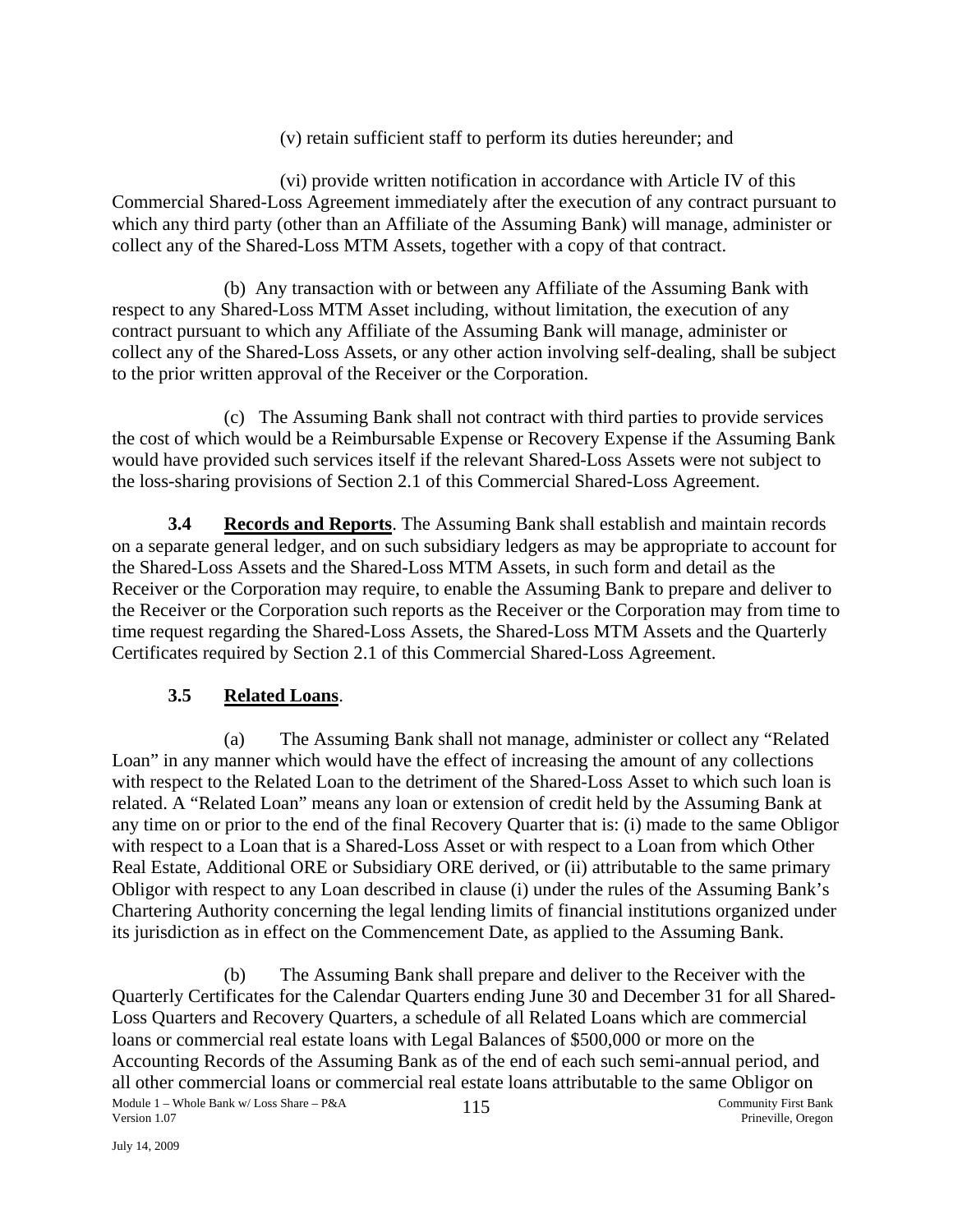such loans of \$500,000 or more.

**3.6 Legal Action; Utilization of Special Receivership Powers**. The Assuming Bank shall notify the Receiver in writing (such notice to be given in accordance with Article IV below and to include all relevant details) prior to utilizing in any legal action any special legal power or right which the Assuming Bank derives as a result of having acquired a Shared-Loss Asset from the Receiver, and the Assuming Bank shall not utilize any such power unless the Receiver shall have consented in writing to the proposed usage. The Receiver shall have the right to direct such proposed usage by the Assuming Bank and the Assuming Bank shall comply in all respects with such direction. Upon request of the Receiver, the Assuming Bank will advise the Receiver as to the status of any such legal action. The Assuming Bank shall immediately notify the Receiver of any judgment in litigation involving any of the aforesaid special powers or rights.

**3.7 Third Party Servicer**. The Assuming Bank may perform any of its obligations and/or exercise any of its rights under this Commercial Shared-Loss Agreement through or by one or more Third Party Servicers, who may take actions and make expenditures as if any such Third Party Servicer was the Assuming Bank hereunder (and, for the avoidance of doubt, such expenses incurred by any such Third Party Servicer on behalf of the Assuming Bank shall be Reimbursable Expenses or Recovery Expenses, as the case may be, to the same extent such expenses would so qualify if incurred by the Assuming Bank); provided, however, that the use thereof by the Assuming Bank shall not release the Assuming Bank of any obligation or liability hereunder.

### **ARTICLE IV -- PORTFOLIO SALE**

**4.1 Assuming Bank Portfolio Sales of Remaining Shared-Loss Assets**. The Assuming Bank shall have the right with the concurrence of the Receiver, commencing as of the first day of the third to last Shared-Loss Quarter, to liquidate for cash consideration, in one or more transactions, all or a portion of Shared-Loss Assets held by the Assuming Bank ("Portfolio Sales"). If the Assuming Bank exercises its option under this Section 4.1, it must give thirty (30) days notice in writing to the Receiver setting forth the details and schedule for the Portfolio Sale which shall be conducted by means of sealed bid sales to third parties, not including any of the Assuming Bank's affiliates, contractors, or any affiliates of the Assuming Bank's contractors.

**4.2 Calculation of Sale Gain or Loss**. For Shared-Loss Assets gain or loss on the sales under Section 4.1 will be calculated as the sale price received by the Assuming Bank less the book value of the remaining Shared-Loss Assets.

### **ARTICLE V -- LOSS-SHARING NOTICES GIVEN TO CORPORATION AND/OR RECEIVER**

As a supplement to the notice provisions contained in Section 13.7 of the Purchase and Assumption Agreement, any notice, request, demand, consent, approval, or other communication (a "Notice") given to the Corporation and/or the Receiver in the loss-sharing context shall be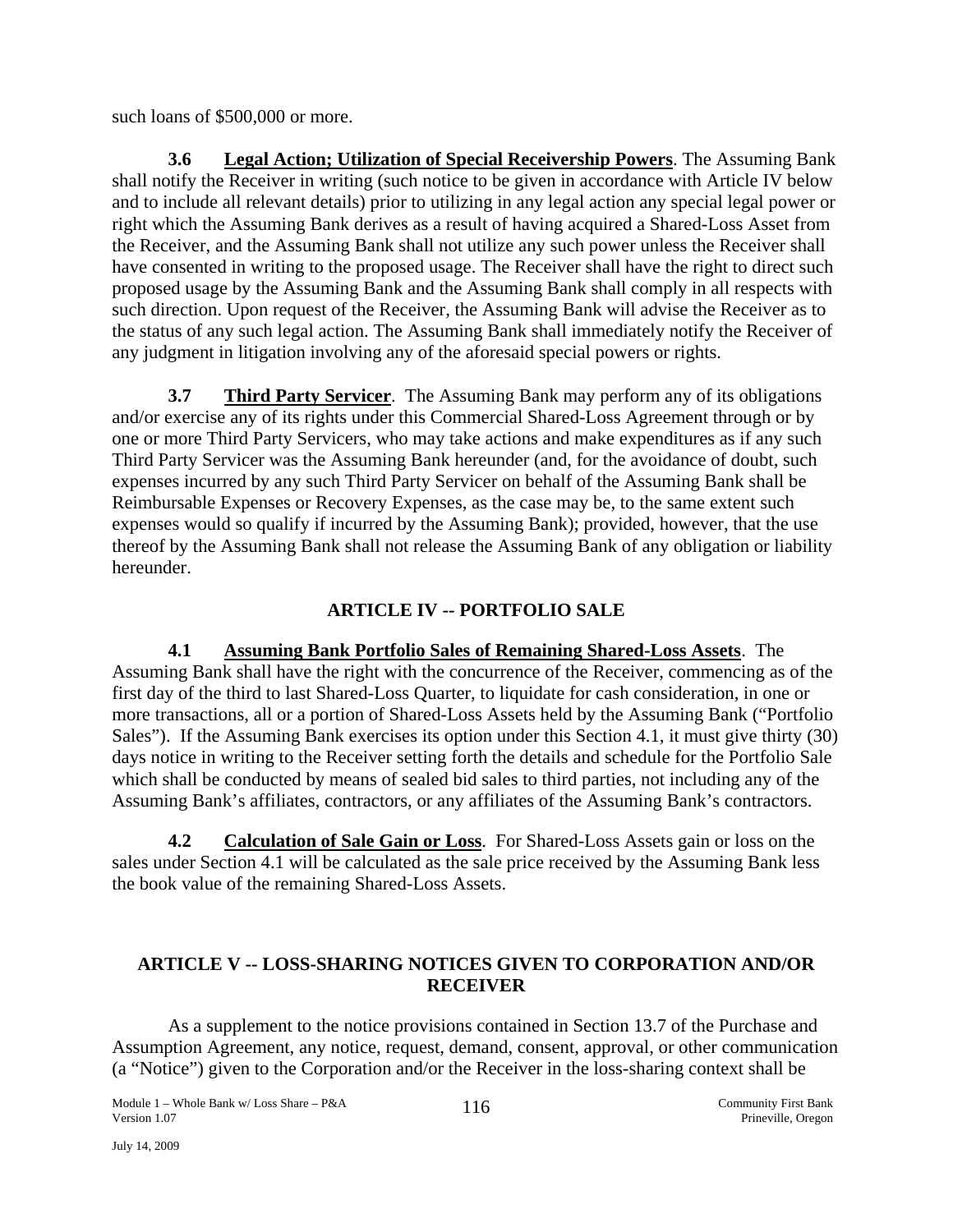given as follows:

**5.1** With respect to a Notice under Section 2 and Sections 3.1-3.5 of this Commercial Shared-Loss Agreement:

> Federal Deposit Insurance Corporation Division of Resolutions and Receiverships 550 17th Street, N.W. Washington, D.C. 20429

Attention: Assistant Director, Franchise and Asset Marketing

**5.2** With respect to a Notice under Section 3.6 of this Commercial Shared-Loss Agreement:

> Federal Deposit Insurance Corporation Legal Division 1601 Bryan Street Dallas, Texas 75201 Attention: Regional Counsel

with a copy to:

Federal Deposit Insurance Corporation Legal Division 550 17th Street, N.W. Washington, D.C. 20429 Attention: Senior Counsel (Special Issues Group)

### **ARTICLE VI – MISCELLANEOUS**

**6.1** Expenses. Except as otherwise expressly provided herein, all costs and expenses incurred by a party hereto in connection with this Commercial Shared-Loss Agreement shall be borne by such party whether or not the transactions contemplated herein shall be consummated.

**6.2 Successors and Assigns; Specific Performance.** All terms and provisions of this Commercial Shared-Loss Agreement shall be binding upon and shall inure to the benefit of the parties hereto only; provided, however, that, Receiver may assign or otherwise transfer this Commercial Shared-Loss Agreement (in whole or in part) to the Federal Deposit Insurance Corporation in its corporate capacity without the consent of Assuming Bank. Notwithstanding anything to the contrary contained in this Commercial Shared-Loss Agreement, except as is expressly permitted in this Section 6.2, Assuming Bank may not assign or otherwise transfer this Commercial Shared-Loss Agreement (in whole or in part) without the prior written consent of the Receiver, which consent may be granted or withheld by the Receiver in its sole discretion, and any attempted assignment or transfer in violation of this provision shall be void *ab initio.*  For the avoidance of doubt, a merger or consolidation of the Assuming Bank with and into another financial institution, the sale of all or substantially all of the assets of the Assuming Bank to another financial institution constitutes the transfer of this Commercial Shared-Loss Agreement which requires the consent of the Receive; and for a period of thirty-six (36) months

Module 1 – Whole Bank w/ Loss Share – P&A 117 Community First Bank Prineville, Oregon Prineville, Oregon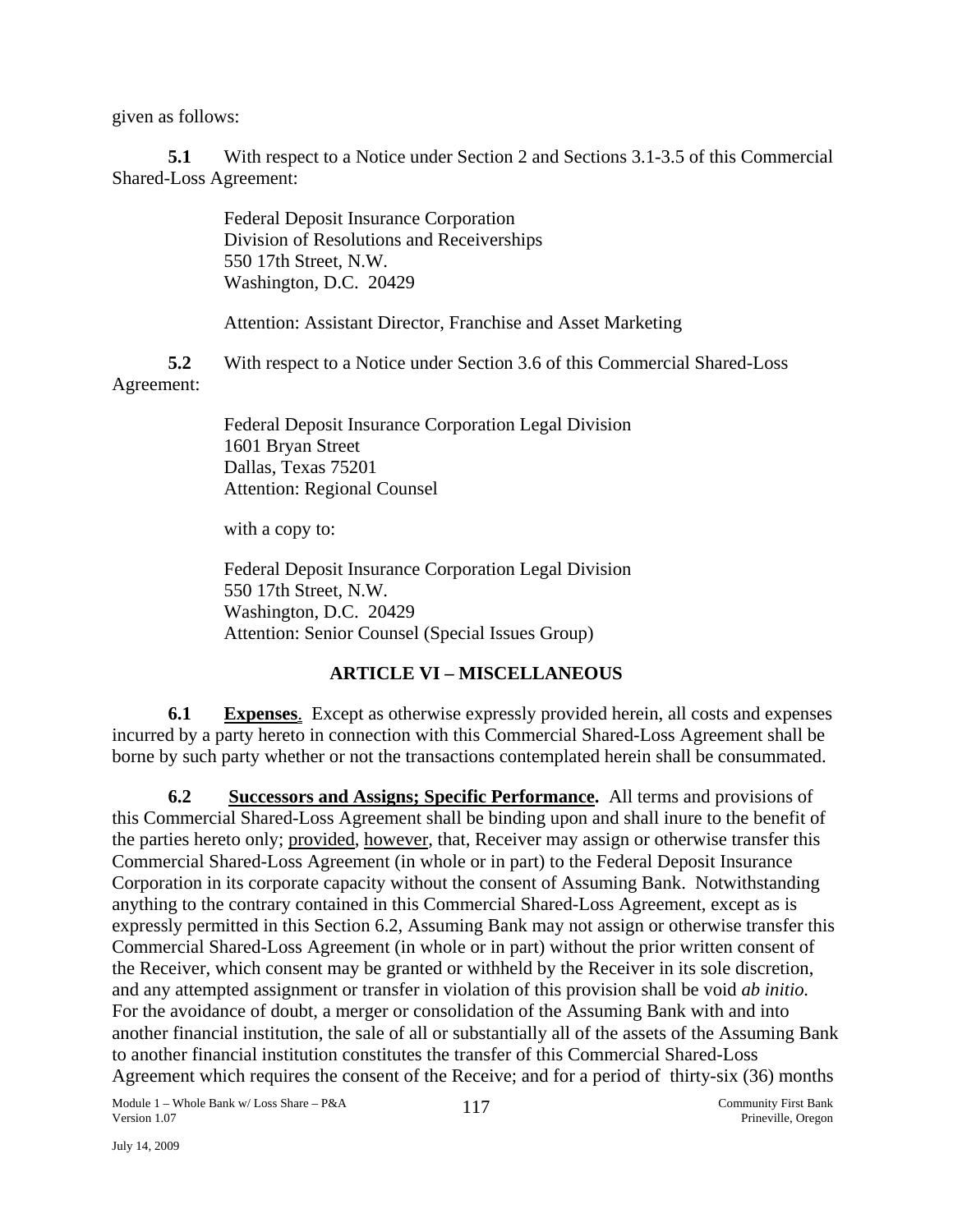after Bank Closing, a merger or consolidation shall also include the sale by any individual shareholder, or shareholders acting in concert, of more than 9% of the outstanding shares of the Assuming Bank, or of its holding company, or of any subsidiary holding Shared-Loss Assets, or the sale of shares by the Assuming Bank or its holding company or any subsidiary holding Shared-Loss Assets, in a public or private offering, that increases the number of shares outstanding by more than 9%, constitutes the transfer of thisCommercial Shared-Loss Agreement which requires the consent of the Receiver. However, no Loss shall be recognized as a result of any accounting adjustments that are made due to any such merger, consolidation or sale consented to by the FDIC. The FDIC's consent shall not be required if the aggregate outstanding principal balance of Shared-Loss Assets is less than twenty percent (20%) of the initial aggregate balance of Shared-Loss Assets.

**6.3 Governing Law**. This Commercial Shared-Loss Agreement shall be construed in accordance with federal law, or, if there is no applicable federal law, the laws of the State of New York, without regard to any rule of conflict of law that would result in the application of the substantive law of any jurisdiction other than the State of New York.

**6.4 WAIVER OF JURY TRIAL**. EACH PARTY HERETO HEREBY IRREVOCABLY AND UNCONDITIONALLY WAIVES ALL RIGHT TO TRIAL BY JURY IN OR TO HAVE A JURY PARTICIPATE IN RESOLVING ANY DISPUTE, ACTION, PROCEEDING OR COUNTERCLAIM, WHETHER SOUNDING IN CONTRACT, TORT OR OTHERWISE, ARISING OUT OF OR RELATING TO OR IN CONNECTION WITH THIS COMMERCIAL SHARED-LOSS AGREEMENT OR ANY OF THE TRANSACTIONS CONTEMPLATED HEREBY.

**6.5 Captions**. All captions and headings contained in this Commercial Shared-Loss Agreement are for convenience of reference only and do not form a part of, and shall not affect the meaning or interpretation of, this Commercial Shared-Loss Agreement.

**6.6 Entire Agreement; Amendments**. This Commercial Shared-Loss Agreement, along with the Single Family Shared-Loss Agreement and the Purchase and Assumption Agreement, including the Exhibits and any other documents delivered pursuant hereto, embody the entire agreement of the parties with respect to the subject matter hereof, and supersede all prior representations, warranties, offers, acceptances, agreements and understandings, written or oral, relating to the subject matter herein. This Commercial Shared-Loss Agreement may be amended or modified or any provision thereof waived only by a written instrument signed by both parties or their respective duly authorized agents.

**6.7 Severability**. Whenever possible, each provision of this Commercial Shared-Loss Agreement shall be interpreted in such manner as to be effective and valid under applicable law, but if any provision of this Commercial Shared-Loss Agreement is held to be prohibited by or invalid, illegal or unenforceable under applicable law, such provision shall be construed and enforced as if it had been more narrowly drawn so as not to be prohibited, invalid, illegal or unenforceable, and the validity, legality and enforceability of the remainder of such provision and the remaining provisions of this Commercial Shared-Loss Agreement shall not in any way be affected or impaired thereby.